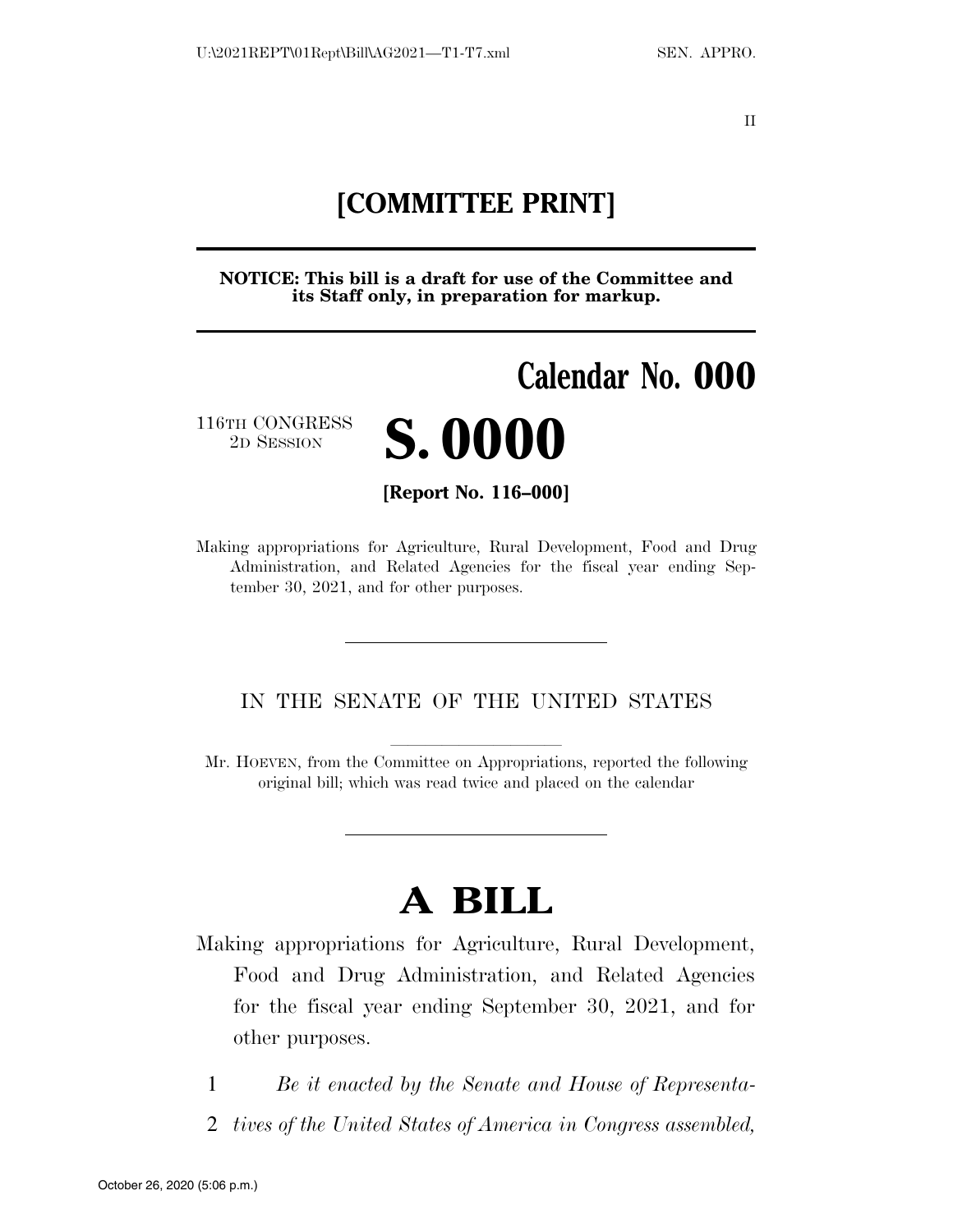$\mathfrak{D}$ 

 That the following sums are appropriated, out of any money in the Treasury not otherwise appropriated, for Ag- riculture, Rural Development, Food and Drug Administra- tion, and Related Agencies for the fiscal year ending Sep- tember 30, 2021, and for other purposes, namely: TITLE I AGRICULTURAL PROGRAMS PROCESSING, RESEARCH, AND MARKETING 9 OFFICE OF THE SECRETARY **(INCLUDING TRANSFERS OF FUNDS)**  For necessary expenses of the Office of the Secretary, \$46,326,000, of which not to exceed \$5,118,000 shall be available for the immediate Office of the Secretary; not to exceed \$1,328,000 shall be available for the Office of Homeland Security; not to exceed \$6,234,000 shall be available for the Office of Partnerships and Public En- gagement, of which \$1,500,000 shall be for 7 U.S.C. 18 2279(c)(5); not to exceed  $$22,366,000$  shall be available for the Office of the Assistant Secretary for Administra- tion, of which \$21,483,000 shall be available for Depart- mental Administration to provide for necessary expenses for management support services to offices of the Depart- ment and for general administration, security, repairs and alterations, and other miscellaneous supplies and expenses not otherwise provided for and necessary for the practical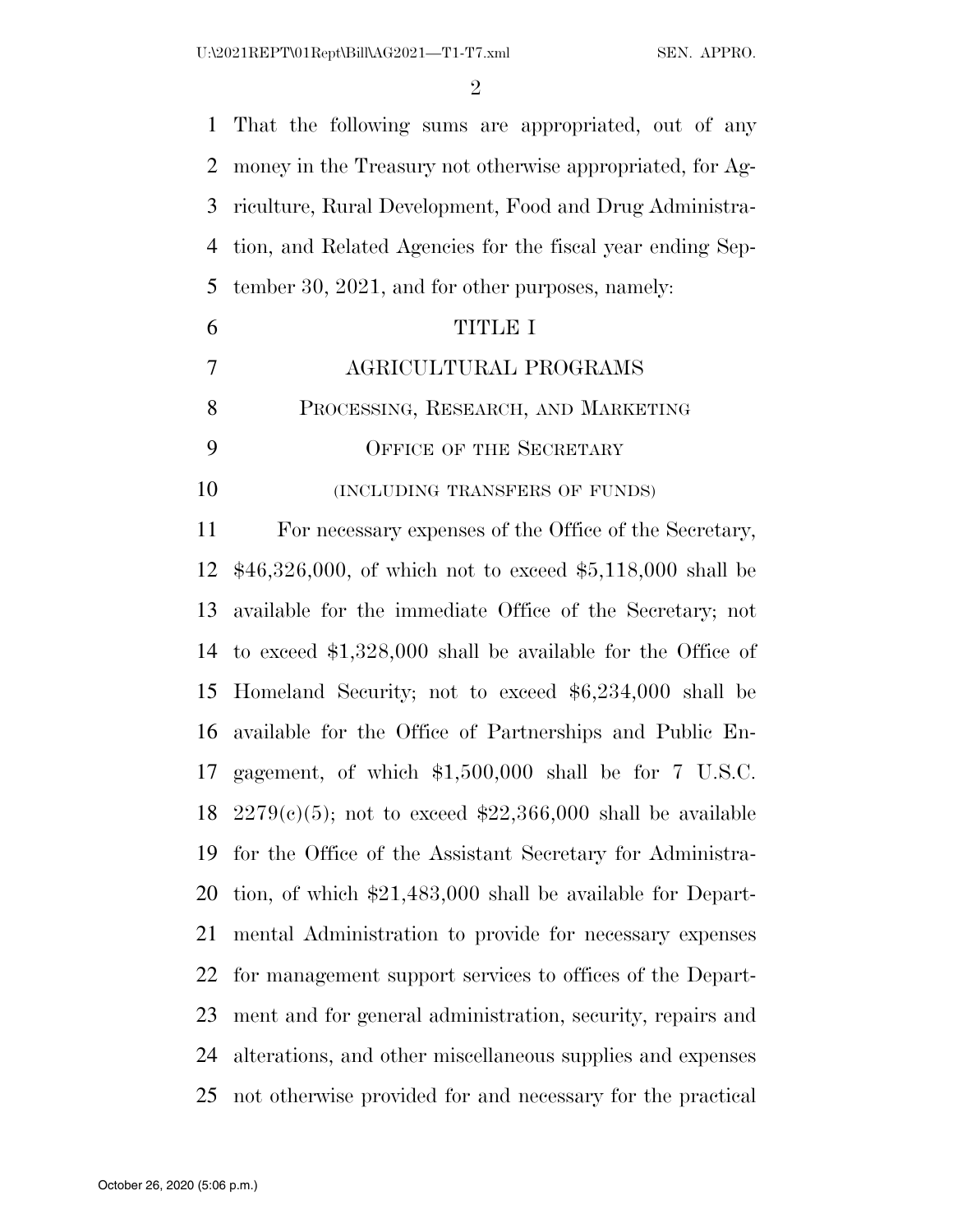and efficient work of the Department: *Provided*, That funds made available by this Act to an agency in the Ad- ministration mission area for salaries and expenses are available to fund up to one administrative support staff for the Office; not to exceed \$3,921,000 shall be available for the Office of Assistant Secretary for Congressional Re- lations and Intergovernmental Affairs to carry out the programs funded by this Act, including programs involv- ing intergovernmental affairs and liaison within the execu- tive branch; and not to exceed \$7,359,000 shall be avail- able for the Office of Communications: *Provided further*, That the Secretary of Agriculture is authorized to transfer funds appropriated for any office of the Office of the Sec- retary to any other office of the Office of the Secretary: *Provided further*, That no appropriation for any office shall be increased or decreased by more than 5 percent: *Provided further*, That not to exceed \$22,000 of the amount made available under this paragraph for the im- mediate Office of the Secretary shall be available for offi- cial reception and representation expenses, not otherwise provided for, as determined by the Secretary: *Provided further*, That the amount made available under this head- ing for Departmental Administration shall be reimbursed from applicable appropriations in this Act for travel ex-penses incident to the holding of hearings as required by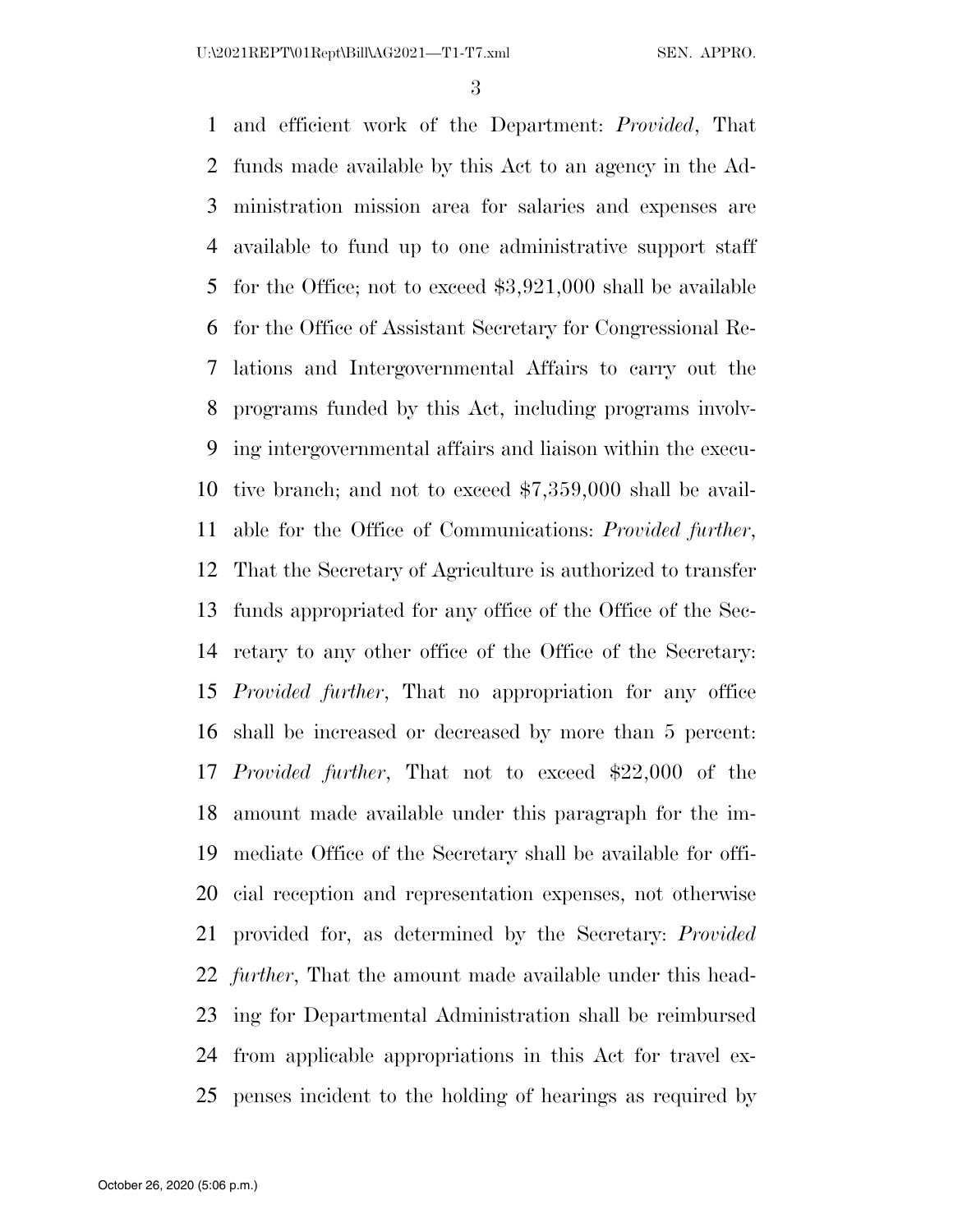5 U.S.C. 551–558: *Provided further*, That funds made available under this heading for the Office of the Assistant Secretary for Congressional Relations and Intergovern- mental Affairs may be transferred to agencies of the De- partment of Agriculture funded by this Act to maintain personnel at the agency level: *Provided further*, That no funds made available under this heading for the Office of Assistant Secretary for Congressional Relations may be obligated after 30 days from the date of enactment of this Act, unless the Secretary has notified the Committees on Appropriations of both Houses of Congress on the alloca- tion of these funds by USDA agency. 13 EXECUTIVE OPERATIONS 14 OFFICE OF THE CHIEF ECONOMIST For necessary expenses of the Office of the Chief Economist, \$23,751,000, of which \$8,000,000 shall be for grants or cooperative agreements for policy research under 7 U.S.C. 3155. OFFICE OF HEARINGS AND APPEALS For necessary expenses of the Office of Hearings and Appeals, \$15,448,000. OFFICE OF BUDGET AND PROGRAM ANALYSIS For necessary expenses of the Office of Budget and

Program Analysis, \$9,666,000.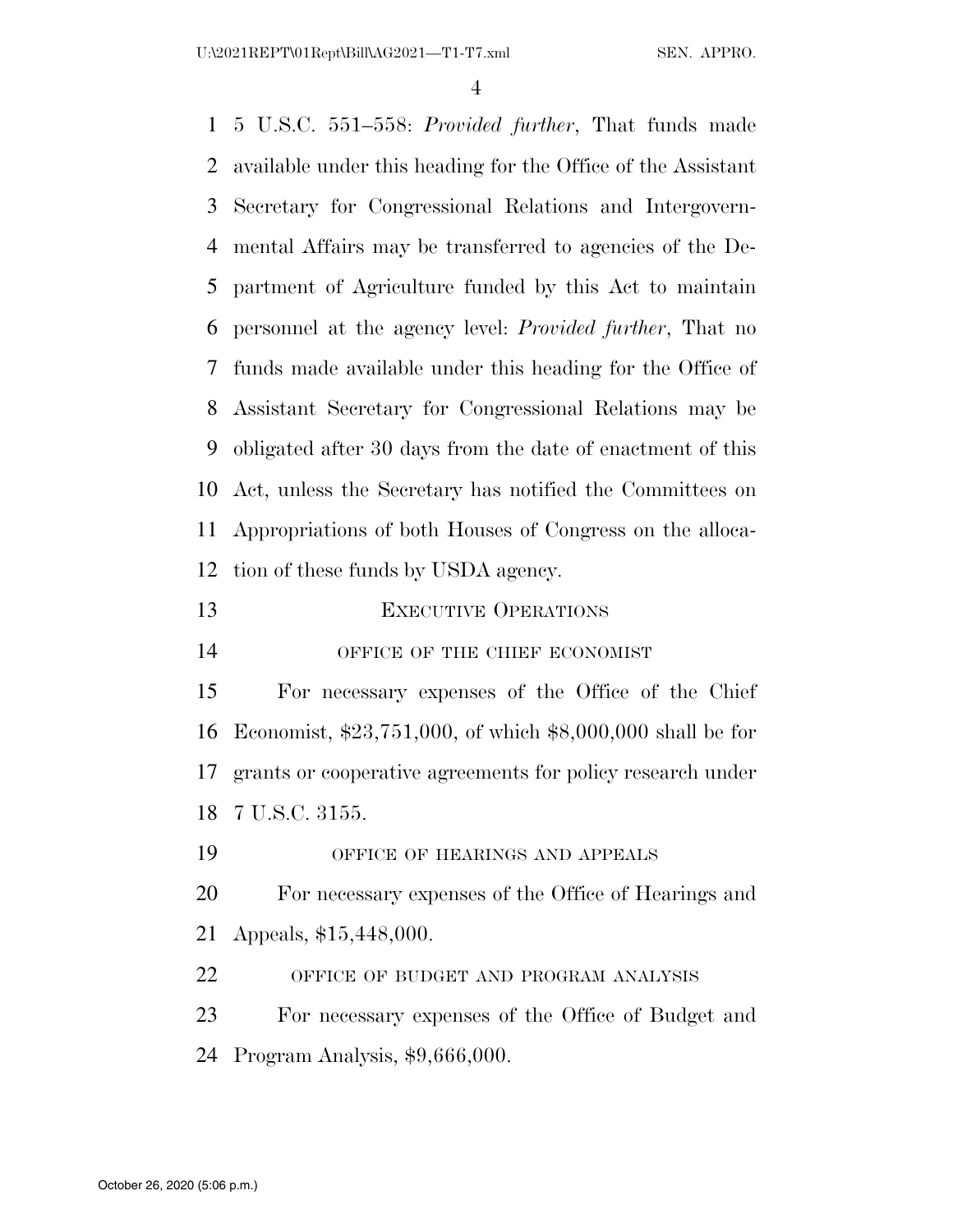OFFICE OF THE CHIEF INFORMATION OFFICER For necessary expenses of the Office of the Chief In- formation Officer, \$66,897,000, of which not less than \$48,500,000 is for cybersecurity requirements of the de- partment. OFFICE OF THE CHIEF FINANCIAL OFFICER For necessary expenses of the Office of the Chief Fi- nancial Officer, \$6,137,000. 9 OFFICE OF THE ASSISTANT SECRETARY FOR CIVIL RIGHTS For necessary expenses of the Office of the Assistant Secretary for Civil Rights, \$910,000: *Provided,* That funds made available by this Act to an agency in the Civil Rights mission area for salaries and expenses are available to fund up to one administrative support staff for the Of- fice. 17 OFFICE OF CIVIL RIGHTS For necessary expenses of the Office of Civil Rights, \$20,497,000. AGRICULTURE BUILDINGS AND FACILITIES For payment of space rental and related costs pursu- ant to (Public Law 92–313), including authorities pursu- ant to the 1984 delegation of authority from the Adminis- trator of General Services to the Department of Agri-culture under 40 U.S.C. 121, for programs and activities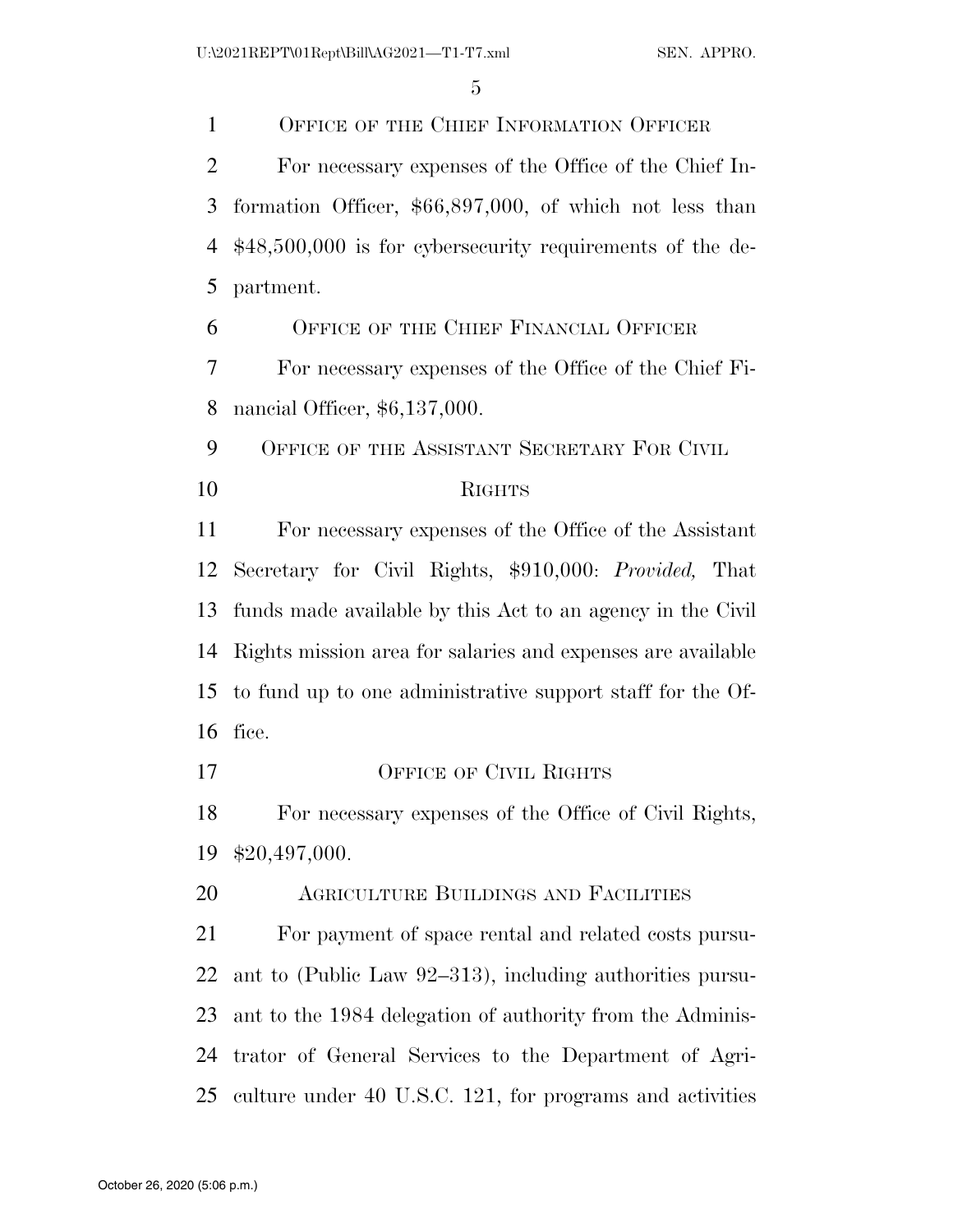U:\2021REPT\01Rept\Bill\AG2021—T1-T7.xml SEN. APPRO.

 of the Department which are included in this Act, and for alterations and other actions needed for the Department and its agencies to consolidate unneeded space into con- figurations suitable for release to the Administrator of General Services, and for the operation, maintenance, im- provement, and repair of Agriculture buildings and facili- ties, and for related costs, \$131,688,000, to remain avail-able until expended.

 HAZARDOUS MATERIALS MANAGEMENT **(INCLUDING TRANSFERS OF FUNDS)** 

 For necessary expenses of the Department of Agri- culture, to comply with the Comprehensive Environmental Response, Compensation, and Liability Act (42 U.S.C. 9601 et seq.) and the Solid Waste Disposal Act (42 U.S.C. 6901 et seq.), \$4,518,000, to remain available until ex- pended: *Provided*, That appropriations and funds available herein to the Department for Hazardous Materials Man- agement may be transferred to any agency of the Depart- ment for its use in meeting all requirements pursuant to the above Acts on Federal and non-Federal lands.

OFFICE OF SAFETY, SECURITY, AND PROTECTION

 For necessary expenses of the Office of Safety, Secu-rity, and Protection, \$24,978,000.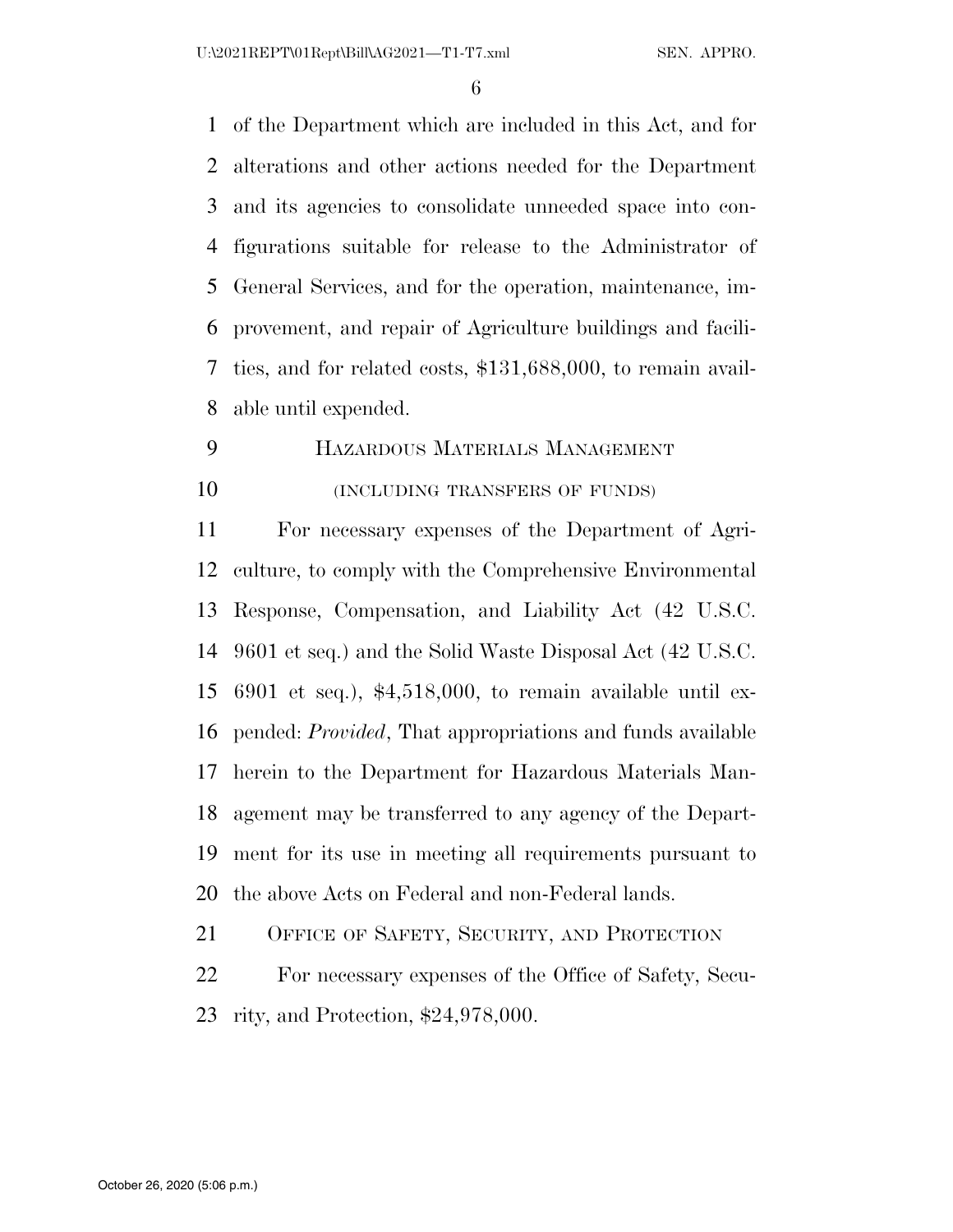For necessary expenses of the Office of Inspector

OFFICE OF INSPECTOR GENERAL

 General, including employment pursuant to the Inspector General Act of 1978 (Public Law 95–452; 5 U.S.C. App.), \$99,791,000, including such sums as may be necessary for contracting and other arrangements with public agencies and private persons pursuant to section 6(a)(9) of the In- spector General Act of 1978 (Public Law 95–452; 5 U.S.C. App.), and including not to exceed \$125,000 for certain confidential operational expenses, including the payment of informants, to be expended under the direction of the Inspector General pursuant to the Inspector Gen- eral Act of 1978 (Public Law 95–452; 5 U.S.C. App.) and section 1337 of the Agriculture and Food Act of 1981 (Public Law 97–98). 16 OFFICE OF THE GENERAL COUNSEL For necessary expenses of the Office of the General Counsel, \$45,938,000. 19 OFFICE OF ETHICS For necessary expenses of the Office of Ethics, \$4,199,000. OFFICE OF THE UNDER SECRETARY FOR RESEARCH, EDUCATION, AND ECONOMICS For necessary expenses of the Office of the Under Secretary for Research, Education, and Economics, October 26, 2020 (5:06 p.m.)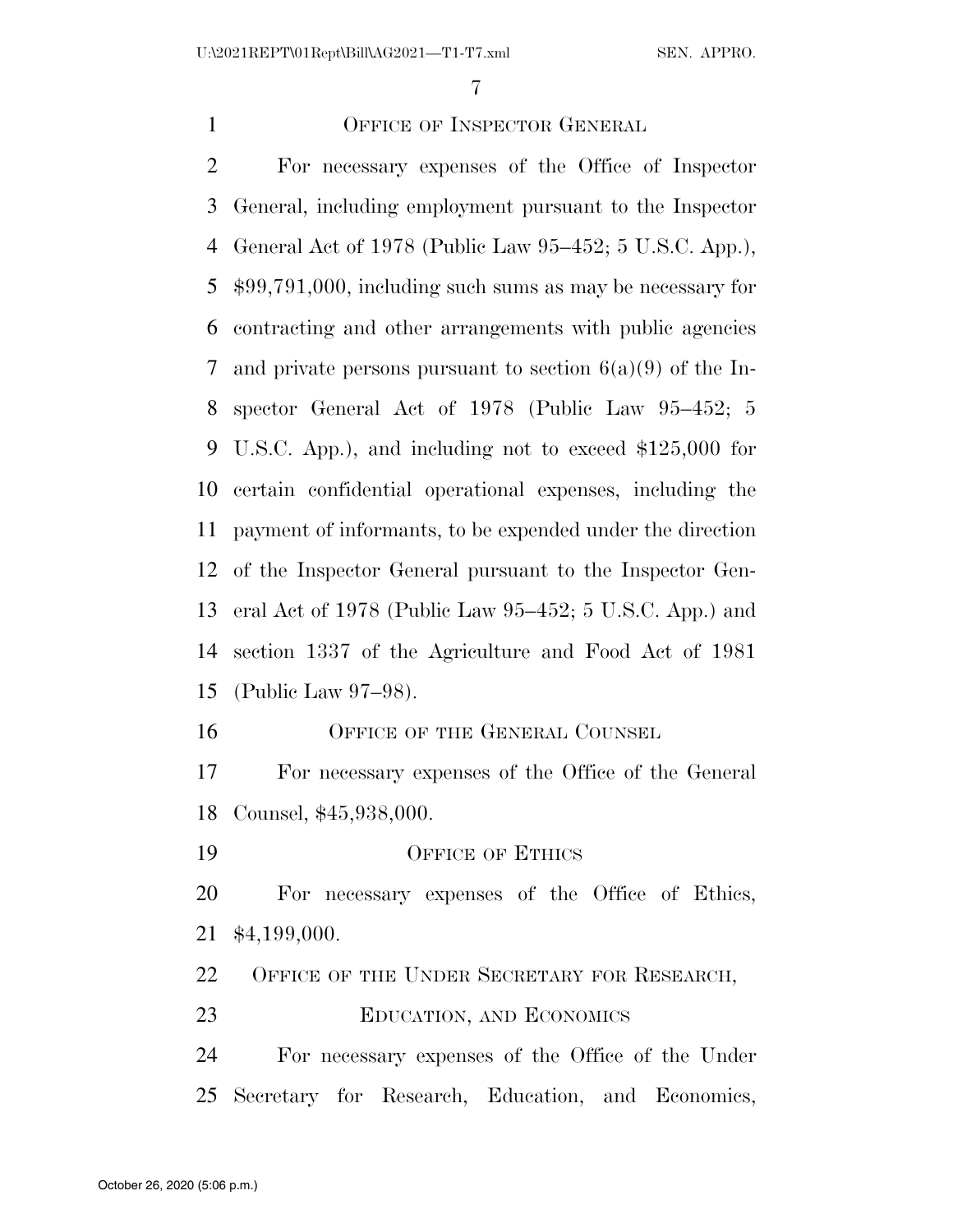\$809,000: *Provided*, That funds made available by this Act to an agency in the Research, Education, and Eco- nomics mission area for salaries and expenses are avail- able to fund up to one administrative support staff for the Office.

ECONOMIC RESEARCH SERVICE

 For necessary expenses of the Economic Research Service, \$85,703,000.

NATIONAL AGRICULTURAL STATISTICS SERVICE

 For necessary expenses of the National Agricultural Statistics Service, \$184,434,000, of which up to \$46,300,000 shall be available until expended for the Cen- sus of Agriculture: *Provided*, That amounts made available for the Census of Agriculture may be used to conduct Cur- rent Industrial Report surveys subject to 7 U.S.C.  $2204g(d)$  and (f).

- AGRICULTURAL RESEARCH SERVICE
- SALARIES AND EXPENSES

 For necessary expenses of the Agricultural Research Service and for acquisition of lands by donation, exchange, or purchase at a nominal cost not to exceed \$100, and for land exchanges where the lands exchanged shall be of equal value or shall be equalized by a payment of money to the grantor which shall not exceed 25 percent of the total value of the land or interests transferred out of Fed-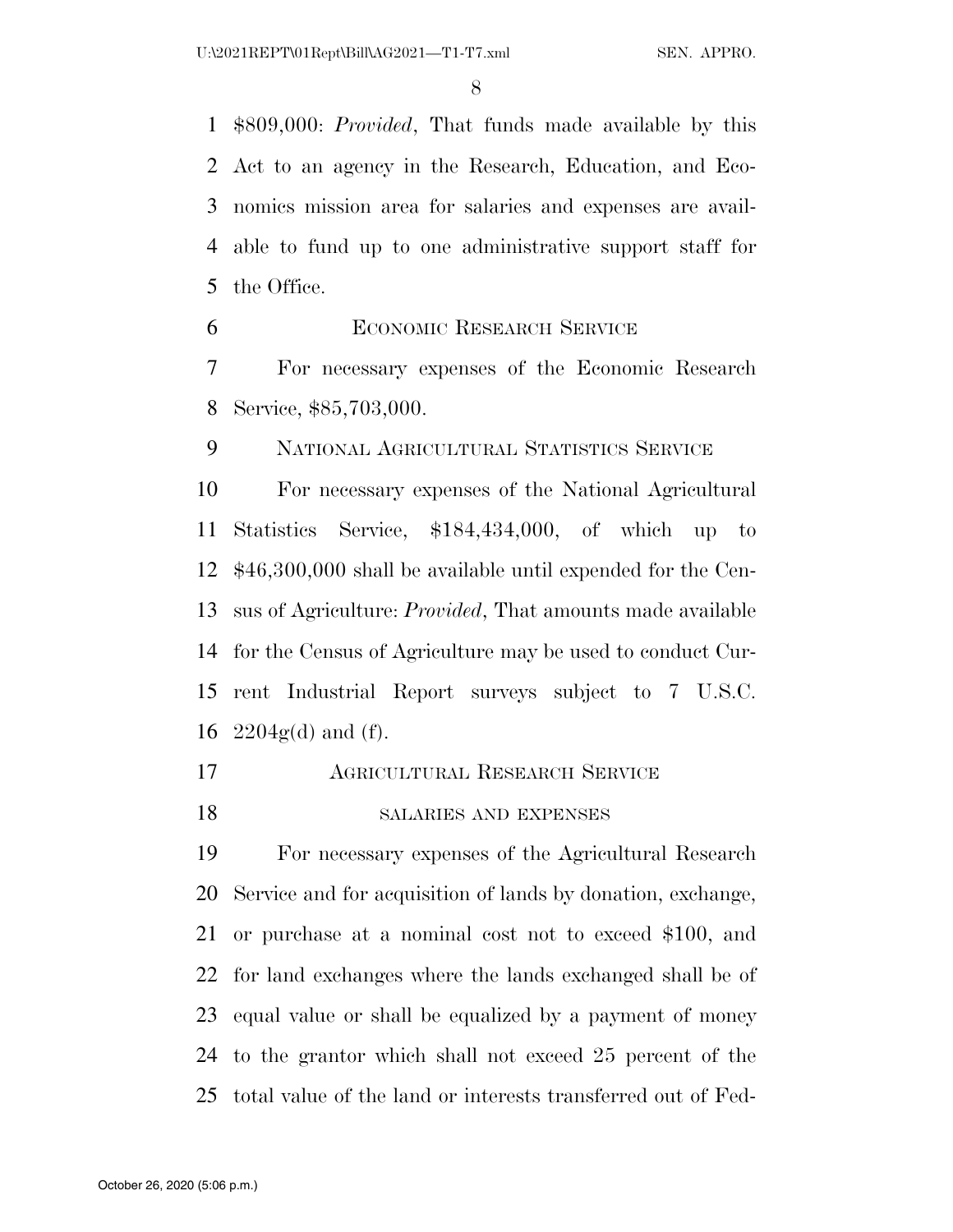eral ownership, \$1,485,613,000, of which \$9,900,000, to remain available until expended, shall be used for transi- tion and equipment purchases for the National Bio and Agro-Defense Facility located in Manhattan, Kansas: *Pro- vided*, That appropriations hereunder shall be available for the operation and maintenance of aircraft and the pur- chase of not to exceed one for replacement only: *Provided further*, That appropriations hereunder shall be available pursuant to 7 U.S.C. 2250 for the construction, alteration, and repair of buildings and improvements, but unless oth- erwise provided, the cost of constructing any one building shall not exceed \$500,000, except for headhouses or green- houses which shall each be limited to \$1,800,000, except for 10 buildings to be constructed or improved at a cost not to exceed \$1,100,000 each, and except for two build- ings to be constructed at a cost not to exceed \$3,000,000 each, and the cost of altering any one building during the fiscal year shall not exceed 10 percent of the current re- placement value of the building or \$500,000, whichever is greater: *Provided further*, That appropriations here- under shall be available for entering into lease agreements at any Agricultural Research Service location for the con- struction of a research facility by a non-Federal entity for use by the Agricultural Research Service and a condition of the lease shall be that any facility shall be owned, oper-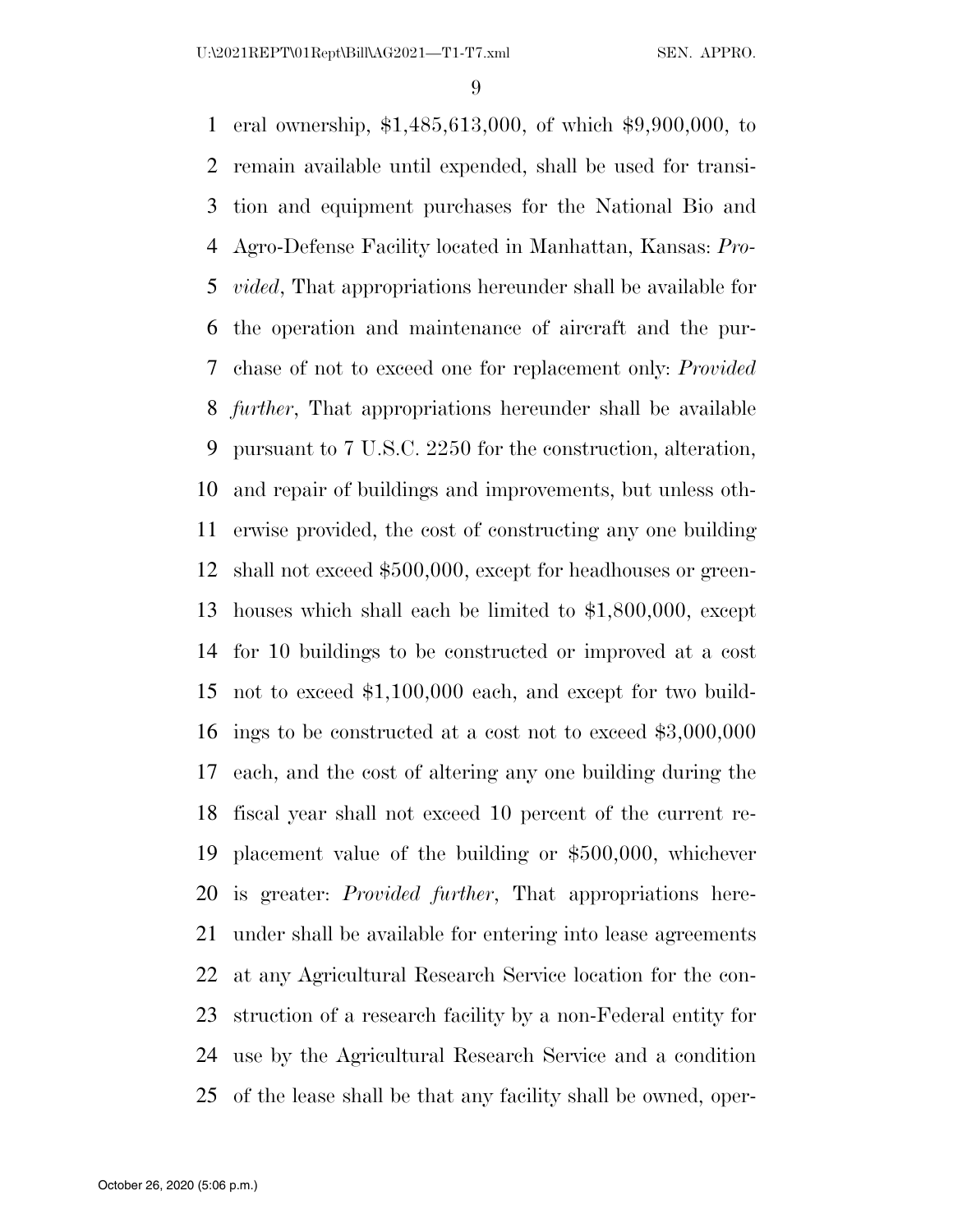ated, and maintained by the non-Federal entity and shall be removed upon the expiration or termination of the lease agreement: *Provided further*, That the limitations on alter- ations contained in this Act shall not apply to moderniza- tion or replacement of existing facilities at Beltsville, Maryland: *Provided further*, That appropriations here- under shall be available for granting easements at the Beltsville Agricultural Research Center: *Provided further*, That the foregoing limitations shall not apply to replace- ment of buildings needed to carry out the Act of April 24, 1948 (21 U.S.C. 113a): *Provided further*, That appro- priations hereunder shall be available for granting ease- ments at any Agricultural Research Service location for the construction of a research facility by a non-Federal entity for use by, and acceptable to, the Agricultural Re- search Service and a condition of the easements shall be that upon completion the facility shall be accepted by the Secretary, subject to the availability of funds herein, if the Secretary finds that acceptance of the facility is in the interest of the United States: *Provided further*, That funds may be received from any State, other political subdivi- sion, organization, or individual for the purpose of estab- lishing or operating any research facility or research project of the Agricultural Research Service, as authorized by law.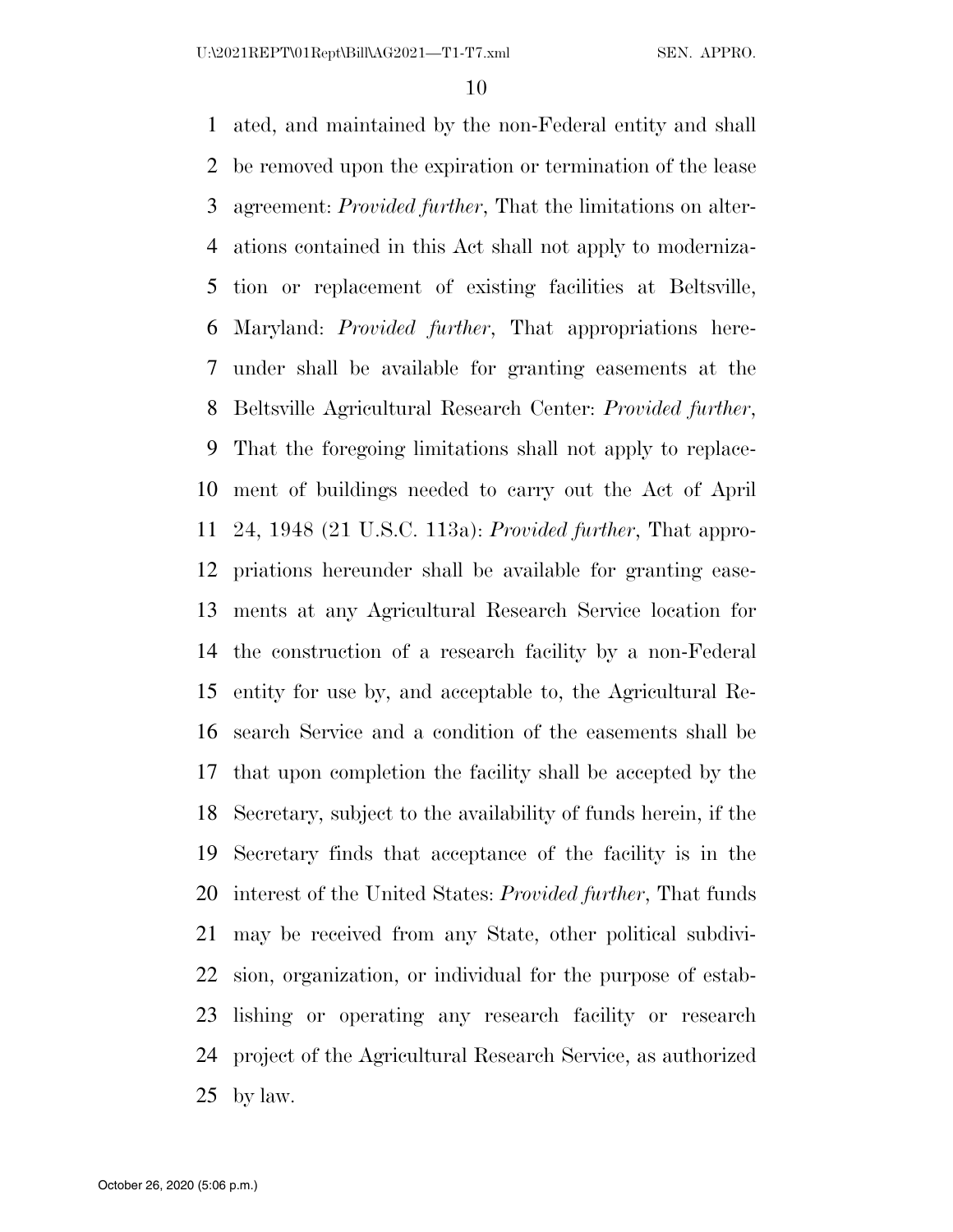#### BUILDINGS AND FACILITIES

 For the acquisition of land, construction, repair, im- provement, extension, alteration, and purchase of fixed equipment or facilities as necessary to carry out the agri- cultural research programs of the Department of Agri- culture, where not otherwise provided, \$24,500,000 to re-main available until expended.

NATIONAL INSTITUTE OF FOOD AND AGRICULTURE

#### RESEARCH AND EDUCATION ACTIVITIES

 For payments to agricultural experiment stations, for cooperative forestry and other research, for facilities, and for other expenses, \$971,624,000, which shall be for the purposes, and in the amounts, specified in the table titled ''National Institute of Food and Agriculture, Research and Education Activities'' in the explanatory statement accompanying this Act: *Provided*, That funds for research grants for 1994 institutions, education grants for 1890 institutions, capacity building for non-land-grant colleges of agriculture, the agriculture and food research initiative, veterinary medicine loan repayment, multicultural schol- ars, graduate fellowship and institution challenge grants, and grants management systems shall remain available until expended: *Provided further*, That each institution eli- gible to receive funds under the Evans-Allen program re-ceives no less than \$1,000,000: *Provided further*, That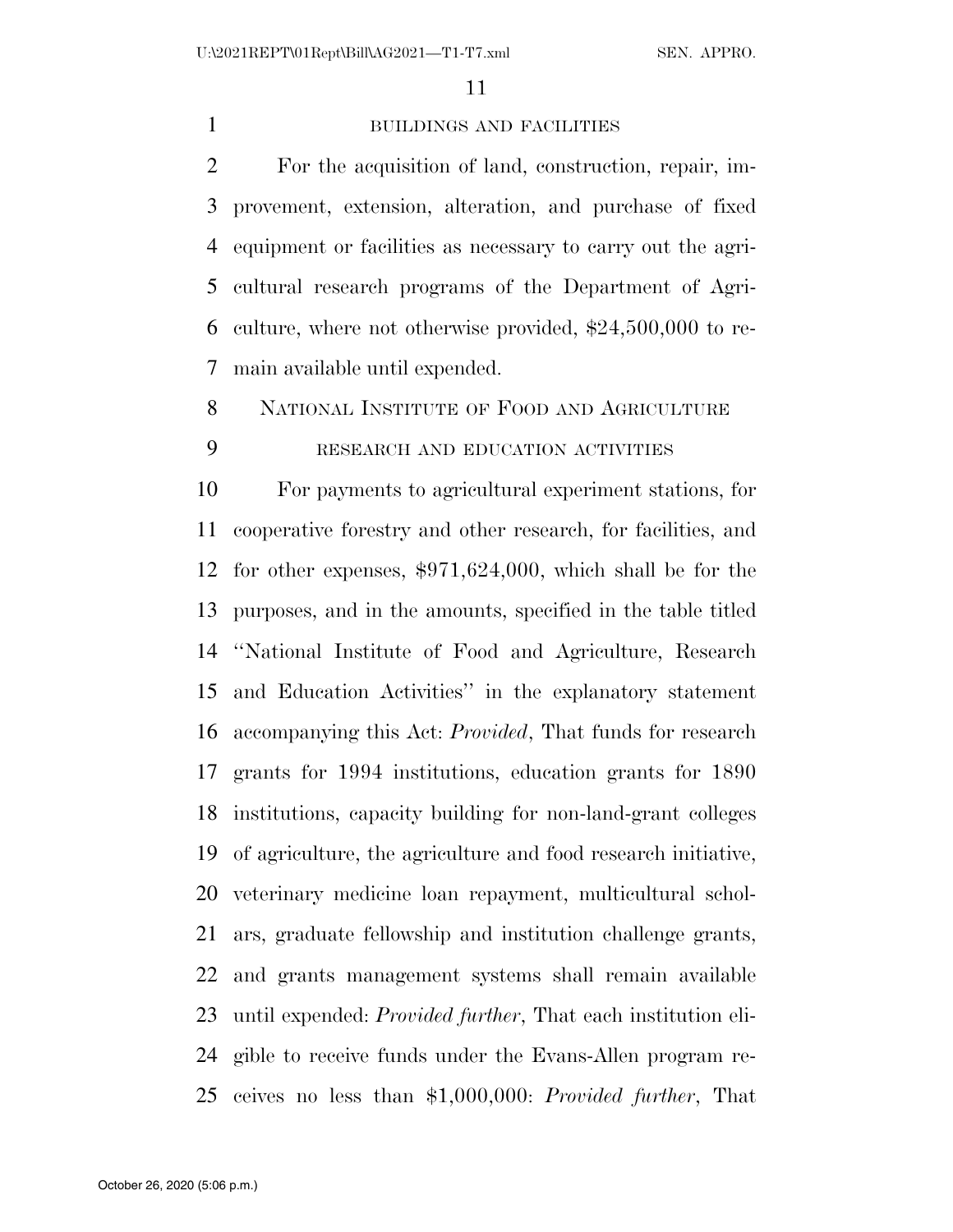funds for education grants for Alaska Native and Native Hawaiian-serving institutions be made available to indi- vidual eligible institutions or consortia of eligible institu- tions with funds awarded equally to each of the States of Alaska and Hawaii: *Provided further*, That funds for education grants for 1890 institutions shall be made avail- able to institutions eligible to receive funds under 7 U.S.C. 3221 and 3222: *Provided further*, That not more than 5 percent of the amounts made available by this or any other Act to carry out the Agriculture and Food Research Initia- tive under 7 U.S.C. 3157 may be retained by the Secretary of Agriculture to pay administrative costs incurred by the Secretary in carrying out that authority.

NATIVE AMERICAN INSTITUTIONS ENDOWMENT FUND

 For the Native American Institutions Endowment Fund authorized by Public Law 103–382 (7 U.S.C. 301 note), \$11,880,000, to remain available until expended.

#### 18 EXTENSION ACTIVITIES

 For payments to States, the District of Columbia, Puerto Rico, Guam, the Virgin Islands, Micronesia, the Northern Marianas, and American Samoa, \$529,262,000, which shall be for the purposes, and in the amounts, speci- fied in the table titled ''National Institute of Food and Agriculture, Extension Activities'' in the explanatory statement accompanying this Act: *Provided*, That funds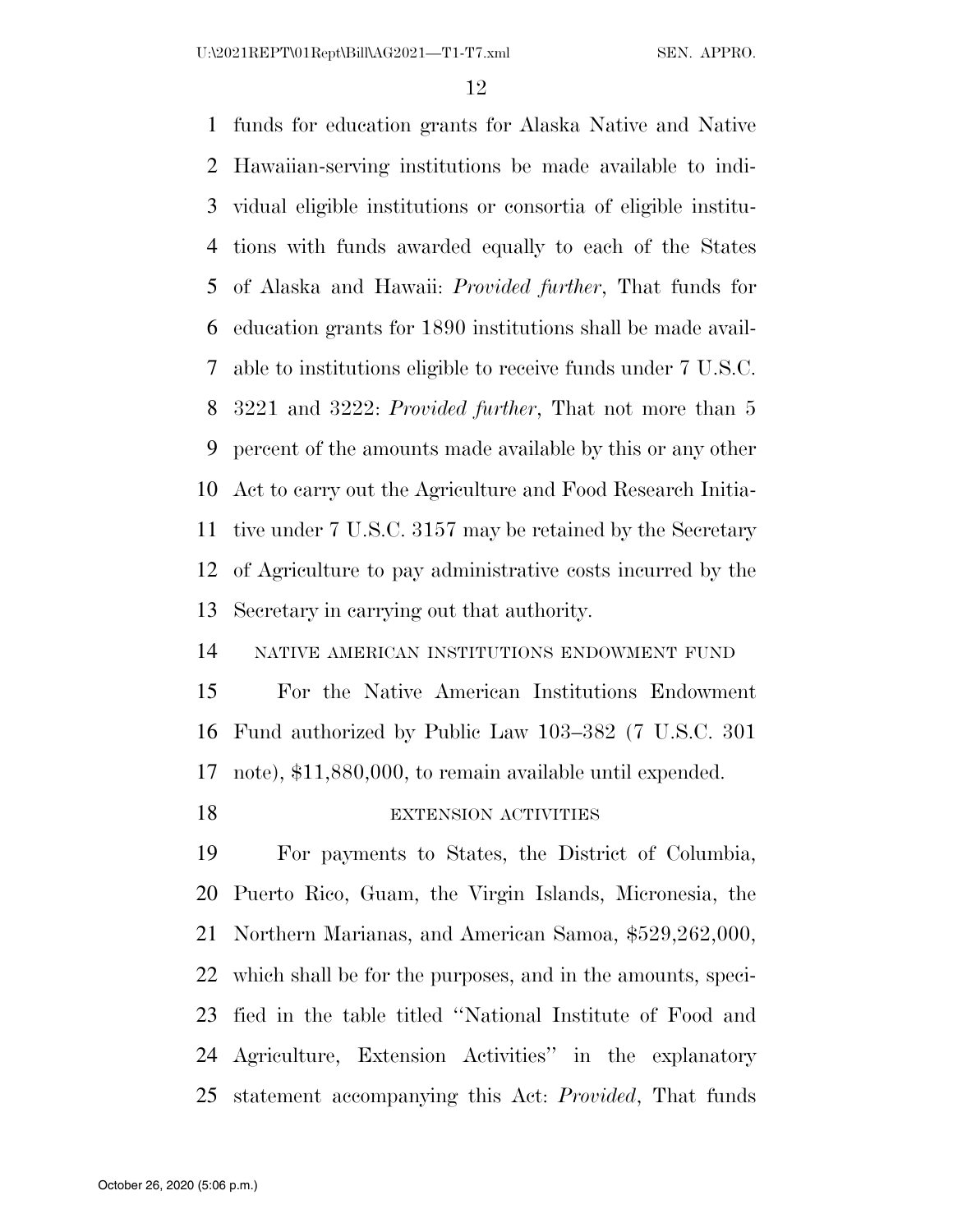U:\2021REPT\01Rept\Bill\AG2021—T1-T7.xml SEN. APPRO.

 for facility improvements at 1890 institutions shall remain available until expended: *Provided further*, That institu- tions eligible to receive funds under 7 U.S.C. 3221 for co- operative extension receive no less than \$1,000,000: *Pro- vided further*, That funds for cooperative extension under sections 3(b) and (c) of the Smith-Lever Act (7 U.S.C. 343(b) and (c)) and section 208(c) of Public Law 93–471 shall be available for retirement and employees' compensa-tion costs for extension agents.

10 INTEGRATED ACTIVITIES

 For the integrated research, education, and extension grants programs, including necessary administrative ex- penses, \$38,000,000, which shall be for the purposes, and in the amounts, specified in the table titled ''National In- stitute of Food and Agriculture, Integrated Activities'' in the explanatory statement accompanying this Act: *Pro- vided*, That funds for the Food and Agriculture Defense Initiative shall remain available until September 30, 2022: *Provided further*, That notwithstanding any other provi- sion of law, indirect costs shall not be charged against any Extension Implementation Program Area grant awarded under the Crop Protection/Pest Management Program (7 U.S.C. 7626).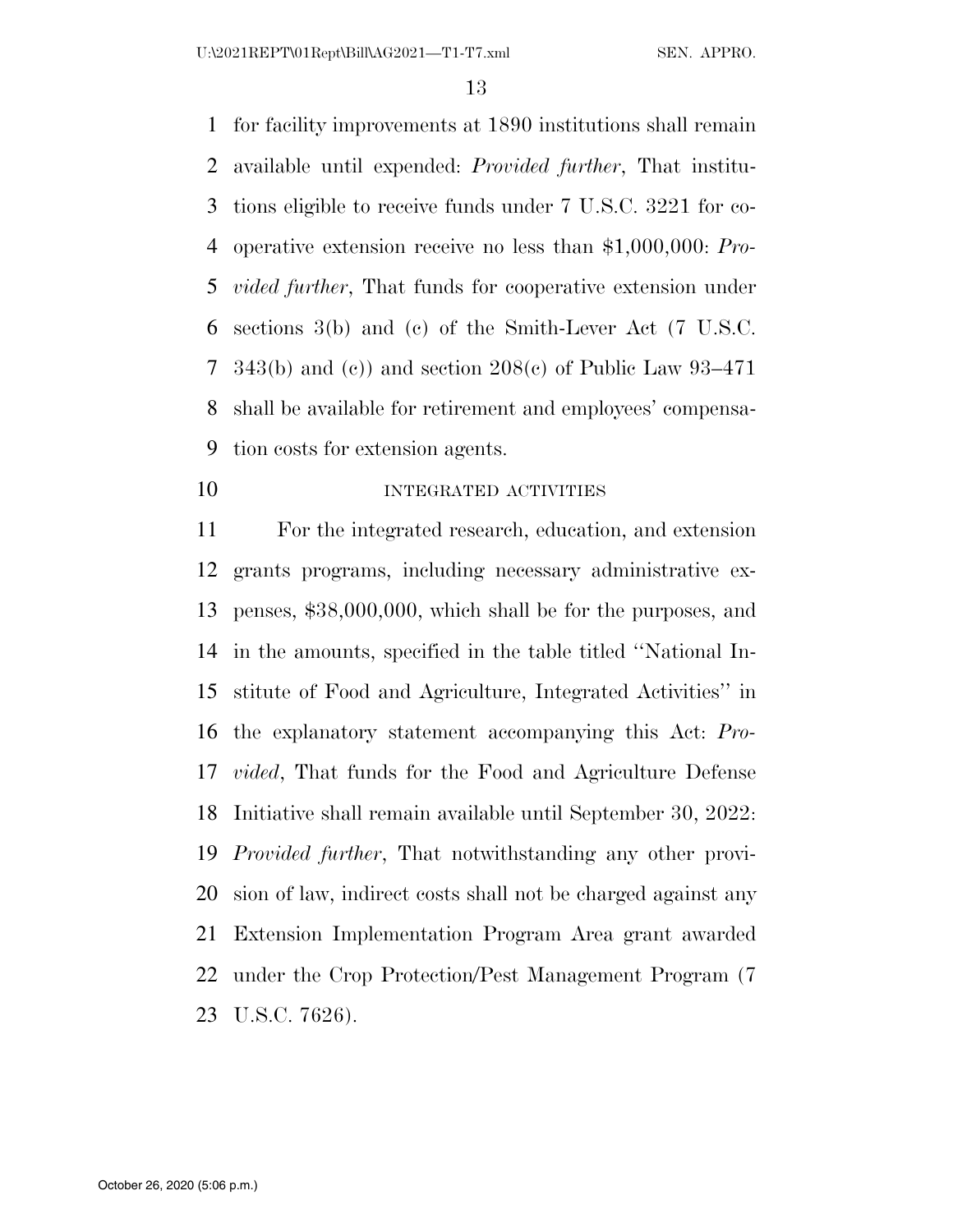OFFICE OF THE UNDER SECRETARY FOR MARKETING 2 AND REGULATORY PROGRAMS

 For necessary expenses of the Office of the Under Secretary for Marketing and Regulatory Programs, \$809,000: *Provided,* That funds made available by this Act to an agency in the Marketing and Regulatory Pro- grams mission area for salaries and expenses are available to fund up to one administrative support staff for the Of-fice.

#### ANIMAL AND PLANT HEALTH INSPECTION SERVICE

SALARIES AND EXPENSES

**(INCLUDING TRANSFERS OF FUNDS)** 

 For necessary expenses of the Animal and Plant Health Inspection Service, including up to \$30,000 for representation allowances and for expenses pursuant to the Foreign Service Act of 1980 (22 U.S.C. 4085), \$1,057,100,000, of which \$480,000, to remain available until expended, shall be available for the control of out- breaks of insects, plant diseases, animal diseases and for control of pest animals and birds (''contingency fund'') to the extent necessary to meet emergency conditions; of which \$12,621,000, to remain available until expended, shall be used for the cotton pests program, including for cost share purposes or for debt retirement for active eradi-cation zones; of which \$38,167,000, to remain available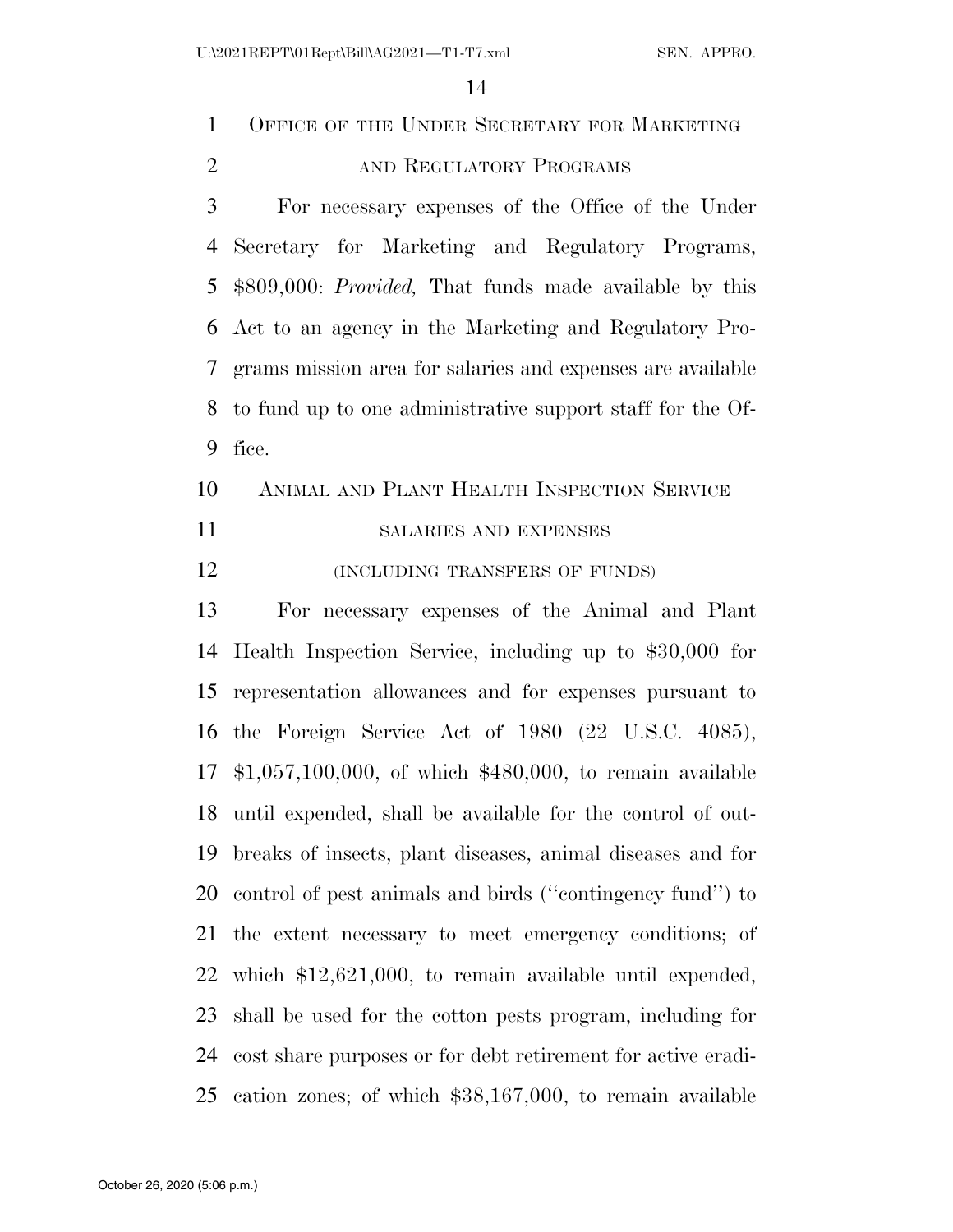until expended, shall be for Animal Health Technical Serv- ices; of which \$1,000,000 shall be for activities under the authority of the Horse Protection Act of 1970, as amend- ed (15 U.S.C. 1831); of which \$63,331,000, to remain available until expended, shall be used to support avian health; of which \$4,251,000, to remain available until ex- pended, shall be for information technology infrastructure; of which \$191,812,000, to remain available until ex- pended, shall be for specialty crop pests; of which, \$13,979,000, to remain available until expended, shall be for field crop and rangeland ecosystem pests; of which \$16,651,000, to remain available until expended, shall be for zoonotic disease management; of which \$41,363,000, to remain available until expended, shall be for emergency preparedness and response; of which \$60,600,000, to re- main available until expended, shall be for tree and wood pests; of which \$5,739,000, to remain available until ex- pended, shall be for the National Veterinary Stockpile; of which up to \$1,500,000, to remain available until ex- pended, shall be for the scrapie program for indemnities; of which \$2,500,000, to remain available until expended, shall be for the wildlife damage management program for aviation safety: *Provided*, That of amounts available under this heading for wildlife services methods development, \$1,000,000 shall remain available until expended: *Pro-*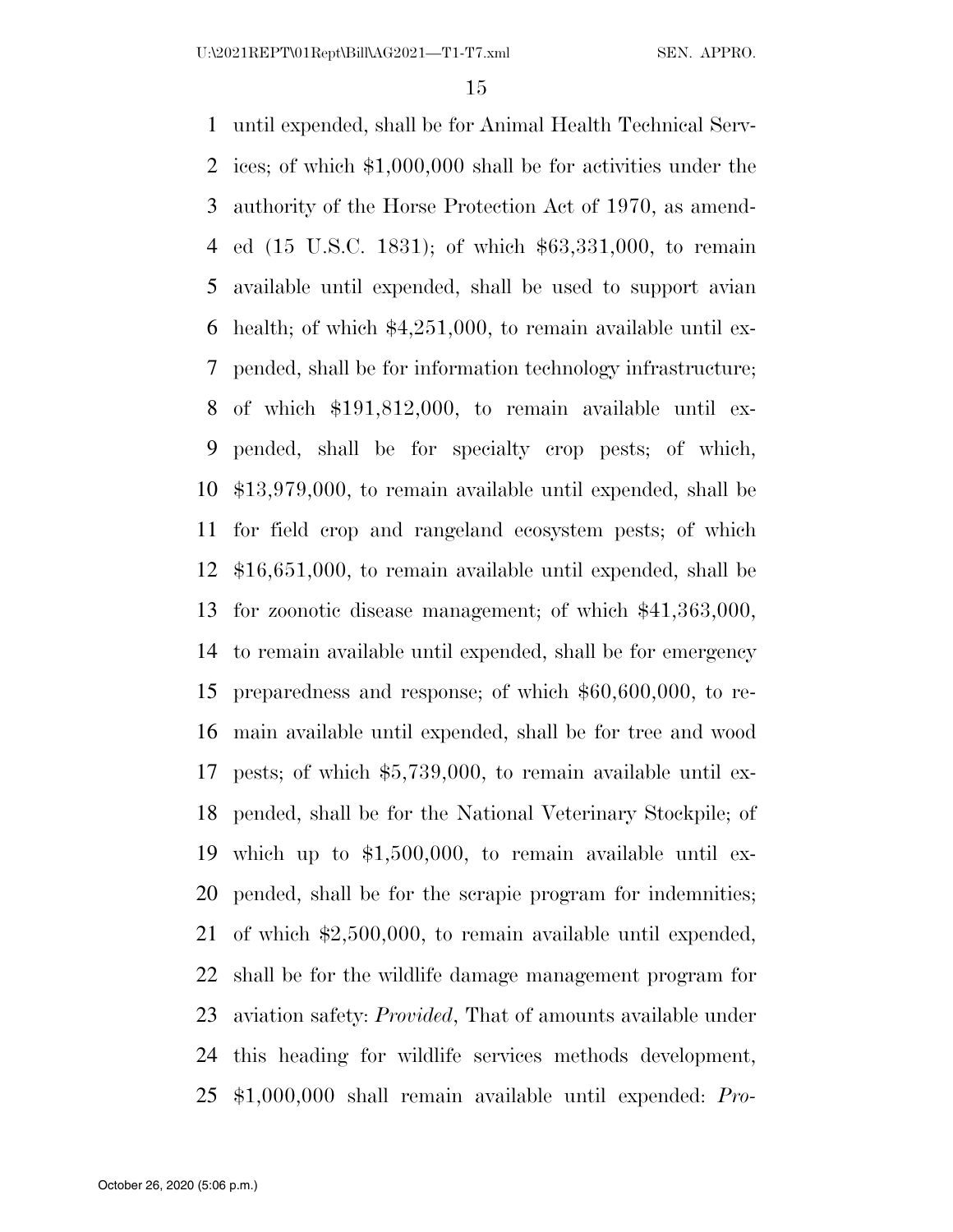*vided further*, That of amounts available under this head- ing for the screwworm program, \$4,990,000 shall remain available until expended; of which \$20,252,000, to remain available until expended, shall be used to carry out the science program and transition activities for the National Bio and Agro-defense Facility located in Manhattan, Kan- sas: *Provided further*, That no funds shall be used to for- mulate or administer a brucellosis eradication program for the current fiscal year that does not require minimum matching by the States of at least 40 percent: *Provided further*, That this appropriation shall be available for the purchase, replacement, operation, and maintenance of air- craft: *Provided further*, That in addition, in emergencies which threaten any segment of the agricultural production industry of the United States, the Secretary may transfer from other appropriations or funds available to the agen- cies or corporations of the Department such sums as may be deemed necessary, to be available only in such emer- gencies for the arrest and eradication of contagious or in- fectious disease or pests of animals, poultry, or plants, and for expenses in accordance with sections 10411 and 10417 of the Animal Health Protection Act (7 U.S.C. 8310 and 8316) and sections 431 and 442 of the Plant Protection Act (7 U.S.C. 7751 and 7772), and any unexpended bal-ances of funds transferred for such emergency purposes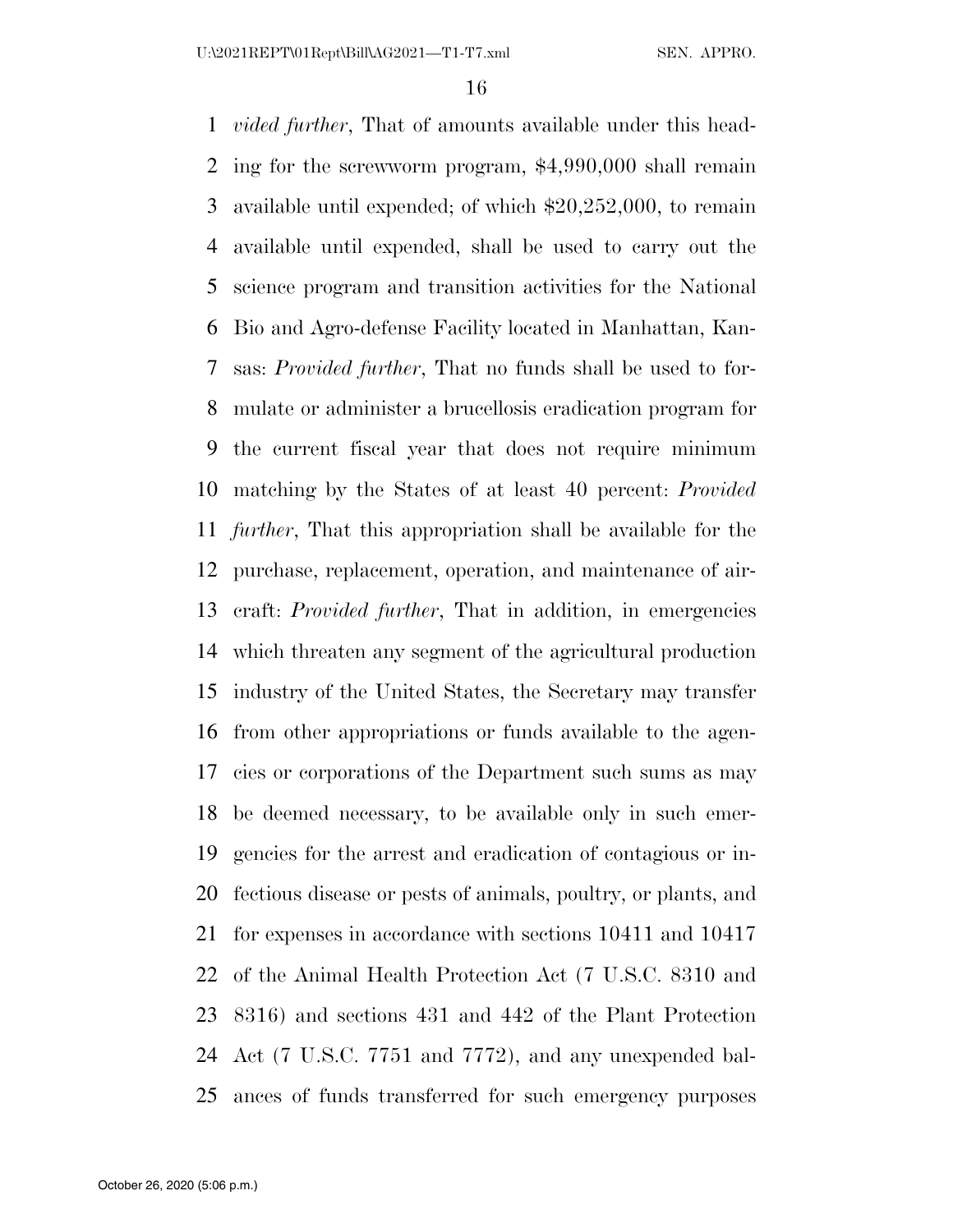in the preceding fiscal year shall be merged with such transferred amounts: *Provided further*, That appropria- tions hereunder shall be available pursuant to law (7 U.S.C. 2250) for the repair and alteration of leased build- ings and improvements, but unless otherwise provided the cost of altering any one building during the fiscal year shall not exceed 10 percent of the current replacement value of the building.

 In fiscal year 2021, the agency is authorized to collect fees to cover the total costs of providing technical assist- ance, goods, or services requested by States, other political subdivisions, domestic and international organizations, foreign governments, or individuals, provided that such fees are structured such that any entity's liability for such fees is reasonably based on the technical assistance, goods, or services provided to the entity by the agency, and such fees shall be reimbursed to this account, to remain avail- able until expended, without further appropriation, for providing such assistance, goods, or services.

BUILDINGS AND FACILITIES

 For plans, construction, repair, preventive mainte- nance, environmental support, improvement, extension, al- teration, and purchase of fixed equipment or facilities, as authorized by 7 U.S.C. 2250, and acquisition of land as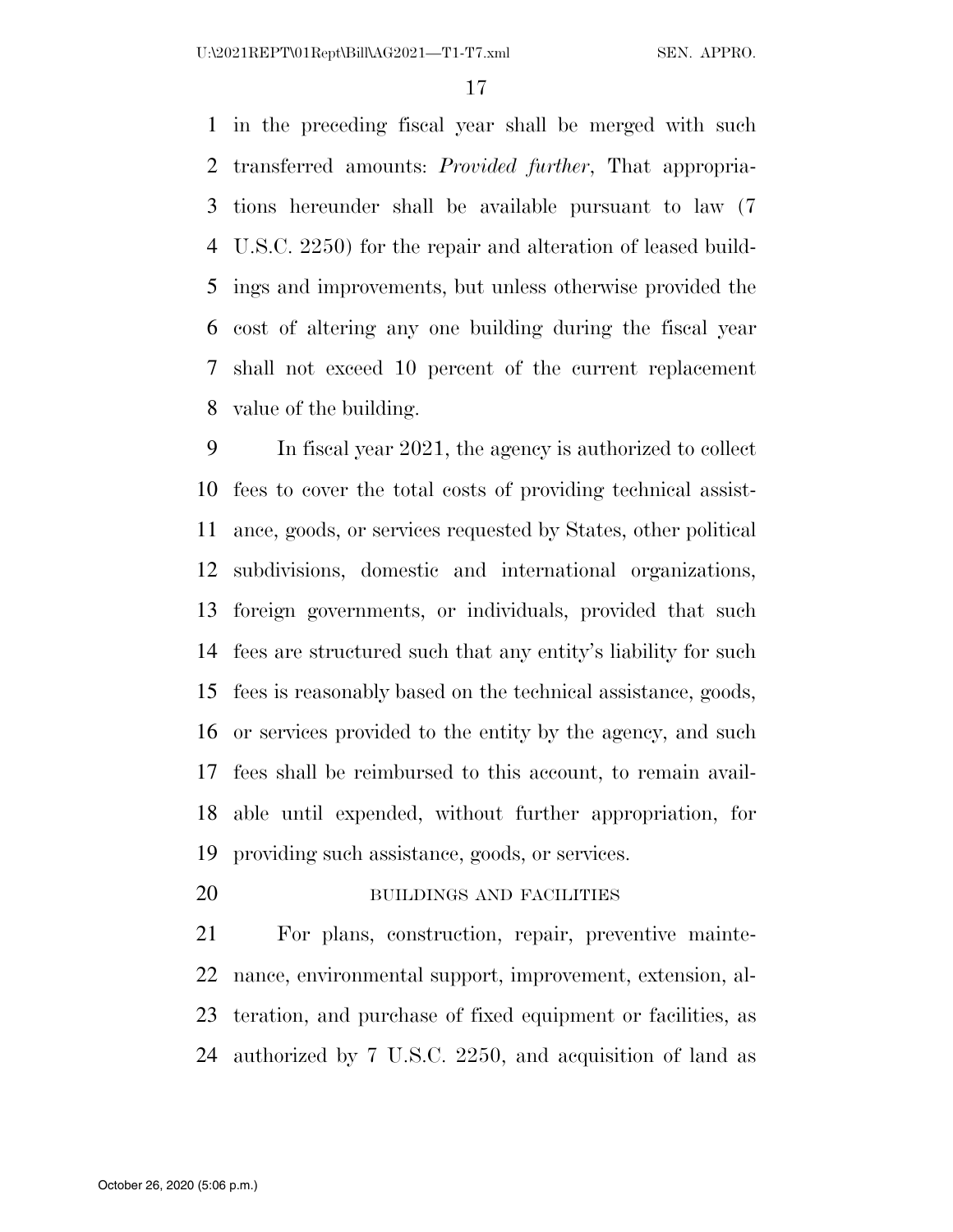authorized by 7 U.S.C. 2268a, \$3,175,000, to remain available until expended.

 AGRICULTURAL MARKETING SERVICE MARKETING SERVICES

 For necessary expenses of the Agricultural Marketing Service, \$187,074,000, of which \$6,000,000 shall be avail- able for the purposes of section 12306 of Public Law 113– 79: *Provided*, That this appropriation shall be available pursuant to law (7 U.S.C. 2250) for the alteration and repair of buildings and improvements, but the cost of al- tering any one building during the fiscal year shall not exceed 10 percent of the current replacement value of the building.

 Fees may be collected for the cost of standardization activities, as established by regulation pursuant to law (31 U.S.C. 9701).

LIMITATION ON ADMINISTRATIVE EXPENSES

18 Not to exceed \$61,227,000 (from fees collected) shall be obligated during the current fiscal year for administra- tive expenses: *Provided*, That if crop size is understated and/or other uncontrollable events occur, the agency may exceed this limitation by up to 10 percent with notification to the Committees on Appropriations of both Houses of Congress.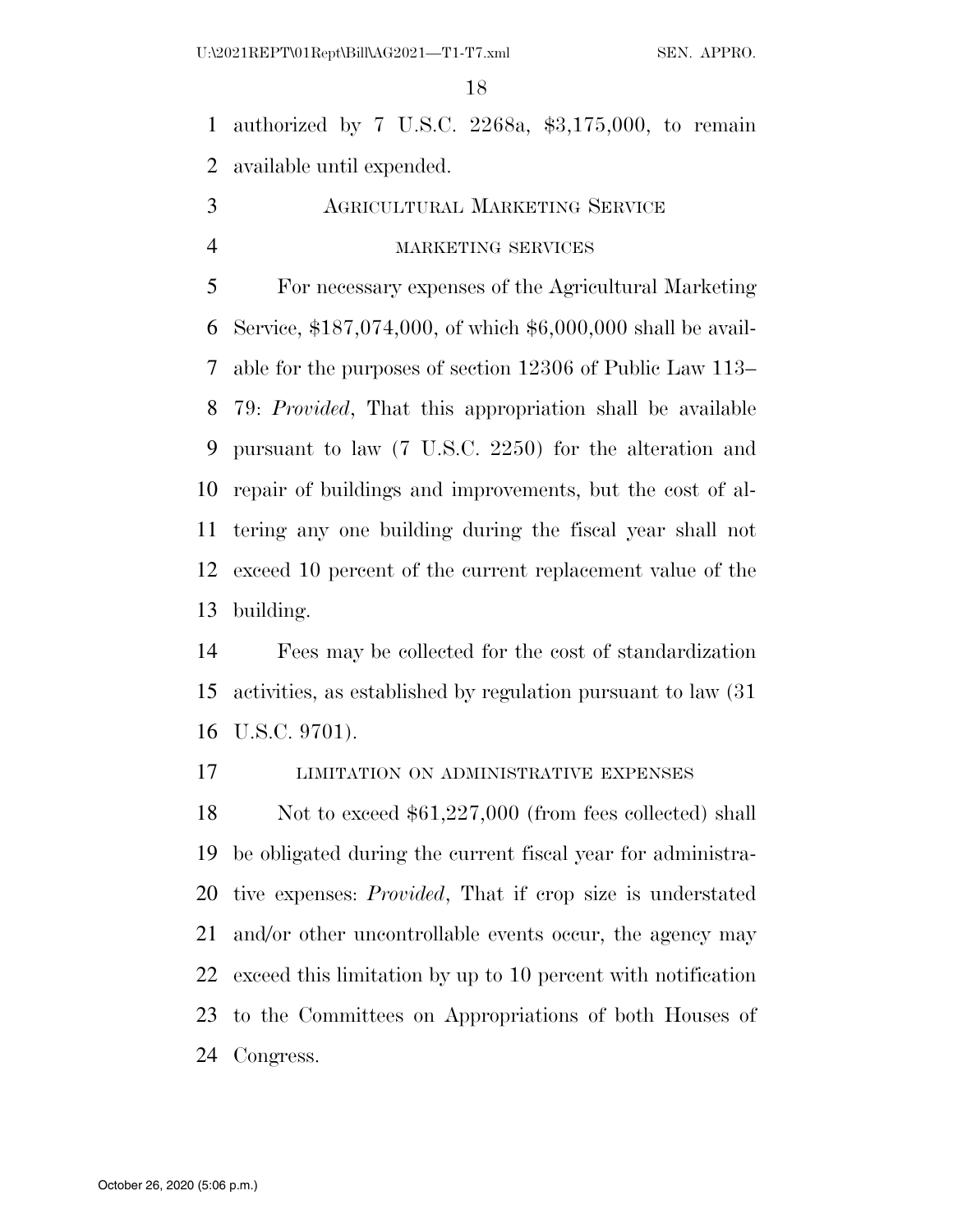FUNDS FOR STRENGTHENING MARKETS, INCOME, AND 2 SUPPLY (SECTION 32) (INCLUDING TRANSFERS OF FUNDS) Funds available under section 32 of the Act of Au- gust 24, 1935 (7 U.S.C. 612c), shall be used only for com- modity program expenses as authorized therein, and other related operating expenses, except for: (1) transfers to the Department of Commerce as authorized by the Fish and Wildlife Act of 1956 (16 U.S.C. 742a et seq.); (2) trans- fers otherwise provided in this Act; and (3) not more than \$20,705,000 for formulation and administration of mar- keting agreements and orders pursuant to the Agricultural Marketing Agreement Act of 1937 and the Agricultural Act of 1961 (Public Law 87–128). PAYMENTS TO STATES AND POSSESSIONS For payments to departments of agriculture, bureaus and departments of markets, and similar agencies for marketing activities under section 204(b) of the Agricul- tural Marketing Act of 1946 (7 U.S.C. 1623(b)), \$1,235,000. 21 LIMITATION ON INSPECTION AND WEIGHING SERVICES

#### EXPENSES

23 Not to exceed \$55,000,000 (from fees collected) shall be obligated during the current fiscal year for inspection and weighing services: *Provided*, That if grain export ac-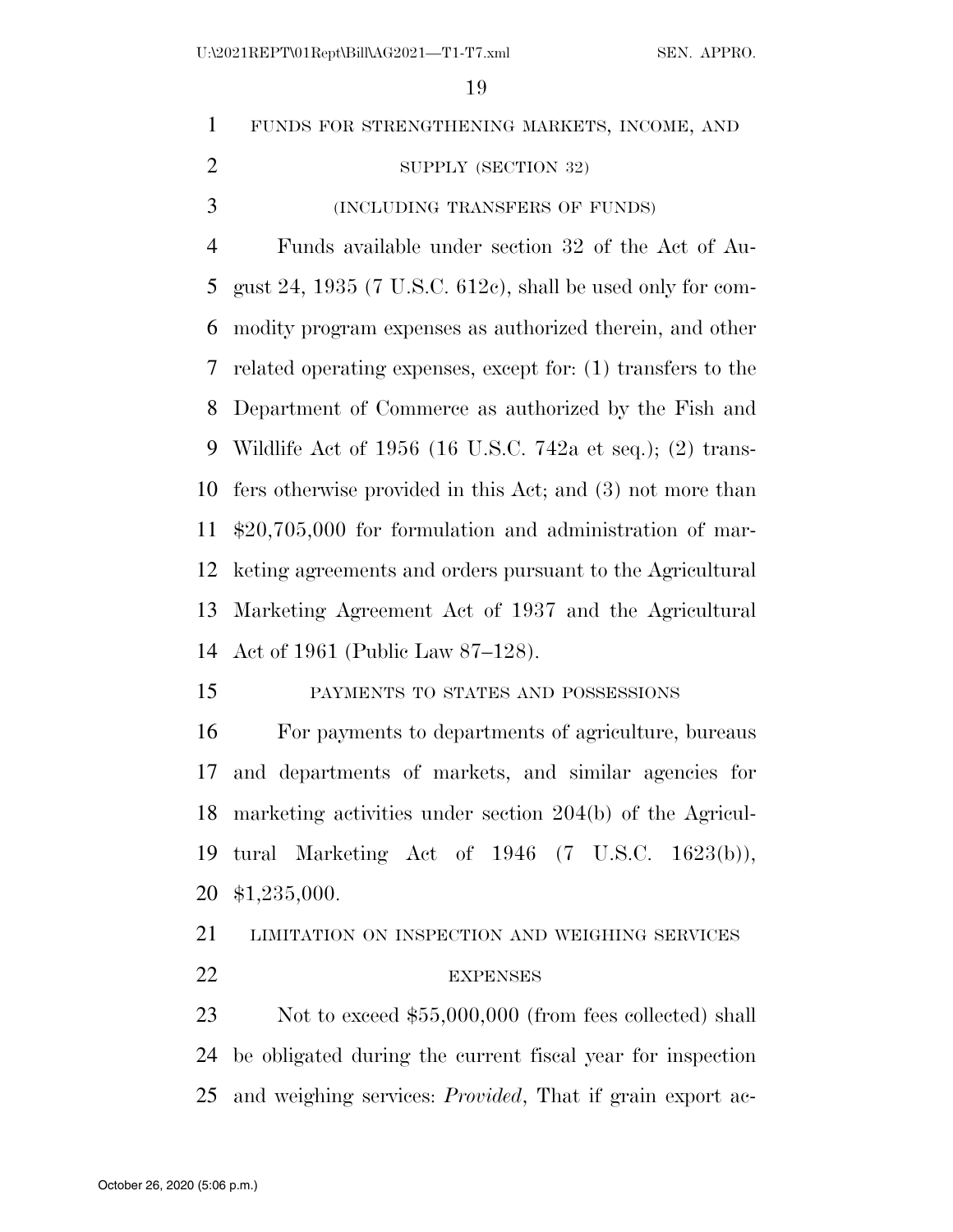tivities require additional supervision and oversight, or other uncontrollable factors occur, this limitation may be exceeded by up to 10 percent with notification to the Com-mittees on Appropriations of both Houses of Congress.

OFFICE OF THE UNDER SECRETARY FOR FOOD SAFETY

 For necessary expenses of the Office of the Under Secretary for Food Safety, \$809,000: *Provided*, That funds made available by this Act to an agency in the Food Safety mission area for salaries and expenses are available to fund up to one administrative support staff for the Of-fice.

FOOD SAFETY AND INSPECTION SERVICE

 For necessary expenses to carry out services author- ized by the Federal Meat Inspection Act, the Poultry Products Inspection Act, and the Egg Products Inspection Act, including not to exceed \$10,000 for representation allowances and for expenses pursuant to section 8 of the Act approved August 3, 1956 (7 U.S.C. 1766), \$1,070,112,000; and in addition, \$1,000,000 may be cred- ited to this account from fees collected for the cost of lab- oratory accreditation as authorized by section 1327 of the Food, Agriculture, Conservation and Trade Act of 1990 (7 U.S.C. 138f): *Provided*, That funds provided for the Public Health Data Communication Infrastructure system shall remain available until expended: *Provided further*,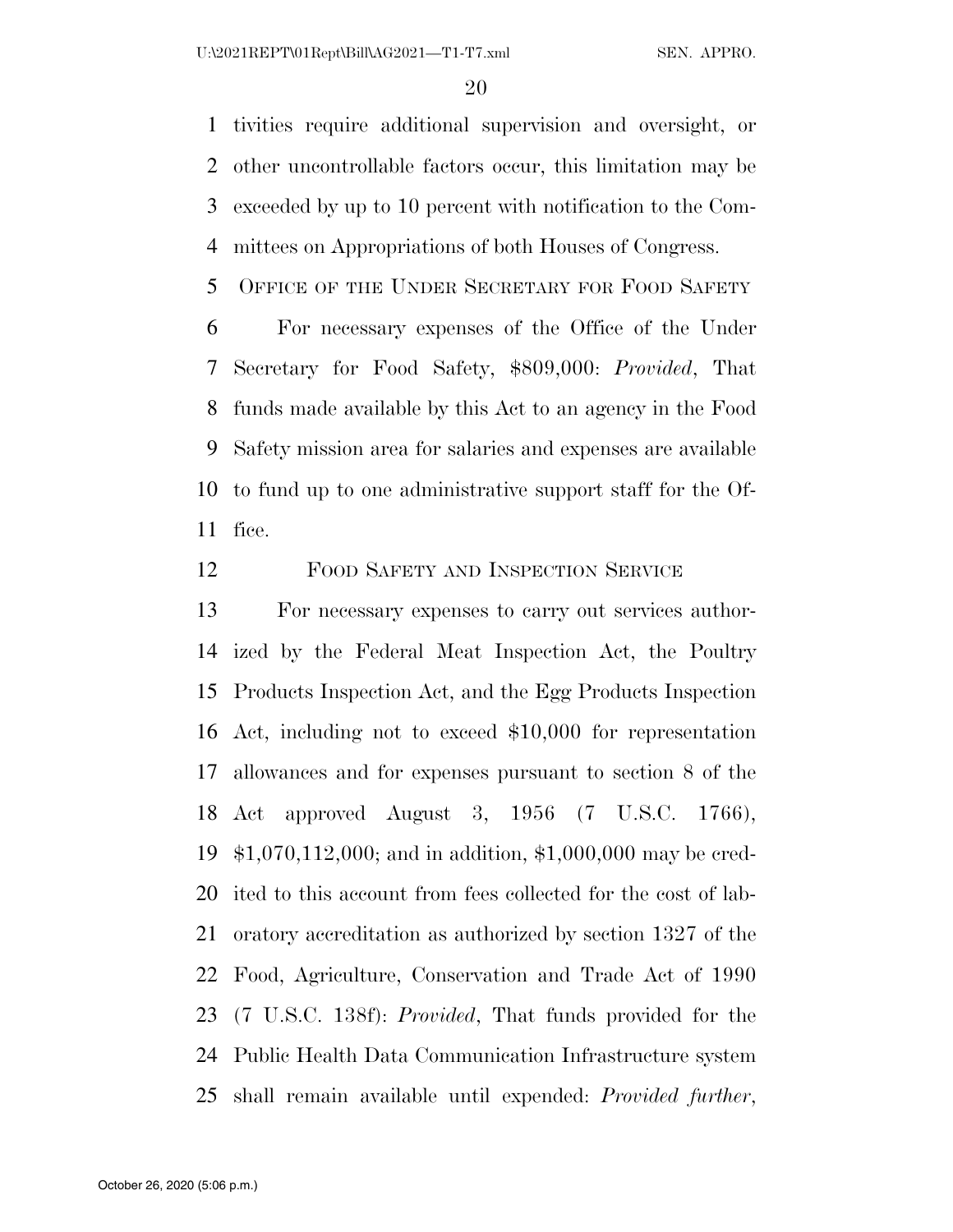That no fewer than 148 full-time equivalent positions shall be employed during fiscal year 2021 for purposes dedi- cated solely to inspections and enforcement related to the Humane Methods of Slaughter Act (7 U.S.C. 1901 et seq.): *Provided further,* That the Food Safety and Inspec- tion Service shall continue implementation of section 11016 of Public Law 110–246 as further clarified by the amendments made in section 12106 of Public Law 113– 79: *Provided further*, That this appropriation shall be available pursuant to law (7 U.S.C. 2250) for the alter- ation and repair of buildings and improvements, but the cost of altering any one building during the fiscal year shall not exceed 10 percent of the current replacement value of the building. TITLE II

 FARM PRODUCTION AND CONSERVATION PROGRAMS 18 OFFICE OF THE UNDER SECRETARY FOR FARM PRODUCTION AND CONSERVATION For necessary expenses of the Office of the Under

 Secretary for Farm Production and Conservation, \$916,000: *Provided*, That funds made available by this Act to an agency in the Farm Production and Conserva-tion mission area for salaries and expenses are available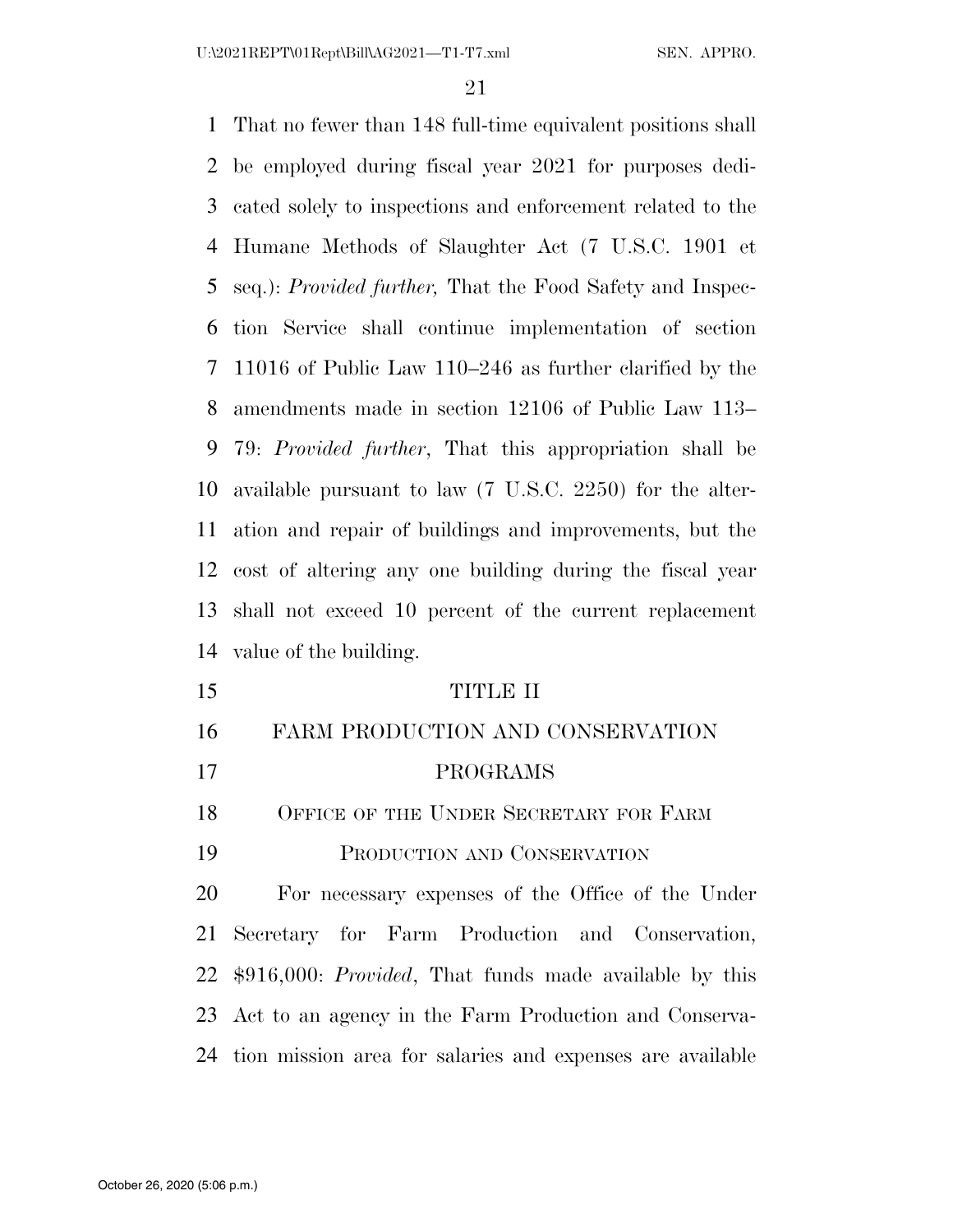to fund up to one administrative support staff for the Of-fice.

| FARM PRODUCTION AND CONSERVATION BUSINESS |
|-------------------------------------------|
| <b>CENTER</b>                             |

#### SALARIES AND EXPENSES

(INCLUDING TRANSFERS OF FUNDS)

 For necessary expenses of the Farm Production and Conservation Business Center, \$232,511,000: *Provided,*  That \$60,228,000 of amounts appropriated for the cur- rent fiscal year pursuant to section 1241(a) of the Farm Security and Rural Investment Act of 1985 (16 U.S.C. 3841(a)) shall be transferred to and merged with this ac-count.

- FARM SERVICE AGENCY
- SALARIES AND EXPENSES
- (INCLUDING TRANSFERS OF FUNDS)

 For necessary expenses of the Farm Service Agency, \$1,140,023,000: *Provided*, That not more than 50 percent of the funding made available under this heading for infor- mation technology related to farm program delivery may be obligated until the Secretary submits to the Committees on Appropriations of both Houses of Congress, and re- ceives written or electronic notification of receipt from such Committees of, a plan for expenditure that (1) identi-fies for each project/investment over \$25,000 (a) the func-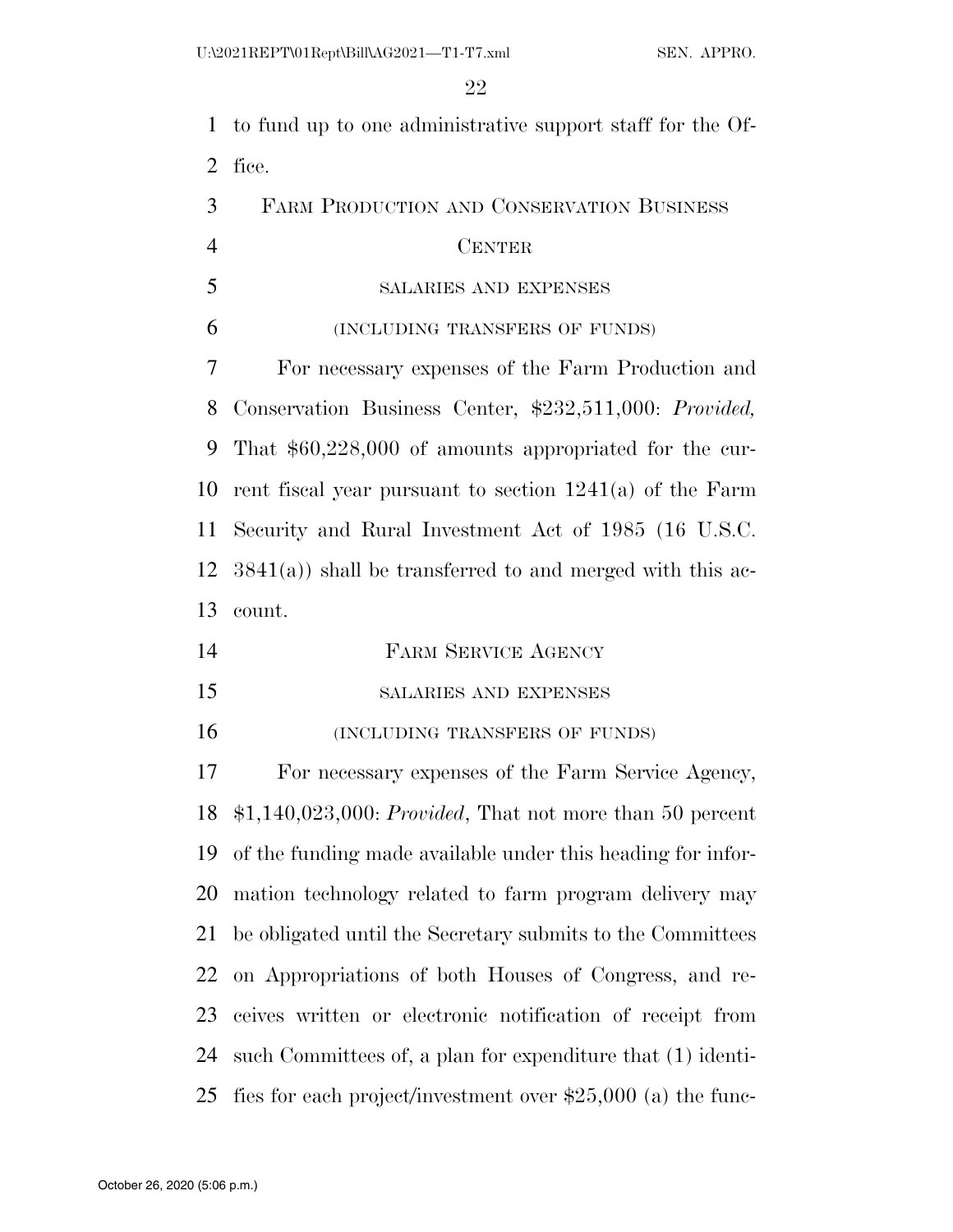tional and performance capabilities to be delivered and the mission benefits to be realized, (b) the estimated lifecycle cost for the entirety of the project/investment, including estimates for development as well as maintenance and op- erations, and (c) key milestones to be met; (2) dem- onstrates that each project/investment is, (a) consistent with the Farm Service Agency Information Technology Roadmap, (b) being managed in accordance with applica- ble lifecycle management policies and guidance, and (c) subject to the applicable Department's capital planning and investment control requirements; and (3) has been re- viewed by the Government Accountability Office and ap- proved by the Committees on Appropriations of both Houses of Congress: *Provided further*, That the agency shall submit a report by the end of the fourth quarter of fiscal year 2021 to the Committees on Appropriations and the Government Accountability Office, that identifies for each project/investment that is operational (a) current performance against key indicators of customer satisfac- tion, (b) current performance of service level agreements or other technical metrics, (c) current performance against a pre-established cost baseline, (d) a detailed breakdown of current and planned spending on operational enhance- ments or upgrades, and (e) an assessment of whether the investment continues to meet business needs as intended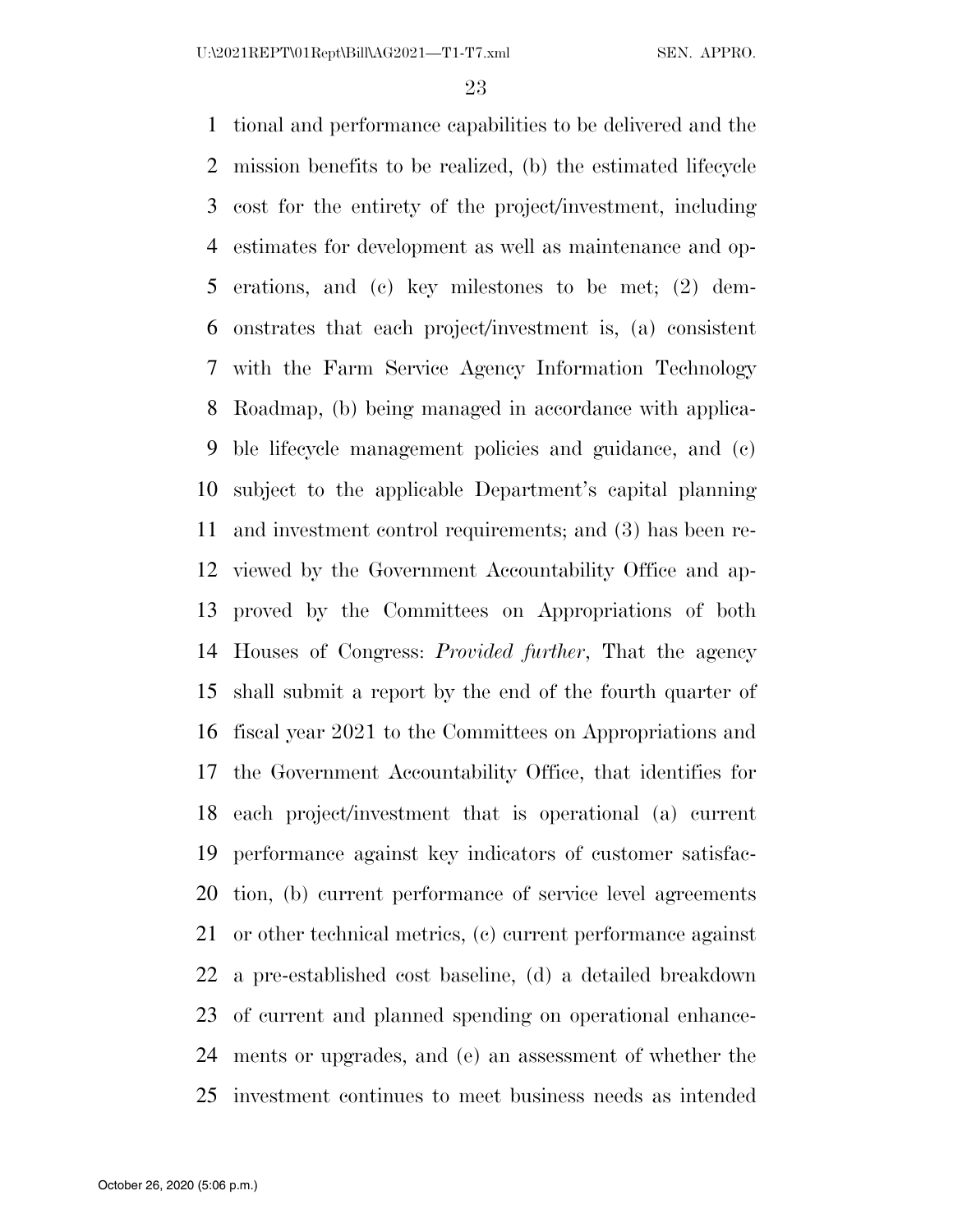as well as alternatives to the investment: *Provided further*, That the Secretary is authorized to use the services, facili- ties, and authorities (but not the funds) of the Commodity Credit Corporation to make program payments for all pro- grams administered by the Agency: *Provided further*, That other funds made available to the Agency for authorized activities may be advanced to and merged with this ac- count: *Provided further*, That funds made available to county committees shall remain available until expended: *Provided further*, That none of the funds available to the Farm Service Agency shall be used to close Farm Service Agency county offices: *Provided further*, That none of the funds available to the Farm Service Agency shall be used to permanently relocate county based employees that would result in an office with two or fewer employees with- out prior notification and approval of the Committees on Appropriations of both Houses of Congress.

#### 18 STATE MEDIATION GRANTS

 For grants pursuant to section 502(b) of the Agricul- tural Credit Act of 1987, as amended (7 U.S.C. 5101– 5106), \$6,914,000.

GRASSROOTS SOURCE WATER PROTECTION PROGRAM

 For necessary expenses to carry out wellhead or groundwater protection activities under section 1240O of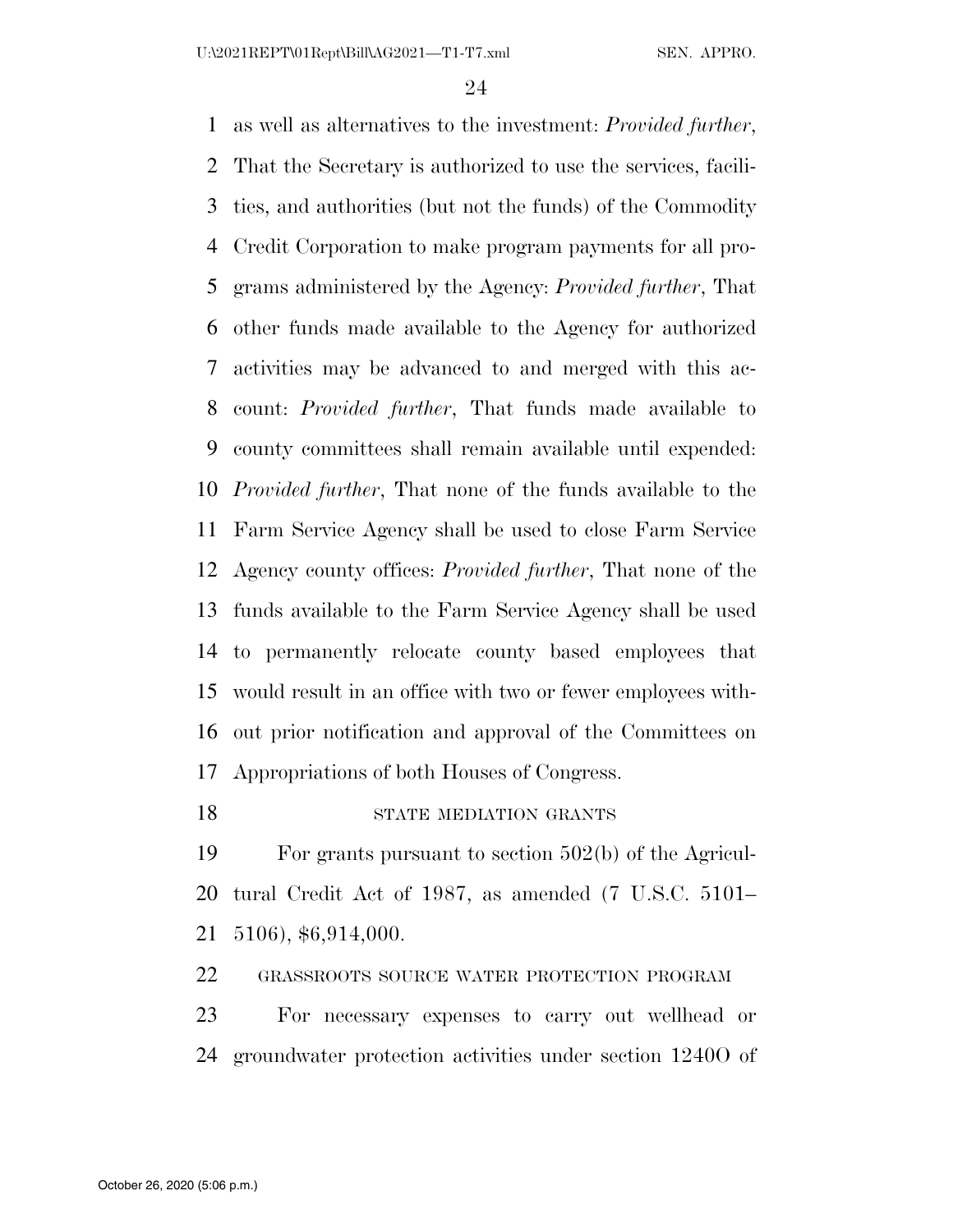the Food Security Act of 1985 (16 U.S.C. 3839bb–2), \$6,500,000, to remain available until expended. DAIRY INDEMNITY PROGRAM (INCLUDING TRANSFER OF FUNDS) For necessary expenses involved in making indemnity payments to dairy farmers and manufacturers of dairy products under a dairy indemnity program, such sums as may be necessary, to remain available until expended: *Pro- vided*, That such program is carried out by the Secretary in the same manner as the dairy indemnity program de- scribed in the Agriculture, Rural Development, Food and Drug Administration, and Related Agencies Appropria- tions Act, 2001 (Public Law 106–387, 114 Stat. 1549A– 12). AGRICULTURAL CREDIT INSURANCE FUND PROGRAM ACCOUNT (INCLUDING TRANSFERS OF FUNDS) For gross obligations for the principal amount of di- rect and guaranteed farm ownership (7 U.S.C. 1922 et seq.) and operating (7 U.S.C. 1941 et seq.) loans, emer- gency loans (7 U.S.C. 1961 et seq.), Indian tribe land ac- quisition loans (25 U.S.C. 5136), boll weevil loans (7 U.S.C. 1989), guaranteed conservation loans (7 U.S.C. 1924 et seq.), relending program (7 U.S.C. 1936c), and Indian highly fractionated land loans (25 U.S.C. 5136)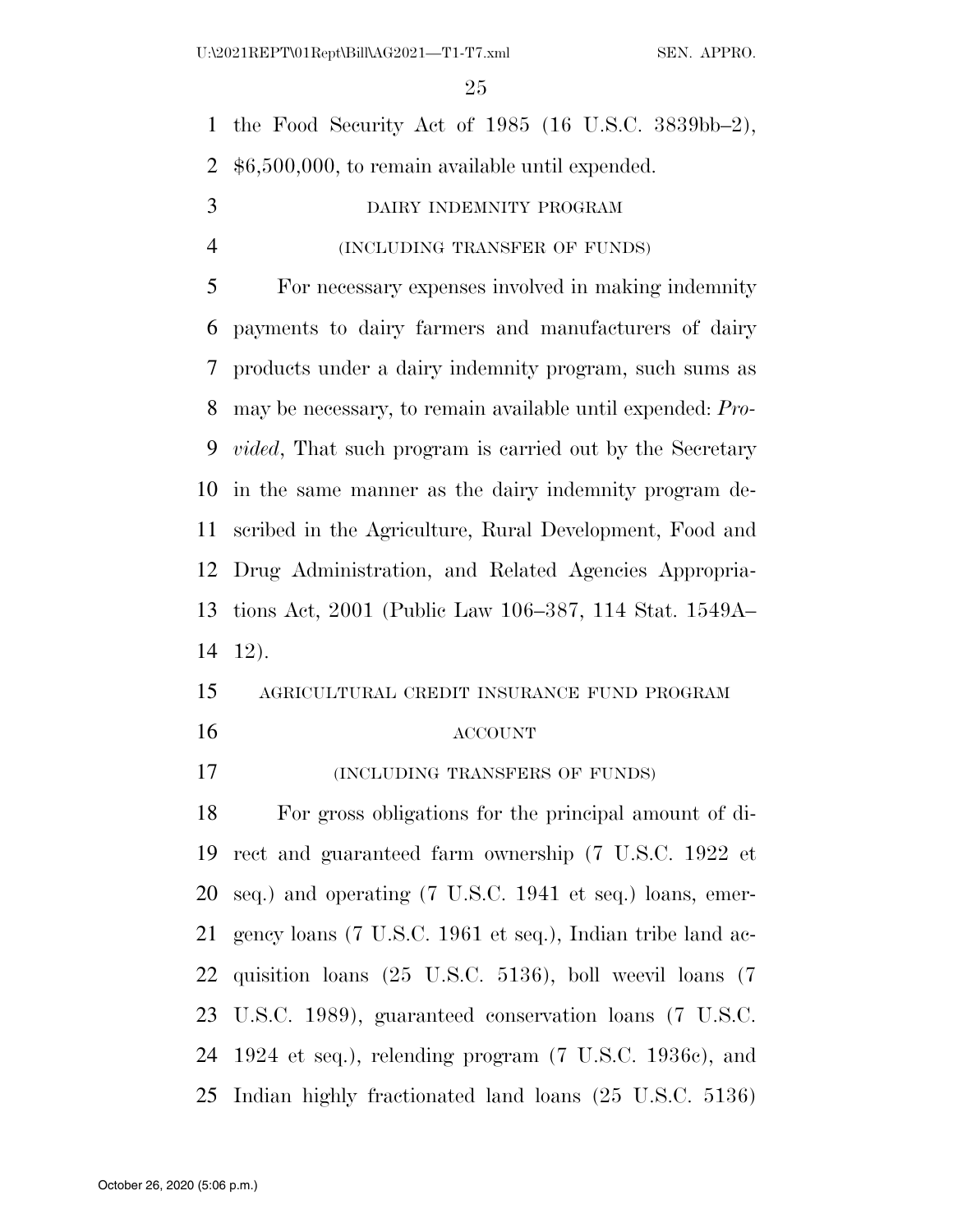to be available from funds in the Agricultural Credit In- surance Fund, as follows: \$3,300,000,000 for guaranteed farm ownership loans and \$2,500,000,000 for farm owner- ship direct loans; \$2,118,482,000 for unsubsidized guar- anteed operating loans and \$1,633,333,000 for direct op- erating loans; emergency loans, \$37,668,000; Indian tribe land acquisition loans, \$20,000,000; guaranteed conserva- tion loans, \$150,000,000; relending program, \$33,693,000; and for boll weevil eradication program loans, \$60,000,000: *Provided*, That the Secretary shall deem the pink bollworm to be a boll weevil for the purpose of boll weevil eradication program loans.

 For the cost of direct and guaranteed loans and grants, including the cost of modifying loans as defined in section 502 of the Congressional Budget Act of 1974, as follows: \$38,710,000 for direct farm operating loans, \$23,727,000 for unsubsidized guaranteed farm operating loans, emergency loans, \$207,000; and relending program, \$5,000,000, to remain available until expended.

 In addition, for administrative expenses necessary to carry out the direct and guaranteed loan programs, \$307,344,000: *Provided*, That of this amount, \$294,114,000 shall be transferred to and merged with the appropriation for ''Farm Service Agency, Salaries and Ex-penses''.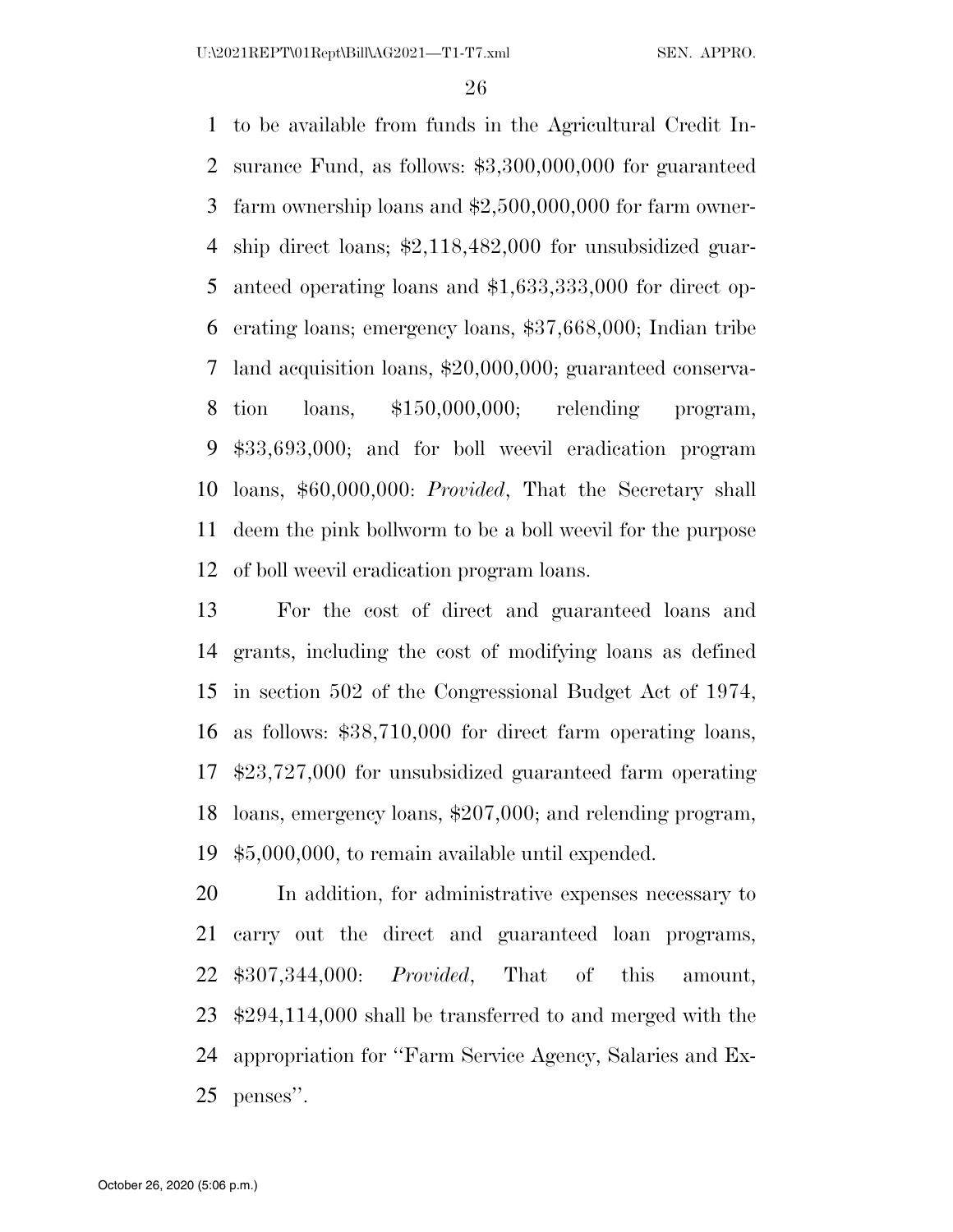U:\2021REPT\01Rept\Bill\AG2021—T1-T7.xml SEN. APPRO.

 Funds appropriated by this Act to the Agricultural Credit Insurance Program Account for farm ownership, operating and conservation direct loans and guaranteed loans may be transferred among these programs: *Pro- vided*, That the Committees on Appropriations of both Houses of Congress are notified at least 15 days in ad-vance of any transfer.

8 RISK MANAGEMENT AGENCY

#### SALARIES AND EXPENSES

 For necessary expenses of the Risk Management Agency, \$60,373,000: *Provided*, That \$1,000,000 of the amount appropriated under this heading in this Act shall be available for compliance and integrity activities re- quired under section 516(b)(2)(C) of the Federal Crop In- surance Act of 1938 (7 U.S.C. 1516(b)(2)(C)), and shall be in addition to amounts otherwise provided for such pur- pose: *Provided further*, That not to exceed \$1,000 shall be available for official reception and representation ex-penses, as authorized by 7 U.S.C. 1506(i).

- NATURAL RESOURCES CONSERVATION SERVICE
- **CONSERVATION OPERATIONS**

 For necessary expenses for carrying out the provi- sions of the Act of April 27, 1935 (16 U.S.C. 590a–f), including preparation of conservation plans and establish-ment of measures to conserve soil and water (including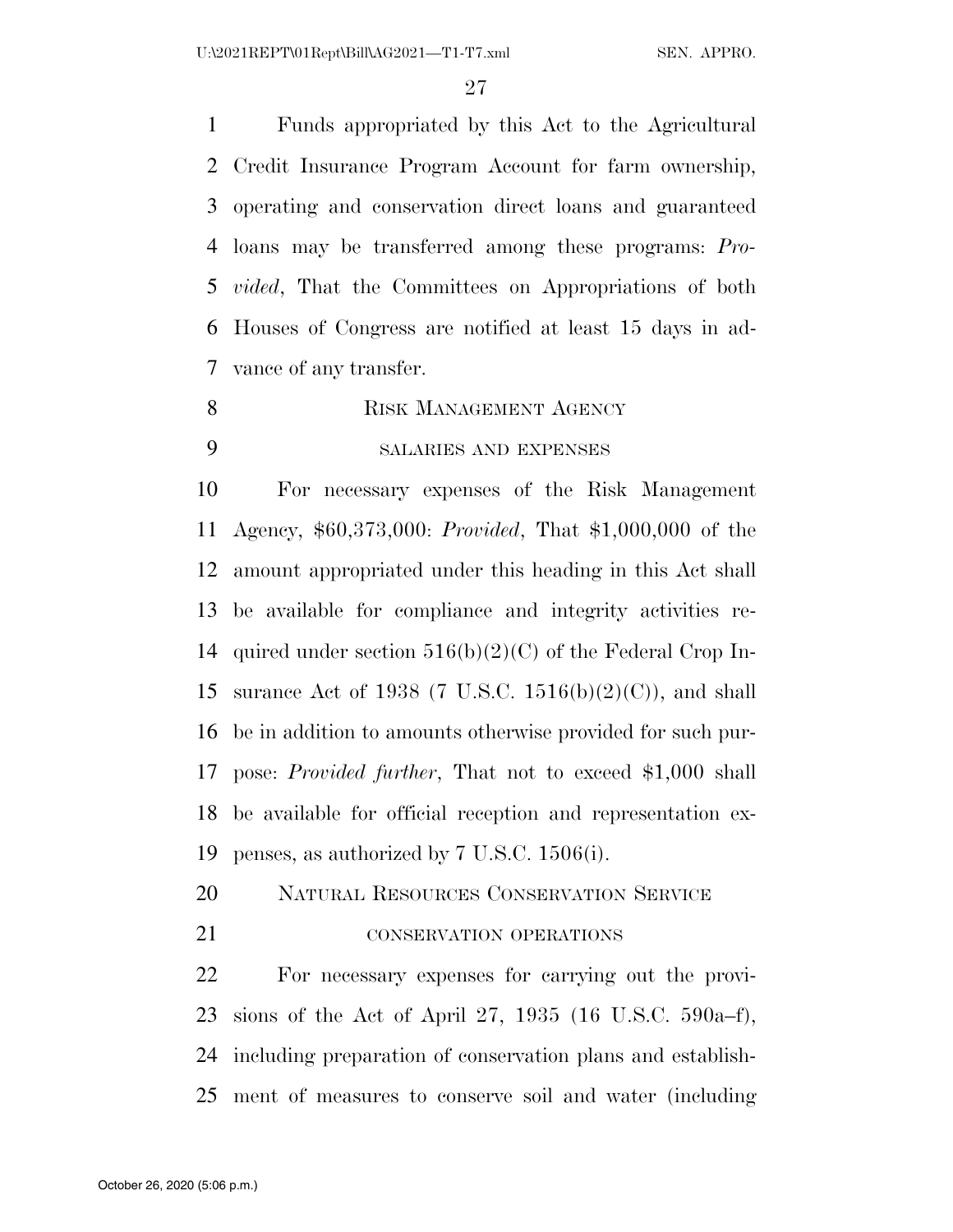farm irrigation and land drainage and such special meas- ures for soil and water management as may be necessary to prevent floods and the siltation of reservoirs and to con- trol agricultural related pollutants); operation of conserva- tion plant materials centers; classification and mapping of soil; dissemination of information; acquisition of lands, water, and interests therein for use in the plant materials program by donation, exchange, or purchase at a nominal cost not to exceed \$100 pursuant to the Act of August 3, 1956 (7 U.S.C. 2268a); purchase and erection or alter- ation or improvement of permanent and temporary build- ings; and operation and maintenance of aircraft, \$831,906,000, to remain available until September 30, 2022: *Provided*, That appropriations hereunder shall be available pursuant to 7 U.S.C. 2250 for construction and improvement of buildings and public improvements at plant materials centers, except that the cost of alterations and improvements to other buildings and other public im- provements shall not exceed \$250,000: *Provided further*, That when buildings or other structures are erected on non-Federal land, that the right to use such land is ob- tained as provided in 7 U.S.C. 2250a: *Provided further*, That of the amounts made available under this heading, \$3,469,000 shall remain available until expended for plan-ning and implementation assistance associated with land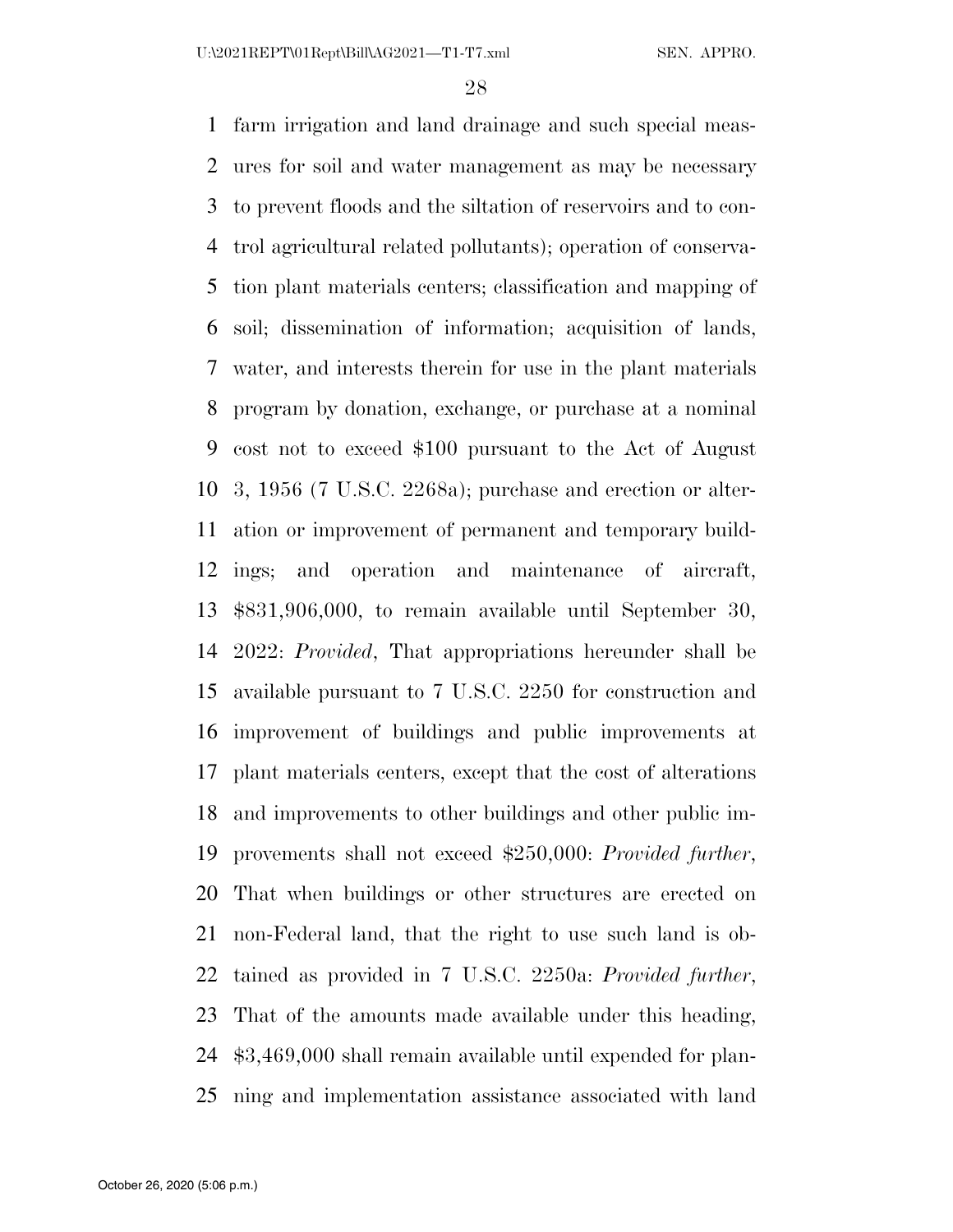treatment measures that address flood damage reduction, bank stabilization and erosion control in the watersheds identified under section 13 of the Flood Control Act of December 22, 1944 (Public Law 78–534).

#### WATERSHED AND FLOOD PREVENTION OPERATIONS

 For necessary expenses to carry out preventive meas- ures, including but not limited to surveys and investiga- tions, engineering operations, works of improvement, and changes in use of land, in accordance with the Watershed Protection and Flood Prevention Act (16 U.S.C. 1001– 1005 and 1007–1009) and in accordance with the provi- sions of laws relating to the activities of the Department, \$175,000,000, to remain available until expended: *Pro- vided,* That for funds provided by this Act or any other prior Act, the limitation regarding the size of the water- shed or subwatershed exceeding two hundred and fifty thousand acres in which such activities can be undertaken shall only apply for activities undertaken for the primary purpose of flood prevention (including structural and land treatment measures): *Provided further*, That of the amounts made available under this heading, \$65,000,000 shall be allocated to projects and activities that can com- mence promptly following enactment; that address re- gional priorities for flood prevention, agricultural water management, inefficient irrigation systems, fish and wild-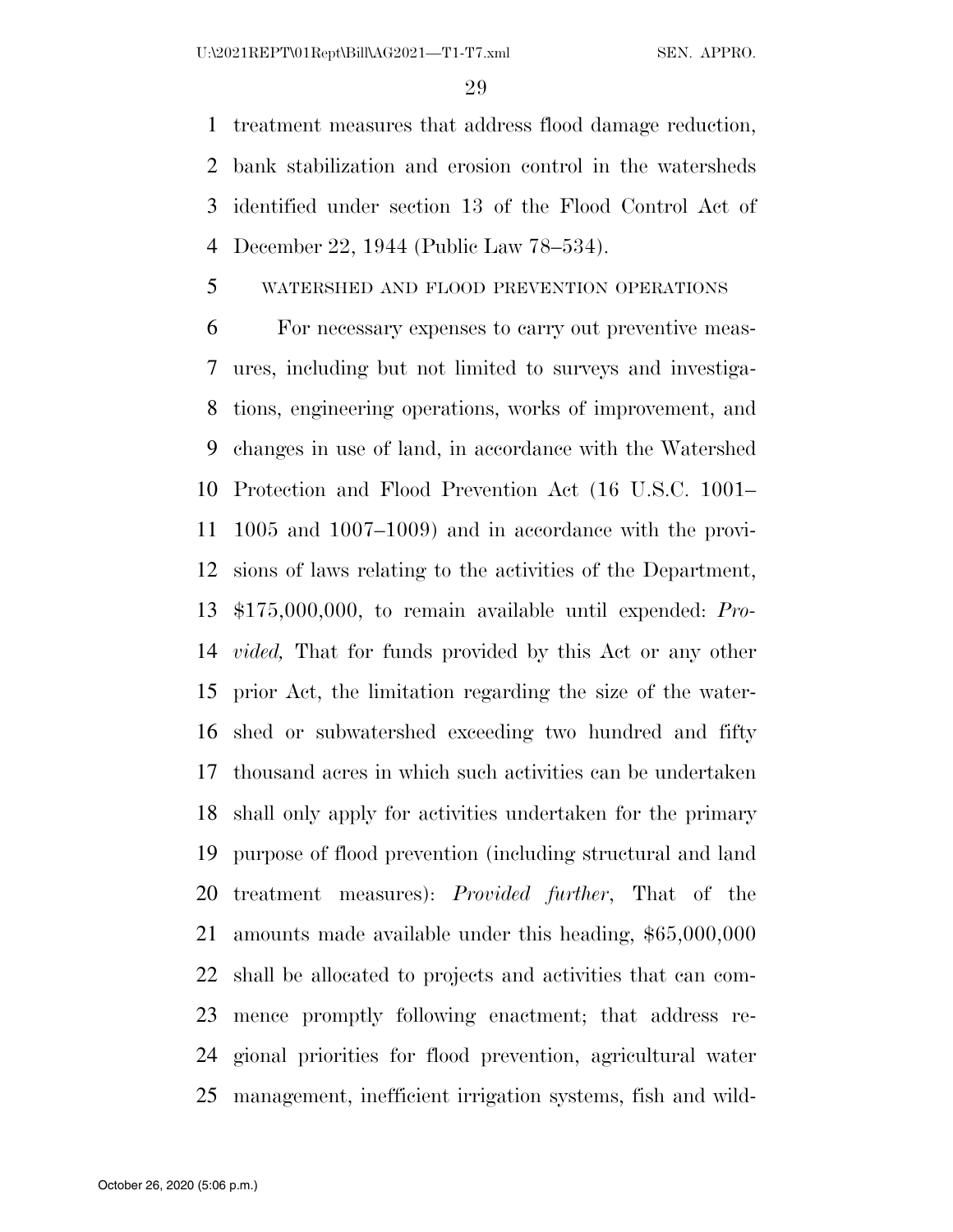life habitat, or watershed protection; or that address au- thorized ongoing projects under the authorities of section 13 of the Flood Control Act of December 22, 1944 (Public Law 78–534) with a primary purpose of watershed protec- tion by preventing floodwater damage and stabilizing stream channels, tributaries, and banks to reduce erosion and sediment transport: *Provided further*, That of the amounts made available under this heading, \$12,000,000 shall remain available until expended for the authorities under 16 U.S.C. 1001–1005 and 1007–1009 for author- ized ongoing watershed projects with a primary purpose of providing water to rural communities.

#### CORPORATIONS

 The following corporations and agencies are hereby authorized to make expenditures, within the limits of funds and borrowing authority available to each such cor- poration or agency and in accord with law, and to make contracts and commitments without regard to fiscal year limitations as provided by section 104 of the Government Corporation Control Act as may be necessary in carrying out the programs set forth in the budget for the current fiscal year for such corporation or agency, except as here-inafter provided.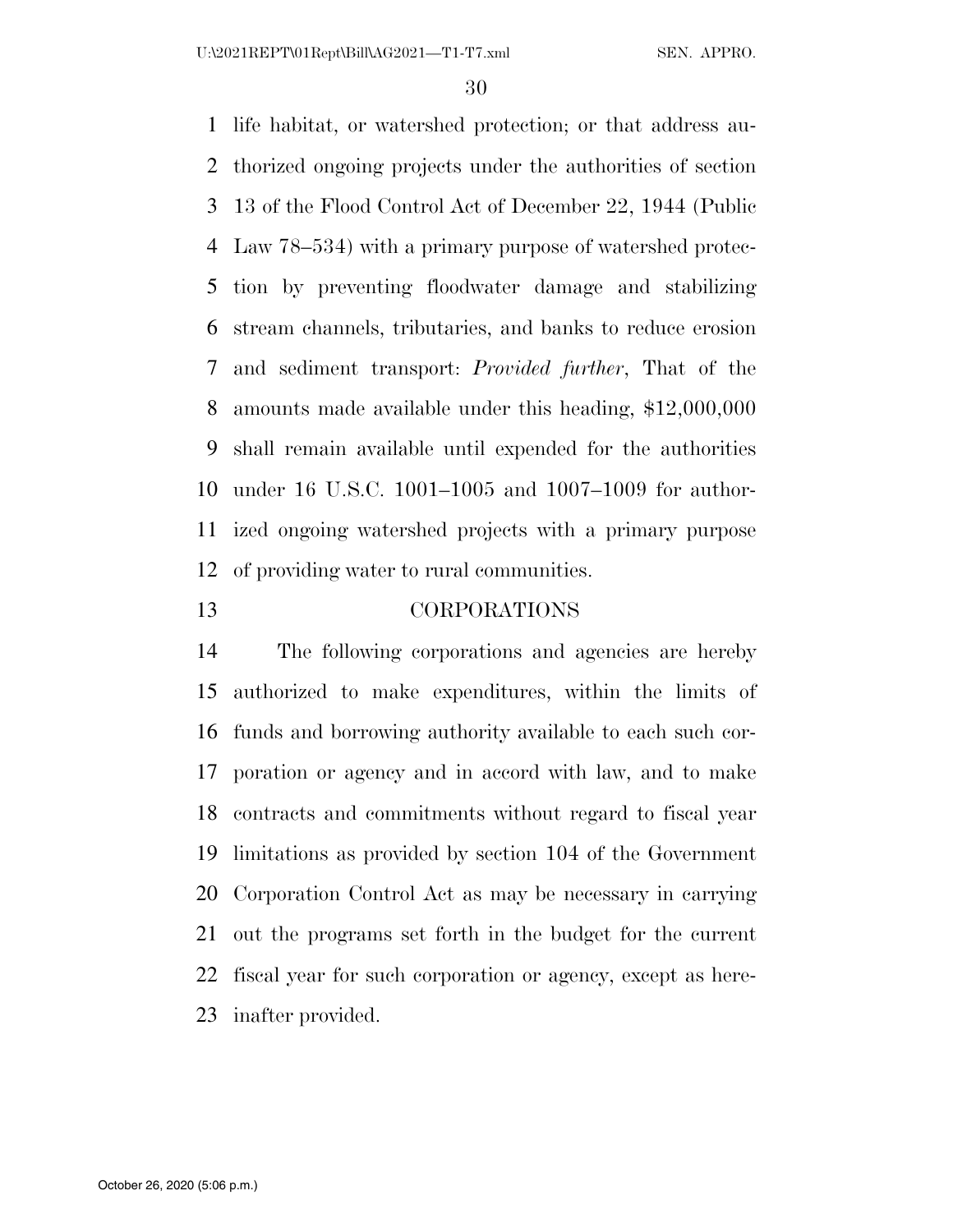FEDERAL CROP INSURANCE CORPORATION FUND For payments as authorized by section 516 of the Federal Crop Insurance Act (7 U.S.C. 1516), such sums as may be necessary, to remain available until expended. COMMODITY CREDIT CORPORATION FUND

| -6 | REIMBURSEMENT FOR NET REALIZED LOSSES |
|----|---------------------------------------|
| -7 | (INCLUDING TRANSFERS OF FUNDS)        |

 For the current fiscal year, such sums as may be nec- essary to reimburse the Commodity Credit Corporation for net realized losses sustained, but not previously reim- bursed, pursuant to section 2 of the Act of August 17, 1961 (15 U.S.C. 713a–11): *Provided*, That of the funds available to the Commodity Credit Corporation under sec- tion 11 of the Commodity Credit Corporation Charter Act (15 U.S.C. 714i) for the conduct of its business with the Foreign Agricultural Service, up to \$5,000,000 may be transferred to and used by the Foreign Agricultural Serv- ice for information resource management activities of the Foreign Agricultural Service that are not related to Com-modity Credit Corporation business.

- **HAZARDOUS WASTE MANAGEMENT**
- (LIMITATION ON EXPENSES)

 For the current fiscal year, the Commodity Credit Corporation shall not expend more than \$5,000,000 for site investigation and cleanup expenses, and operations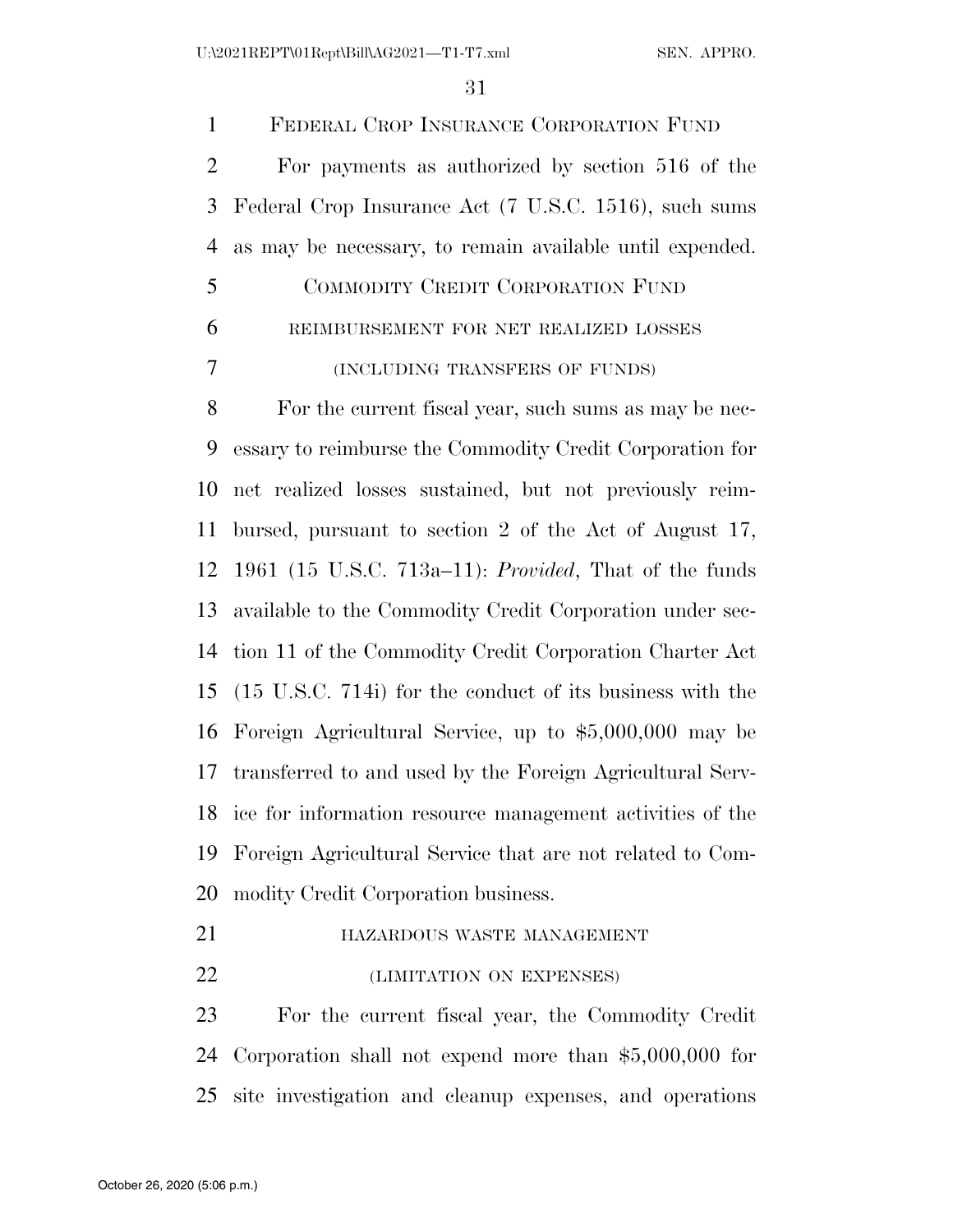and maintenance expenses to comply with the requirement 2 of section  $107(g)$  of the Comprehensive Environmental Response, Compensation, and Liability Act (42 U.S.C.  $9607(g)$ , and section 6001 of the Solid Waste Disposal Act (42 U.S.C. 6961). TITLE III RURAL DEVELOPMENT PROGRAMS 8 OFFICE OF THE UNDER SECRETARY FOR RURAL DEVELOPMENT For necessary expenses of the Office of the Under Secretary for Rural Development, \$812,000: *Provided*, That funds made available by this Act to an agency in the Rural Development mission area for salaries and ex- penses are available to fund up to one administrative sup- port staff for the Office. RURAL DEVELOPMENT SALARIES AND EXPENSES 18 (INCLUDING TRANSFERS OF FUNDS) For necessary expenses for carrying out the adminis- tration and implementation of Rural Development pro- grams, including activities with institutions concerning the development and operation of agricultural cooperatives;

and for cooperative agreements; \$257,289,000: *Provided*,

 That notwithstanding any other provision of law, funds appropriated under this heading may be used for adver-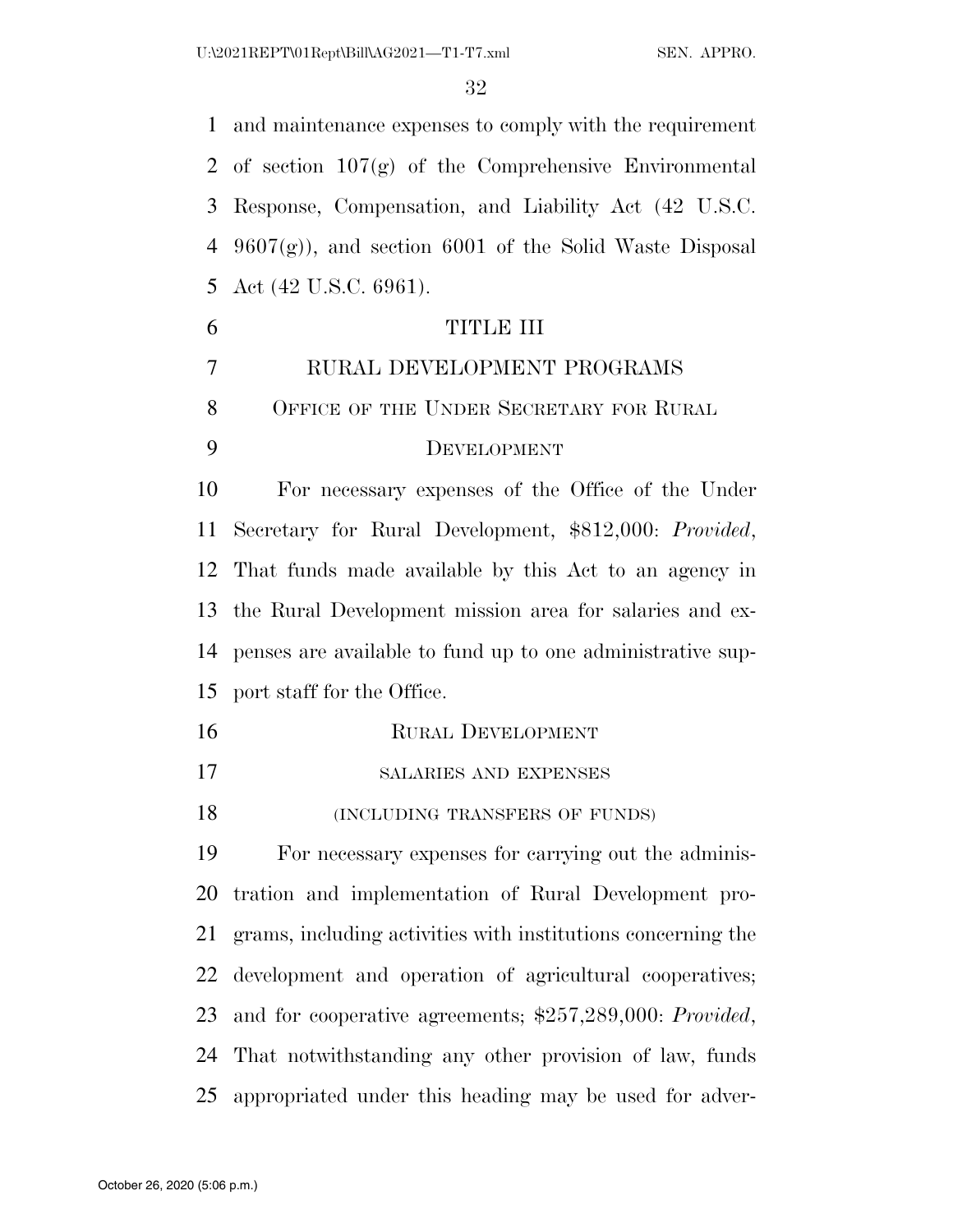tising and promotional activities that support Rural Devel- opment programs: *Provided further*, That in addition to any other funds appropriated for purposes authorized by section 502(i) of the Housing Act of 1949 (42 U.S.C. 1472(i)), any amounts collected under such section, as amended by this Act, will immediately be credited to this account and will remain available until expended for such purposes.

RURAL HOUSING SERVICE

RURAL HOUSING INSURANCE FUND PROGRAM ACCOUNT

11 (INCLUDING TRANSFERS OF FUNDS)

 For gross obligations for the principal amount of di- rect and guaranteed loans as authorized by title V of the Housing Act of 1949, to be available from funds in the rural housing insurance fund, as follows: \$1,000,000,000 shall be for direct loans and \$24,000,000,000 shall be for unsubsidized guaranteed loans; \$28,000,000 for section 504 housing repair loans; \$40,000,000 for section 515 rental housing; \$230,000,000 for section 538 guaranteed multi-family housing loans; \$10,000,000 for credit sales of single family housing acquired property; \$5,000,000 for section 523 self-help housing land development loans; and \$5,000,000 for section 524 site development loans.

 For the cost of direct and guaranteed loans, including the cost of modifying loans, as defined in section 502 of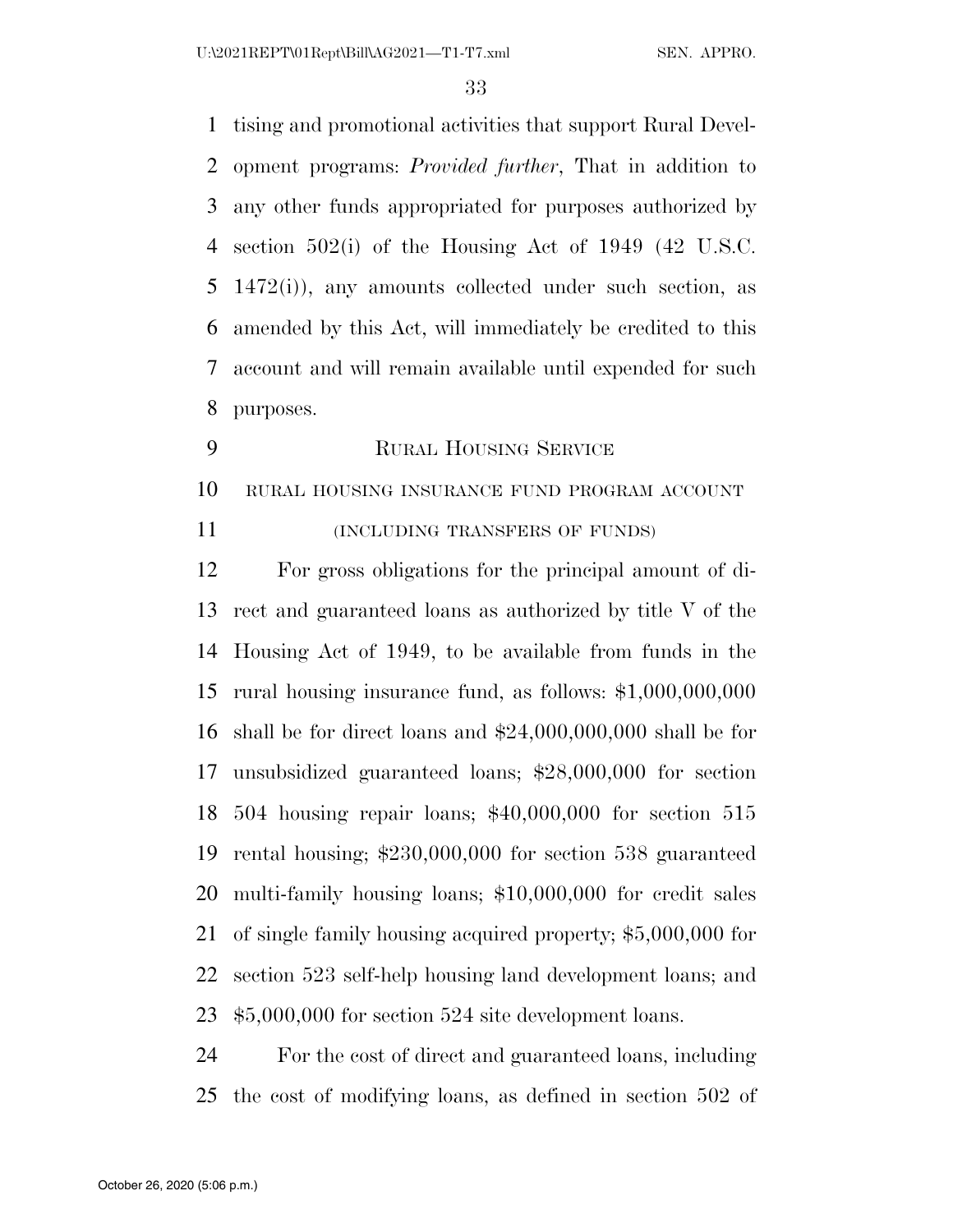U:\2021REPT\01Rept\Bill\AG2021—T1-T7.xml SEN. APPRO.

 the Congressional Budget Act of 1974, as follows: section 502 loans, \$55,400,000 shall be for direct loans; section 504 housing repair loans, \$2,215,000; section 523 self- help housing land development loans, \$269,000; section 524 site development loans, \$355,000; and repair, reha- bilitation, and new construction of section 515 rental housing, \$6,688,000: *Provided*, That to support the loan program level for section 538 guaranteed loans made available under this heading the Secretary may charge or adjust any fees to cover the projected cost of such loan guarantees pursuant to the provisions of the Credit Re- form Act of 1990 (2 U.S.C. 661 et seq.), and the interest on such loans may not be subsidized: *Provided further*, That applicants in communities that have a current rural area waiver under section 541 of the Housing Act of 1949 (42 U.S.C. 1490q) shall be treated as living in a rural area for purposes of section 502 guaranteed loans pro- vided under this heading: *Provided further,* That of the amounts available under this paragraph for section 502 direct loans, no less than \$5,000,000 shall be available for direct loans for individuals whose homes will be built pur- suant to a program funded with a mutual and self-help housing grant authorized by section 523 of the Housing Act of 1949 until June 1, 2021: *Provided further*, That the Secretary shall implement provisions to provide incen-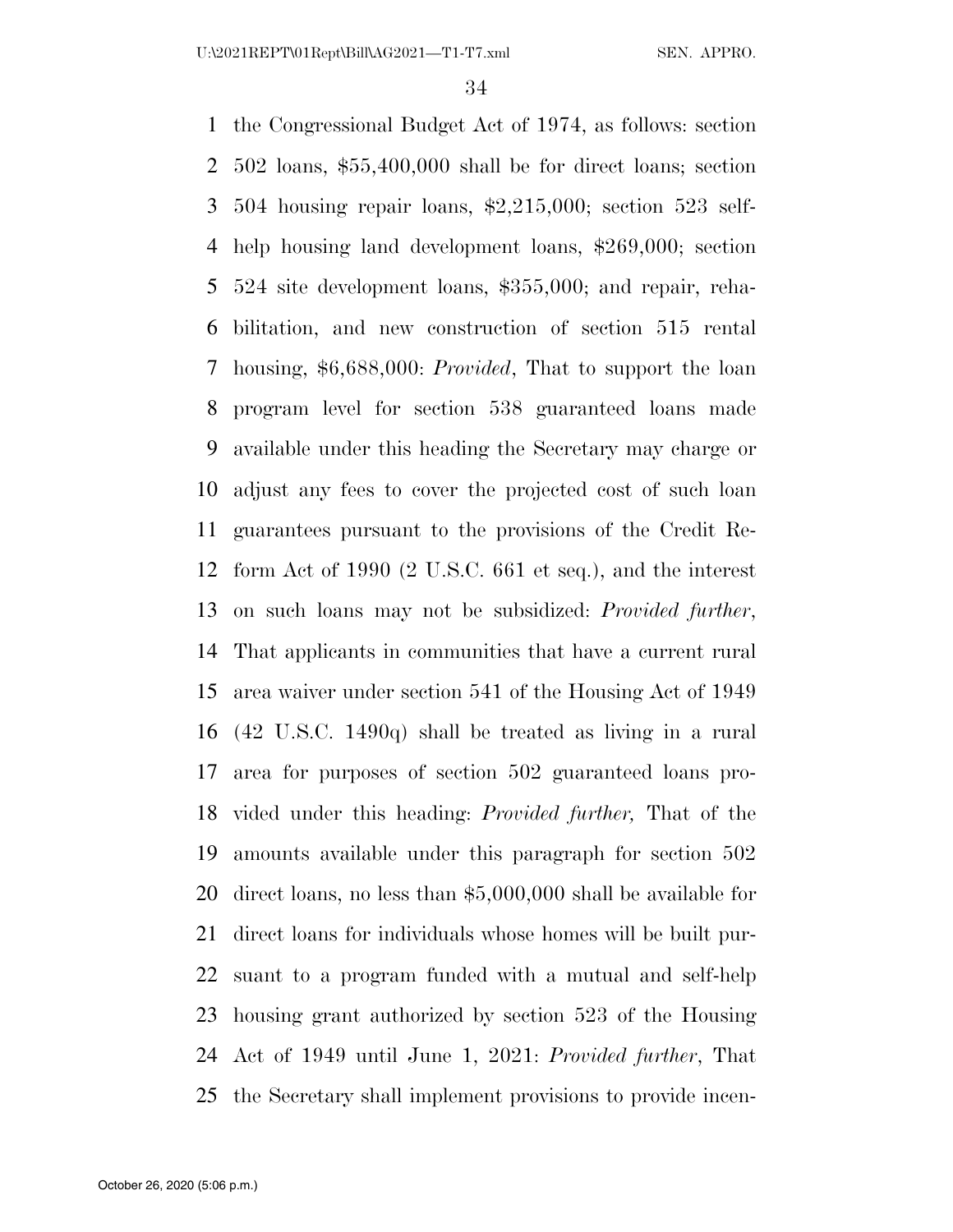tives to nonprofit organizations and public housing au- thorities to facilitate the acquisition of Rural Housing Service (RHS) multifamily housing properties by such nonprofit organizations and public housing authorities that commit to keep such properties in the RHS multi- family housing program for a period of time as determined by the Secretary, with such incentives to include, but not be limited to, the following: allow such nonprofit entities and public housing authorities to earn a Return on Invest- ment on their own resources to include proceeds from low income housing tax credit syndication, own contributions, grants, and developer loans at favorable rates and terms, invested in a deal; and allow reimbursement of organiza- tional costs associated with owner's oversight of asset re- ferred to as ''Asset Management Fee'' of up to \$7,500 per property.

 In addition, for the cost of direct loans, grants, and contracts, as authorized by sections 514 and 516 of the Housing Act of 1949 (42 U.S.C. 1484, 1486), \$15,093,000, to remain available until expended, for direct farm labor housing loans and domestic farm labor housing grants and contracts: *Provided*, That any balances avail- able for the Farm Labor Program Account shall be trans-ferred to and merged with this account.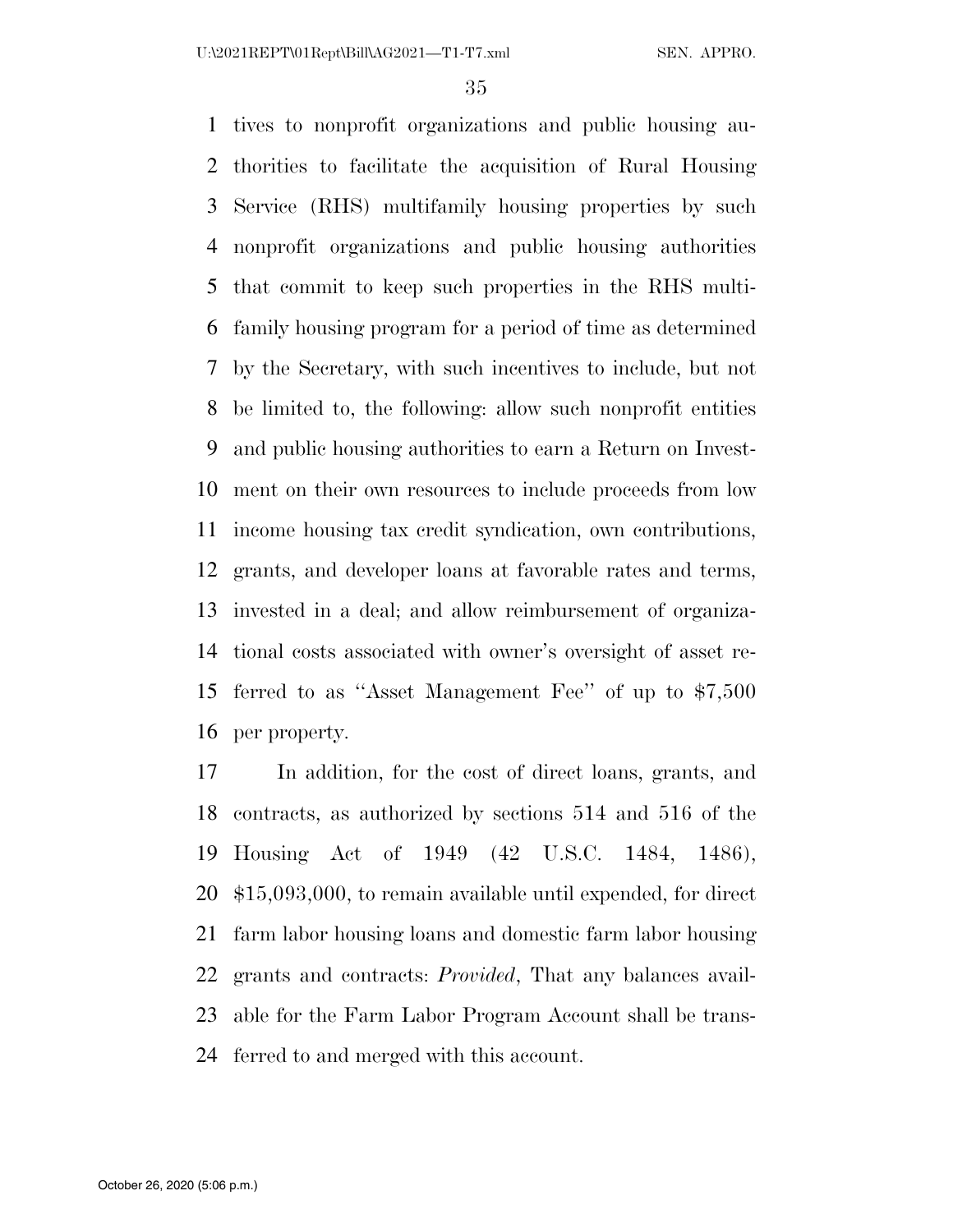In addition, for administrative expenses necessary to carry out the direct and guaranteed loan programs, \$412,254,000 shall be transferred to and merged with the appropriation for ''Rural Development, Salaries and Ex-penses''.

#### RENTAL ASSISTANCE PROGRAM

 For rental assistance agreements entered into or re-8 newed pursuant to the authority under section  $521(a)(2)$  of the Housing Act of 1949 or agreements entered into in lieu of debt forgiveness or payments for eligible house-11 holds as authorized by section  $502(c)(5)(D)$  of the Hous- ing Act of 1949, \$1,410,000,000, of which \$40,000,000 shall be available until September 30, 2022; and in addi- tion such sums as may be necessary, as authorized by sec- tion 521(c) of the Act, to liquidate debt incurred prior to fiscal year 1992 to carry out the rental assistance program under section 521(a)(2) of the Act: *Provided*, That rental assistance agreements entered into or renewed during the current fiscal year shall be funded for a one-year period: *Provided further*, That upon request by an owner of a project financed by an existing loan under section 514 or 515 of the Act, the Secretary may renew the rental assist- ance agreement for a period of 20 years or until the term of such loan has expired, subject to annual appropriations: *Provided further*, That any unexpended balances remain-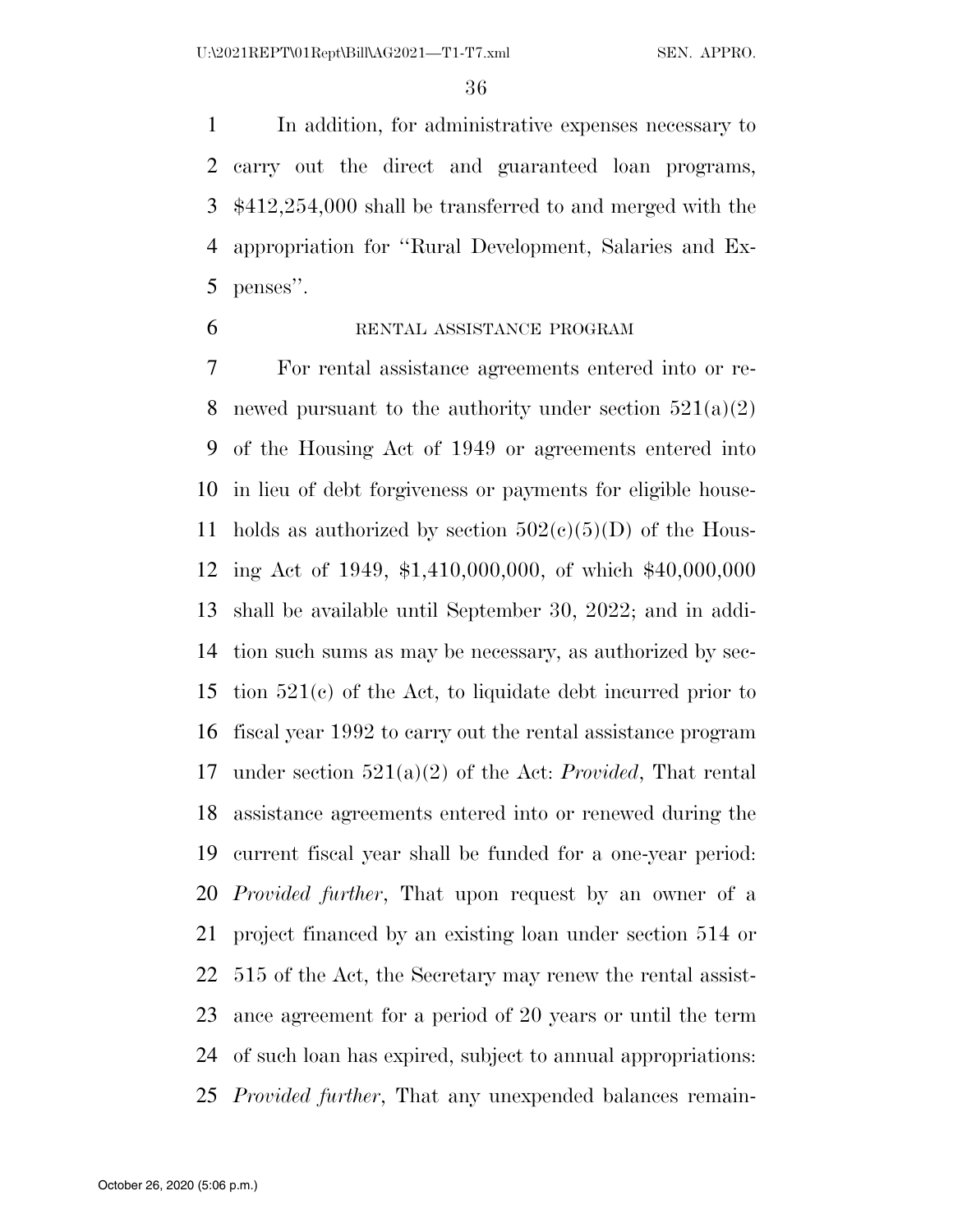ing at the end of such one-year agreements may be trans- ferred and used for purposes of any debt reduction; main- tenance, repair, or rehabilitation of any existing projects; preservation; and rental assistance activities authorized under title V of the Act: *Provided further*, That rental as- sistance provided under agreements entered into prior to fiscal year 2021 for a farm labor multi-family housing project financed under section 514 or 516 of the Act may not be recaptured for use in another project until such assistance has remained unused for a period of 12 con- secutive months, if such project has a waiting list of ten- ants seeking such assistance or the project has rental as- sistance eligible tenants who are not receiving such assist- ance: *Provided further*, That such recaptured rental assist- ance shall, to the extent practicable, be applied to another farm labor multi-family housing project financed under section 514 or 516 of the Act: *Provided further*, That ex- cept as provided in the fourth proviso under this heading and notwithstanding any other provision of the Act, the Secretary may recapture rental assistance provided under agreements entered into prior to fiscal year 2021 for a project that the Secretary determines no longer needs rental assistance and use such recaptured funds for cur-rent needs.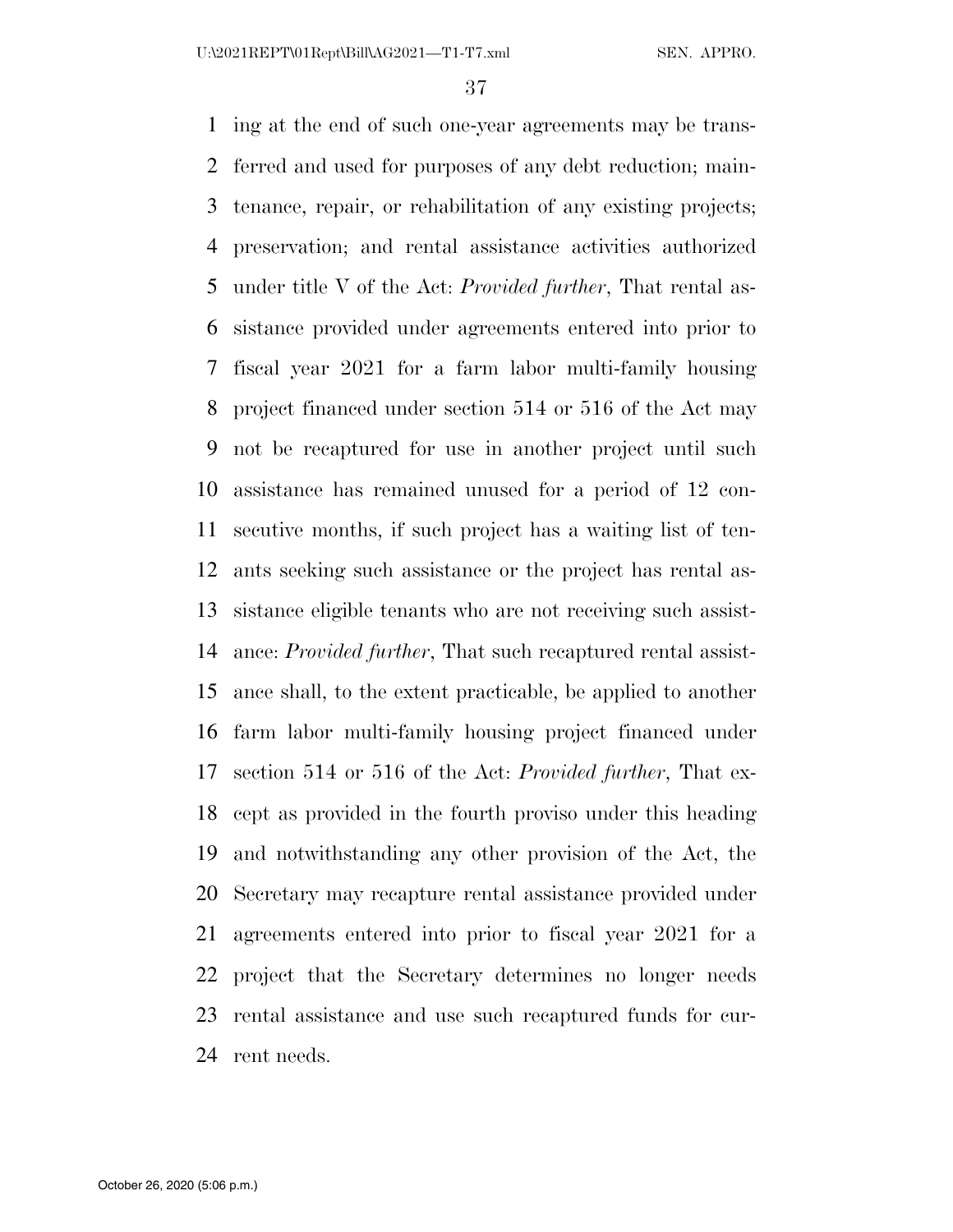MULTI-FAMILY HOUSING REVITALIZATION PROGRAM

### ACCOUNT

 For the rural housing voucher program as authorized under section 542 of the Housing Act of 1949, but not- withstanding subsection (b) of such section, and for addi- tional costs to conduct a demonstration program for the preservation and revitalization of multi-family rental hous- ing properties described in this paragraph, \$62,000,000, to remain available until expended: *Provided*, That of the funds made available under this heading, \$34,000,000, shall be available for rural housing vouchers to any low- income household (including those not receiving rental as- sistance) residing in a property financed with a section 515 loan which has been prepaid after September 30, 2005: *Provided further*, That the amount of such voucher shall be the difference between comparable market rent for the section 515 unit and the tenant paid rent for such unit: *Provided further*, That funds made available for such vouchers shall be subject to the availability of annual ap- propriations: *Provided further*, That the Secretary shall, to the maximum extent practicable, administer such vouchers with current regulations and administrative guid- ance applicable to section 8 housing vouchers administered by the Secretary of the Department of Housing and Urban Development: *Provided further*, That if the Secretary de-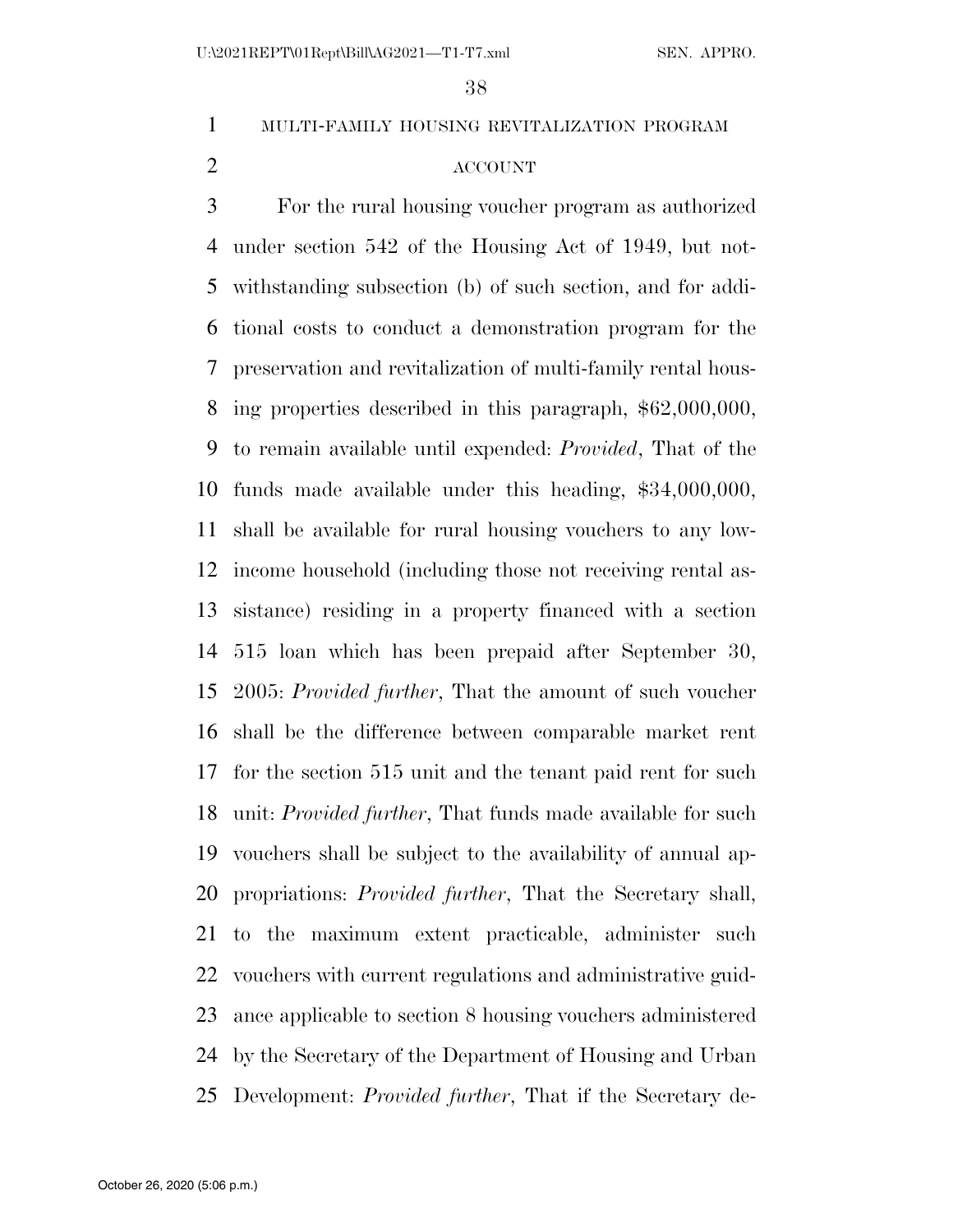termines that the amount made available for vouchers in this or any other Act is not needed for vouchers, the Sec- retary may use such funds for the demonstration program for the preservation and revitalization of multi-family rental housing properties described in this paragraph: *Pro- vided further*, That of the funds made available under this heading, \$28,000,000 shall be available for a demonstra- tion program for the preservation and revitalization of the sections 514, 515, and 516 multi-family rental housing properties to restructure existing USDA multi-family housing loans, as the Secretary deems appropriate, ex- pressly for the purposes of ensuring the project has suffi- cient resources to preserve the project for the purpose of providing safe and affordable housing for low-income resi- dents and farm laborers including reducing or eliminating interest; deferring loan payments, subordinating, reducing or reamortizing loan debt; and other financial assistance including advances, payments and incentives (including the ability of owners to obtain reasonable returns on in- vestment) required by the Secretary: *Provided further*, That the Secretary shall as part of the preservation and revitalization agreement obtain a restrictive use agreement consistent with the terms of the restructuring: *Provided further*, That if the Secretary determines that additional funds for vouchers described in this paragraph are needed,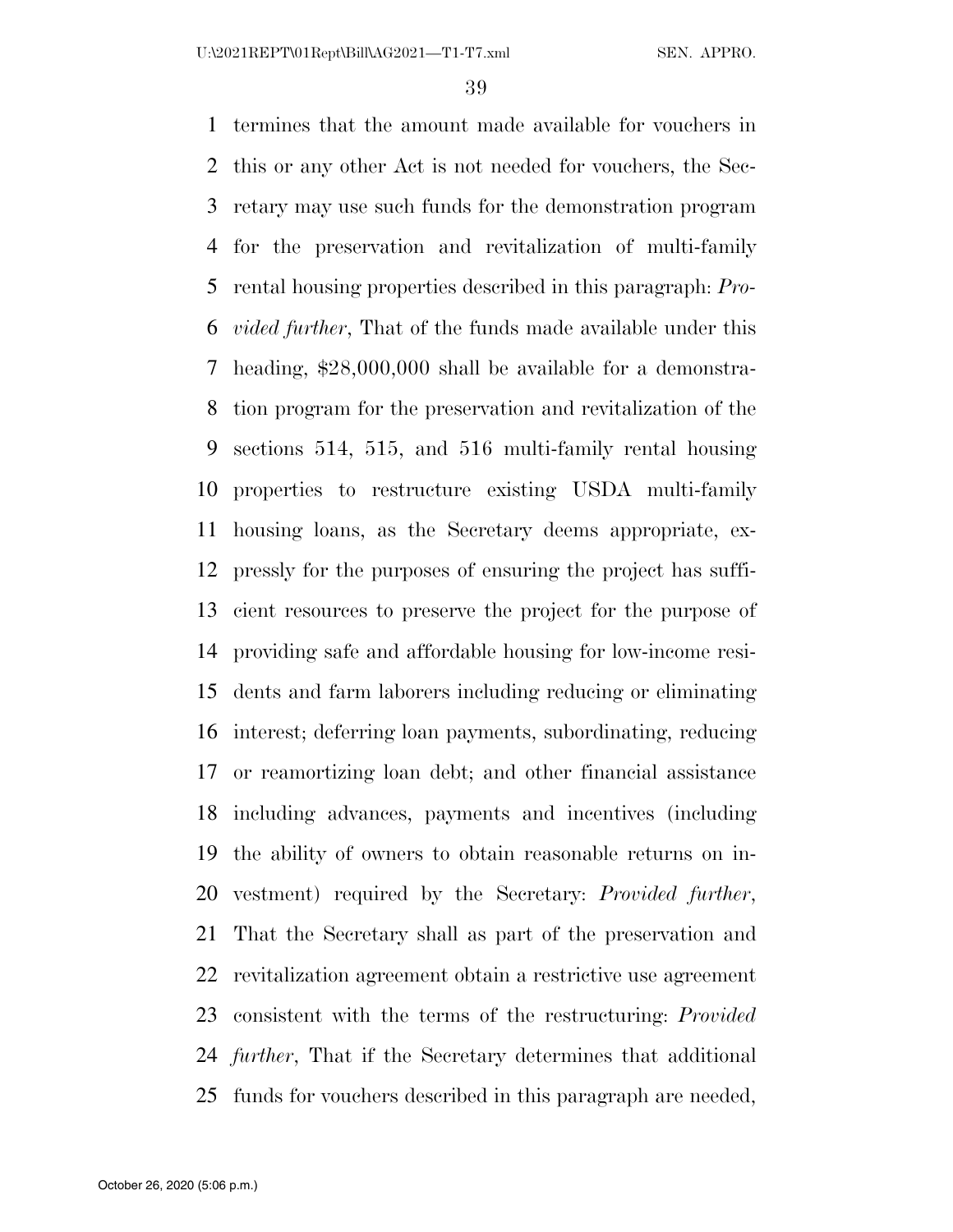funds for the preservation and revitalization demonstra- tion program may be used for such vouchers: *Provided fur- ther*, That if Congress enacts legislation to permanently authorize a multi-family rental housing loan restructuring program similar to the demonstration program described herein, the Secretary may use funds made available for the demonstration program under this heading to carry out such legislation with the prior approval of the Commit- tees on Appropriations of both Houses of Congress: *Pro- vided further*, That in addition to any other available funds, the Secretary may expend not more than \$1,000,000 total, from the program funds made available under this heading, for administrative expenses for activi-ties funded under this heading.

### MUTUAL AND SELF-HELP HOUSING GRANTS

 For grants and contracts pursuant to section 523(b)(1)(A) of the Housing Act of 1949 (42 U.S.C. 1490c), \$31,000,000, to remain available until expended.

RURAL HOUSING ASSISTANCE GRANTS

 For grants for very low-income housing repair and rural housing preservation made by the Rural Housing Service, as authorized by 42 U.S.C. 1474, and 1490m, \$45,000,000, to remain available until expended.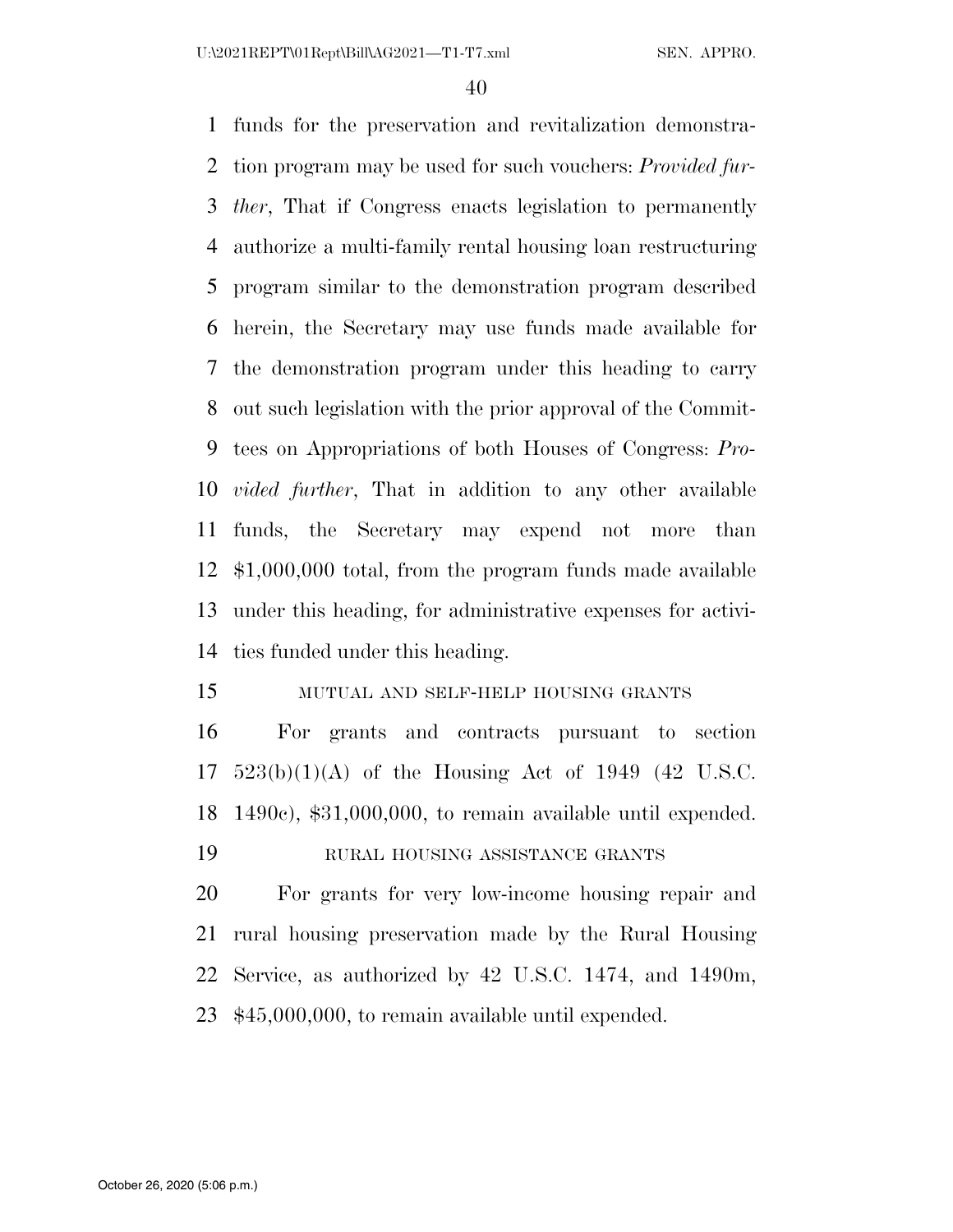## RURAL COMMUNITY FACILITIES PROGRAM ACCOUNT

(INCLUDING TRANSFERS OF FUNDS)

 For gross obligations for the principal amount of di- rect and guaranteed loans as authorized by section 306 5 and described in section  $381E(d)(1)$  of the Consolidated Farm and Rural Development Act, \$2,500,000,000 for di-rect loans and \$500,000,000 for guaranteed loans.

 For the cost of direct loans, loan guarantees and grants, including the cost of modifying loans, as defined in section 502 of the Congressional Budget Act of 1974, for rural community facilities programs as authorized by 12 section 306 and described in section  $381E(d)(1)$  of the Consolidated Farm and Rural Development Act, \$58,000,000, to remain available until expended: *Pro- vided*, That \$6,000,000 of the amount appropriated under this heading shall be available for a Rural Community De- velopment Initiative: *Provided further*, That such funds shall be used solely to develop the capacity and ability of private, nonprofit community-based housing and commu- nity development organizations, low-income rural commu- nities, and Federally Recognized Native American Tribes to undertake projects to improve housing, community fa- cilities, community and economic development projects in rural areas: *Provided further*, That such funds shall be made available to qualified private, nonprofit and public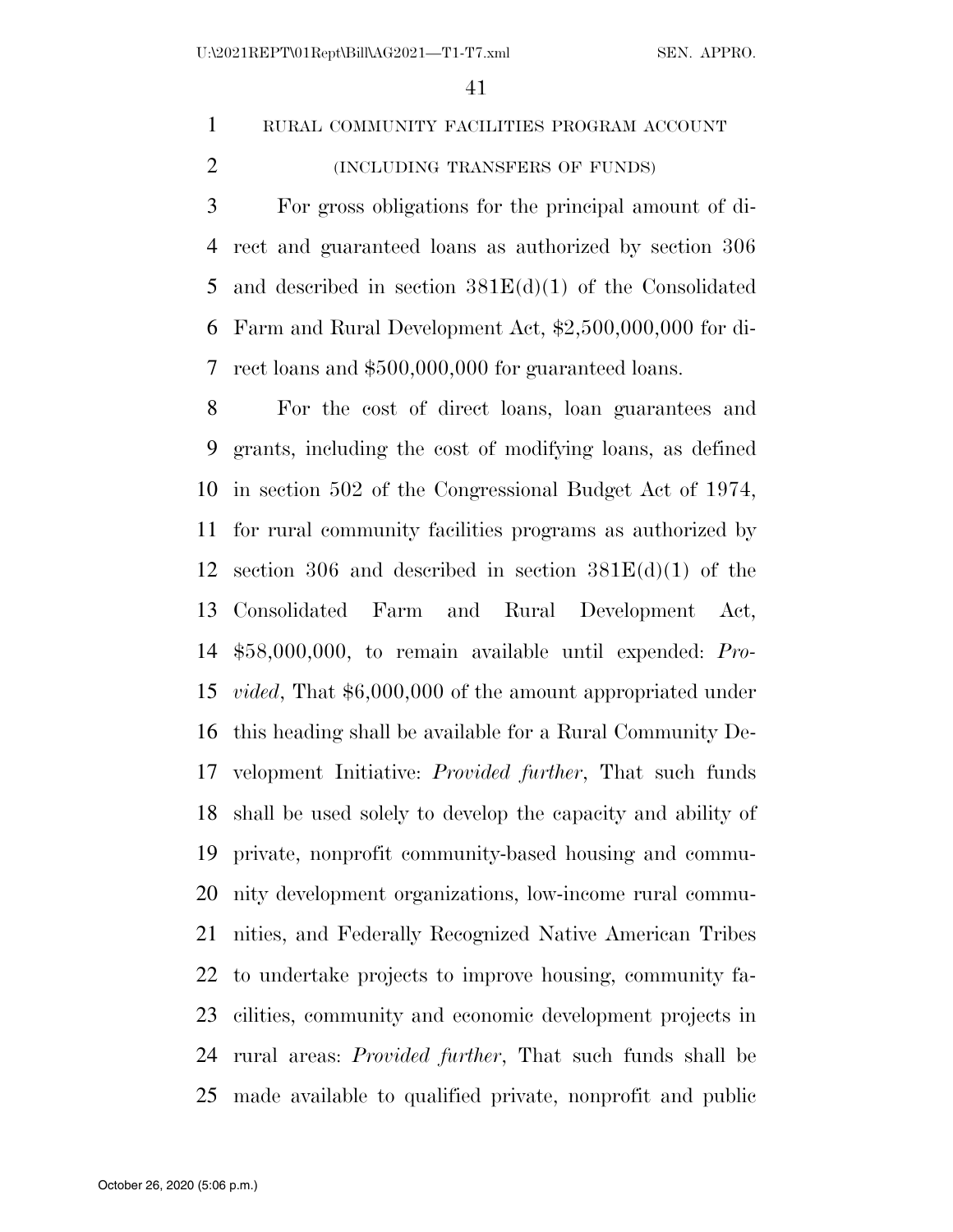intermediary organizations proposing to carry out a pro- gram of financial and technical assistance: *Provided fur- ther*, That such intermediary organizations shall provide matching funds from other sources, including Federal funds for related activities, in an amount not less than funds provided: *Provided further*, That \$6,000,000 of the amount appropriated under this heading shall be to pro- vide grants for facilities in rural communities with extreme unemployment and severe economic depression (Public Law 106–387), with up to 5 percent for administration and capacity building in the State rural development of- fices: *Provided further*, That of the amount appropriated under this heading, \$9,000,000 shall be available to cover the subsidy costs for loans or loan guarantees under this heading: *Provided further*, That if any such funds remain unobligated for the subsidy costs after June 30, 2021, the unobligated balance may be transferred to the grant pro- grams funded under this heading: *Provided further*, That any unobligated balances from prior year appropriations under this heading for the cost of direct loans, loan guar- antees and grants, including amounts deobligated or can- celled, may be made available to cover the subsidy costs for direct loans and or loan guarantees under this heading in this fiscal year: *Provided further*, That no amounts may be made available pursuant to the preceding proviso from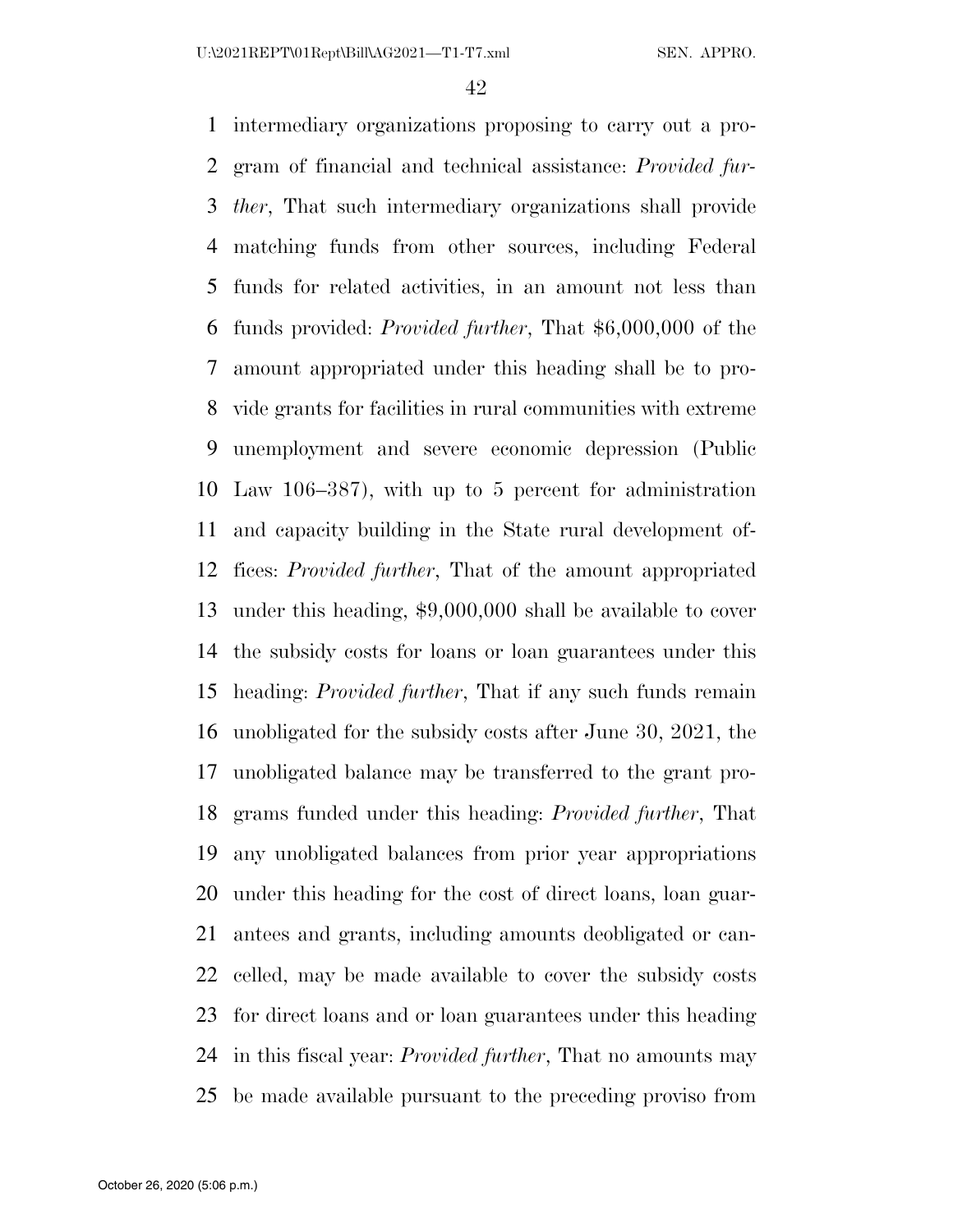amounts that were designated by the Congress as an emergency requirement pursuant to the Concurrent Reso- lution on the Budget or the Balanced Budget and Emer- gency Deficit Control Act of 1985: *Provided further*, That \$5,000,000 of the amount appropriated under this head- ing shall be available for community facilities grants to tribal colleges, as authorized by section 306(a)(19) of such Act: *Provided further*, That sections 381E–H and 381N of the Consolidated Farm and Rural Development Act are not applicable to the funds made available under this heading.

| 12 | RURAL BUSINESS-COOPERATIVE SERVICE |
|----|------------------------------------|
| 13 | RURAL BUSINESS PROGRAM ACCOUNT     |
| 14 | (INCLUDING TRANSFERS OF FUNDS)     |

 For gross obligations for the principal amount of loan guarantees for rural business development programs au- thorized by section 310B and described in subsections (a) and (g) of section 310B of the Consolidated Farm and Rural Development Act, \$1,350,000,000.

 For the cost of loan guarantees, including the cost of modifying loans, as defined in section 502 of the Con- gressional Budget Act of 1974, and grants, for the rural business development programs authorized by section 310B and described in subsections (a), (c), (f) and (g) of section 310B of the Consolidated Farm and Rural De-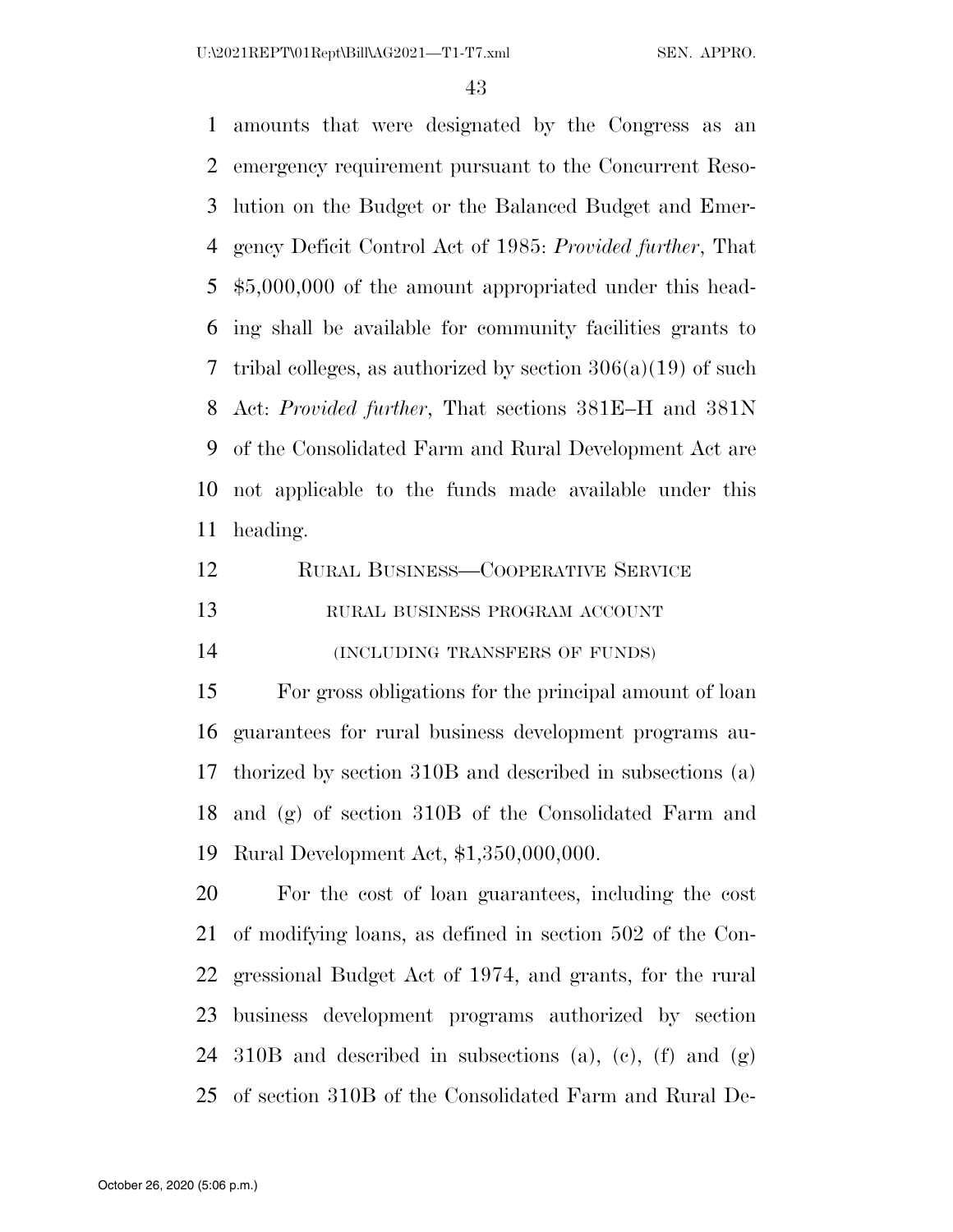velopment Act, \$48,630,000, to remain available until ex- pended: *Provided*, That of the amount appropriated under this heading, not to exceed \$500,000 shall be made avail- able for one grant to a qualified national organization to provide technical assistance for rural transportation in order to promote economic development and \$9,000,000 shall be for grants to the Delta Regional Authority (7 U.S.C. 2009aa et seq.), the Northern Border Regional Commission (40 U.S.C. 15101 et seq.), and the Appa- lachian Regional Commission (40 U.S.C. 14101 et seq.) for any Rural Community Advancement Program purpose as described in section 381E(d) of the Consolidated Farm and Rural Development Act, of which not more than 5 percent may be used for administrative expenses: *Provided further,* That \$4,000,000 of the amount appropriated under this heading shall be for business grants to benefit Federally Recognized Native American Tribes, including \$250,000 for a grant to a qualified national organization to provide technical assistance for rural transportation in order to promote economic development: *Provided further*, That of the amount appropriated under this heading, not to exceed \$2,000,000 shall be for Rural Business Develop- ment Grants in rural coastal communities, with priority given to National Scenic Areas that were devastated by wildfires that are in need of economic development assist-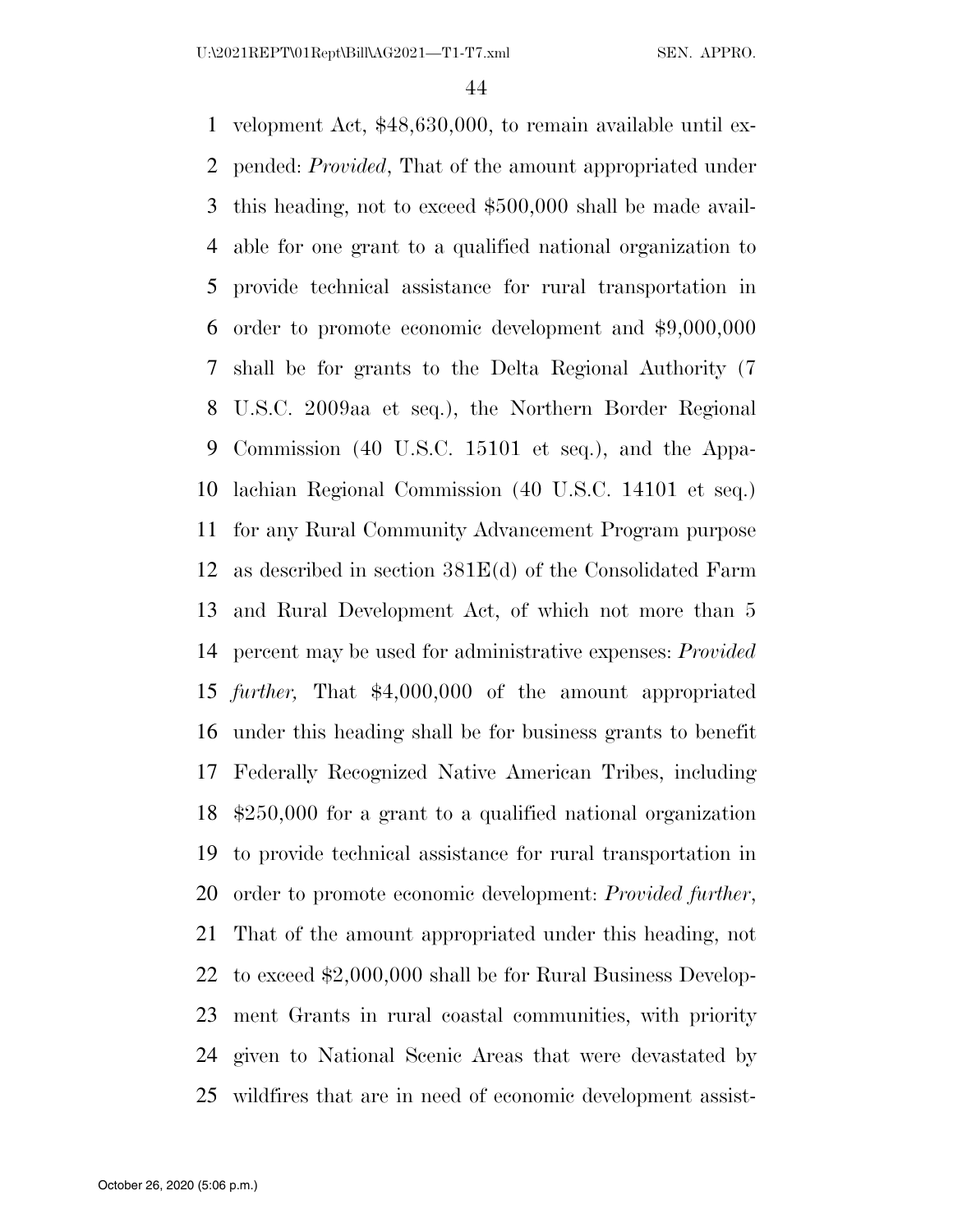ance, to support innovation and job growth: *Provided fur- ther*, That sections 381E–H and 381N of the Consolidated Farm and Rural Development Act are not applicable to funds made available under this heading.

## INTERMEDIARY RELENDING PROGRAM FUND ACCOUNT

### (INCLUDING TRANSFER OF FUNDS)

 For the principal amount of direct loans, as author- ized by the Intermediary Relending Program Fund Ac-count (7 U.S.C. 1936b), \$18,889,000.

 For the cost of direct loans, \$2,939,000, as author- ized by the Intermediary Relending Program Fund Ac- count (7 U.S.C. 1936b), of which \$557,000 shall be avail- able through June 30, 2021, for Federally Recognized Na- tive American Tribes; and of which \$1,072,000 shall be available through June 30, 2021, for Mississippi Delta Re- gion counties (as determined in accordance with Public Law 100–460): *Provided*, That such costs, including the cost of modifying such loans, shall be as defined in section 502 of the Congressional Budget Act of 1974.

 In addition, for administrative expenses to carry out the direct loan programs, \$4,468,000 shall be transferred to and merged with the appropriation for ''Rural Develop-ment, Salaries and Expenses''.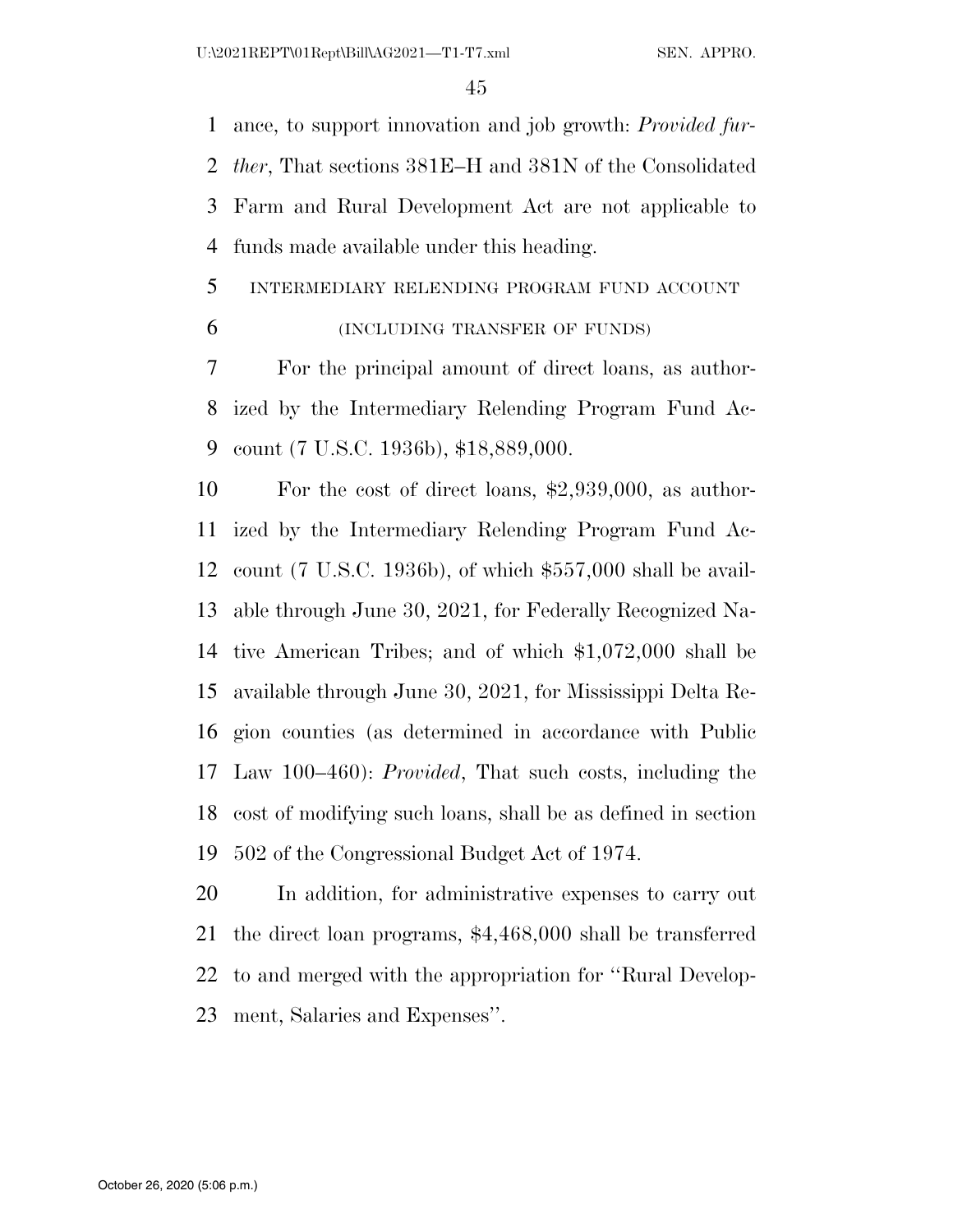RURAL ECONOMIC DEVELOPMENT LOANS PROGRAM

### ACCOUNT

 For the principal amount of direct loans, as author- ized under section 313B(a) of the Rural Electrification Act, for the purpose of promoting rural economic develop-ment and job creation projects, \$50,000,000.

 The cost of grants authorized under section 313B(a) of the Rural Electrification Act, for the purpose of pro- moting rural economic development and job creation projects shall not exceed \$10,000,000.

RURAL COOPERATIVE DEVELOPMENT GRANTS

 For rural cooperative development grants authorized under section 310B(e) of the Consolidated Farm and Rural Development Act (7 U.S.C. 1932), \$26,600,000, of which \$2,800,000 shall be for cooperative agreements for the appropriate technology transfer for rural areas pro- gram: *Provided*, That not to exceed \$3,000,000 shall be for grants for cooperative development centers, individual cooperatives, or groups of cooperatives that serve socially disadvantaged groups and a majority of the boards of di- rectors or governing boards of which are comprised of in- dividuals who are members of socially disadvantaged groups; and of which \$15,000,000, to remain available until expended, shall be for value-added agricultural prod-uct market development grants, as authorized by section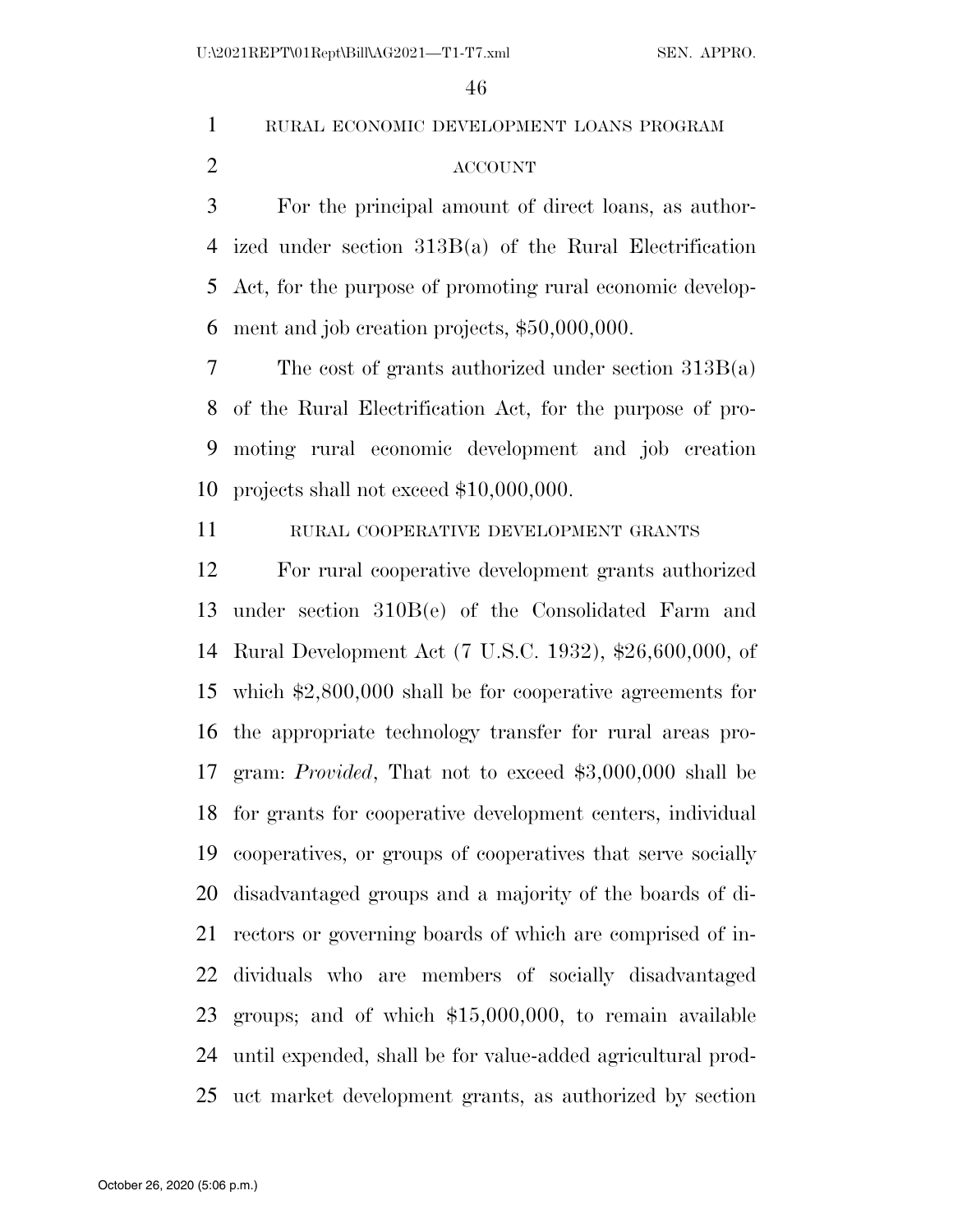210A of the Agricultural Marketing Act of 1946, of which \$3,000,000, to remain available until expended, shall be for Agriculture Innovation Centers authorized pursuant to section 6402 of Public Law 107–171.

RURAL MICROENTREPRENEUR ASSISTANCE PROGRAM

 For the cost of loans and grants, \$6,000,000 under the same terms and conditions as authorized by section 379E of the Consolidated Farm and Rural Development Act (7 U.S.C. 2008s): *Provided*, That such costs of loans, including the cost of modifying such loans, shall be defined in section 502 of the Congressional Budget Act of 1974.

RURAL ENERGY FOR AMERICA PROGRAM

 For the cost of a program of loan guarantees, under the same terms and conditions as authorized by section 9007 of the Farm Security and Rural Investment Act of 2002 (7 U.S.C. 8107), \$392,000: *Provided*, That the cost of loan guarantees, including the cost of modifying such loans, shall be as defined in section 502 of the Congres-sional Budget Act of 1974.

RURAL UTILITIES SERVICE

 RURAL WATER AND WASTE DISPOSAL PROGRAM ACCOUNT **(INCLUDING TRANSFERS OF FUNDS)** 

 For gross obligations for the principal amount of di- rect and guaranteed loans as authorized by section 306 25 and described in section  $381E(d)(2)$  of the Consolidated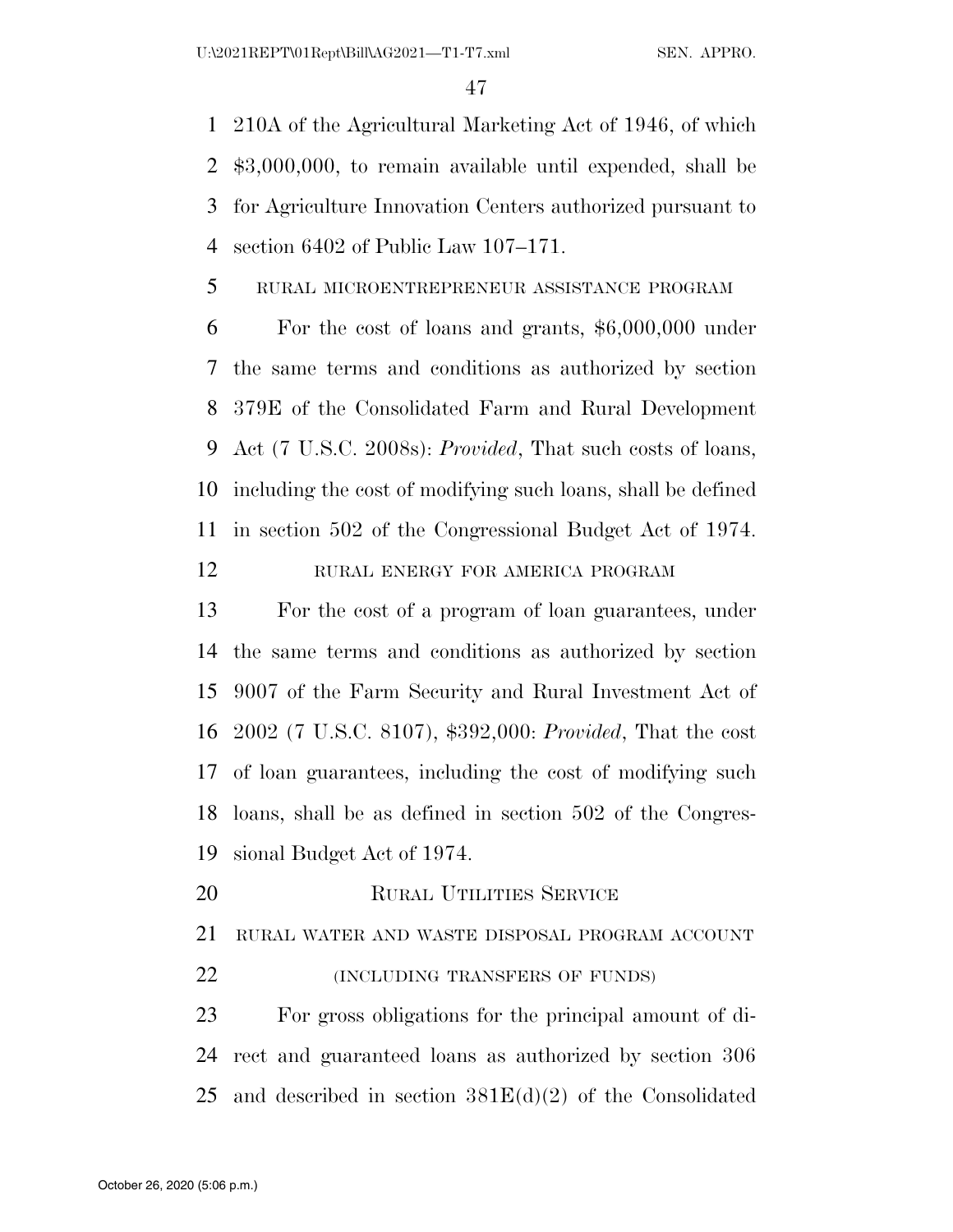Farm and Rural Development Act, as follows: \$1,400,000,000 for direct loans; and \$50,000,000 for guaranteed loans.

 For the cost of loan guarantees and grants, including the cost of modifying loans, as defined in section 502 of the Congressional Budget Act of 1974, for rural water, waste water, waste disposal, and solid waste management programs authorized by sections 306, 306A, 306C, 306D, 9 306E, and 310B and described in sections  $306C(a)(2)$ , 10 306D, 306E, and  $381E(d)(2)$  of the Consolidated Farm and Rural Development Act, \$553,217,000, to remain available until expended, of which not to exceed \$1,000,000 shall be available for the rural utilities pro-14 gram described in section  $306(a)(2)(B)$  of such Act, and of which not to exceed \$5,000,000 shall be available for the rural utilities program described in section 306E of such Act: *Provided*, That not to exceed \$15,000,000 of the amount appropriated under this heading shall be for grants authorized by section 306A(i)(2) of the Consoli- dated Farm and Rural Development Act in addition to funding authorized by section 306A(i)(1) of such Act: *Pro- vided further*, That \$68,000,000 of the amount appro- priated under this heading shall be for loans and grants including water and waste disposal systems grants author-25 ized by section  $306C(a)(2)(B)$  and section 306D of the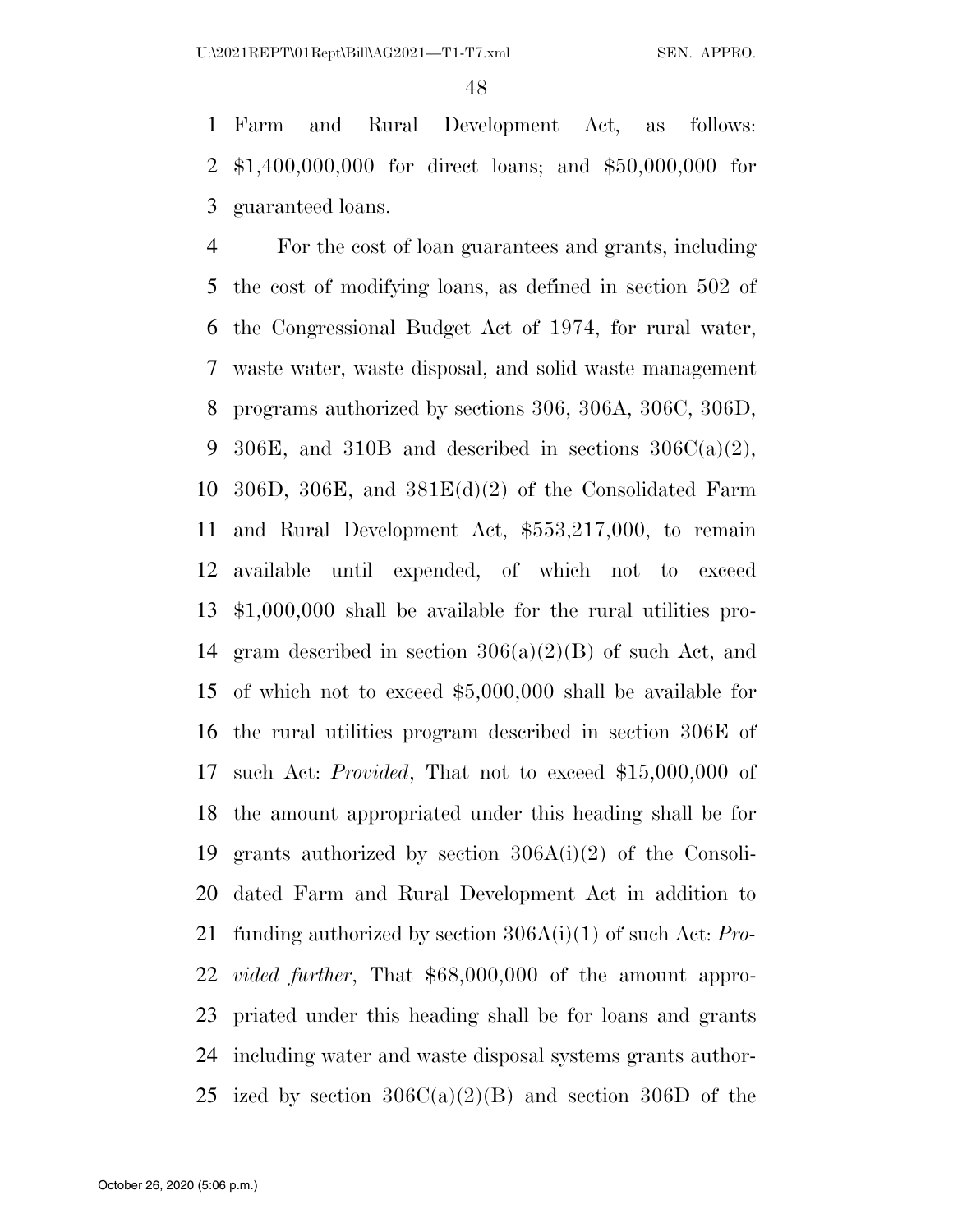Consolidated Farm and Rural Development Act, and Fed- erally Recognized Native American Tribes authorized by 306C(a)(1) of such Act: *Provided further*, That funding provided for section 306D of the Consolidated Farm and Rural Development Act may be provided to a consortium formed pursuant to section 325 of Public Law 105–83: *Provided further*, That not more than 2 percent of the funding provided for section 306D of the Consolidated Farm and Rural Development Act may be used by the State of Alaska for training and technical assistance pro- grams and not more than 2 percent of the funding pro- vided for section 306D of the Consolidated Farm and Rural Development Act may be used by a consortium formed pursuant to section 325 of Public Law 105–83 for training and technical assistance programs: *Provided fur- ther*, That not to exceed \$30,000,000 of the amount ap- propriated under this heading shall be for technical assist- ance grants for rural water and waste systems pursuant 19 to section  $306(a)(14)$  of such Act, unless the Secretary makes a determination of extreme need, of which \$8,000,000 shall be made available for a grant to a quali- fied nonprofit multi-State regional technical assistance or- ganization, with experience in working with small commu- nities on water and waste water problems, the principal purpose of such grant shall be to assist rural communities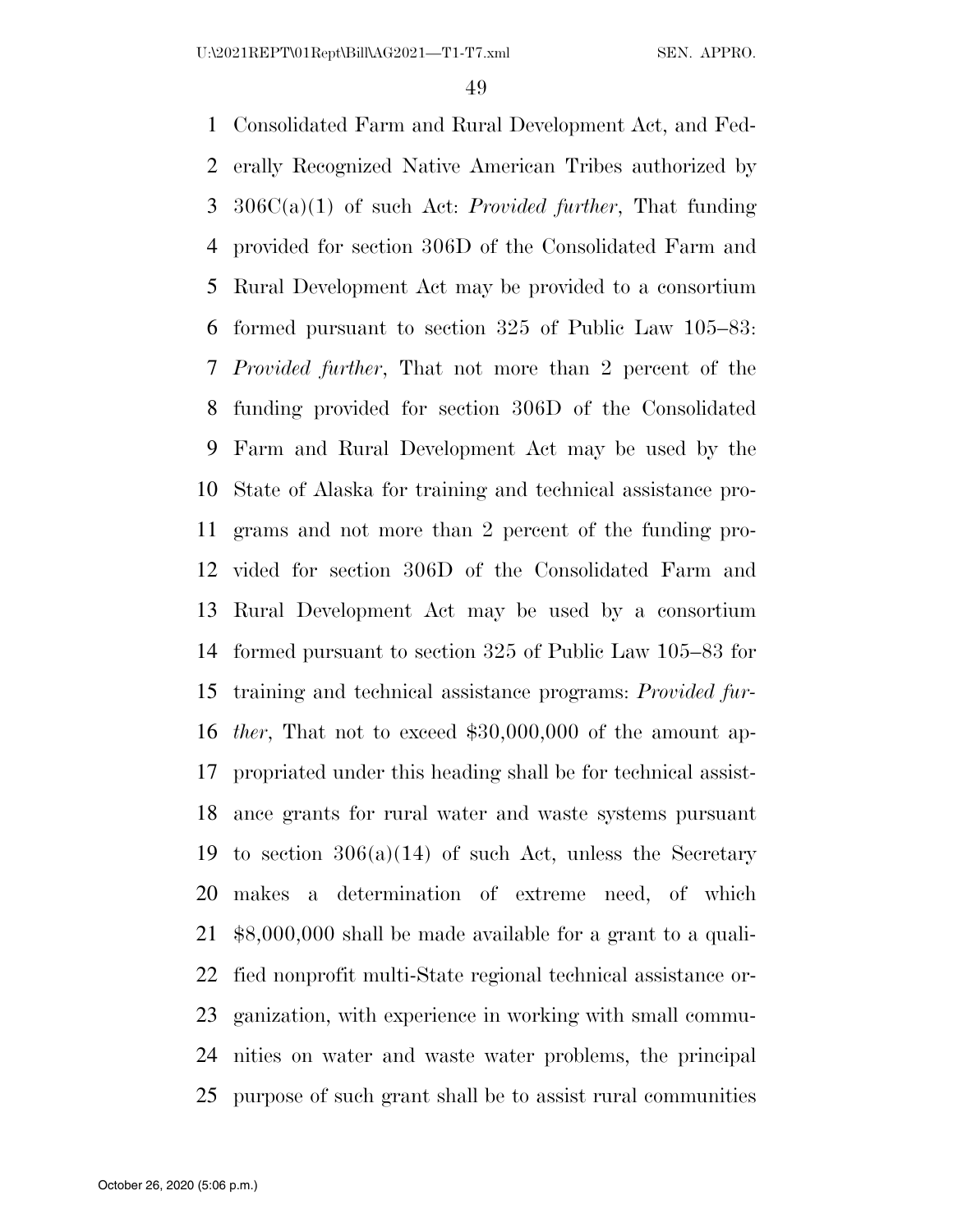with populations of 3,300 or less, in improving the plan- ning, financing, development, operation, and management of water and waste water systems, and of which not less than \$800,000 shall be for a qualified national Native American organization to provide technical assistance for rural water systems for tribal communities: *Provided fur- ther*, That not to exceed \$20,157,000 of the amount ap- propriated under this heading shall be for contracting with qualified national organizations for a circuit rider program to provide technical assistance for rural water systems: *Provided further*, That not to exceed \$4,000,000 shall be for solid waste management grants: *Provided further*, That \$10,000,000 of the amount appropriated under this head- ing shall be transferred to, and merged with, the Rural Utilities Service, High Energy Cost Grants Account to provide grants authorized under section 19 of the Rural Electrification Act of 1936 (7 U.S.C. 918a): *Provided fur- ther*, That any prior year balances for high-energy cost grants authorized by section 19 of the Rural Electrifica- tion Act of 1936 (7 U.S.C. 918a) shall be transferred to and merged with the Rural Utilities Service, High Energy Cost Grants Account: *Provided further*, That sections 381E–H and 381N of the Consolidated Farm and Rural Development Act are not applicable to the funds made available under this heading.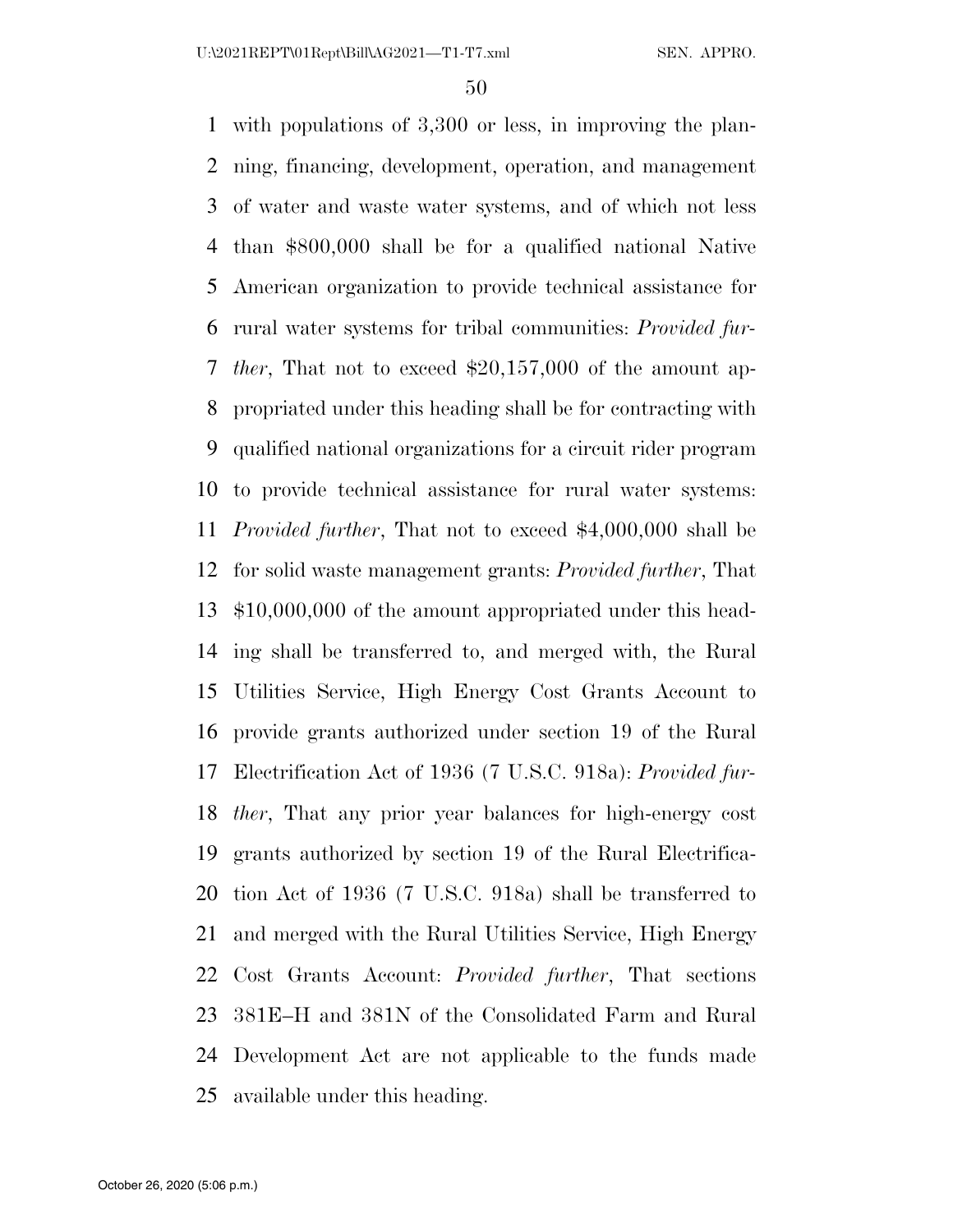RURAL ELECTRIFICATION AND TELECOMMUNICATIONS LOANS PROGRAM ACCOUNT (INCLUDING TRANSFER OF FUNDS) The principal amount of direct and guaranteed loans as authorized by sections 305, 306, and 317 of the Rural Electrification Act of 1936 (7 U.S.C. 935, 936, and 940g) shall be made as follows: loans made pursuant to sections 8 305, 306, and 317, notwithstanding  $317(e)$ , of that Act, rural electric, \$5,500,000,000; guaranteed underwriting loans pursuant to section 313A of that Act, \$750,000,000; 5 percent rural telecommunications loans, cost of money rural telecommunications loans, and for loans made pursu- ant to section 306 of that Act, rural telecommunications loans, \$690,000,000: *Provided*, That up to \$2,000,000,000 shall be used for the construction, acquisi- tion, design and engineering or improvement of fossil- fueled electric generating plants (whether new or existing) that utilize carbon subsurface utilization and storage sys- tems. For the cost of direct loans as authorized by section

 305 of the Rural Electrification Act of 1936 (7 U.S.C. 935), including the cost of modifying loans, as defined in section 502 of the Congressional Budget Act of 1974, cost of money rural telecommunications loans, \$2,277,000.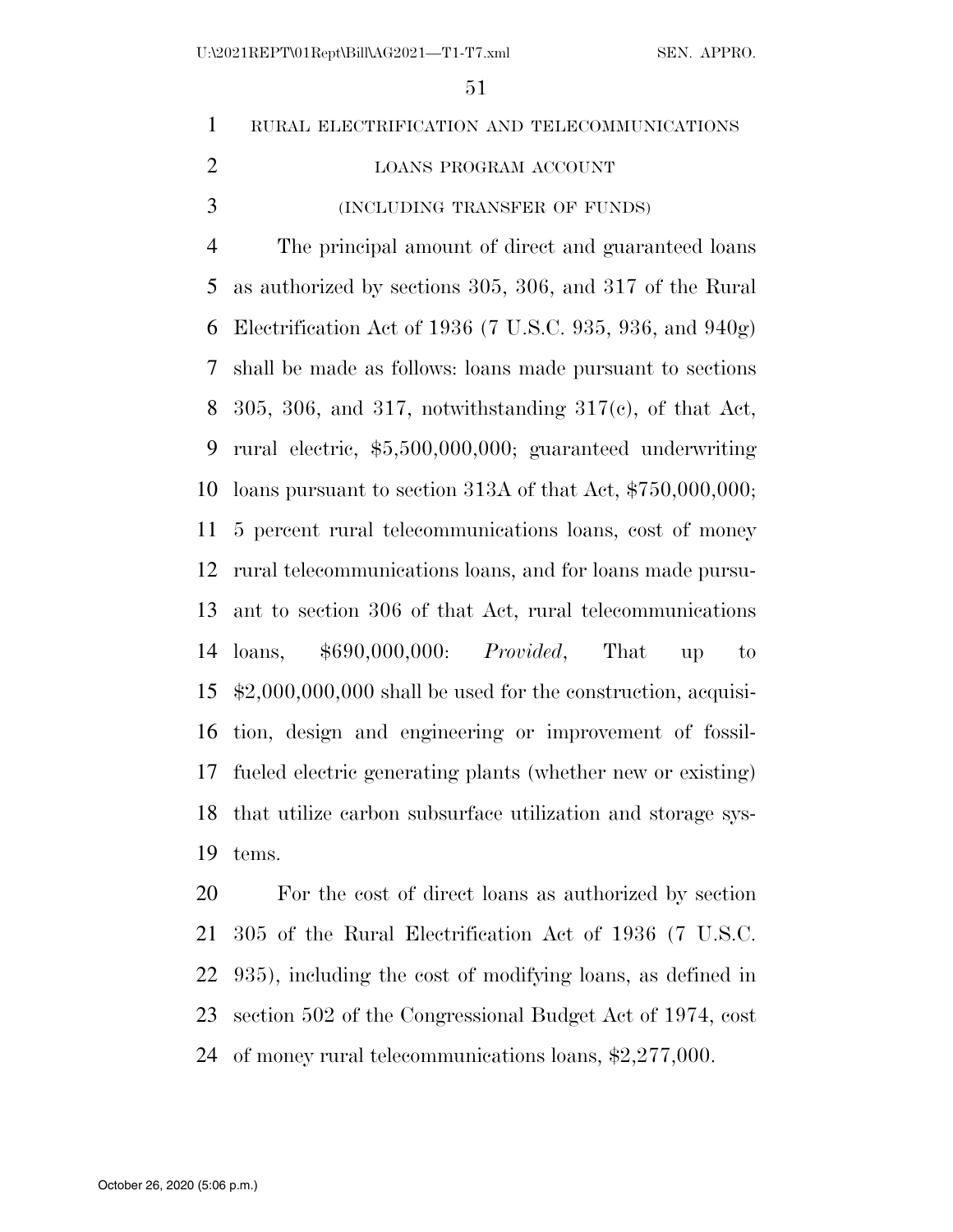In addition, for administrative expenses necessary to carry out the direct and guaranteed loan programs, \$33,270,000, which shall be transferred to and merged with the appropriation for ''Rural Development, Salaries and Expenses''.

# DISTANCE LEARNING, TELEMEDICINE, AND BROADBAND PROGRAM

 For the principal amount of broadband telecommuni-cation loans, \$11,869,000.

 For grants for telemedicine and distance learning services in rural areas, as authorized by 7 U.S.C. 950aaa et seq., \$50,000,000, to remain available until expended: *Provided*, That \$3,000,000 shall be made available for grants authorized by 379G of the Consolidated Farm and Rural Development Act: *Provided further*, That funding provided under this heading for grants under 379G of the Consolidated Farm and Rural Development Act may only be provided to entities that meet all of the eligibility cri-teria for a consortium as established by this section.

 For the cost of broadband loans, as authorized by section 601 of the Rural Electrification Act, \$2,000,000, to remain available until expended: *Provided*, That the cost of direct loans shall be as defined in section 502 of the Congressional Budget Act of 1974.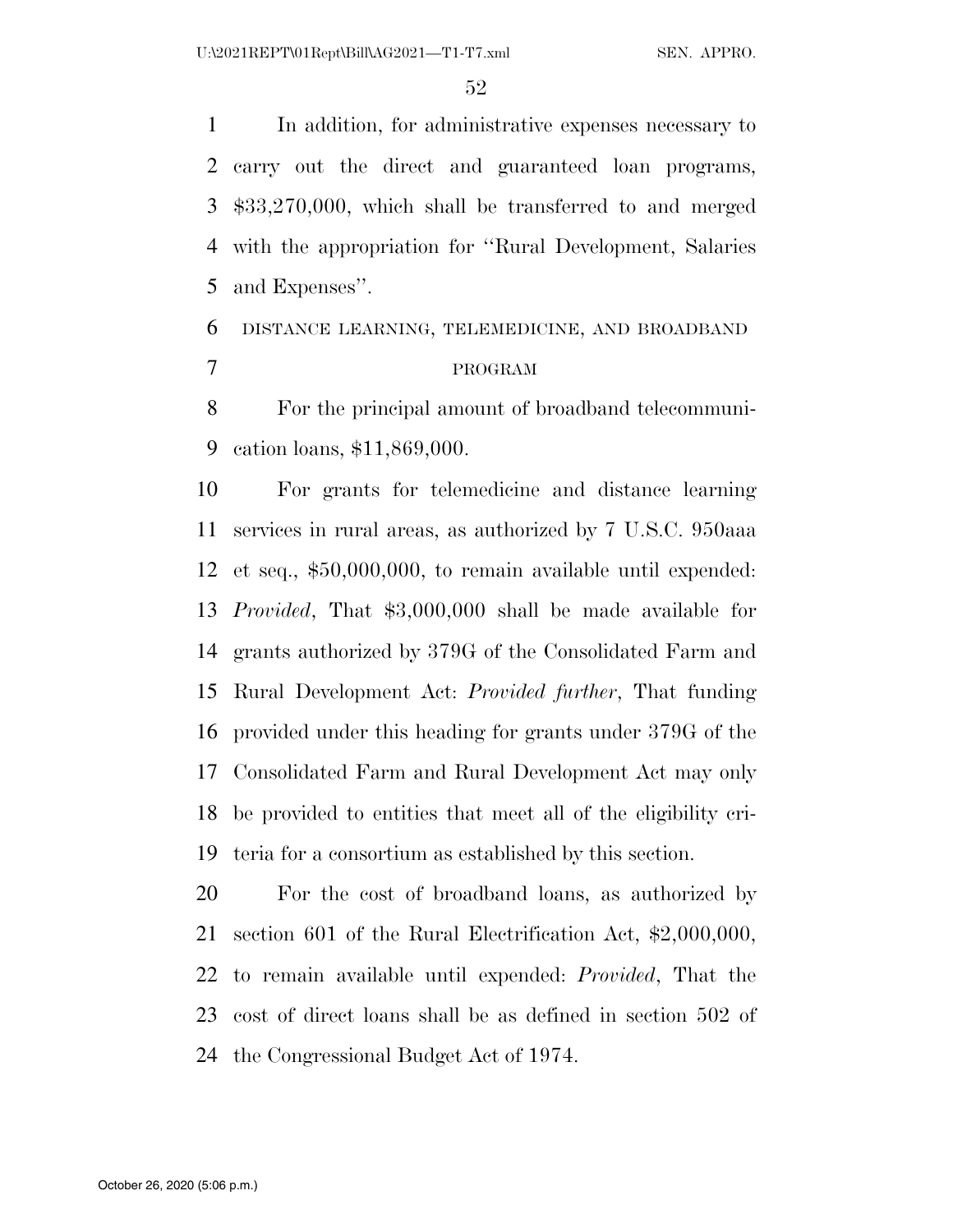In addition, \$35,000,000, to remain available until expended, for the Community Connect Grant Program au-thorized by 7 U.S.C. 950bb–3.

# TITLE IV

DOMESTIC FOOD PROGRAMS

 OFFICE OF THE UNDER SECRETARY FOR FOOD, NUTRITION, AND CONSUMER SERVICES

 For necessary expenses of the Office of the Under Secretary for Food, Nutrition, and Consumer Services, \$809,000: *Provided*, That funds made available by this Act to an agency in the Food, Nutrition and Consumer Services mission area for salaries and expenses are avail- able to fund up to one administrative support staff for the Office.

- FOOD AND NUTRITION SERVICE
- **CHILD NUTRITION PROGRAMS**

(INCLUDING TRANSFERS OF FUNDS)

 For necessary expenses to carry out the Richard B. Russell National School Lunch Act (42 U.S.C. 1751 et seq.), except section 21, and the Child Nutrition Act of 1966 (42 U.S.C. 1771 et seq.), except sections 17 and 21; \$25,111,440,000 to remain available through Sep- tember 30, 2022, of which such sums as are made avail- able under section 14222(b)(1) of the Food, Conservation, 25 and Energy Act of (Public Law  $110-246$ ), as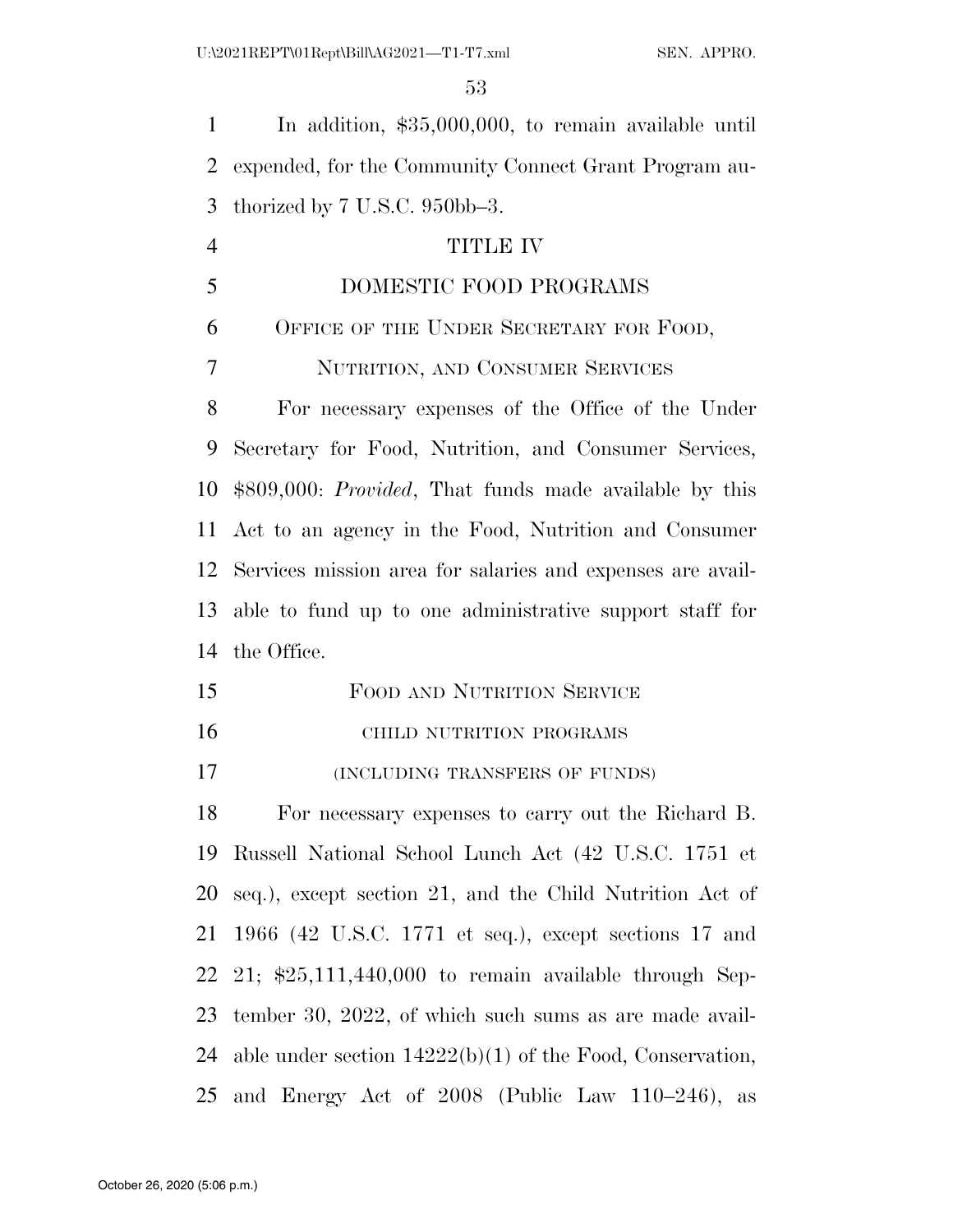amended by this Act, shall be merged with and available for the same time period and purposes as provided herein: *Provided*, That of the total amount available, \$18,004,000 shall be available to carry out section 19 of the Child Nu- trition Act of 1966 (42 U.S.C. 1771 et seq.): *Provided further*, That of the total amount available, \$15,299,000 shall be available to carry out studies and evaluations and shall remain available until expended: *Provided further*, That of the total amount available, \$30,000,000 shall be available to provide competitive grants to State agencies for subgrants to local educational agencies and schools to purchase the equipment, with a value of greater than \$1,000, needed to serve healthier meals, improve food safety, and to help support the establishment, mainte- nance, or expansion of the school breakfast program: *Pro- vided further*, That of the total amount available, \$35,000,000 shall remain available until expended to carry 18 out section  $749(g)$  of the Agriculture Appropriations Act of 2010 (Public Law 111–80): *Provided further*, That sec- tion 26(d) of the Richard B. Russell National School 21 Lunch Act  $(42 \text{ U.S.C. } 1769g(d))$  is amended in the first sentence by striking ''2010 through 2021'' and inserting ''2010 through 2022'': *Provided further*, That section 9(h)(3) of the Richard B. Russell National School Lunch 25 Act  $(42 \text{ U.S.C. } 1758(h)(3))$  is amended in the first sen-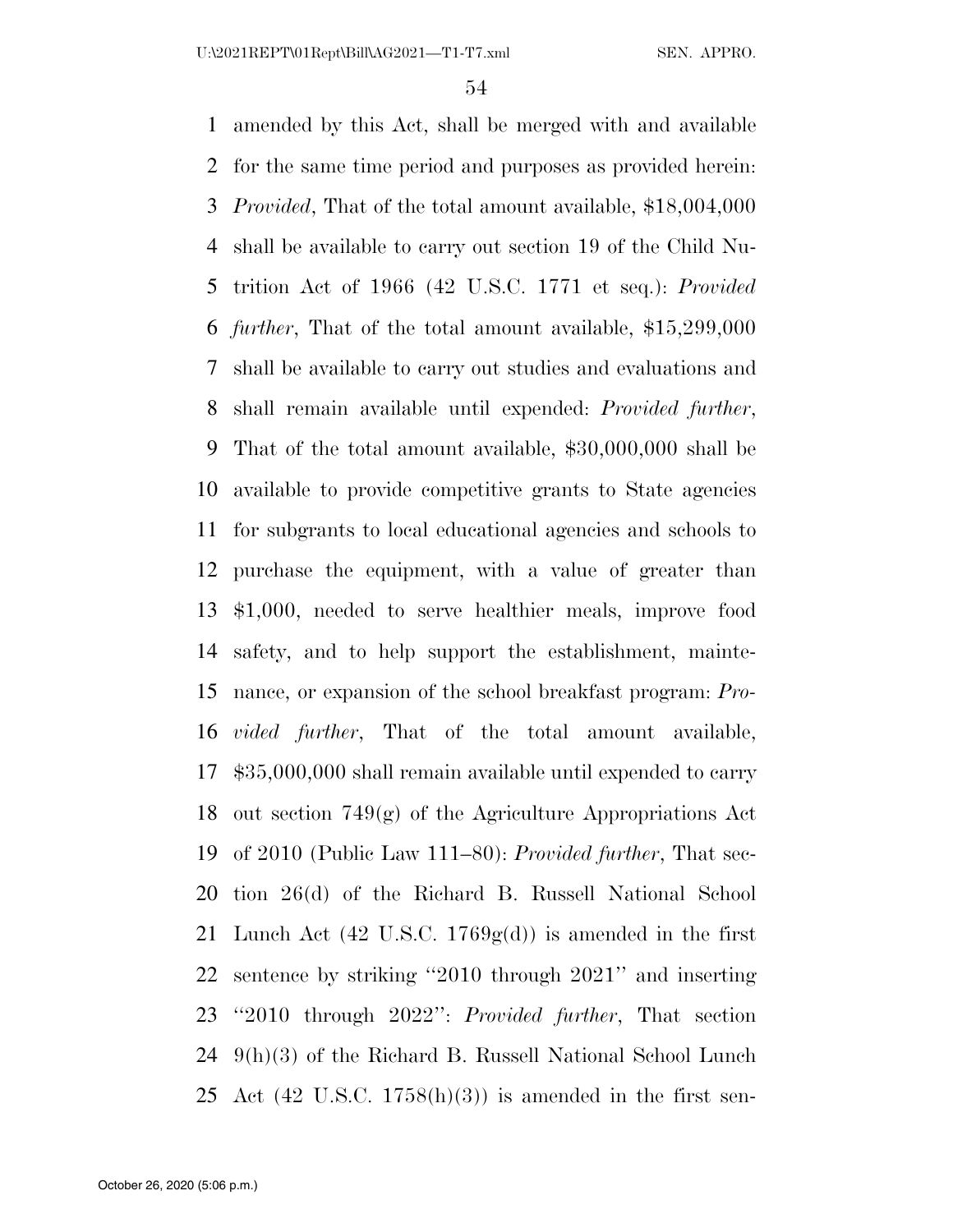tence by striking'' For fiscal year 2020'' and inserting ''For fiscal year 2021'': *Provided further*, That section 9(h)(4) of the Richard B. Russell National School Lunch 4 Act (42 U.S.C.  $1758(h)(4)$ ) is amended in the first sen- tence by striking ''For fiscal year 2020'' and inserting ''For fiscal year 2021''.

SPECIAL SUPPLEMENTAL NUTRITION PROGRAM FOR

WOMEN, INFANTS, AND CHILDREN (WIC)

 For necessary expenses to carry out the special sup- plemental nutrition program as authorized by section 17 of the Child Nutrition Act of 1966 (42 U.S.C. 1786), \$6,000,000,000, to remain available through September 30, 2022: *Provided*, That notwithstanding section 17(h)(10) of the Child Nutrition Act of 1966 (42 U.S.C. 1786(h)(10)), not less than \$90,000,000 shall be used for breastfeeding peer counselors and other related activities, and \$14,000,000 shall be used for infrastructure: *Pro- vided further*, That none of the funds provided in this ac- count shall be available for the purchase of infant formula except in accordance with the cost containment and com- petitive bidding requirements specified in section 17 of such Act: *Provided further*, That none of the funds pro- vided shall be available for activities that are not fully re- imbursed by other Federal Government departments or agencies unless authorized by section 17 of such Act: *Pro-*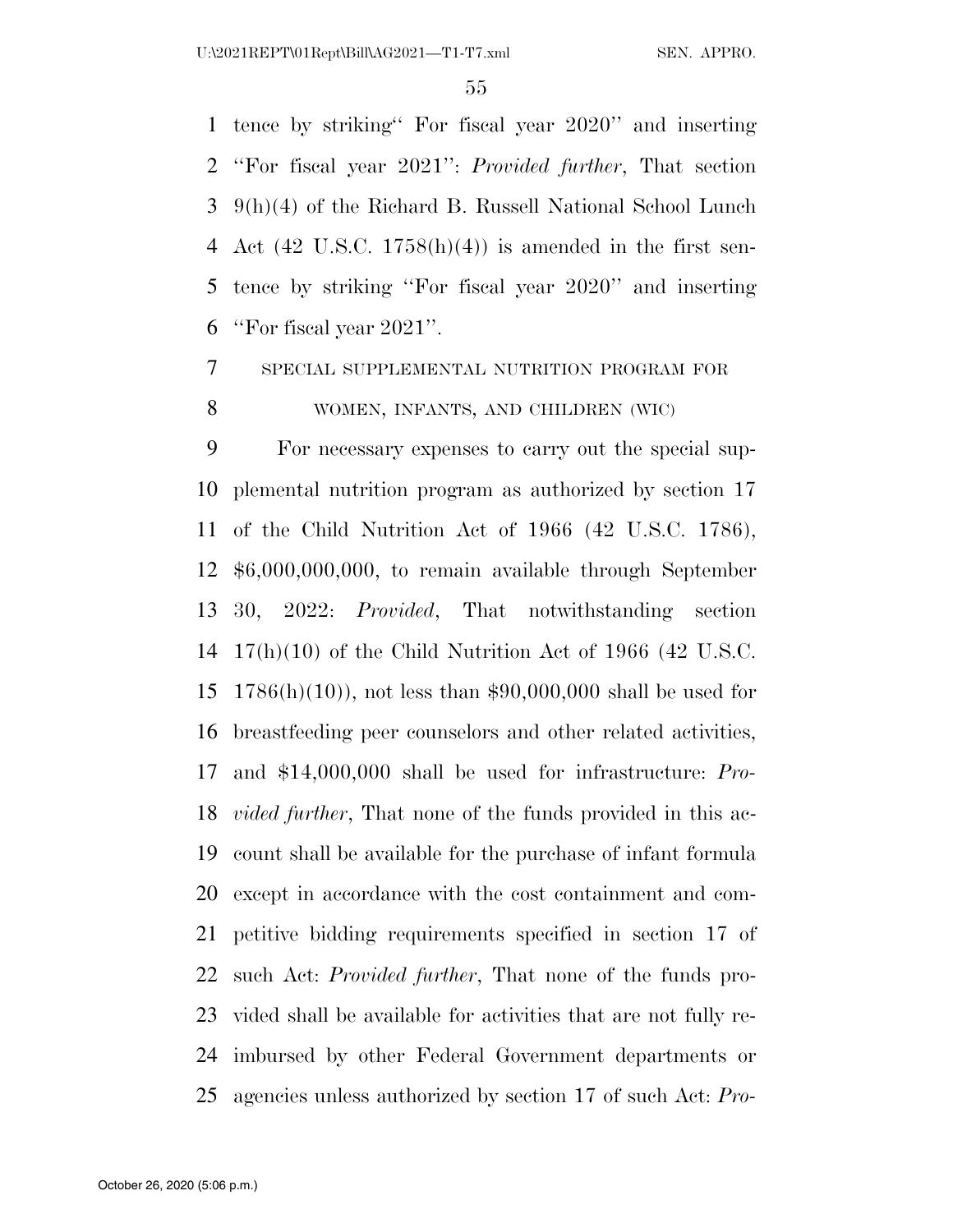*vided further*, That upon termination of a federally man- dated vendor moratorium and subject to terms and condi- tions established by the Secretary, the Secretary may 4 waive the requirement at 7 CFR  $246.12(g)(6)$  at the re-quest of a State agency.

### SUPPLEMENTAL NUTRITION ASSISTANCE PROGRAM

 For necessary expenses to carry out the Food and Nutrition Act of 2008 (7 U.S.C. 2011 et seq.), \$68,322,639,000, of which \$3,000,000,000, to remain available through September 30, 2023, shall be placed in reserve for use only in such amounts and at such times as may become necessary to carry out program operations: *Provided*, That funds provided herein shall be expended in accordance with section 16 of the Food and Nutrition Act of 2008: *Provided further*, That of the funds made available under this heading, \$998,000 may be used to provide nutrition education services to State agencies and Federally Recognized Tribes participating in the Food Distribution Program on Indian Reservations: *Provided further*, That this appropriation shall be subject to any work registration or workfare requirements as may be re- quired by law: *Provided further*, That funds made available for Employment and Training under this heading shall re- main available through September 30, 2022: *Provided fur-ther*, That funds made available under this heading for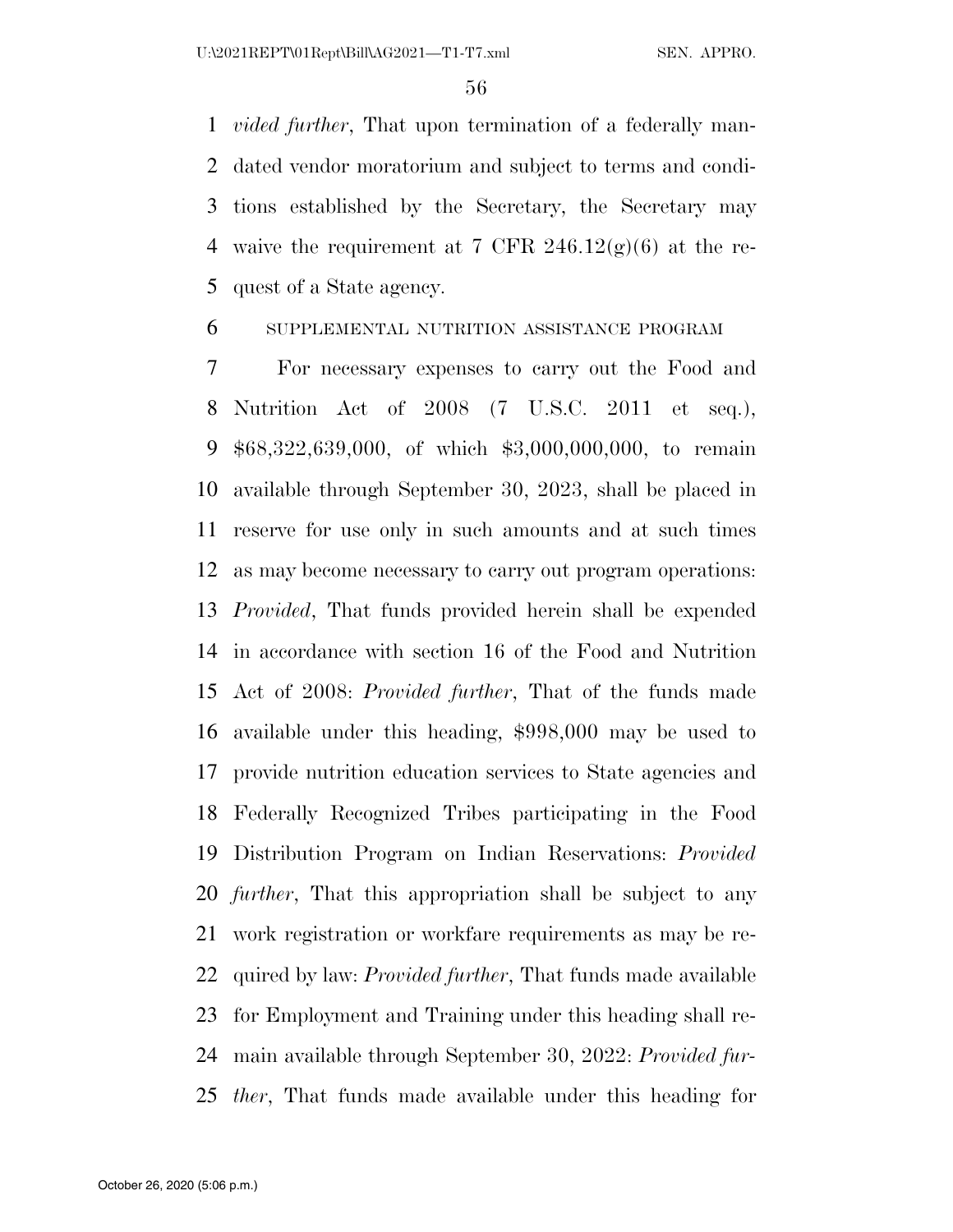1 section  $28(d)(1)$ , section 4(b), and section  $27(a)$  of the Food and Nutrition Act of 2008 shall remain available through September 30, 2022: *Provided further*, That none of the funds made available under this heading may be obligated or expended in contravention of section 213A of the Immigration and Nationality Act (8 U.S.C. 1183A): *Provided further*, That funds made available under this heading may be used to enter into contracts and employ staff to conduct studies, evaluations, or to conduct activi- ties related to program integrity provided that such activi-ties are authorized by the Food and Nutrition Act of 2008.

### 12 COMMODITY ASSISTANCE PROGRAM

 For necessary expenses to carry out disaster assist- ance and the Commodity Supplemental Food Program as authorized by section 4(a) of the Agriculture and Con- sumer Protection Act of 1973 (7 U.S.C. 612c note); the Emergency Food Assistance Act of 1983; special assist- ance for the nuclear affected islands, as authorized by sec- tion 103(f)(2) of the Compact of Free Association Amend- ments Act of 2003 (Public Law 108–188); and the Farm- ers' Market Nutrition Program, as authorized by section 17(m) of the Child Nutrition Act of 1966, \$362,248,000, to remain available through September 30, 2022: *Pro- vided*, That none of these funds shall be available to reim-burse the Commodity Credit Corporation for commodities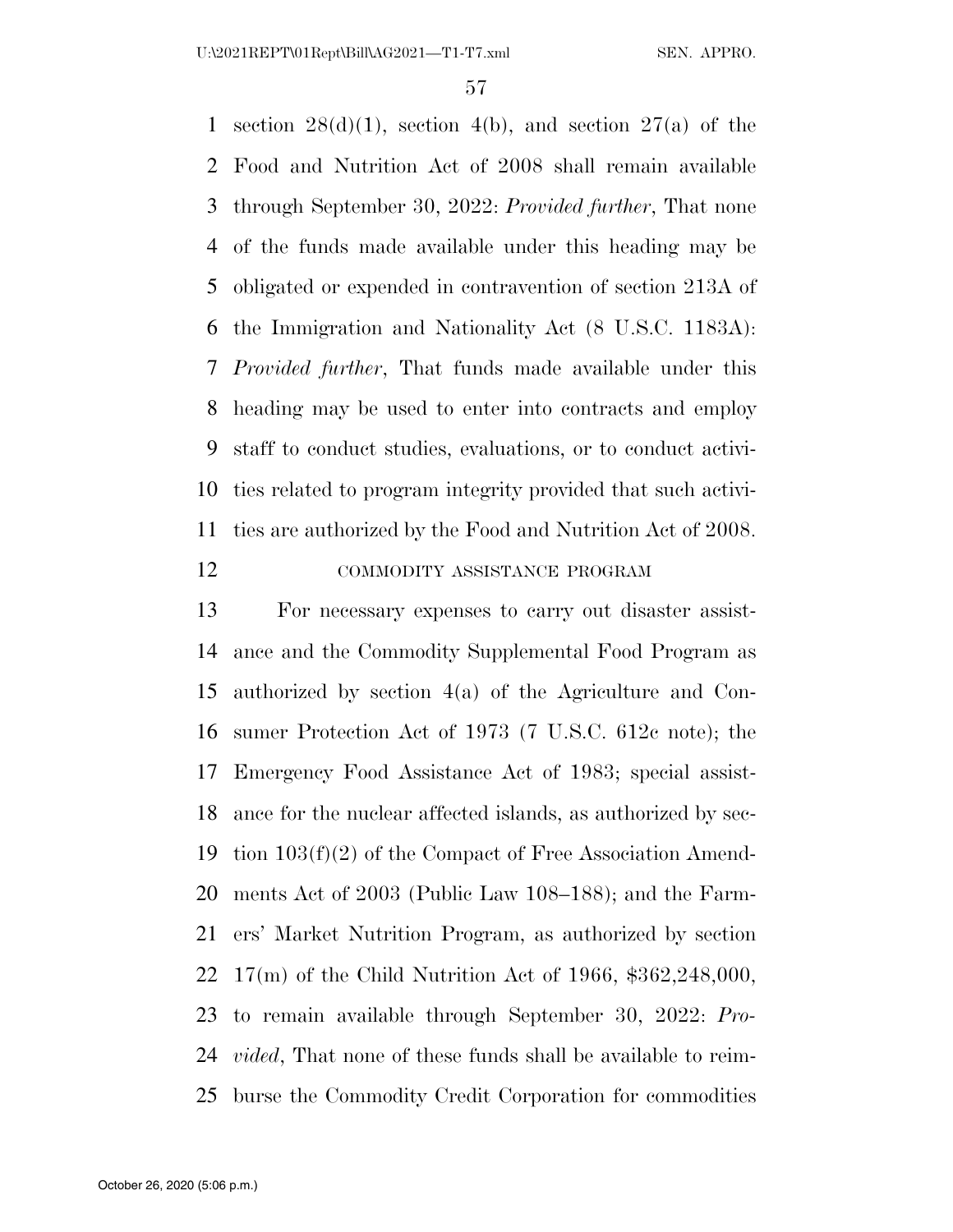donated to the program: *Provided further*, That notwith- standing any other provision of law, effective with funds made available in fiscal year 2021 to support the Seniors Farmers' Market Nutrition Program, as authorized by section 4402 of the Farm Security and Rural Investment Act of 2002, such funds shall remain available through September 30, 2022: *Provided further*, That of the funds made available under section 27(a) of the Food and Nutri-9 tion Act of 2008 (7 U.S.C. 2036(a)), the Secretary may use up to 20 percent for costs associated with the distribu-tion of commodities.

### NUTRITION PROGRAMS ADMINISTRATION

 For necessary administrative expenses of the Food and Nutrition Service for carrying out any domestic nutri- tion assistance program, \$157,526,000: *Provided*, That of the funds provided herein, \$2,000,000 shall be used for the purposes of section 4404 of Public Law 107–171, as amended by section 4401 of Public Law 110–246.

 TITLE V FOREIGN ASSISTANCE AND RELATED PROGRAMS OFFICE OF THE UNDER SECRETARY FOR TRADE AND FOREIGN AGRICULTURAL AFFAIRS For necessary expenses of the Office of the Under

Secretary for Trade and Foreign Agricultural Affairs,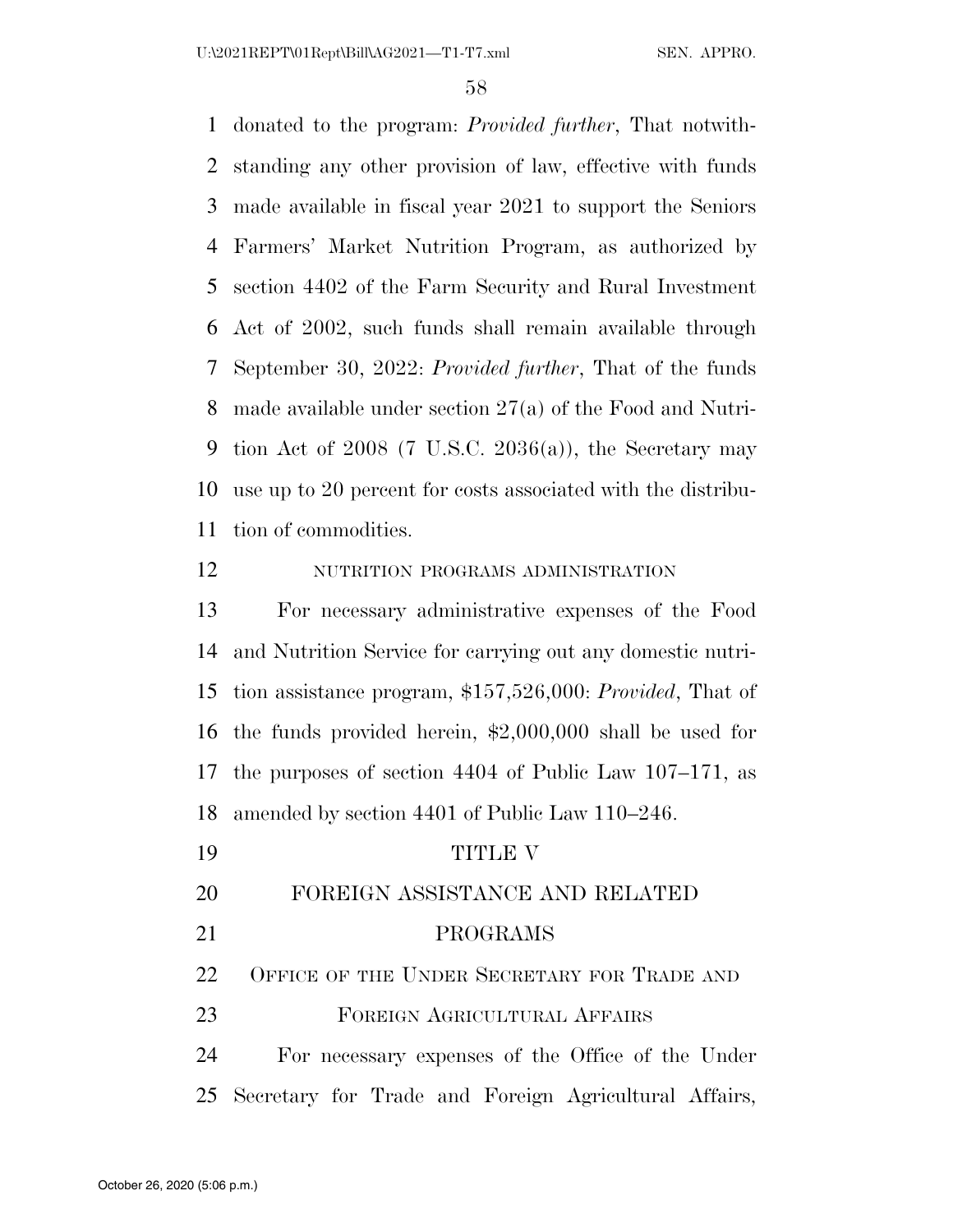\$887,000: *Provided*, That funds made available by this Act to any agency in the Trade and Foreign Agricultural Affairs mission area for salaries and expenses are avail- able to fund up to one administrative support staff for the Office.

### OFFICE OF CODEX ALIMENTARIUS

 For necessary expenses of the Office of Codex Alimentarius, \$4,805,000, including not to exceed \$40,000 for official reception and representation expenses.

- FOREIGN AGRICULTURAL SERVICE
- SALARIES AND EXPENSES

12 (INCLUDING TRANSFERS OF FUNDS)

 For necessary expenses of the Foreign Agricultural Service, including not to exceed \$250,000 for representa- tion allowances and for expenses pursuant to section 8 of the Act approved August 3, 1956 (7 U.S.C. 1766), \$214,573,000, of which no more than 6 percent shall re- main available until September 30, 2022, for overseas op- erations to include the payment of locally employed staff: *Provided*, That the Service may utilize advances of funds, or reimburse this appropriation for expenditures made on behalf of Federal agencies, public and private organiza- tions and institutions under agreements executed pursu- ant to the agricultural food production assistance pro-grams (7 U.S.C. 1737) and the foreign assistance pro-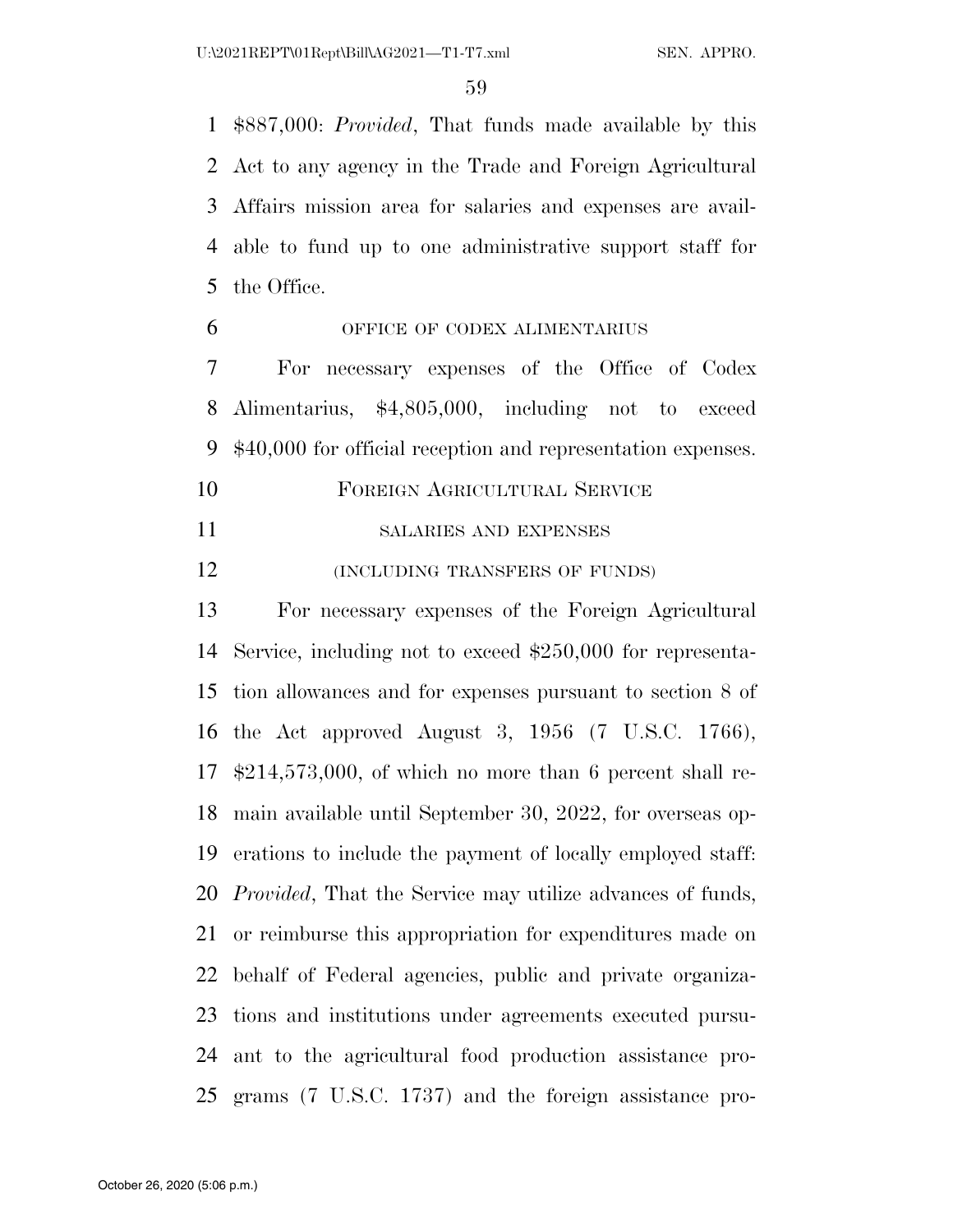grams of the United States Agency for International De- velopment: *Provided further*, That funds made available for middle-income country training programs, funds made available for the Borlaug International Agricultural Science and Technology Fellowship program, and up to \$2,000,000 of the Foreign Agricultural Service appropria- tion solely for the purpose of offsetting fluctuations in international currency exchange rates, subject to docu- mentation by the Foreign Agricultural Service, shall re- main available until expended. FOOD FOR PEACE TITLE I DIRECT CREDIT AND FOOD

- 12 FOR PROGRESS PROGRAM ACCOUNT
- **(INCLUDING TRANSFER OF FUNDS)**

 For administrative expenses to carry out the credit program of title I, Food for Peace Act (Public Law 83– 480) and the Food for Progress Act of 1985, \$142,000, shall be transferred to and merged with the appropriation for ''Farm Service Agency, Salaries and Expenses''.

19 FOOD FOR PEACE TITLE II GRANTS

 For expenses during the current fiscal year, not oth- erwise recoverable, and unrecovered prior years' costs, in- cluding interest thereon, under the Food for Peace Act (Public Law 83–480), for commodities supplied in connec- tion with dispositions abroad under title II of said Act, \$1,725,000,000, to remain available until expended.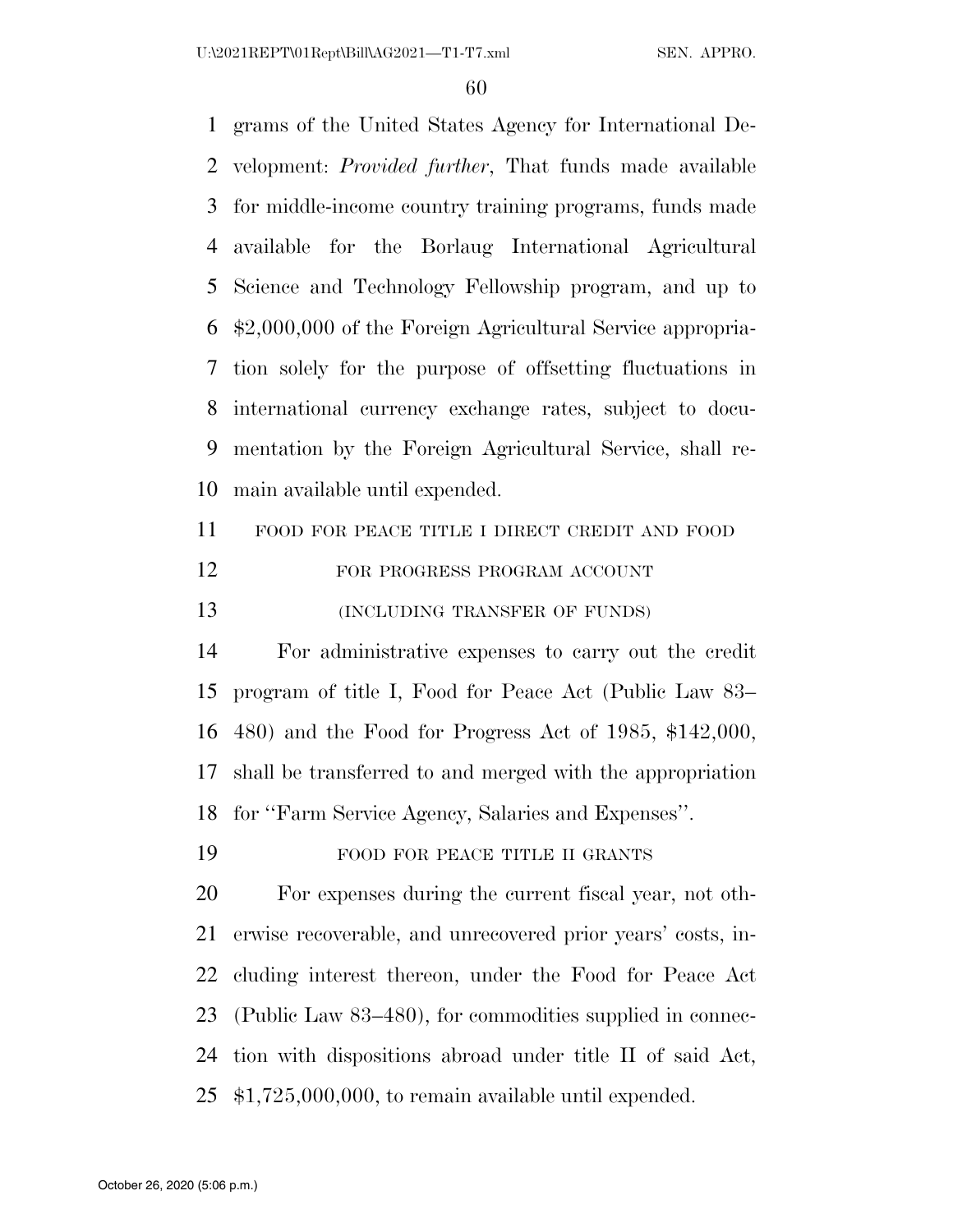### MCGOVERN-DOLE INTERNATIONAL FOOD FOR EDUCATION

### 2 AND CHILD NUTRITION PROGRAM GRANTS

 For necessary expenses to carry out the provisions of section 3107 of the Farm Security and Rural Invest- ment Act of 2002 (7 U.S.C. 1736o–1), \$220,000,000, to remain available until expended: *Provided*, That the Com- modity Credit Corporation is authorized to provide the services, facilities, and authorities for the purpose of im- plementing such section, subject to reimbursement from amounts provided herein: *Provided further*, That of the amount made available under this heading, not more than 10 percent, but not less than \$20,000,000, shall remain available until expended to purchase agricultural commod-14 ities as described in subsection  $3107(a)(2)$  of the Farm Security and Rural Investment Act of 2002 (7 U.S.C.  $17360-1(a)(2)$ ).

### COMMODITY CREDIT CORPORATION EXPORT (LOANS)

CREDIT GUARANTEE PROGRAM ACCOUNT

(INCLUDING TRANSFERS OF FUNDS)

 For administrative expenses to carry out the Com- modity Credit Corporation's Export Guarantee Program, GSM 102 and GSM 103, \$6,381,000, to cover common overhead expenses as permitted by section 11 of the Com- modity Credit Corporation Charter Act and in conformity with the Federal Credit Reform Act of 1990, of which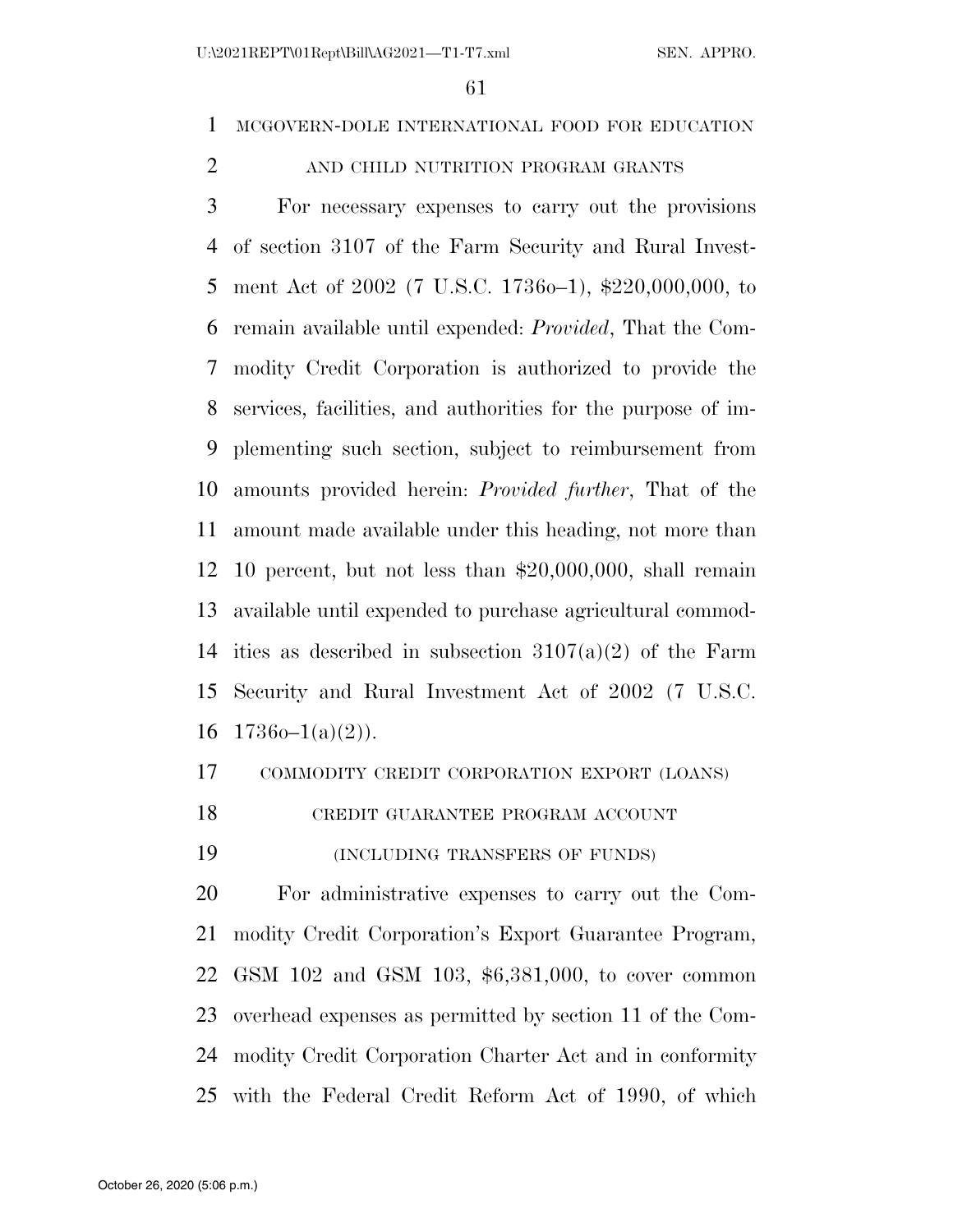\$6,063,000 shall be transferred to and merged with the appropriation for ''Foreign Agricultural Service, Salaries and Expenses'', and of which \$318,000 shall be trans- ferred to and merged with the appropriation for ''Farm Production and Conservation Business Center, Salaries and Expenses''.

|    | TITHE VI                         |
|----|----------------------------------|
| -8 | RELATED AGENCY AND FOOD AND DRUG |
| -Q | ADMINISTRATION                   |

DEPARTMENT OF HEALTH AND HUMAN SERVICES

11 FOOD AND DRUG ADMINISTRATION

### SALARIES AND EXPENSES

 For necessary expenses of the Food and Drug Ad- ministration, including hire and purchase of passenger motor vehicles; for payment of space rental and related costs pursuant to Public Law 92–313 for programs and activities of the Food and Drug Administration which are included in this Act; for rental of special purpose space in the District of Columbia or elsewhere; in addition to amounts appropriated to the FDA Innovation Account, for 21 carrying out the activities described in section  $1002(b)(4)$  of the 21st Century Cures Act (Public Law 114–255); for miscellaneous and emergency expenses of enforcement ac- tivities, authorized and approved by the Secretary and to be accounted for solely on the Secretary's certificate, not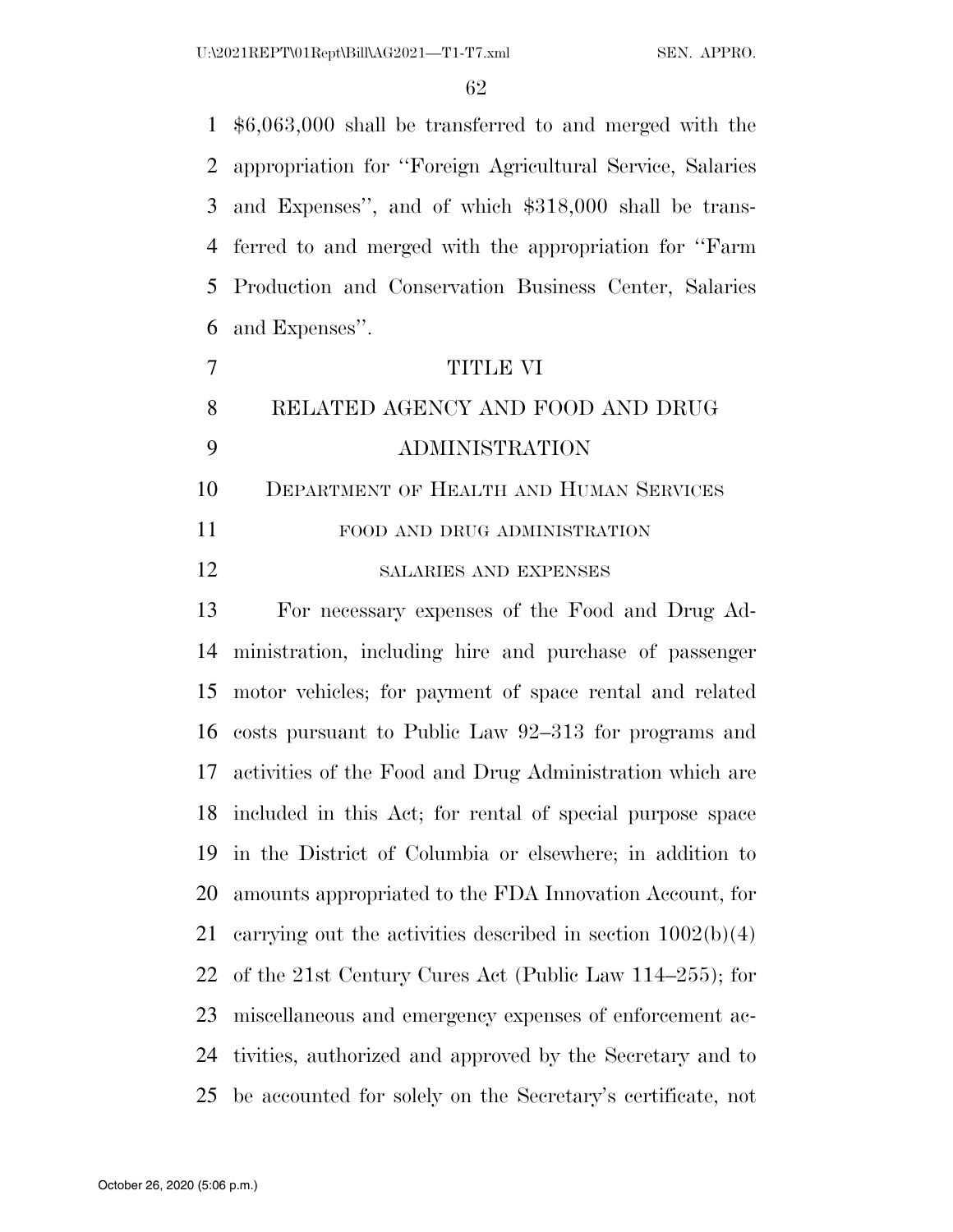to exceed \$25,000; and notwithstanding section 521 of Public Law 107–188; \$5,888,413,000: *Provided*, That of the amount provided under this heading, \$1,119,188,000 shall be derived from prescription drug user fees author- ized by 21 U.S.C. 379h, and shall be credited to this ac- count and remain available until expended; \$238,595,000 shall be derived from medical device user fees authorized by 21 U.S.C. 379j, and shall be credited to this account and remain available until expended; \$526,039,000 shall be derived from human generic drug user fees authorized by 21 U.S.C. 379j–42, and shall be credited to this ac- count and remain available until expended; \$42,998,000 shall be derived from biosimilar biological product user fees authorized by 21 U.S.C. 379j–52, and shall be cred- ited to this account and remain available until expended; \$31,306,000 shall be derived from animal drug user fees authorized by 21 U.S.C. 379j–12, and shall be credited to this account and remain available until expended; \$20,609,000 shall be derived from generic new animal drug user fees authorized by 21 U.S.C. 379j–21, and shall be credited to this account and remain available until ex- pended; \$712,000,000 shall be derived from tobacco prod- uct user fees authorized by 21 U.S.C. 387s, and shall be credited to this account and remain available until ex-pended: *Provided further*, That in addition to and notwith-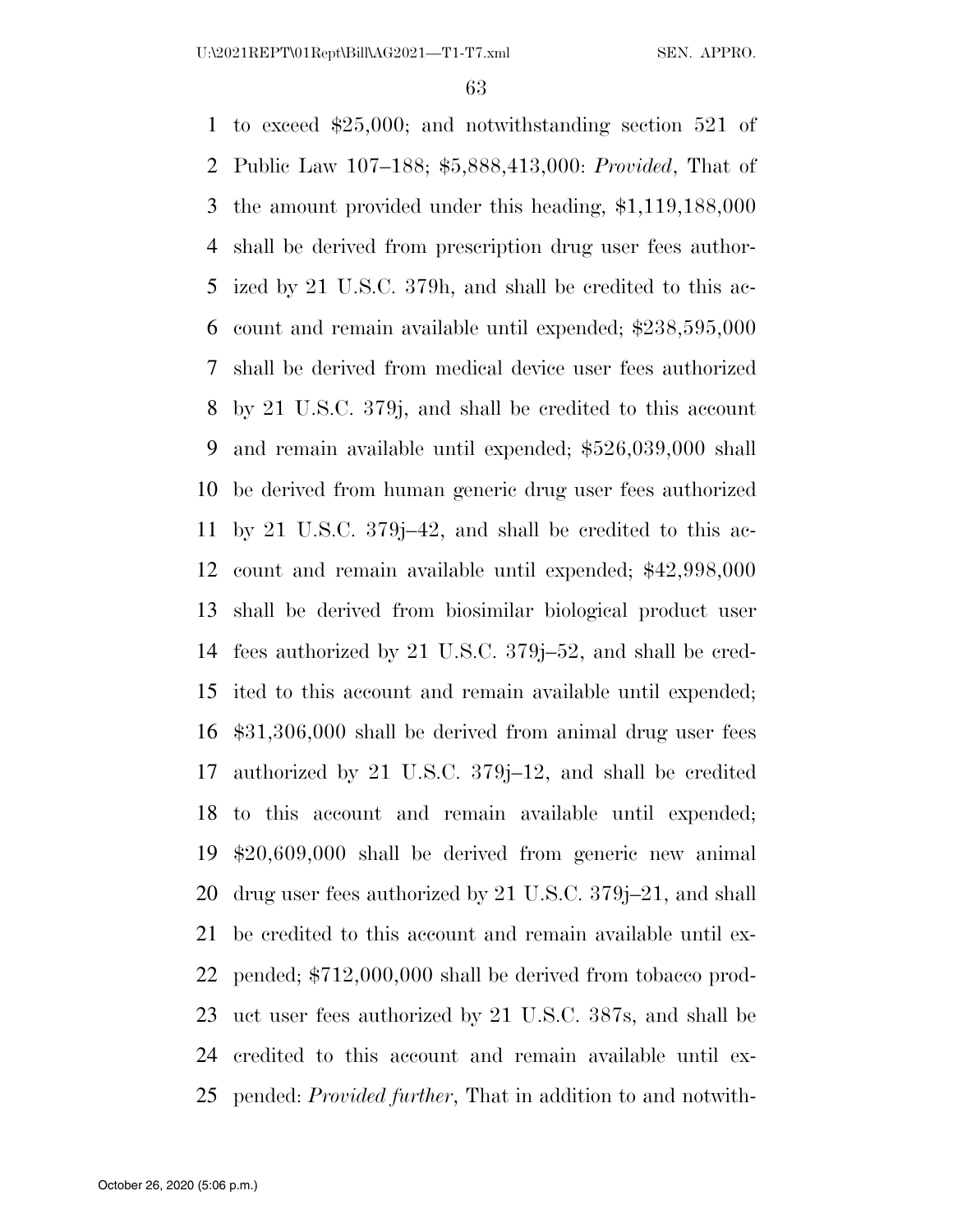standing any other provision under this heading, amounts collected for prescription drug user fees, medical device user fees, human generic drug user fees, biosimilar biologi- cal product user fees, animal drug user fees, and generic new animal drug user fees that exceed the respective fiscal year 2021 limitations are appropriated and shall be cred- ited to this account and remain available until expended: *Provided further*, That fees derived from prescription drug, medical device, human generic drug, biosimilar biological product, animal drug, and generic new animal drug as- sessments for fiscal year 2021, including any such fees collected prior to fiscal year 2021 but credited for fiscal year 2021, shall be subject to the fiscal year 2021 limita- tions: *Provided further*, That the Secretary may accept payment during fiscal year 2021 of user fees specified under this heading and authorized for fiscal year 2022, prior to the due date for such fees, and that amounts of such fees assessed for fiscal year 2022 for which the Sec- retary accepts payment in fiscal year 2021 shall not be included in amounts under this heading: *Provided further*, That none of these funds shall be used to develop, estab- lish, or operate any program of user fees authorized by 31 U.S.C. 9701: *Provided further*, That of the total amount appropriated: (1) \$1,094,381,000 shall be for the Center for Food Safety and Applied Nutrition and related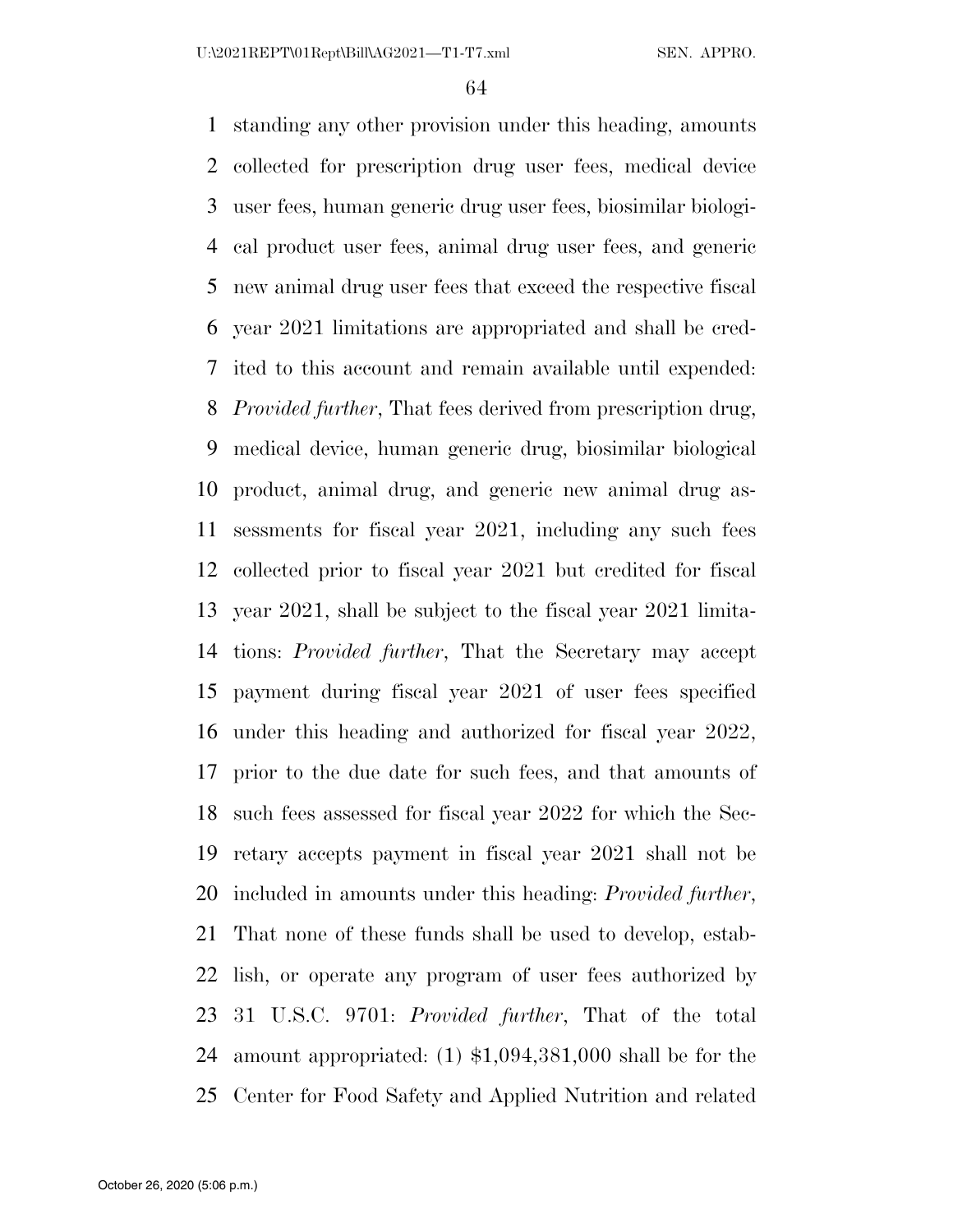field activities in the Office of Regulatory Affairs, of which no less than \$15,000,000 shall be used for inspections of foreign seafood manufacturers and field examinations of imported seafood; (2) \$2,021,584,000 shall be for the Center for Drug Evaluation and Research and related field activities in the Office of Regulatory Affairs; (3) \$427,243,000 shall be for the Center for Biologics Evalua- tion and Research and for related field activities in the Office of Regulatory Affairs; (4) \$239,258,000 shall be for the Center for Veterinary Medicine and for related field activities in the Office of Regulatory Affairs; (5) \$616,327,000 shall be for the Center for Devices and Ra- diological Health and for related field activities in the Of- fice of Regulatory Affairs; (6) \$66,712,000 shall be for the National Center for Toxicological Research; (7) \$662,612,000 shall be for the Center for Tobacco Prod- ucts and for related field activities in the Office of Regu- latory Affairs; (8) \$197,467,000 shall be for Rent and Re- lated activities, of which \$56,608,000 is for White Oak Consolidation, other than the amounts paid to the General Services Administration for rent; (9) \$236,121,000 shall be for payments to the General Services Administration for rent; and (10) \$326,708,000 shall be for other activi- ties, including the Office of the Commissioner of Food and Drugs, the Office of Food Policy and Response, the Office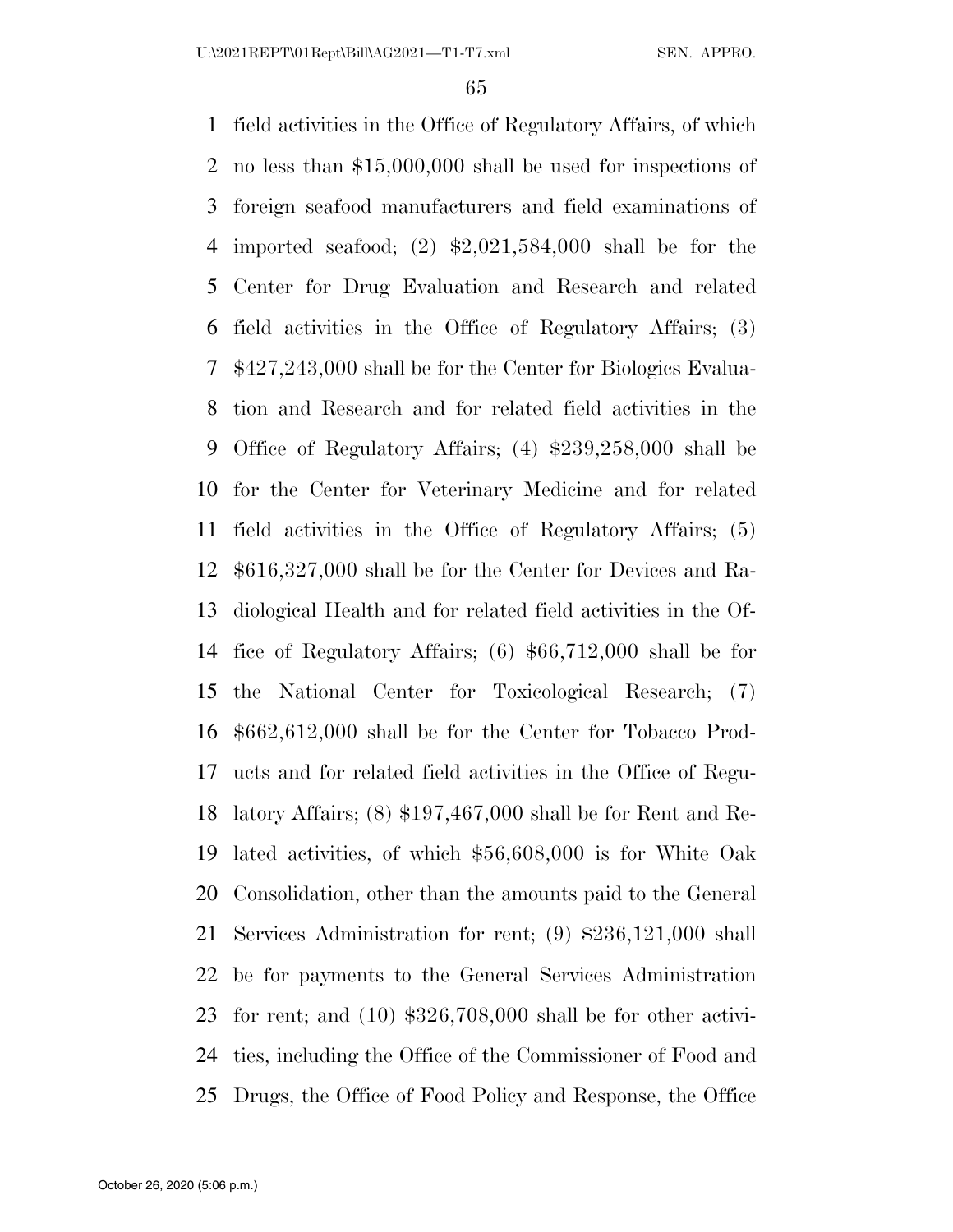of Operations, the Office of the Chief Scientist, and cen- tral services for these offices: *Provided further*, That not to exceed \$25,000 of this amount shall be for official re- ception and representation expenses, not otherwise pro- vided for, as determined by the Commissioner: *Provided further*, That any transfer of funds pursuant to section 770(n) of the Federal Food, Drug, and Cosmetic Act (21 U.S.C. 379dd(n)) shall only be from amounts made avail- able under this heading for other activities: *Provided fur- ther*, That of the amounts that are made available under this heading for'' other activities'', and that are not de- rived from user fees, \$1,500,000 shall be transferred to and merged with the appropriation for ''Department of Health and Human Services—Office of Inspector Gen- eral'' for oversight of the programs and operations of the Food and Drug Administration and shall be in addition to funds otherwise made available for oversight of the Food and Drug Administration: *Provided further*, That funds may be transferred from one specified activity to another with the prior approval of the Committees on Ap-propriations of both Houses of Congress.

 In addition, mammography user fees authorized by 42 U.S.C. 263b, export certification user fees authorized by 21 U.S.C. 381, priority review user fees authorized by 21 U.S.C. 360n and 360ff, food and feed recall fees, food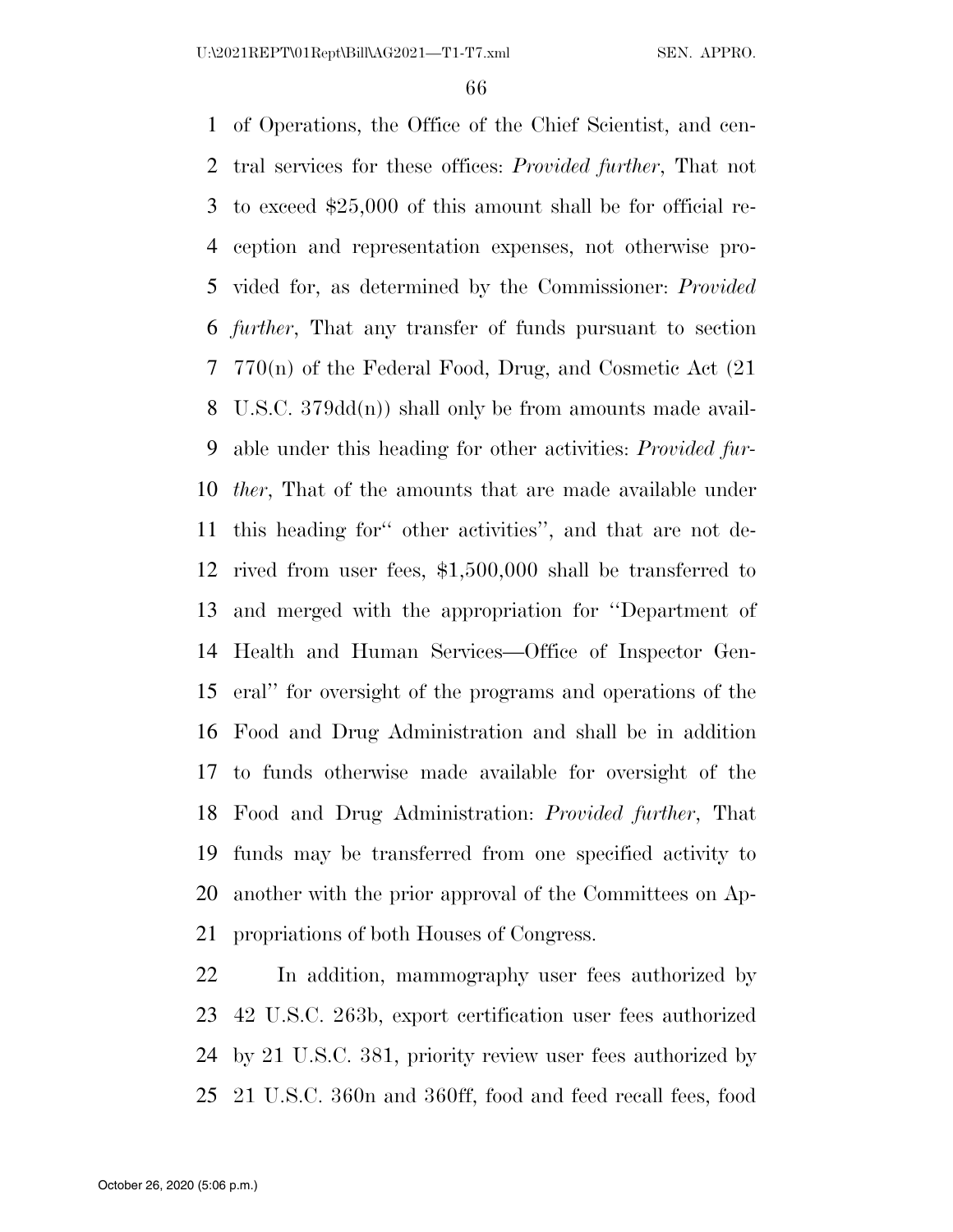reinspection fees, and voluntary qualified importer pro- gram fees authorized by 21 U.S.C. 379j–31, outsourcing facility fees authorized by 21 U.S.C. 379j–62, prescription drug wholesale distributor licensing and inspection fees authorized by 21 U.S.C. 353(e)(3), third-party logistics provider licensing and inspection fees authorized by 21 U.S.C. 360eee–3(c)(1), third-party auditor fees authorized by 21 U.S.C. 384d(c)(8), and medical countermeasure pri- ority review voucher user fees authorized by 21 U.S.C. 360bbb–4a, and fees relating to over-the-counter mono- graph drugs authorized by 21 U.S.C. 379j–72 shall be credited to this account, to remain available until ex-pended.

BUILDINGS AND FACILITIES

 For plans, construction, repair, improvement, exten- sion, alteration, demolition, and purchase of fixed equip- ment or facilities of or used by the Food and Drug Admin- istration, where not otherwise provided, \$13,788,000, to remain available until expended.

- 20 FDA INNOVATION ACCOUNT, CURES ACT
- **(INCLUDING TRANSFER OF FUNDS)**

 For necessary expenses to carry out the purposes de- scribed under section 1002(b)(4) of the 21st Century Cures Act, in addition to amounts available for such pur-poses under the heading ''Salaries and Expenses'',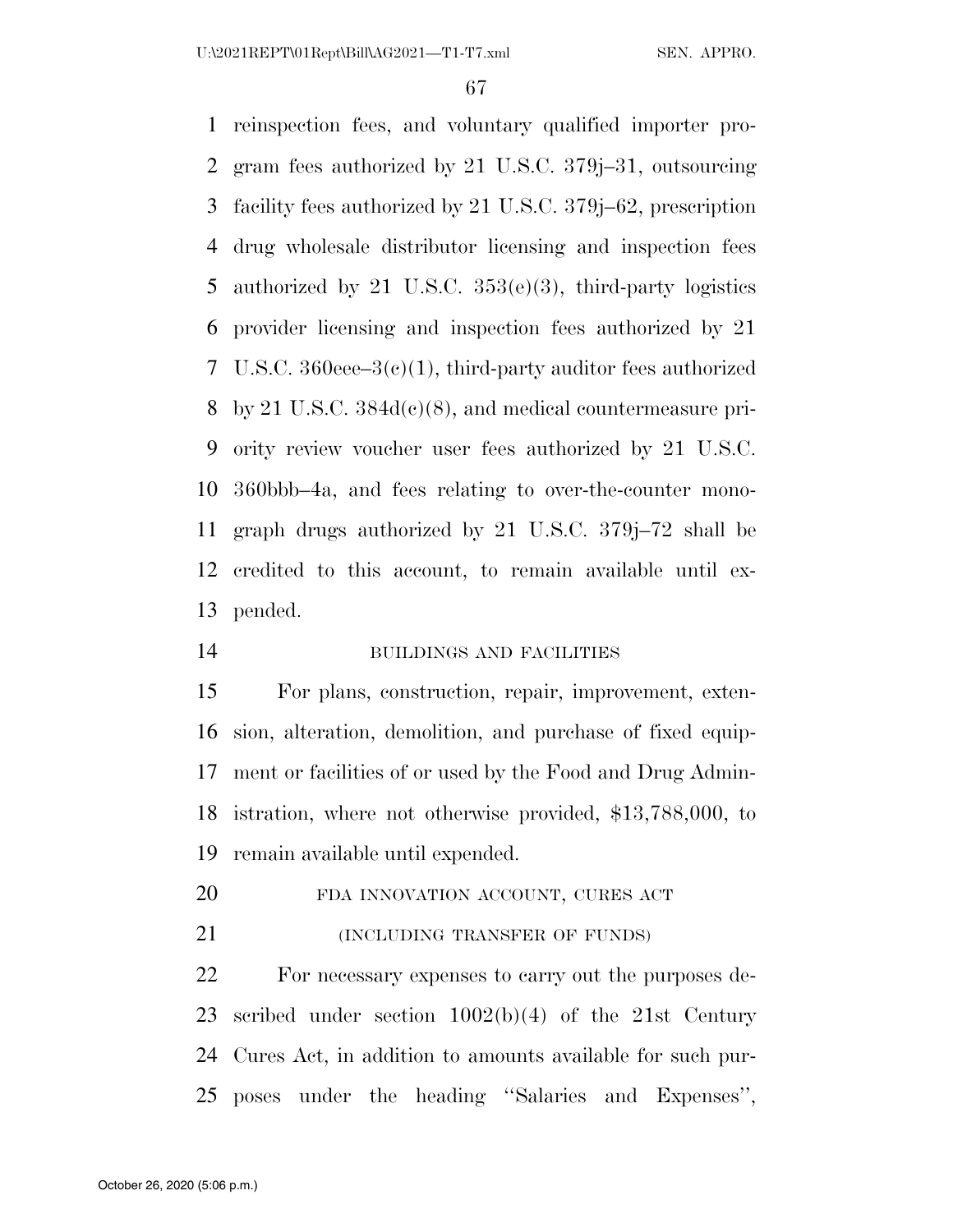\$70,000,000, to remain available until expended: *Pro- vided*, That amounts appropriated in this paragraph are appropriated pursuant to section 1002(b)(3) of the 21st Century Cures Act, are to be derived from amounts trans-5 ferred under section  $1002(b)(2)(A)$  of such Act, and may be transferred by the Commissioner of Food and Drugs to the appropriation for ''Department of Health and Human Services Food and Drug Administration Salaries and Expenses'' solely for the purposes provided in such Act: *Provided further*, That upon a determination by the Commissioner that funds transferred pursuant to the pre- vious proviso are not necessary for the purposes provided, such amounts may be transferred back to the account: *Provided further*, That such transfer authority is in addi-tion to any other transfer authority provided by law.

| 16 | INDEPENDENT AGENCY |
|----|--------------------|
|    |                    |

### FARM CREDIT ADMINISTRATION

**LIMITATION ON ADMINISTRATIVE EXPENSES** 

 Not to exceed \$80,400,000 (from assessments col- lected from farm credit institutions, including the Federal Agricultural Mortgage Corporation) shall be obligated during the current fiscal year for administrative expenses as authorized under 12 U.S.C. 2249: *Provided*, That this limitation shall not apply to expenses associated with re-ceiverships: *Provided further*, That the agency may exceed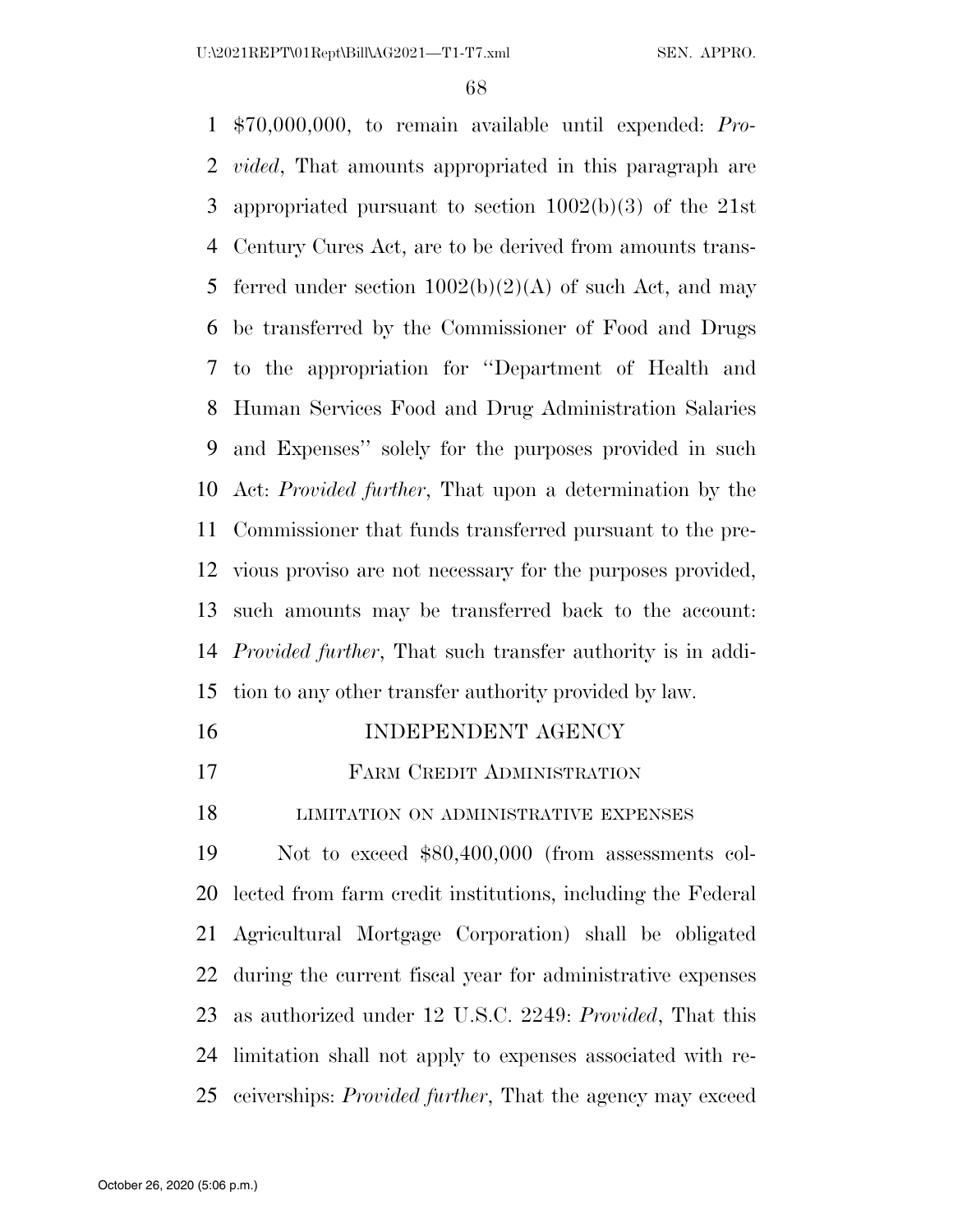this limitation by up to 10 percent with notification to the Committees on Appropriations of both Houses of Con- gress: *Provided further*, That the purposes of section 3.7(b)(2)(A)(i) of the Farm Credit Act of 1971 (12 U.S.C. 5 2128(b)(2)(A)(i)), the Farm Credit Administration may exempt, an amount in its sole discretion, from the applica- tion of the limitation provided in that clause of export loans described in the clause guaranteed or insured in a manner other than described in subclause (II) of the clause.

- TITLE VII
- GENERAL PROVISIONS

(INCLUDING RESCISSIONS AND TRANSFERS OF FUNDS)

 SEC. 701. The Secretary may use any appropriations made available to the Department of Agriculture in this Act to purchase new passenger motor vehicles, in addition to specific appropriations for this purpose, so long as the total number of vehicles purchased in fiscal year 2021 does not exceed the number of vehicles owned or leased in fiscal year 2018: *Provided*, That, prior to purchasing additional motor vehicles, the Secretary must determine that such vehicles are necessary for transportation safety, to reduce operational costs, and for the protection of life, property, and public safety: *Provided further*, That the Secretary may not increase the Department of Agri-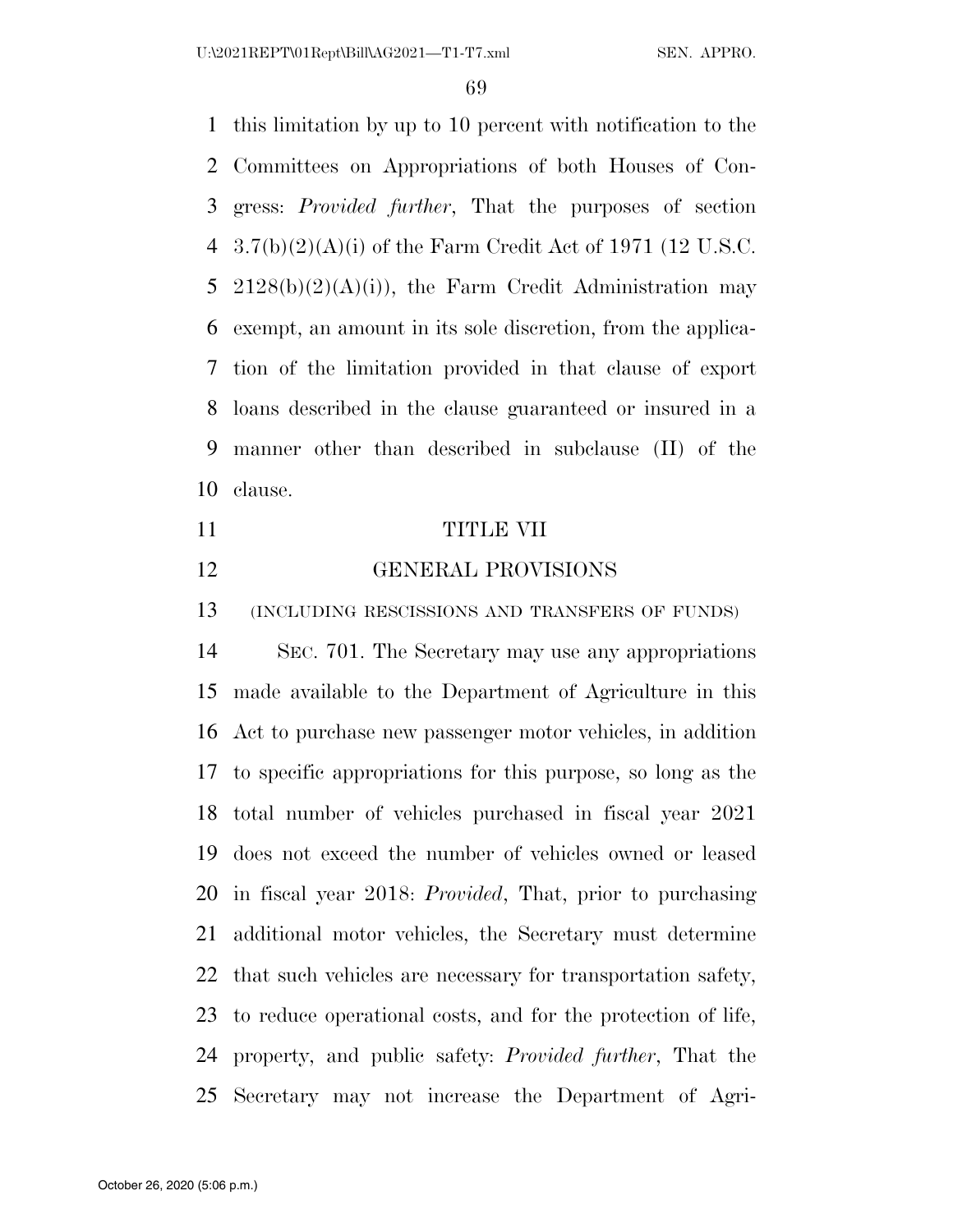culture's fleet above the 2018 level unless the Secretary notifies in writing, and receives approval from, the Com- mittees on Appropriations of both Houses of Congress within 30 days of the notification.

 SEC. 702. Notwithstanding any other provision of this Act, the Secretary of Agriculture may transfer unobli- gated balances of discretionary funds appropriated by this Act or any other available unobligated discretionary bal- ances that are remaining available of the Department of Agriculture to the Working Capital Fund for the acquisi- tion of plant and capital equipment necessary for the deliv- ery of financial, administrative, and information tech- nology services of primary benefit to the agencies of the Department of Agriculture, such transferred funds to re- main available until expended: *Provided*, That none of the funds made available by this Act or any other Act shall be transferred to the Working Capital Fund without the prior approval of the agency administrator: *Provided fur- ther*, That none of the funds transferred to the Working Capital Fund pursuant to this section shall be available for obligation without written notification to and the prior approval of the Committees on Appropriations of both Houses of Congress: *Provided further*, That none of the funds appropriated by this Act or made available to the Department's Working Capital Fund shall be available for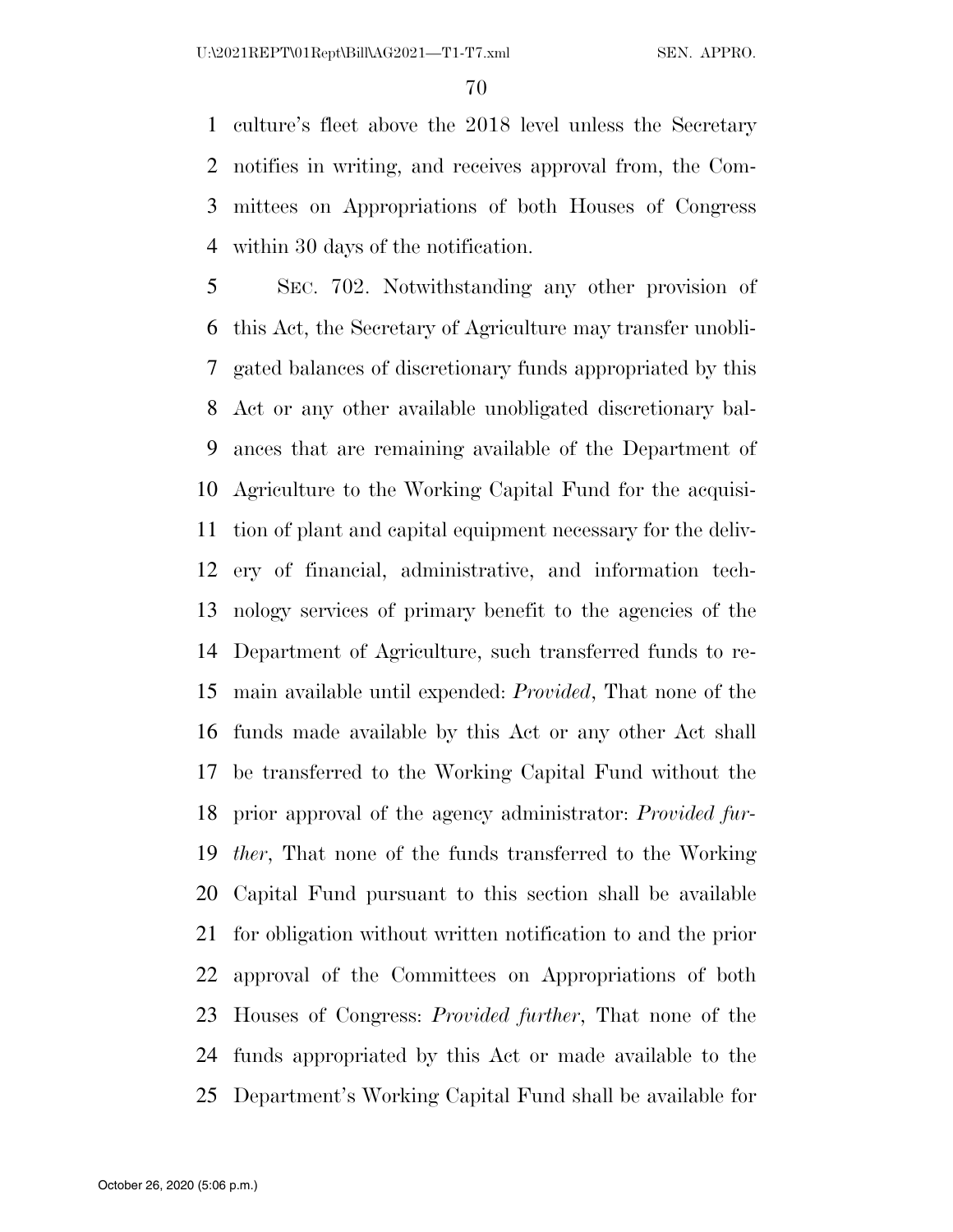obligation or expenditure to make any changes to the De- partment's National Finance Center without written noti- fication to and prior approval of the Committees on Ap- propriations of both Houses of Congress as required by section 716 of this Act: *Provided further*, That none of the funds appropriated by this Act or made available to the Department's Working Capital Fund shall be available for obligation or expenditure to initiate, plan, develop, im- plement, or make any changes to remove or relocate any systems, missions, personnel, or functions of the offices of the Chief Financial Officer and the Chief Information Officer, co-located with or from the National Finance Cen- ter prior to written notification to and prior approval of the Committee on Appropriations of both Houses of Con- gress and in accordance with the requirements of section 716 of this Act: *Provided further*, That the National Fi- nance Center Information Technology Services Division personnel and data center management responsibilities, and control of any functions, missions, and systems for current and future human resources management and in- tegrated personnel and payroll systems (PPS) and func- tions provided by the Chief Financial Officer and the Chief Information Officer shall remain in the National Finance Center and under the management responsibility and ad-ministrative control of the National Finance Center: *Pro-*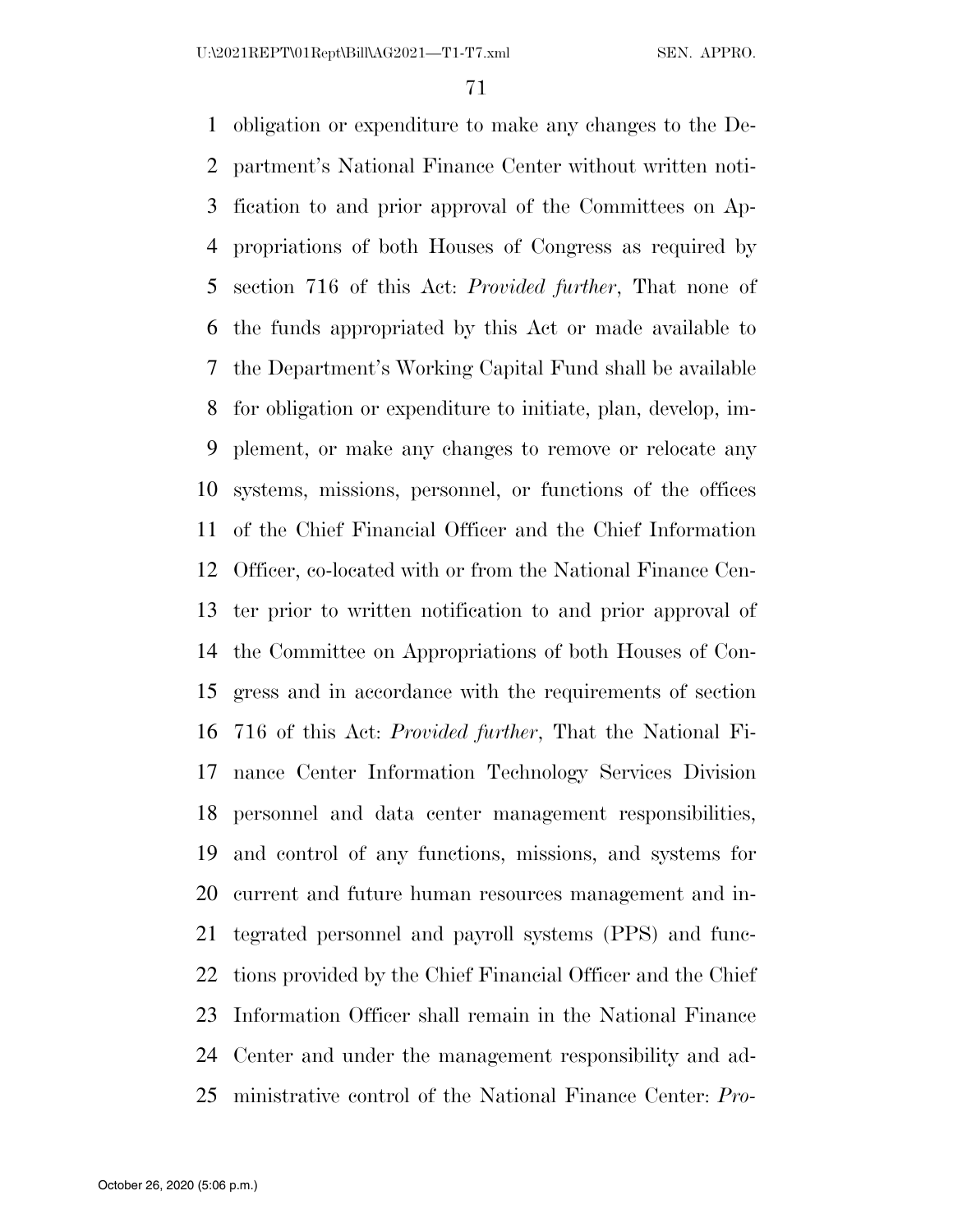*vided further*, That the Secretary of Agriculture and the offices of the Chief Financial Officer shall actively market to existing and new Departments and other government agencies National Finance Center shared services includ- ing, but not limited to, payroll, financial management, and human capital shared services and allow the National Fi- nance Center to perform technology upgrades: *Provided further*, That of annual income amounts in the Working Capital Fund of the Department of Agriculture attrib- utable to the amounts in excess of the true costs of the shared services provided by the National Finance Center and budgeted for the National Finance Center, the Sec- retary shall reserve not more than 4 percent for the re- placement or acquisition of capital equipment, including equipment for the improvement, delivery, and implementa- tion of financial, administrative, and information tech- nology services, and other systems of the National Finance Center or to pay any unforeseen, extraordinary cost of the National Finance Center: *Provided further*, That none of the amounts reserved shall be available for obligation un- less the Secretary submits written notification of the obli- gation to the Committees on Appropriations of both Houses of Congress: *Provided further*, That the limitations on the obligation of funds pending notification to Congres-sional Committees shall not apply to any obligation that,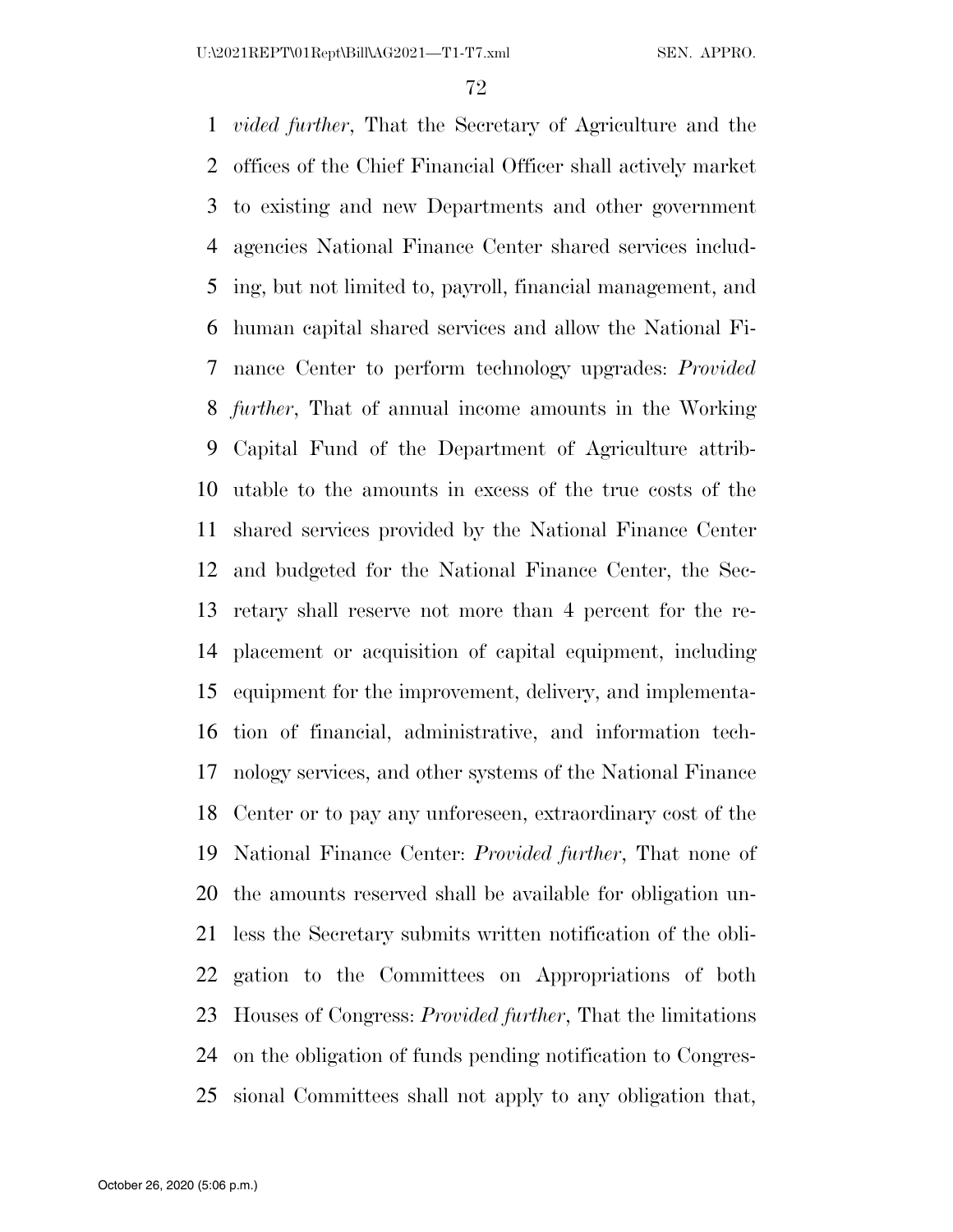as determined by the Secretary, is necessary to respond to a declared state of emergency that significantly impacts the operations of the National Finance Center; or to evac- uate employees of the National Finance Center to a safe haven to continue operations of the National Finance Cen-ter.

 SEC. 703. No part of any appropriation contained in this Act shall remain available for obligation beyond the current fiscal year unless expressly so provided herein.

 SEC. 704. No funds appropriated by this Act may be used to pay negotiated indirect cost rates on cooperative agreements or similar arrangements between the United States Department of Agriculture and nonprofit institu- tions in excess of 10 percent of the total direct cost of the agreement when the purpose of such cooperative ar- rangements is to carry out programs of mutual interest between the two parties. This does not preclude appro- priate payment of indirect costs on grants and contracts with such institutions when such indirect costs are com- puted on a similar basis for all agencies for which appro-priations are provided in this Act.

 SEC. 705. Appropriations to the Department of Agri- culture for the cost of direct and guaranteed loans made available in the current fiscal year shall remain available until expended to disburse obligations made in the current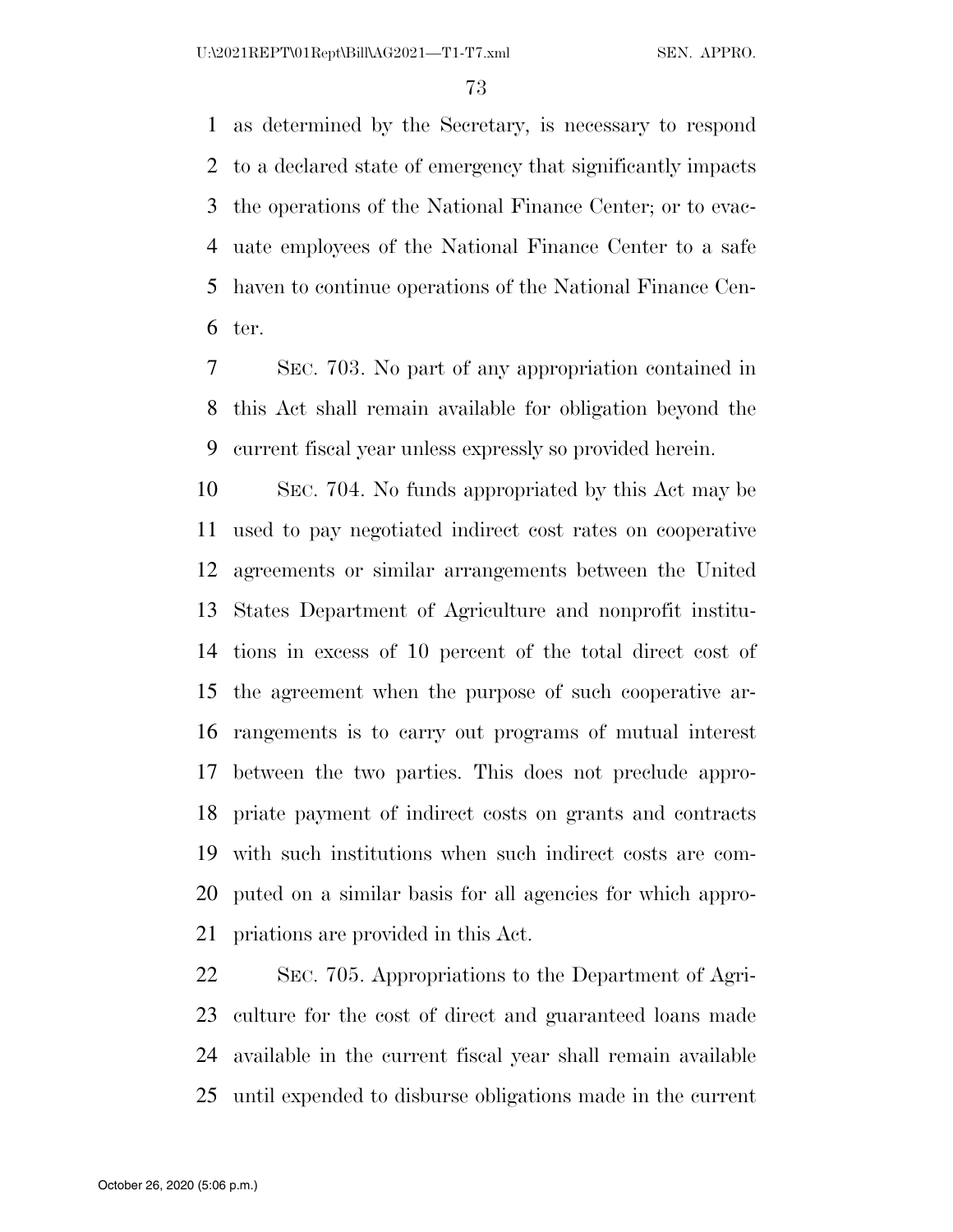fiscal year for the following accounts: the Rural Develop- ment Loan Fund program account, the Rural Electrifica- tion and Telecommunication Loans program account, and the Rural Housing Insurance Fund program account.

 SEC. 706. None of the funds made available to the Department of Agriculture by this Act may be used to ac- quire new information technology systems or significant upgrades, as determined by the Office of the Chief Infor- mation Officer, without the approval of the Chief Informa- tion Officer and the concurrence of the Executive Informa- tion Technology Investment Review Board: *Provided*, That notwithstanding any other provision of law, none of the funds appropriated or otherwise made available by this Act may be transferred to the Office of the Chief Informa- tion Officer without written notification to and the prior approval of the Committees on Appropriations of both Houses of Congress: *Provided further*, That, notwith- standing section 11319 of title 40, United States Code, none of the funds available to the Department of Agri- culture for information technology shall be obligated for projects, contracts, or other agreements over \$25,000 prior to receipt of written approval by the Chief Informa- tion Officer: *Provided further*, That the Chief Information Officer may authorize an agency to obligate funds without written approval from the Chief Information Officer for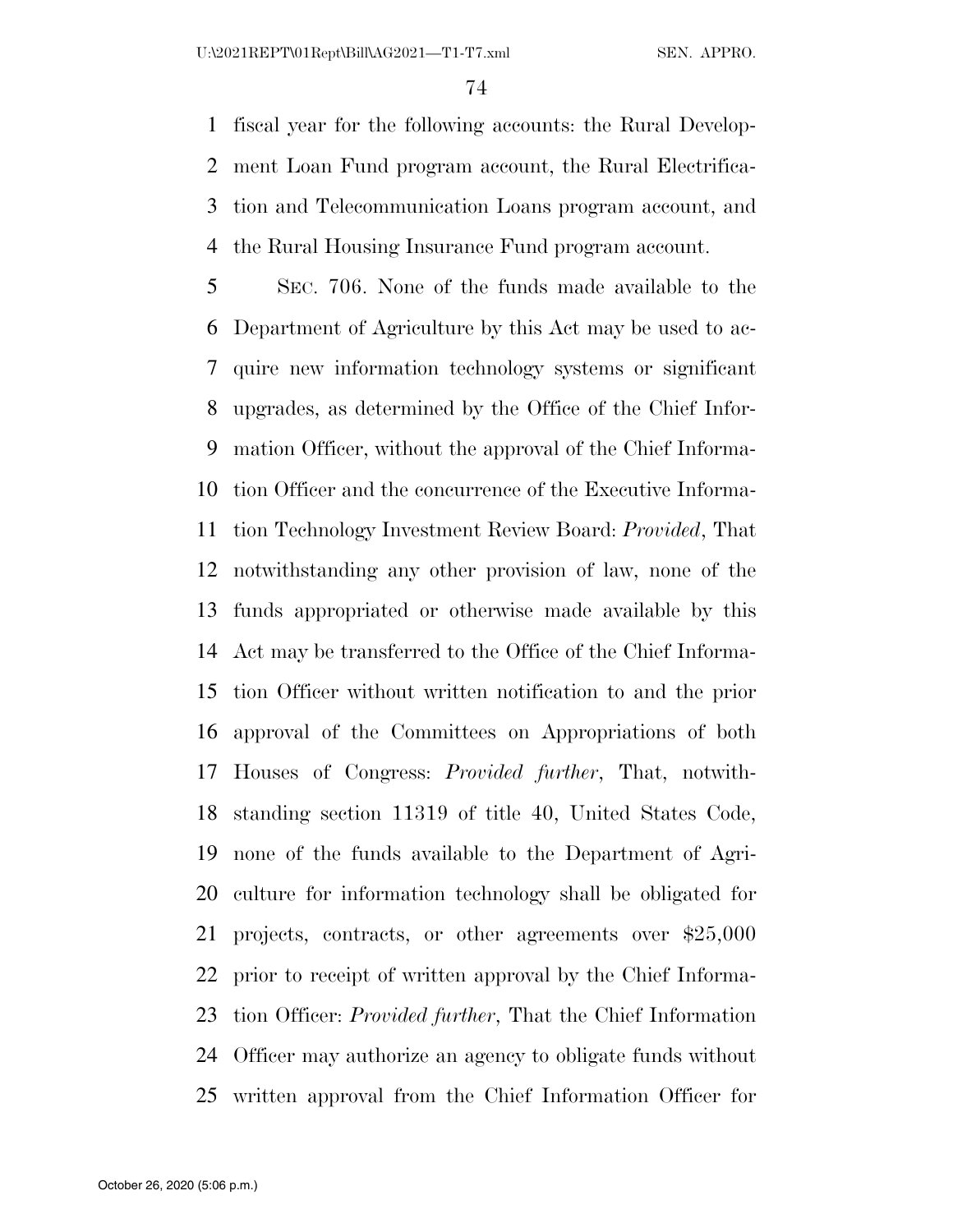projects, contracts, or other agreements up to \$250,000 based upon the performance of an agency measured against the performance plan requirements described in the explanatory statement accompanying Public Law 113– 235.

 SEC. 707. Funds made available under section 524(b) of the Federal Crop Insurance Act (7 U.S.C. 1524(b)) in the current fiscal year shall remain available until ex- pended to disburse obligations made in the current fiscal year.

 SEC. 708. Notwithstanding any other provision of law, any former RUS borrower that has repaid or prepaid an insured, direct or guaranteed loan under the Rural Electrification Act of 1936, or any not-for-profit utility that is eligible to receive an insured or direct loan under such Act, shall be eligible for assistance under section 313B(a) of such Act in the same manner as a borrower under such Act.

 SEC. 709. (a) Except as otherwise specifically pro- vided by law, not more than \$20,000,000 in unobligated balances from appropriations made available for salaries and expenses in this Act for the Farm Service Agency shall remain available through September 30, 2022, for information technology expenses.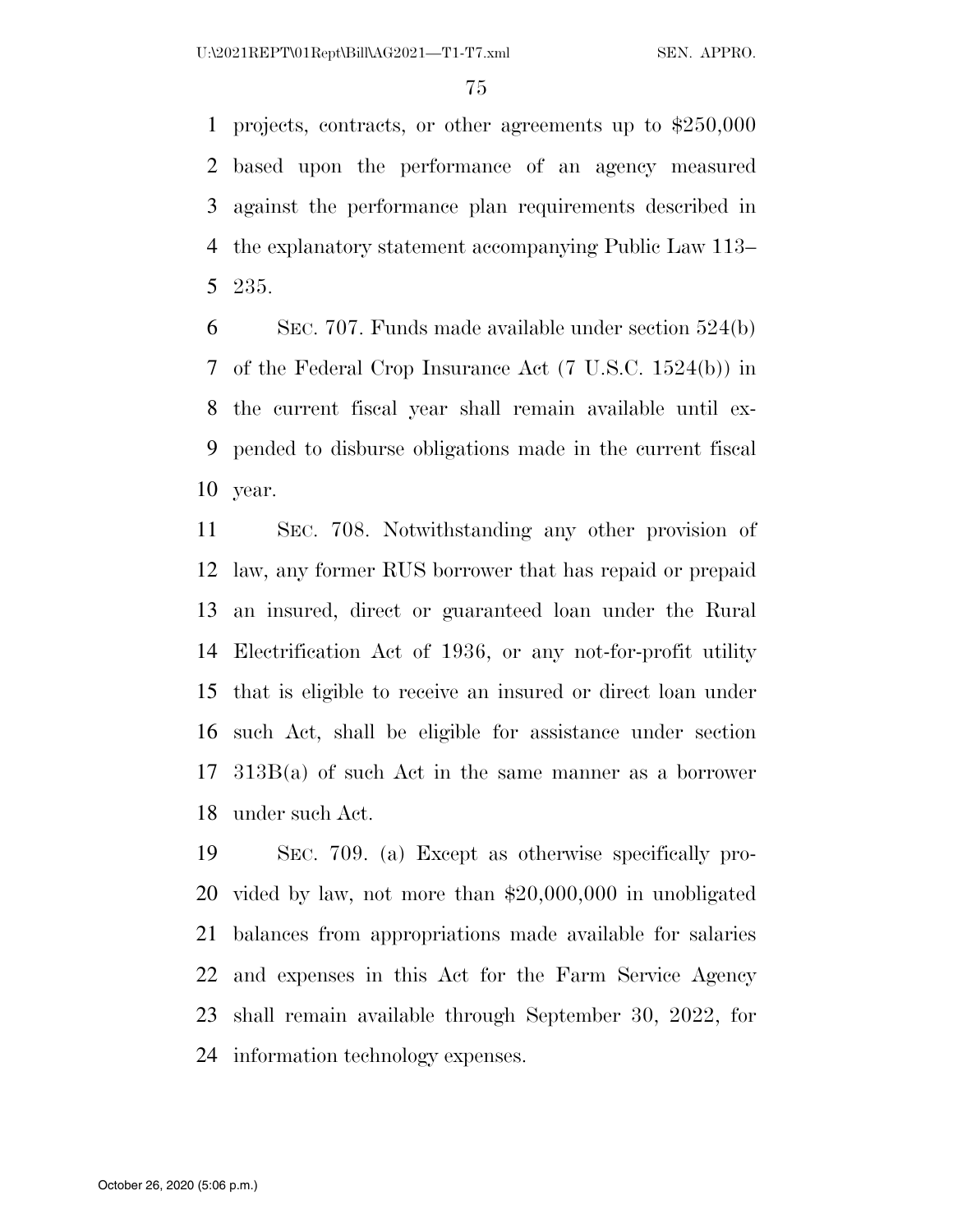(b) Except as otherwise specifically provided by law, not more than \$20,000,000 in unobligated balances from appropriations made available for salaries and expenses in this Act for the Rural Development mission area shall re- main available through September 30, 2022, for informa-tion technology expenses.

 SEC. 710. None of the funds appropriated or other- wise made available by this Act may be used for first-class travel by the employees of agencies funded by this Act in contravention of sections 301–10.122 through 301–10.124 of title 41, Code of Federal Regulations.

 SEC. 711. In the case of each program established or amended by the Agricultural Act of 2014 (Public Law 113–79) or by a successor to that Act, other than by title I or subtitle A of title III of such Act, or programs for which indefinite amounts were provided in that Act, that is authorized or required to be carried out using funds of the Commodity Credit Corporation—

 (1) such funds shall be available for salaries and related administrative expenses, including tech- nical assistance, associated with the implementation of the program, without regard to the limitation on the total amount of allotments and fund transfers contained in section 11 of the Commodity Credit Corporation Charter Act (15 U.S.C. 714i); and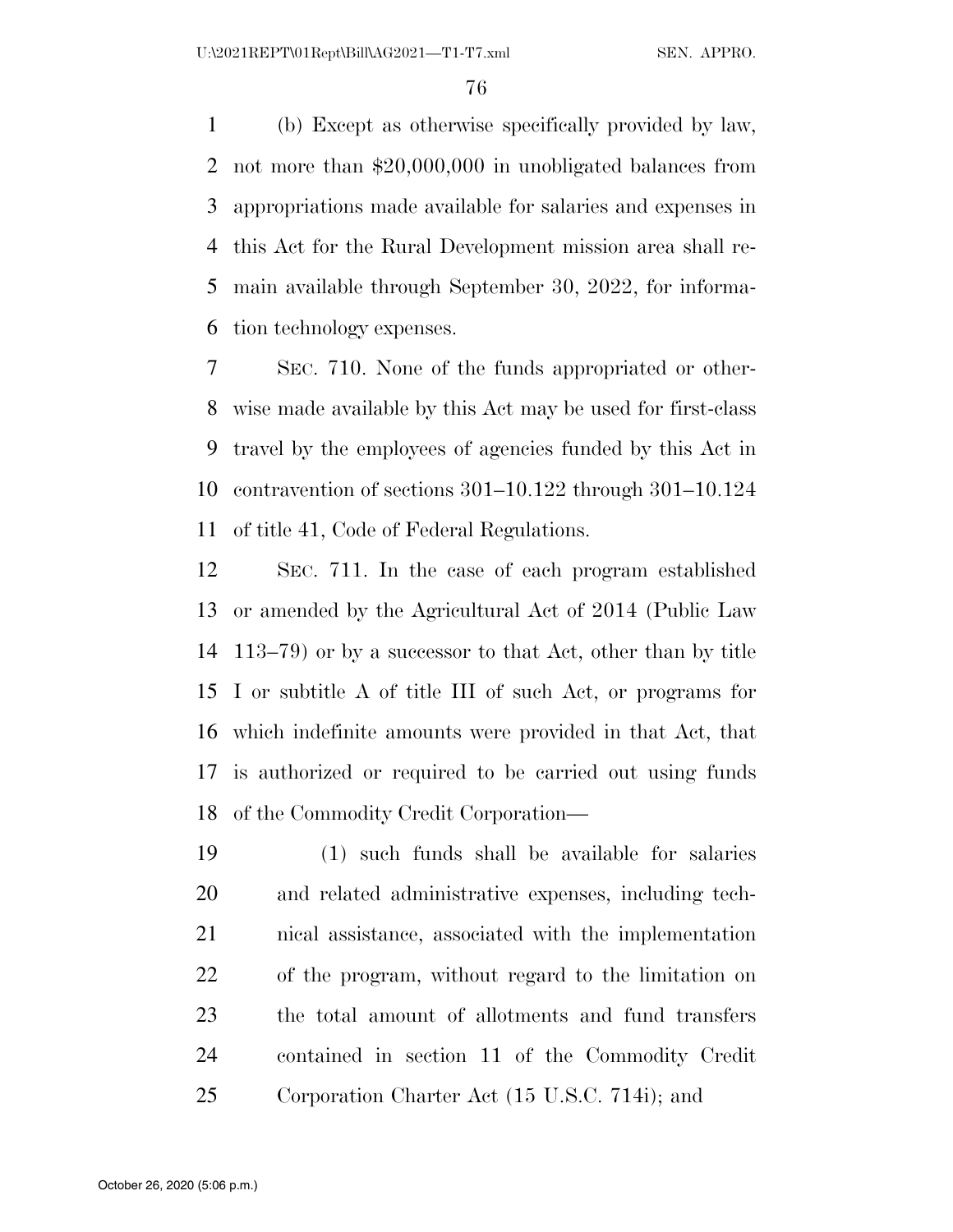(2) the use of such funds for such purpose shall not be considered to be a fund transfer or allotment for purposes of applying the limitation on the total amount of allotments and fund transfers contained in such section.

 SEC. 712. Of the funds made available by this Act, not more than \$2,900,000 shall be used to cover necessary expenses of activities related to all advisory committees, panels, commissions, and task forces of the Department of Agriculture, except for panels used to comply with nego- tiated rule makings and panels used to evaluate competi-tively awarded grants.

 SEC. 713. (a) None of the funds made available in this Act may be used to maintain or establish a computer network unless such network blocks the viewing, downloading, and exchanging of pornography.

 (b) Nothing in subsection (a) shall limit the use of funds necessary for any Federal, State, tribal, or local law enforcement agency or any other entity carrying out crimi-nal investigations, prosecution, or adjudication activities.

 SEC. 714. Notwithstanding subsection (b) of section 14222 of Public Law 110–246 (7 U.S.C. 612c–6; in this section referred to as ''section 14222''), none of the funds appropriated or otherwise made available by this or any other Act shall be used to pay the salaries and expenses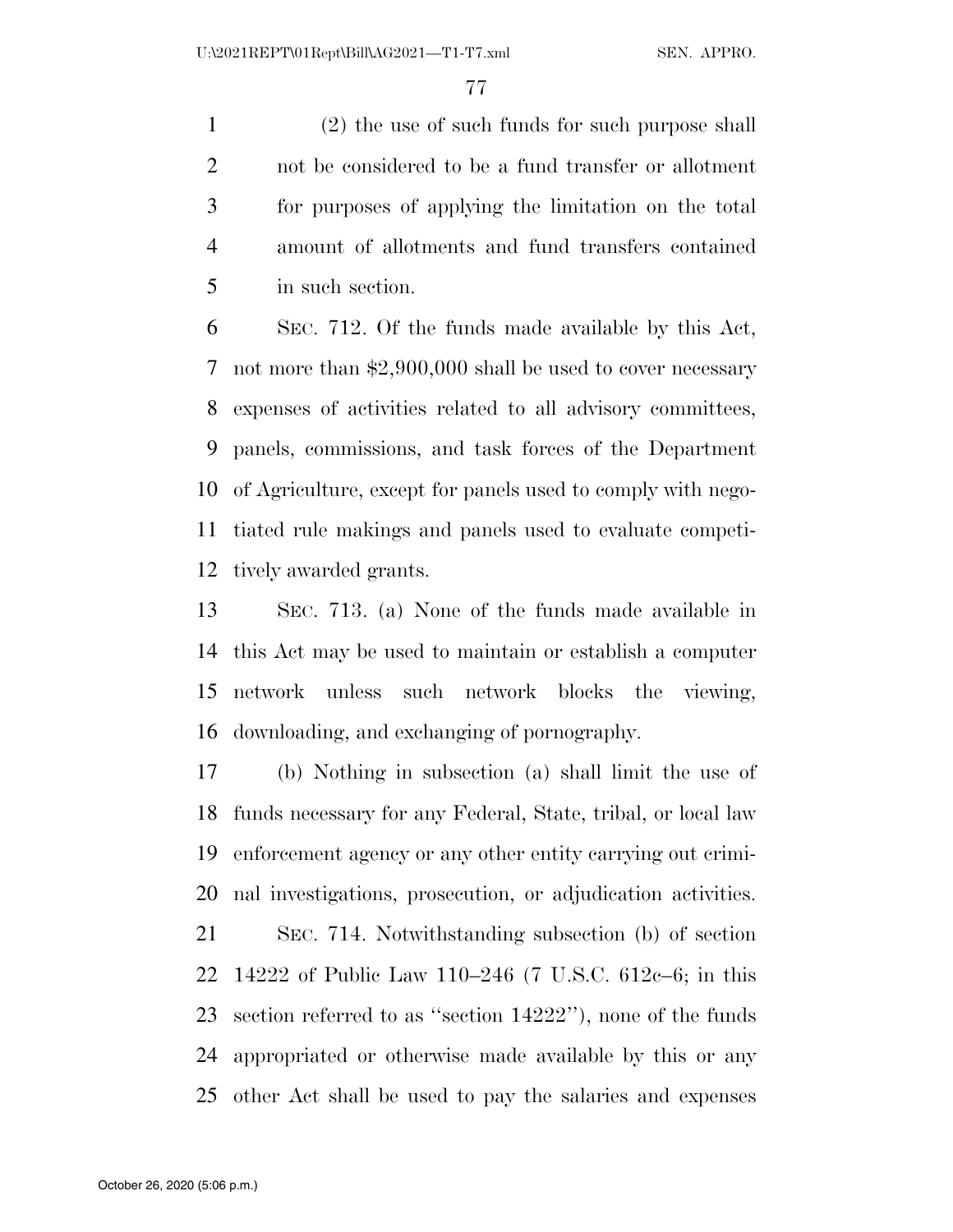of personnel to carry out a program under section 32 of the Act of August 24, 1935 (7 U.S.C. 612c; in this section referred to as ''section 32'') in excess of \$1,359,864,000 (exclusive of carryover appropriations from prior fiscal years), as follows: Child Nutrition Programs Entitlement Commodities— \$485,000,000; State Option Contracts— \$5,000,000; Removal of Defective Commodities— \$2,500,000; Administration of Section 32 Commodity Purchases— \$36,746,000: *Provided*, That of the total funds made available in the matter preceding this proviso that remain unobligated on October 1, 2021, such unobli- gated balances shall carryover into fiscal year 2022 and shall remain available until expended for any of the pur- poses of section 32, except that any such carryover funds used in accordance with clause (3) of section 32 may not exceed \$350,000,000 and may not be obligated until the Secretary of Agriculture provides written notification of the expenditures to the Committees on Appropriations of both Houses of Congress at least two weeks in advance: *Provided further*, That, with the exception of any available carryover funds authorized in any prior appropriations Act to be used for the purposes of clause (3) of section 32, none of the funds appropriated or otherwise made avail-able by this or any other Act shall be used to pay the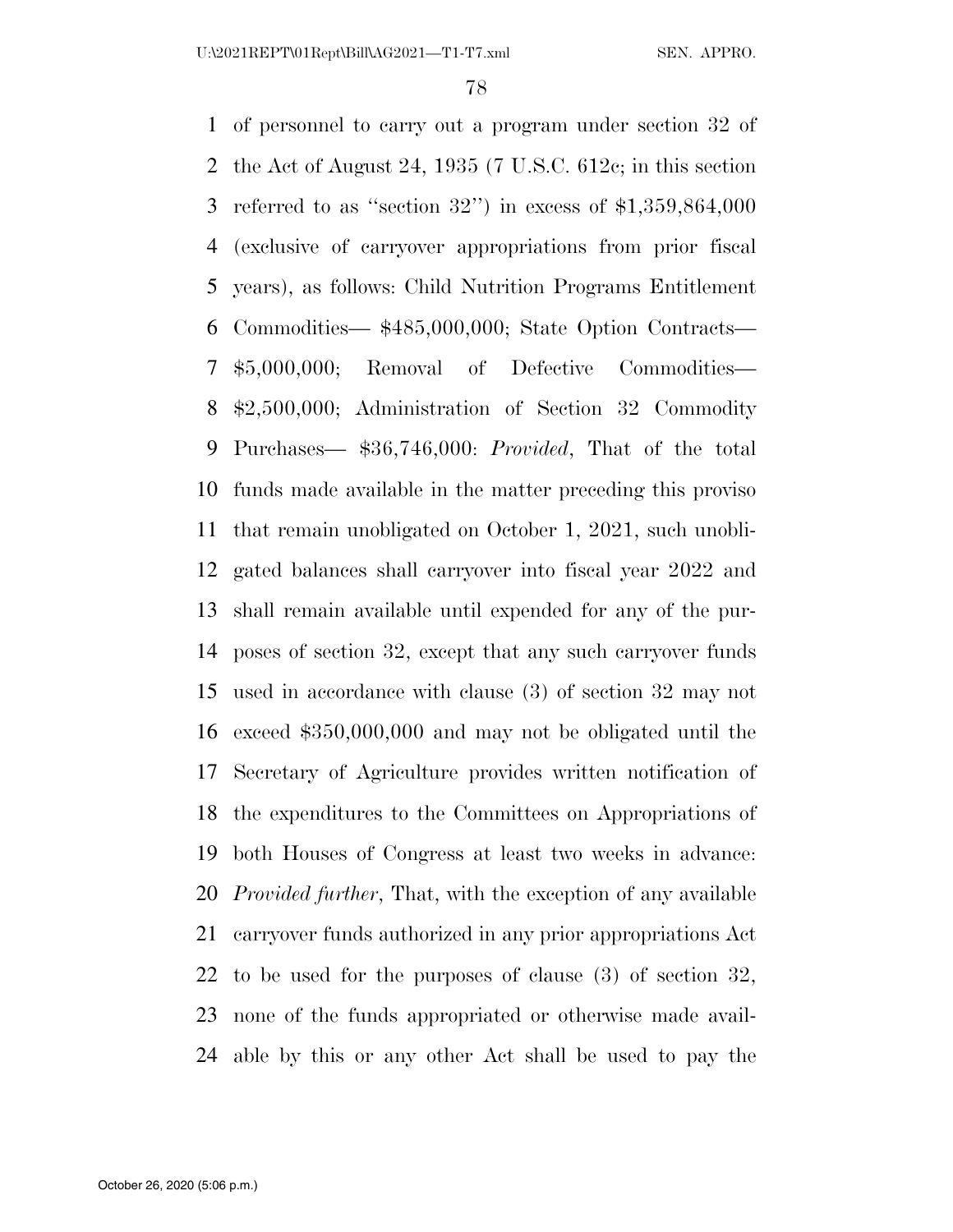salaries or expenses of any employee of the Department of Agriculture to carry out clause (3) of section 32.

 SEC. 715. None of the funds appropriated by this or any other Act shall be used to pay the salaries and ex- penses of personnel who prepare or submit appropriations language as part of the President's budget submission to the Congress for programs under the jurisdiction of the Appropriations Subcommittees on Agriculture, Rural De- velopment, Food and Drug Administration, and Related Agencies that assumes revenues or reflects a reduction from the previous year due to user fees proposals that have not been enacted into law prior to the submission of the budget unless such budget submission identifies which additional spending reductions should occur in the event the user fees proposals are not enacted prior to the date of the convening of a committee of conference for the fiscal year 2022 appropriations Act.

 SEC. 716. (a) None of the funds provided by this Act, or provided by previous appropriations Acts to the agen- cies funded by this Act that remain available for obligation or expenditure in the current fiscal year, or provided from any accounts in the Treasury derived by the collection of fees available to the agencies funded by this Act, shall be available for obligation or expenditure through a re-programming, transfer of funds, or reimbursements as au-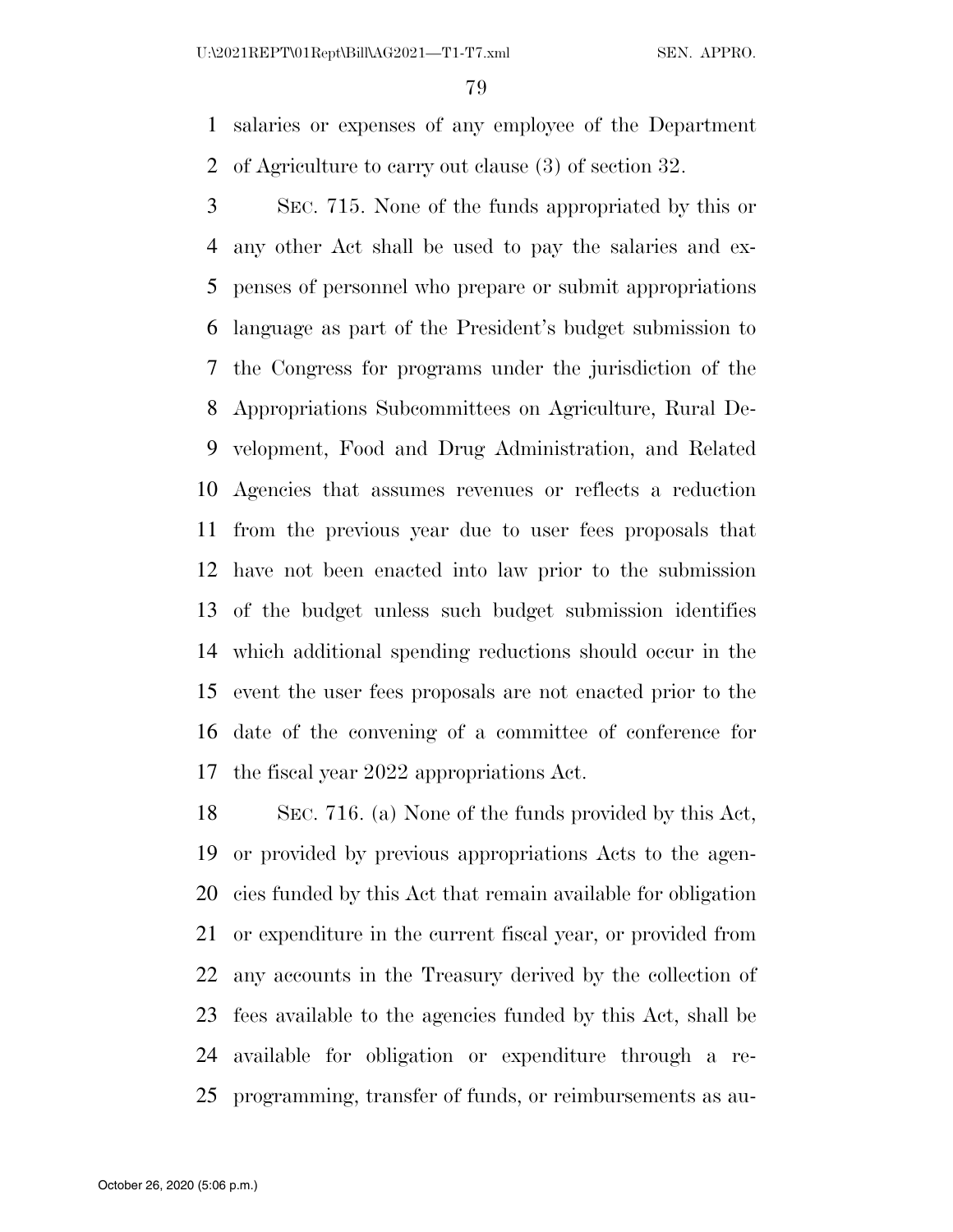thorized by the Economy Act, or in the case of the Depart- ment of Agriculture, through use of the authority provided by section 702(b) of the Department of Agriculture Or- ganic Act of 1944 (7 U.S.C. 2257) or section 8 of Public Law 89–106 (7 U.S.C. 2263), that— (1) creates new programs; (2) eliminates a program, project, or activity; (3) increases funds or personnel by any means for any project or activity for which funds have been denied or restricted; (4) relocates an office or employees; (5) reorganizes offices, programs, or activities; or (6) contracts out or privatizes any functions or activities presently performed by Federal employees; unless the Secretary of Agriculture or the Sec- retary of Health and Human Services (as the case may be) notifies in writing and receives approval from the Committees on Appropriations of both Houses of Congress at least 30 days in advance of 21 the reprogramming of such funds or the use of such authority. (b) None of the funds provided by this Act, or pro-

 vided by previous Appropriations Acts to the agencies funded by this Act that remain available for obligation or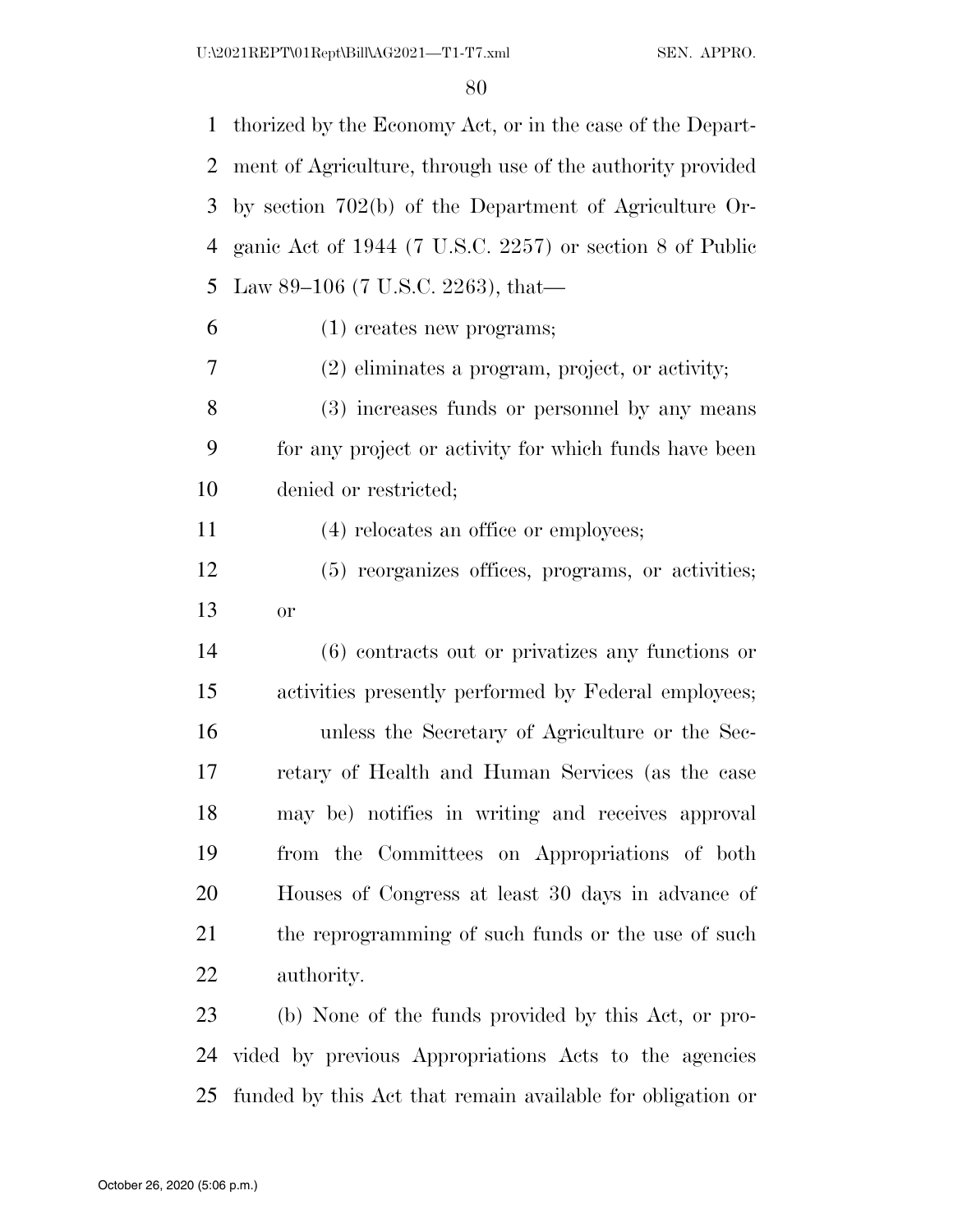expenditure in the current fiscal year, or provided from any accounts in the Treasury derived by the collection of fees available to the agencies funded by this Act, shall be available for obligation or expenditure for activities, pro- grams, or projects through a reprogramming or use of the authorities referred to in subsection (a) involving funds in excess of \$500,000 or 10 percent, whichever is less, that—

 (1) augments existing programs, projects, or ac-tivities;

 (2) reduces by 10 percent funding for any exist- ing program, project, or activity, or numbers of per-sonnel by 10 percent as approved by Congress; or

 (3) results from any general savings from a re- duction in personnel which would result in a change in existing programs, activities, or projects as ap-proved by Congress;

 unless the Secretary of Agriculture or the Sec- retary of Health and Human Services (as the case may be) notifies in writing and receives approval from the Committees on Appropriations of both Houses of Congress at least 30 days in advance of the reprogramming or transfer of such funds or the use of such authority.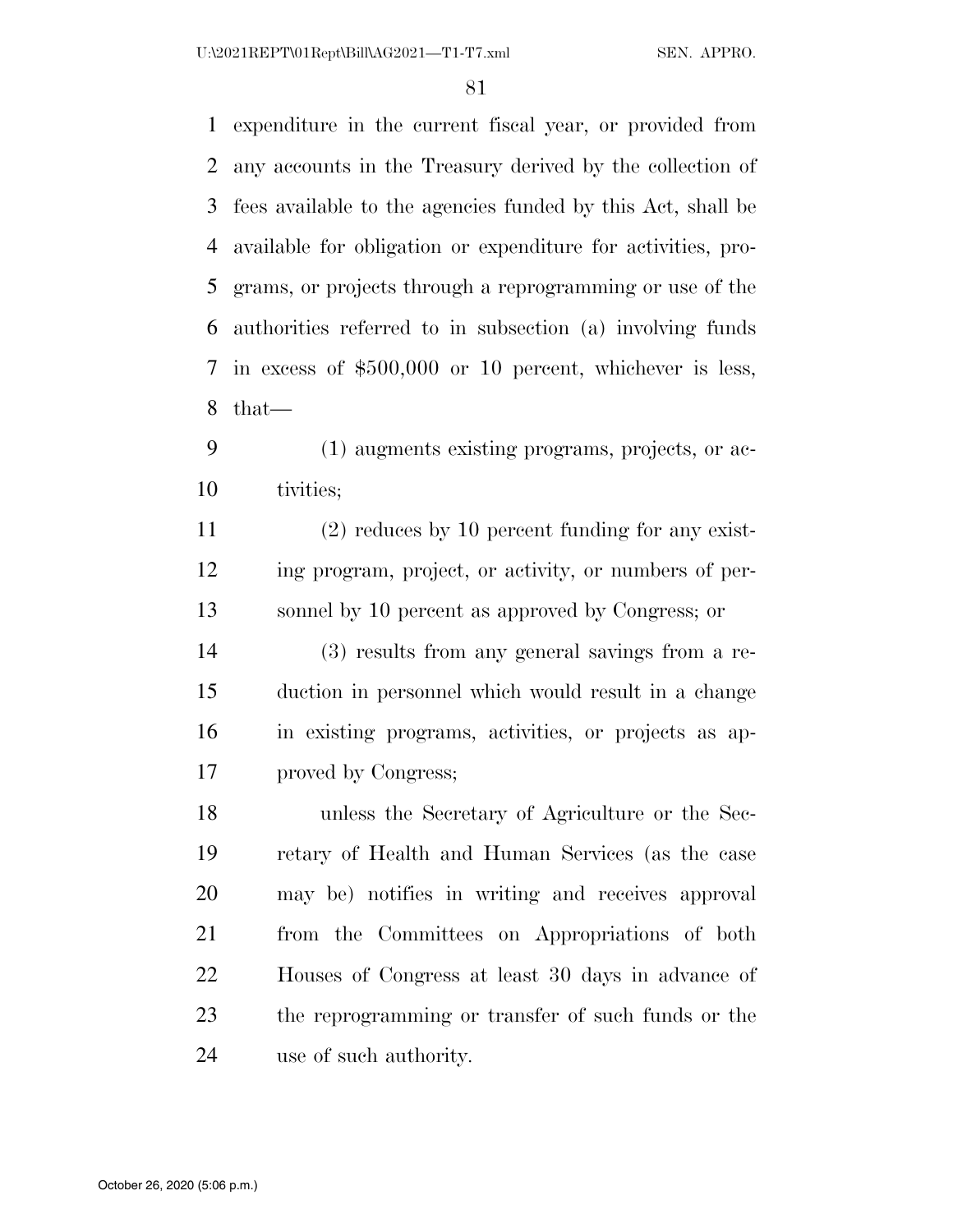(c) The Secretary of Agriculture or the Secretary of Health and Human Services shall notify in writing and receive approval from the Committees on Appropriations of both Houses of Congress before implementing any pro- gram or activity not carried out during the previous fiscal year unless the program or activity is funded by this Act or specifically funded by any other Act.

 (d) None of the funds provided by this Act, or pro- vided by previous Appropriations Acts to the agencies funded by this Act that remain available for obligation or expenditure in the current fiscal year, or provided from any accounts in the Treasury derived by the collection of fees available to the agencies funded by this Act, shall be available for—

 (1) modifying major capital investments fund- ing levels, including information technology systems, that involves increasing or decreasing funds in the current fiscal year for the individual investment in excess of \$500,000 or 10 percent of the total cost, whichever is less;

 (2) realigning or reorganizing new, current, or vacant positions or agency activities or functions to establish a center, office, branch, or similar entity with five or more personnel; or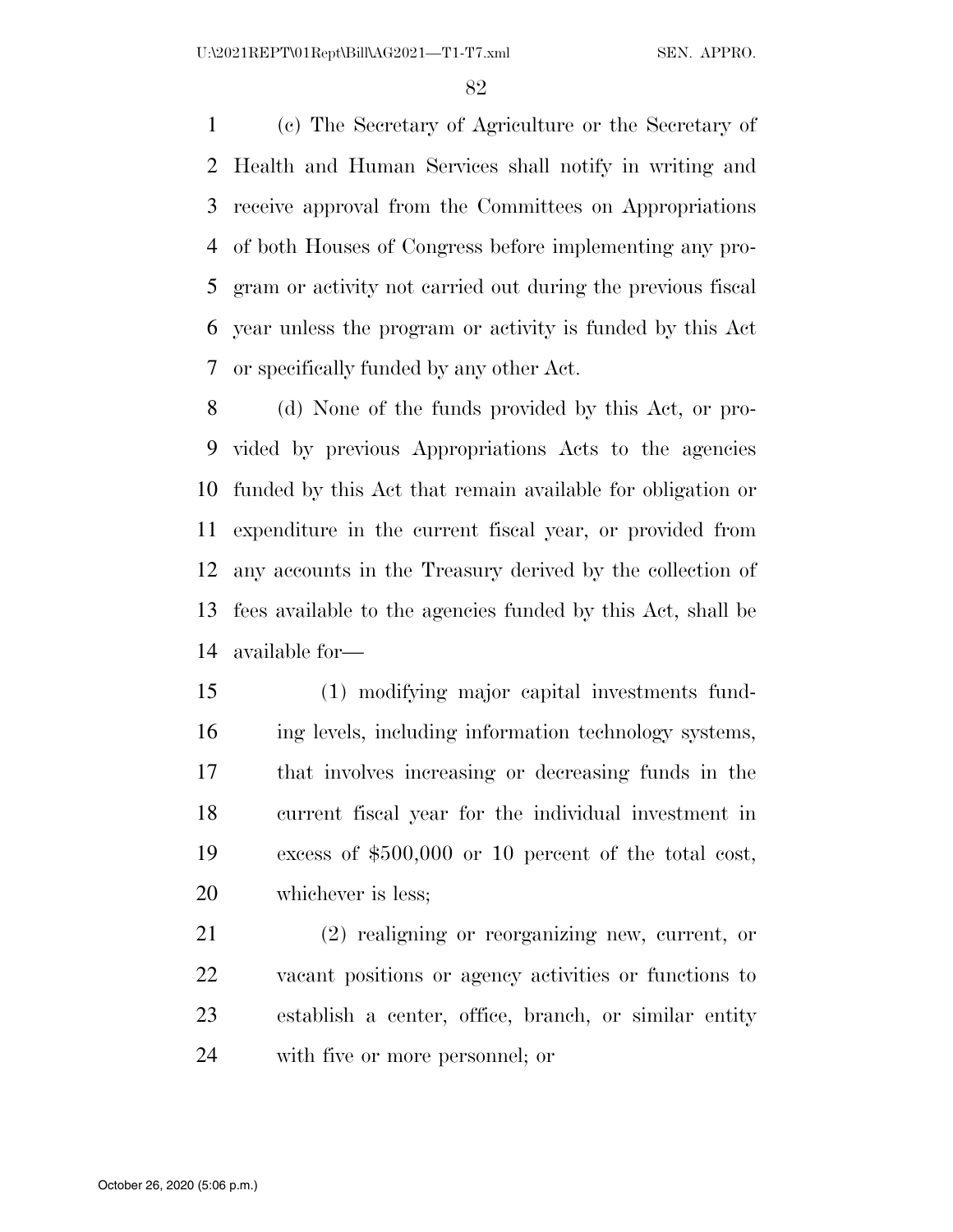(3) carrying out activities or functions that were not described in the budget request;

 unless the agencies funded by this Act notify, in writing, the Committees on Appropriations of both Houses of Congress at least 30 days in advance of using the funds for these purposes.

 (e) As described in this section, no funds may be used for any activities unless the Secretary of Agriculture or the Secretary of Health and Human Services receives from the Committee on Appropriations of both Houses of Con- gress written or electronic mail confirmation of receipt of the notification as required in this section.

 SEC. 717. Notwithstanding section 310B(g)(5) of the Consolidated Farm and Rural Development Act (7 U.S.C. 15 1932 $(g)(5)$ , the Secretary may assess a one-time fee for any guaranteed business and industry loan in an amount that does not exceed 5.04 percent of the guaranteed prin- cipal portion of the loan in accordance with section 502(7) of the Congressional Budget Act of 1974.

 SEC. 718. None of the funds appropriated or other- wise made available to the Department of Agriculture, the Food and Drug Administration, or the Farm Credit Ad- ministration shall be used to transmit or otherwise make available reports, questions, or responses to questions that are a result of information requested for the appropria-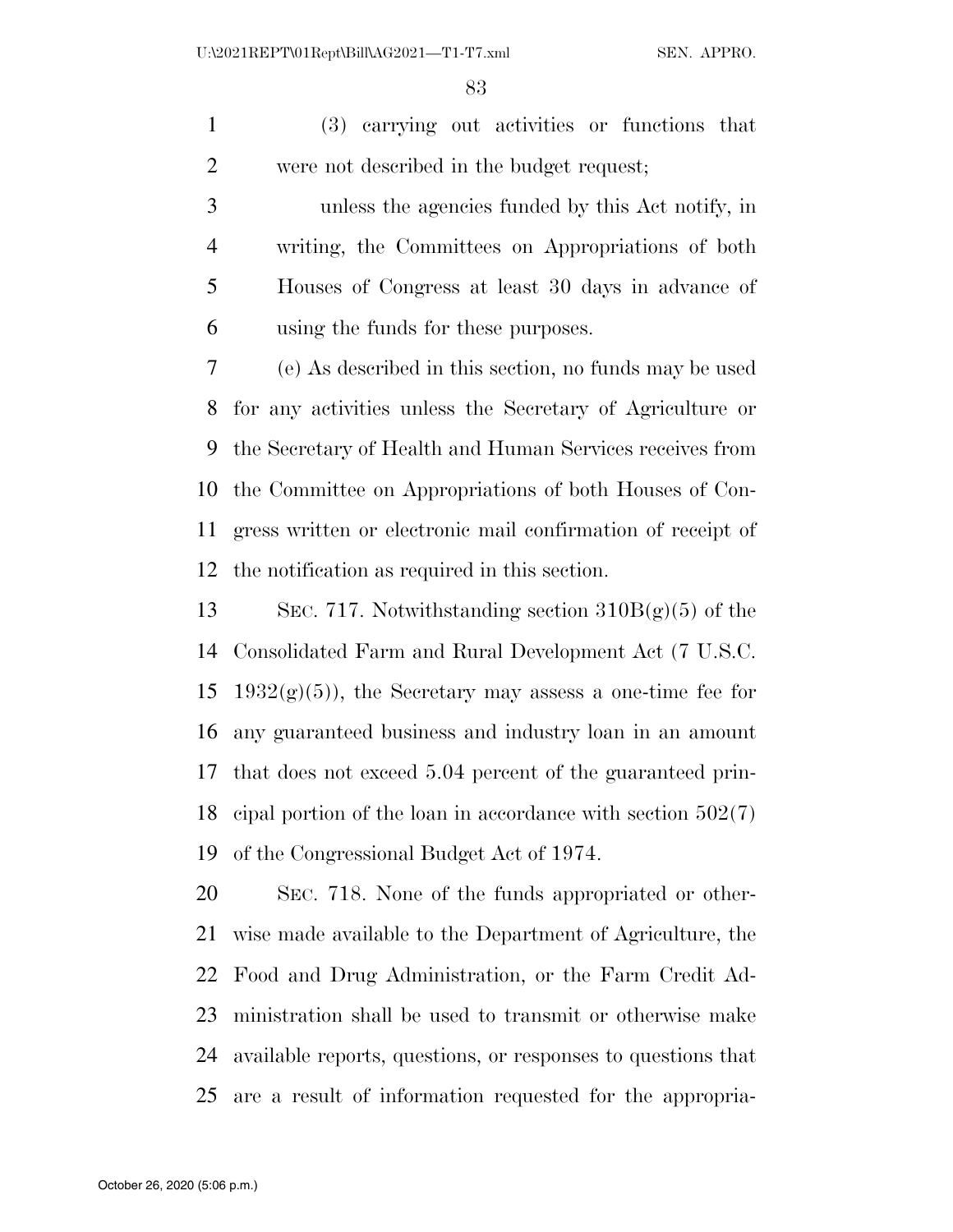tions hearing process to any non-Department of Agri- culture, non-Department of Health and Human Services, or non-Farm Credit Administration employee.

 SEC. 719. Unless otherwise authorized by existing law, none of the funds provided in this Act, may be used by an executive branch agency to produce any pre- packaged news story intended for broadcast or distribution in the United States unless the story includes a clear noti- fication within the text or audio of the prepackaged news story that the prepackaged news story was prepared or funded by that executive branch agency.

 SEC. 720. No employee of the Department of Agri- culture may be detailed or assigned from an agency or office funded by this Act or any other Act to any other agency or office of the Department for more than 60 days in a fiscal year unless the individual's employing agency or office is fully reimbursed by the receiving agency or office for the salary and expenses of the employee for the period of assignment.

 SEC. 721. Not later than 30 days after the date of enactment of this Act, the Secretary of Agriculture, the Commissioner of the Food and Drug Administration, and the Chairman of the Farm Credit Administration shall submit to the Committees on Appropriations of both Houses of Congress a detailed spending plan by program,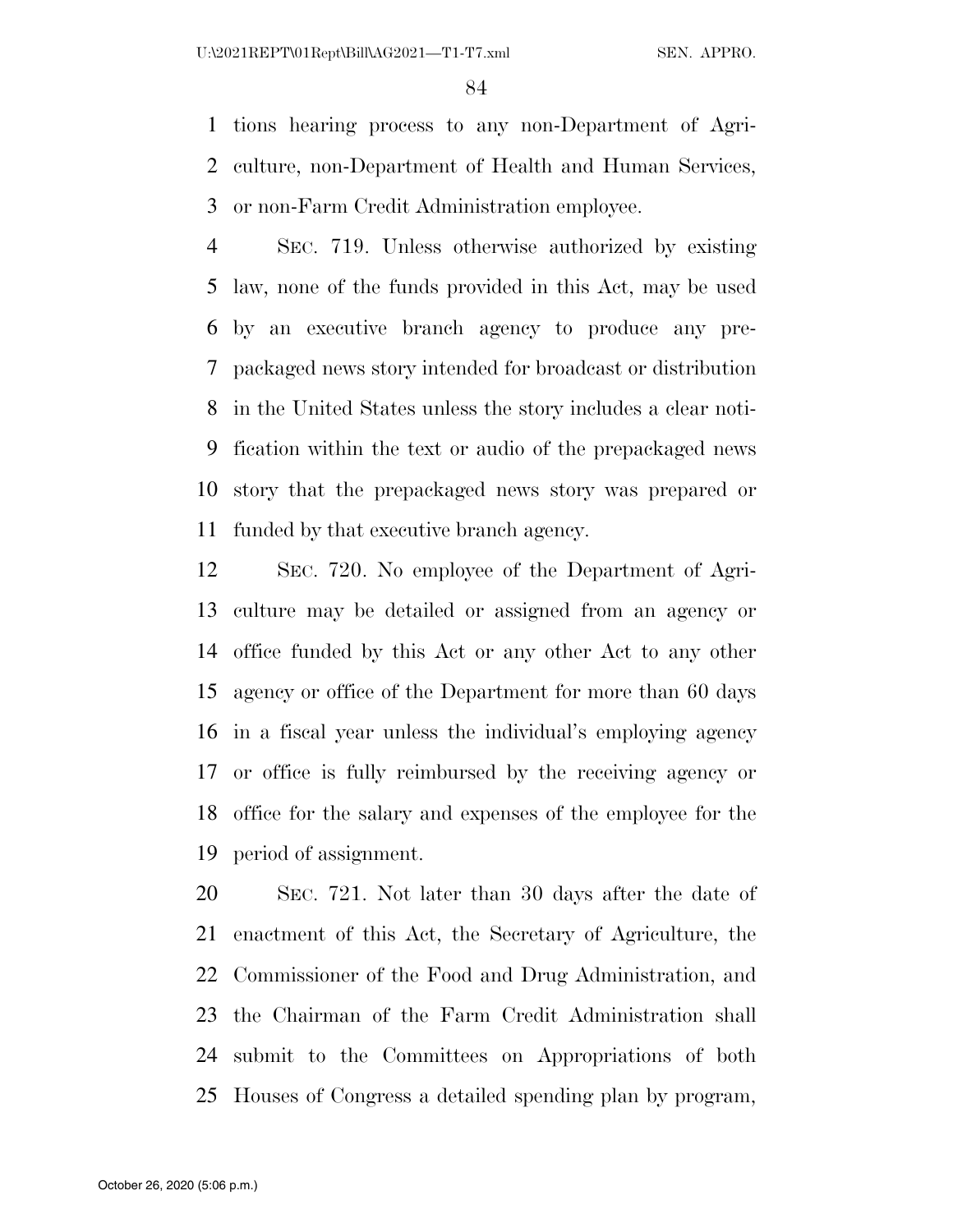project, and activity for all the funds made available under this Act including appropriated user fees, as defined in the explanatory statement accompanying this Act.

 SEC. 722. Of the unobligated balances from amounts made available for the supplemental nutrition program as authorized by section 17 of the Child Nutrition Act of 1966 (42 U.S.C. 1786), \$800,000,000 are hereby re- scinded: *Provided*, That no amounts may be rescinded from amounts that were designated by the Congress as an emergency requirement pursuant to the Concurrent Resolution on the Budget or the Balanced Budget and Emergency Deficit Control Act of 1985.

 SEC. 723. The Secretary shall continue an inter- mediary loan packaging program based on the pilot pro- gram in effect for fiscal year 2013 for packaging and re- viewing section 502 single family direct loans. The Sec- retary shall continue agreements with current inter- mediary organizations and with additional qualified inter- mediary organizations. The Secretary shall work with these organizations to increase effectiveness of the section 502 single family direct loan program in rural commu- nities and shall set aside and make available from the na- tional reserve section 502 loans an amount necessary to support the work of such intermediaries and provide a pri-ority for review of such loans.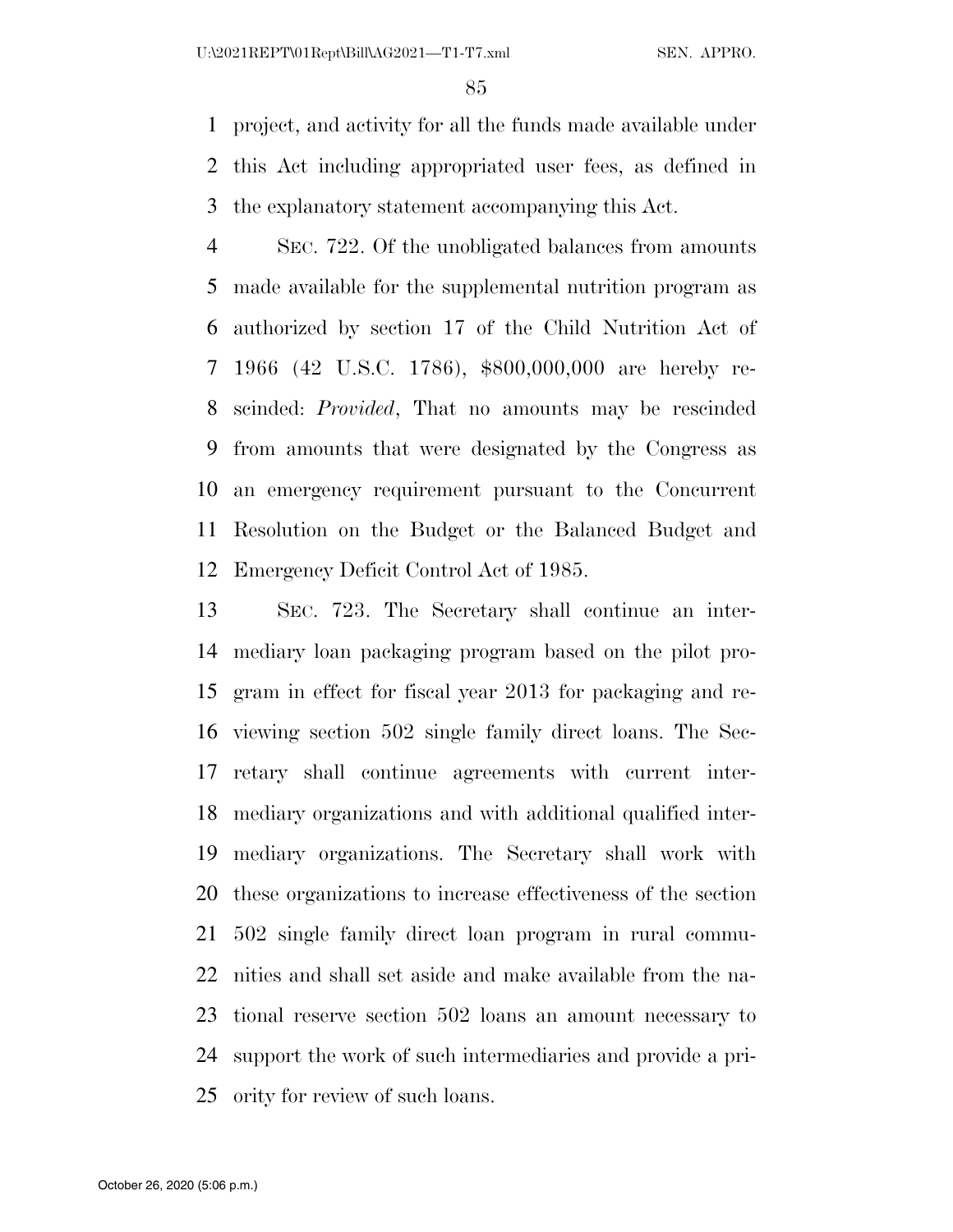SEC. 724. For loans and loan guarantees that do not require budget authority and the program level has been established in this Act, the Secretary of Agriculture may increase the program level for such loans and loan guaran- tees by not more than 25 percent: *Provided*, That prior to the Secretary implementing such an increase, the Sec- retary notifies, in writing, the Committees on Appropria- tions of both Houses of Congress at least 15 days in ad-vance.

 SEC. 725. None of the credit card refunds or rebates transferred to the Working Capital Fund pursuant to sec- tion 729 of the Agriculture, Rural Development, Food and Drug Administration, and Related Agencies Appropria- tions Act, 2002 (7 U.S.C. 2235a; Public Law 107–76) shall be available for obligation without written notifica- tion to, and the prior approval of, the Committees on Ap- propriations of both Houses of Congress: *Provided*, That the refunds or rebates so transferred shall be available for obligation only for the acquisition of plant and capital equipment, and for the improvement and implementation of Department financial management, information tech- nology, and other support systems necessary for the deliv- ery of financial, administrative, and information tech-nology services, including cloud adoption and migration,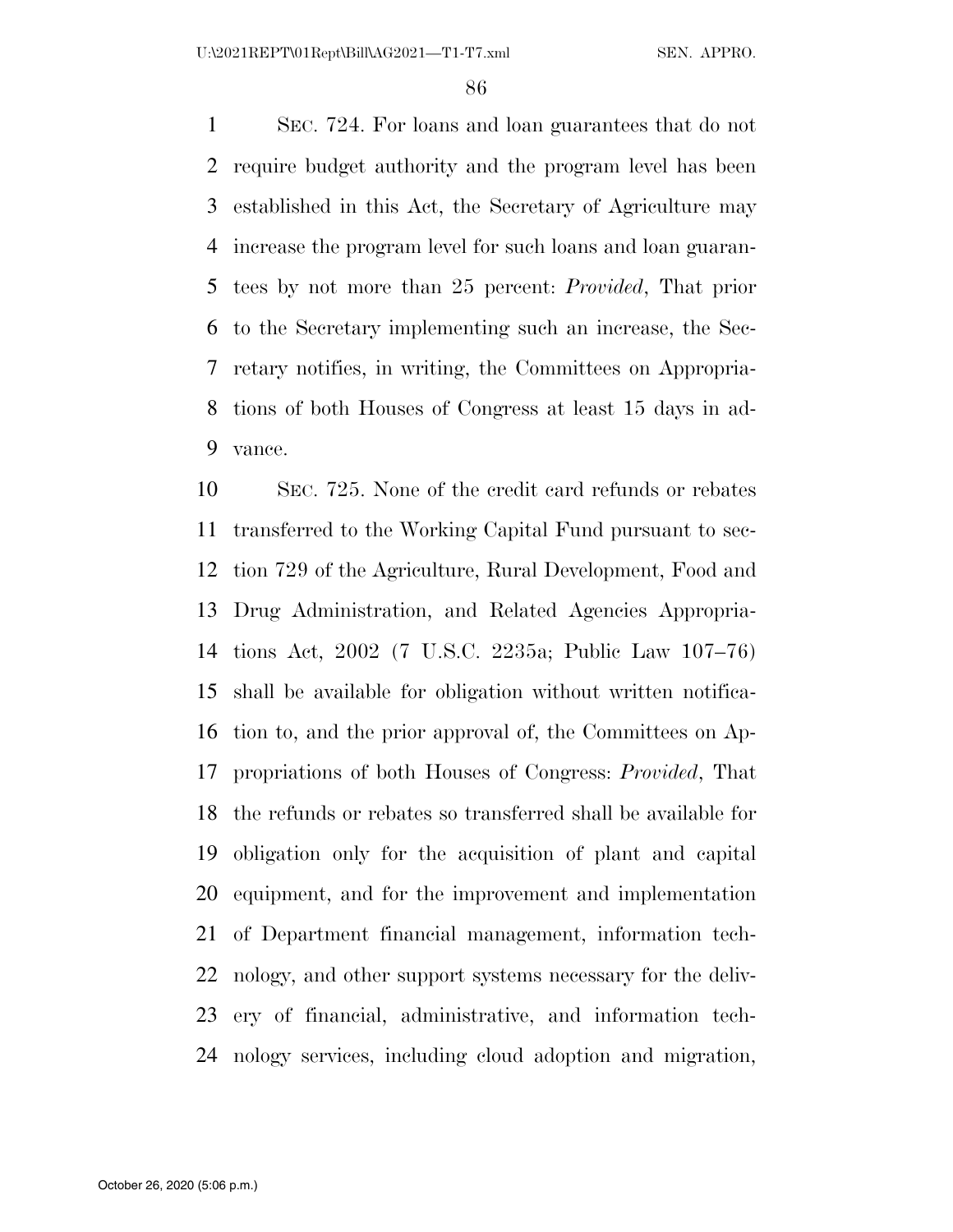of primary benefit to the agencies of the Department of Agriculture.

 SEC. 726. None of the funds made available by this Act may be used to implement, administer, or enforce the ''variety'' requirements of the final rule entitled ''Enhanc- ing Retailer Standards in the Supplemental Nutrition As- sistance Program (SNAP)'' published by the Department of Agriculture in the Federal Register on December 15, 2016 (81 Fed. Reg. 90675) until the Secretary of Agri- culture amends the definition of the term ''variety'' as de 11 fined in section  $278.1(b)(1)(ii)(C)$  of title 7, Code of Fed- eral Regulations, and ''variety'' as applied in the definition of the term ''staple food'' as defined in section 271.2 of title 7, Code of Federal Regulations, to increase the num- ber of items that qualify as acceptable varieties in each staple food category so that the total number of such items in each staple food category exceeds the number of such items in each staple food category included in the final rule as published on December 15, 2016: *Provided*, That until the Secretary promulgates such regulatory amend- ments, the Secretary shall apply the requirements regard- ing acceptable varieties and breadth of stock to Supple- mental Nutrition Assistance Program retailers that were in effect on the day before the date of the enactment of the Agricultural Act of 2014 (Public Law 113–79).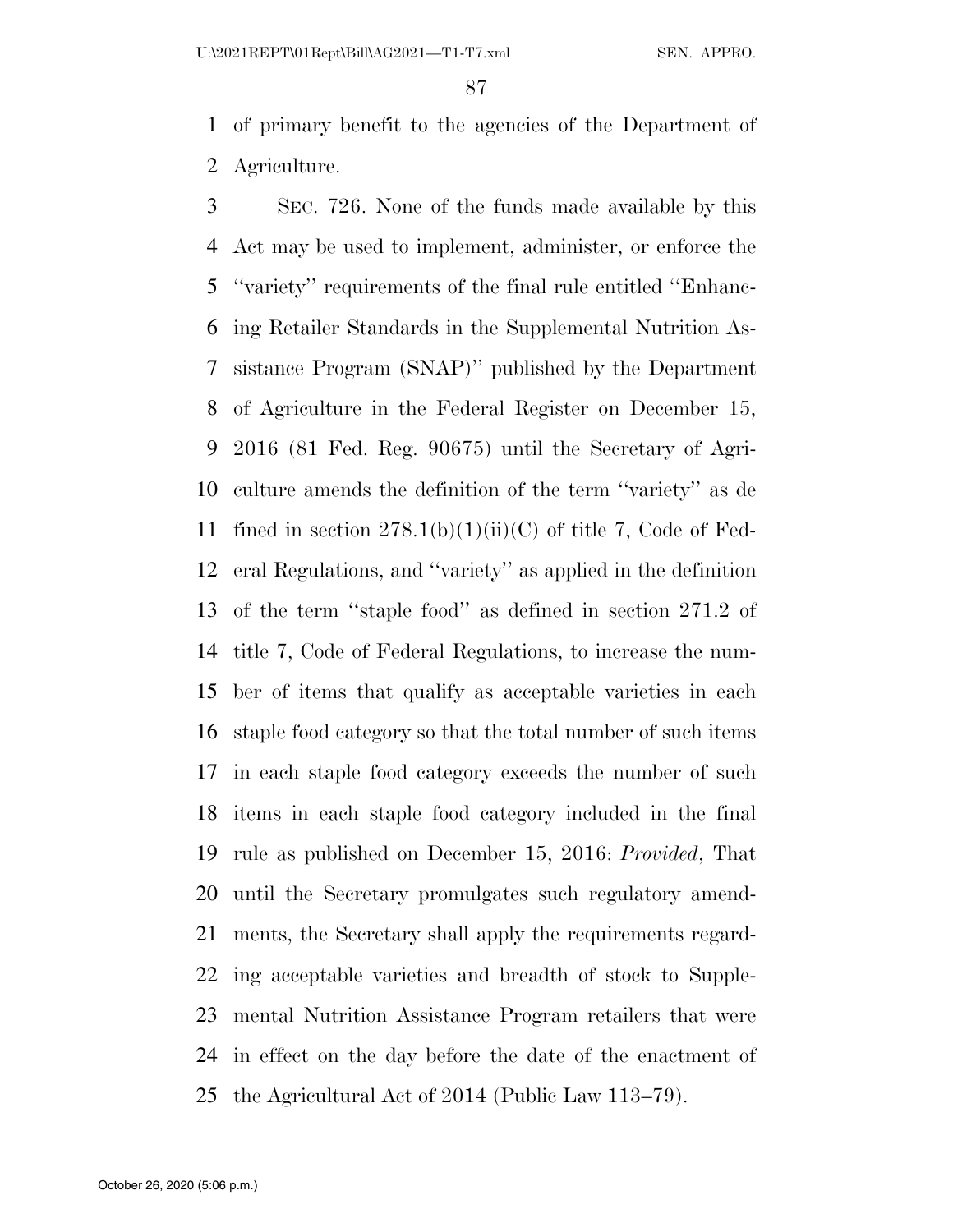SEC. 727. In carrying out subsection (h) of section 502 of the Housing Act of 1949 (42 U.S.C. 1472), the Secretary of Agriculture shall have the same authority with respect to loans guaranteed under such section and eligible lenders for such loans as the Secretary has under subsections (h) and (j) of section 538 of such Act (42 U.S.C. 1490p–2) with respect to loans guaranteed under such section 538 and eligible lenders for such loans.

 SEC. 728. None of the funds made available by this Act may be used to propose, promulgate, or implement any rule, or take any other action with respect to, allowing or requiring information intended for a prescribing health care professional, in the case of a drug or biological prod- uct subject to section 503(b)(1) of the Federal Food, Drug, and Cosmetic Act (21 U.S.C. 353(b)(1)), to be dis- tributed to such professional electronically (in lieu of in paper form) unless and until a Federal law is enacted to allow or require such distribution.

 SEC. 729. None of the funds made available by this or any other Act may be used to carry out the final rule promulgated by the Food and Drug Administration and put into effect November 16, 2015, in regards to the haz- ard analysis and risk-based preventive control require- ments of the current good manufacturing practice, hazard analysis, and risk-based preventive controls for food for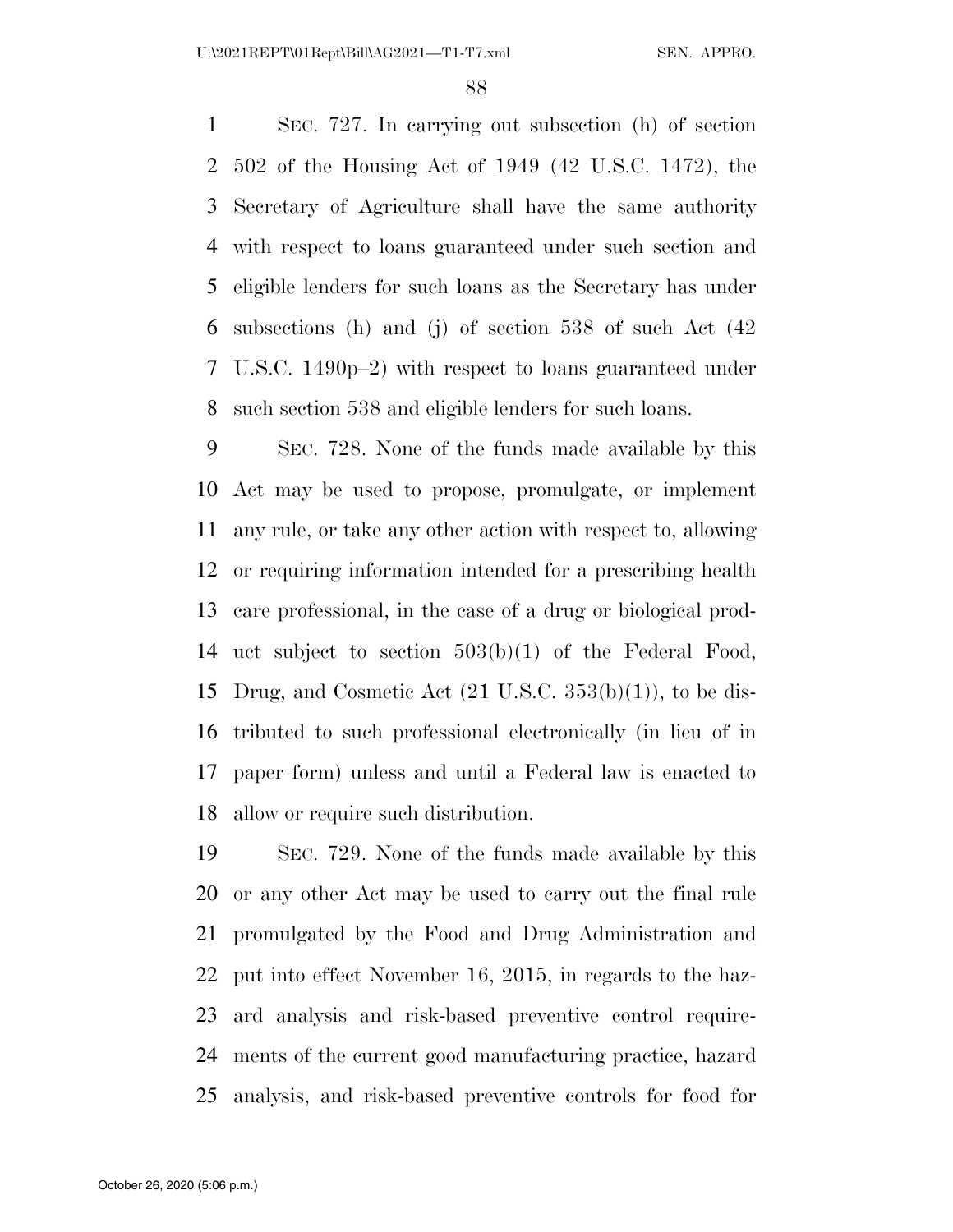animals rule with respect to the regulation of the produc- tion, distribution, sale, or receipt of dried spent grain by-products of the alcoholic beverage production process.

 SEC. 730. There is hereby appropriated \$10,000,000, to remain available until expended, to carry out section 6407 of the Farm Security and Rural Investment Act of 2002 (7 U.S.C. 8107a): *Provided*, That the Secretary may allow eligible entities, or comparable entities that provide energy efficiency services using their own billing mecha- nism to offer loans to customers in any part of their serv- ice territory and to offer loans to replace a manufactured housing unit with another manufactured housing unit, if replacement would be more cost effective in saving energy. SEC. 731. (a) The Secretary of Agriculture shall— (1) conduct audits in a manner that evaluates the following factors in the country or region being audited, as applicable— (A) veterinary control and oversight; (B) disease history and vaccination prac-20 tices; (C) livestock demographics and 22 traceability; (D) epidemiological separation from poten-24 tial sources of infection; (E) surveillance practices;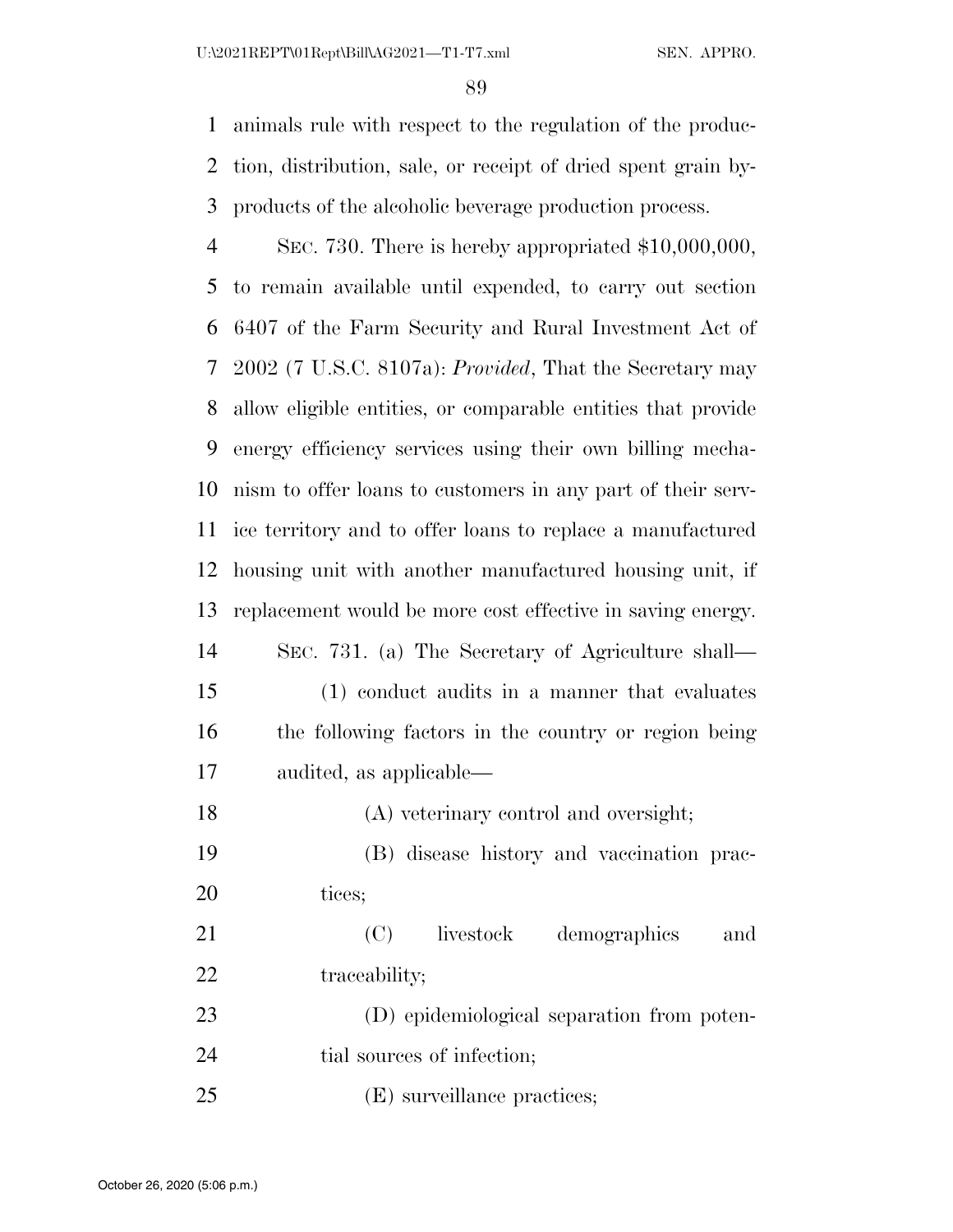(F) diagnostic laboratory capabilities; and (G) emergency preparedness and response; and

 (2) promptly make publicly available the final reports of any audits or reviews conducted pursuant to subsection (1).

 (b) This section shall be applied in a manner con- sistent with United States obligations under its inter-national trade agreements.

 SEC. 732. No food that bears or contains partially hydrogenated oils (as defined in the order published by the Food and Drug Administration in the Federal Reg- ister on June 17, 2015 (80 Fed. Reg. 34650 et seq.)) shall be considered to be adulterated within the meaning of sub-15 section (a)(1) or (a)(2)(C)(i) of section 402 of the Federal Food, Drug, and Cosmetic Act (21 U.S.C. 342(a)) because such food contains such partially hydrogenated oils until the applicable compliance dates specified by FDA in the Federal Register on May 21, 2018 (83 Fed. Reg. 23358 et seq.).

 SEC. 733. None of the funds made available by this Act may be used to carry out any activities or incur any expense related to the issuance of licenses under section 3 of the Animal Welfare Act (7 U.S.C. 2133), or the re-newal of such licenses, to class B dealers who sell dogs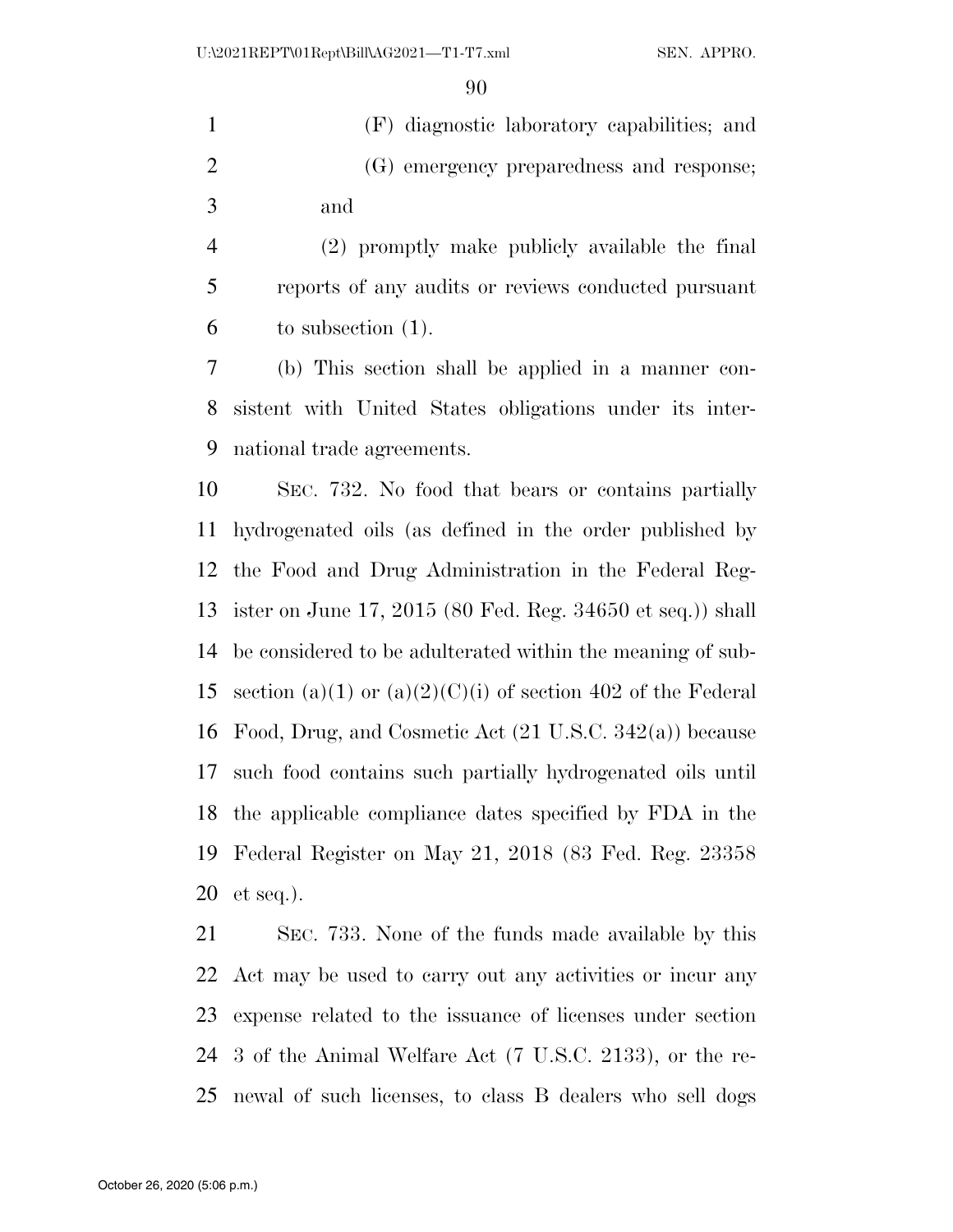and cats for use in research, experiments, teaching, or testing.

 SEC. 734. (a)(1) No Federal funds made available for this fiscal year for the rural water, waste water, waste dis- posal, and solid waste management programs authorized by sections 306, 306A, 306C, 306D, 306E, and 310B of the Consolidated Farm and Rural Development Act (7 U.S.C. 1926 et seq.) shall be used for a project for the construction, alteration, maintenance, or repair of a public water or wastewater system unless all of the iron and steel products used in the project are produced in the United States.

 (2) In this section, the term ''iron and steel products'' means the following products made pri- marily of iron or steel: lined or unlined pipes and fit- tings, manhole covers and other municipal castings, hydrants, tanks, flanges, pipe clamps and restraints, valves, structural steel, reinforced precast concrete, and construction materials.

 (b) Subsection (a) shall not apply in any case or cat- egory of cases in which the Secretary of Agriculture (in this section referred to as the ''Secretary'') or the designee of the Secretary finds that—

 (1) applying subsection (a) would be incon-sistent with the public interest;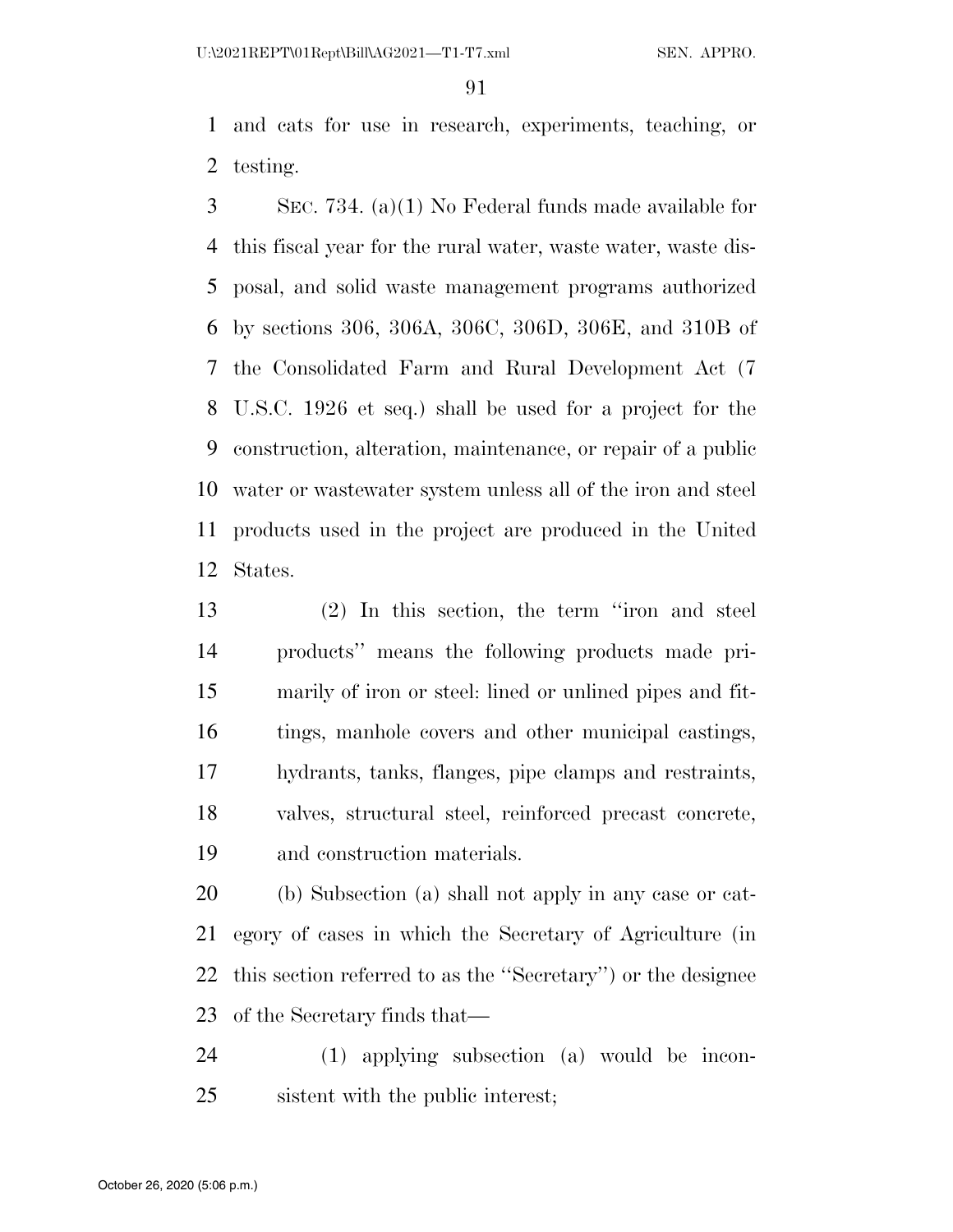(2) iron and steel products are not produced in 2 the United States in sufficient and reasonably avail-able quantities or of a satisfactory quality; or

 (3) inclusion of iron and steel products pro- duced in the United States will increase the cost of the overall project by more than 25 percent.

 (c) If the Secretary or the designee receives a request for a waiver under this section, the Secretary or the des- ignee shall make available to the public on an informal basis a copy of the request and information available to the Secretary or the designee concerning the request, and shall allow for informal public input on the request for at least 15 days prior to making a finding based on the request. The Secretary or the designee shall make the re- quest and accompanying information available by elec- tronic means, including on the official public Internet Web site of the Department.

 (d) This section shall be applied in a manner con- sistent with United States obligations under international agreements.

 (e) The Secretary may retain up to 0.25 percent of the funds appropriated in this Act for ''Rural Utilities Service—Rural Water and Waste Disposal Program Ac-count'' for carrying out the provisions described in sub-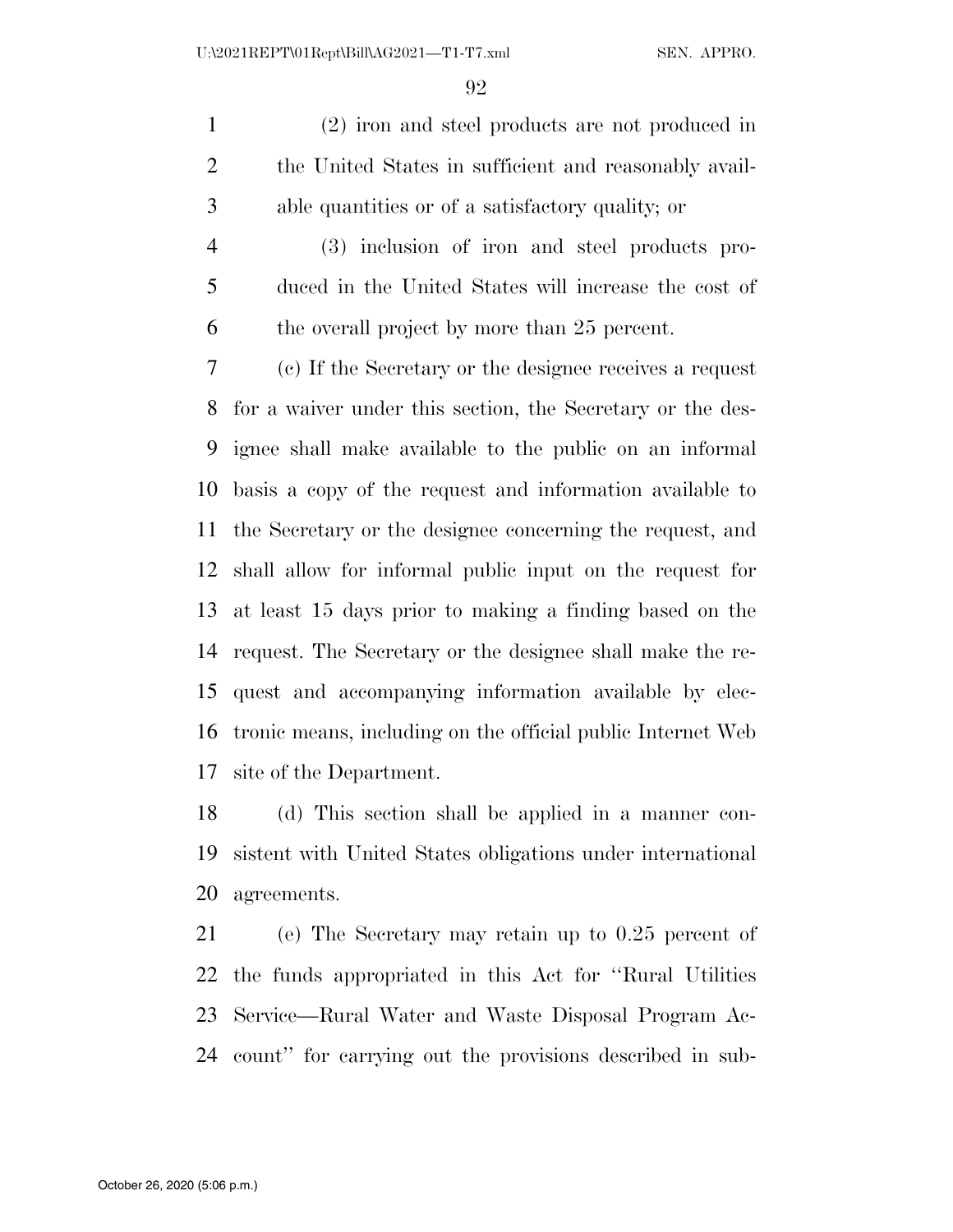section (a)(1) for management and oversight of the re-quirements of this section.

 (f) Subsection (a) shall not apply with respect to a project for which the engineering plans and specifications include use of iron and steel products otherwise prohibited by such subsection if the plans and specifications have re- ceived required approvals from State agencies prior to the date of enactment of this Act.

 (g) For purposes of this section, the terms ''United States'' and ''State'' shall include each of the several States, the District of Columbia, and each Federally rec-ognized Indian tribe.

 SEC. 735. None of the funds appropriated by this Act may be used in any way, directly or indirectly, to influence congressional action on any legislation or appropriation matters pending before Congress, other than to commu- nicate to Members of Congress as described in 18 U.S.C. 1913.

 SEC. 736. Of the total amounts made available by this Act for direct loans and grants in section 730 and in the following headings: ''Rural Housing Service—Rural Housing Insurance Fund Program Account''; ''Rural Housing Service—Mutual and Self-Help Housing Grants''; ''Rural Housing Service—Rural Housing Assist-ance Grants''; ''Rural Housing Service—Rural Commu-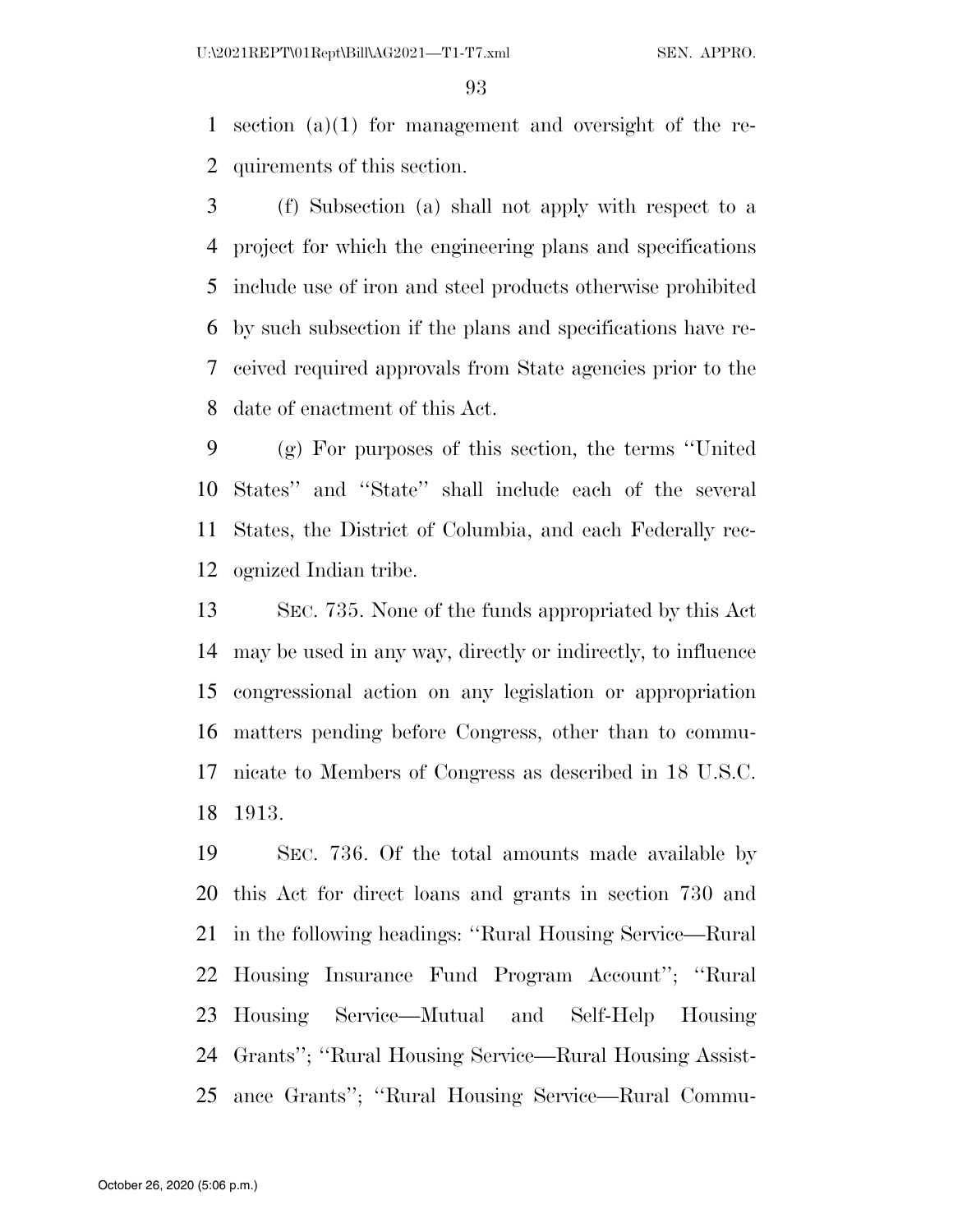nity Facilities Program Account''; ''Rural Business-Coop- erative Service—Rural Business Program Account''; ''Rural Business-Cooperative Service—Rural Economic Development Loans Program Account''; ''Rural Business- Cooperative Service—Rural Cooperative Development Grants''; ''Rural Utilities Service—Rural Water and Waste Disposal Program Account''; ''Rural Utilities Serv- ice—Rural Electrification and Telecommunications Loans Program Account''; and ''Rural Utilities Service—Dis- tance Learning, Telemedicine, and Broadband Program'', to the maximum extent feasible, at least 10 percent of the funds shall be allocated for assistance in persistent poverty counties under this section, including, notwithstanding any other provision regarding population limits, any coun- ty seat of such a persistent poverty county that has a pop- ulation that does not exceed the authorized population limit by more than 10 percent: *Provided*, That for pur- poses of this section, the term ''persistent poverty coun- ties'' means any county that has had 20 percent or more of its population living in poverty over the past 30 years, as measured by the 1990 and 2000 decennial census, and the 2007-2011 and 2014-2018 American Community Sur- vey 5-year average, or any territory or possession of the United States: *Provided further*, That with respect to spe-cific activities for which program levels have been made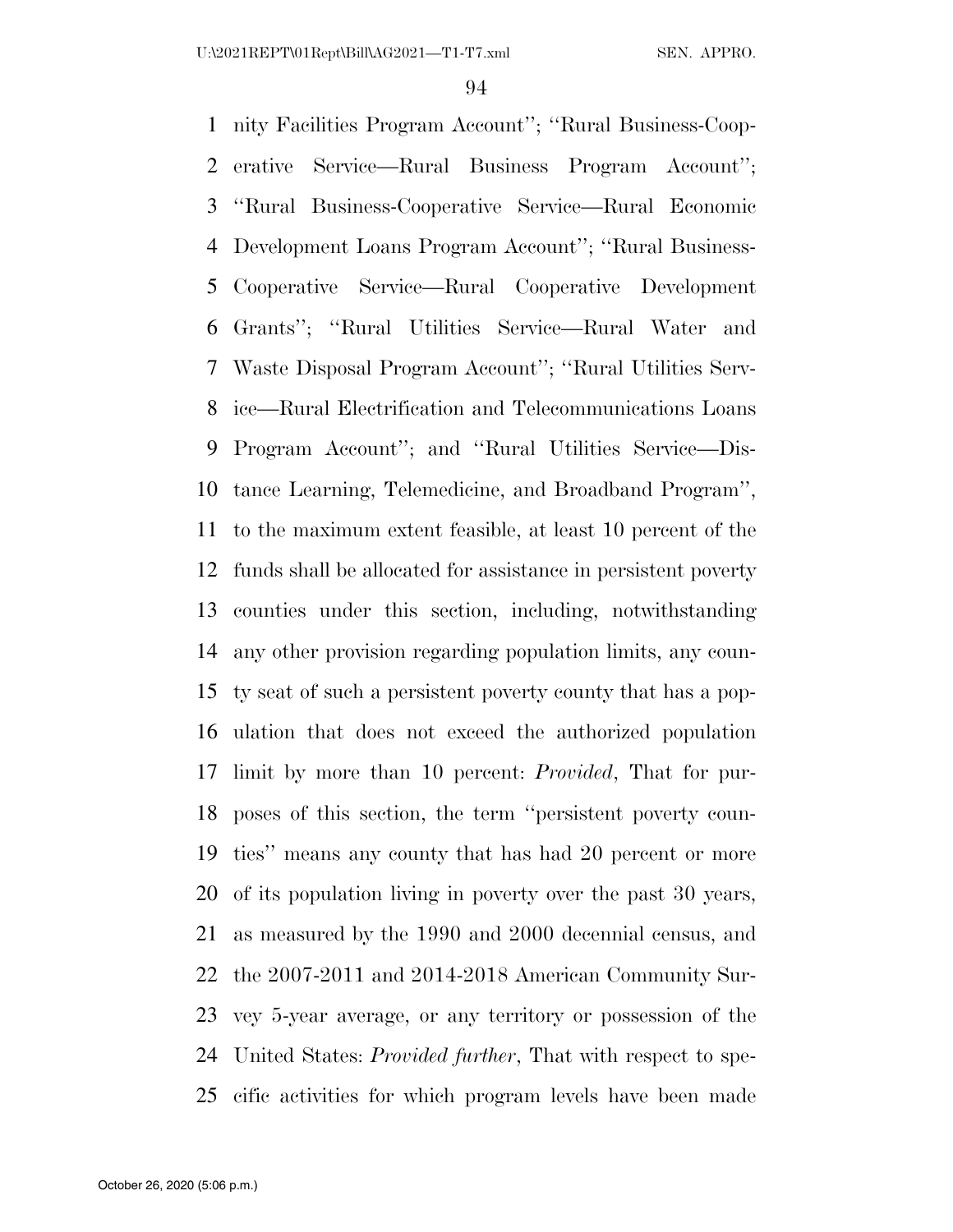available by this Act that are not supported by budget au- thority, the requirements of this section shall be applied to such program level.

 SEC. 737. In addition to any other funds made avail- able in this Act or any other Act, there is appropriated  $$9,000,000$  to carry out section  $18(g)(8)$  of the Richard B. Russell National School Lunch Act (42 U.S.C. 1769(g)), to remain available until expended: *Provided further*, That notwithstanding section 18(g)(3)(C) of the Richard B. Russell National School Lunch Act (42 U.S.C. 11 1769 (g)(3)(e)), the total grant amount provided to a farm to school grant recipient in fiscal year 2021 shall not ex-ceed \$500,000.

 SEC. 738. There is hereby appropriated \$5,000,000, to remain available until September 30, 2022, for the cost of loans and grants that is consistent with section 4206 of the Agricultural Act of 2014, for necessary expenses of the Secretary to support projects that provide access to healthy food in underserved areas, to create and pre- serve quality jobs, and to revitalize low-income commu-nities.

 SEC. 739. For an additional amount for ''Animal and Plant Health Inspection Service—Salaries and Expenses'', \$8,500,000, to remain available until September 30, 2022, for one-time control and management and associated ac-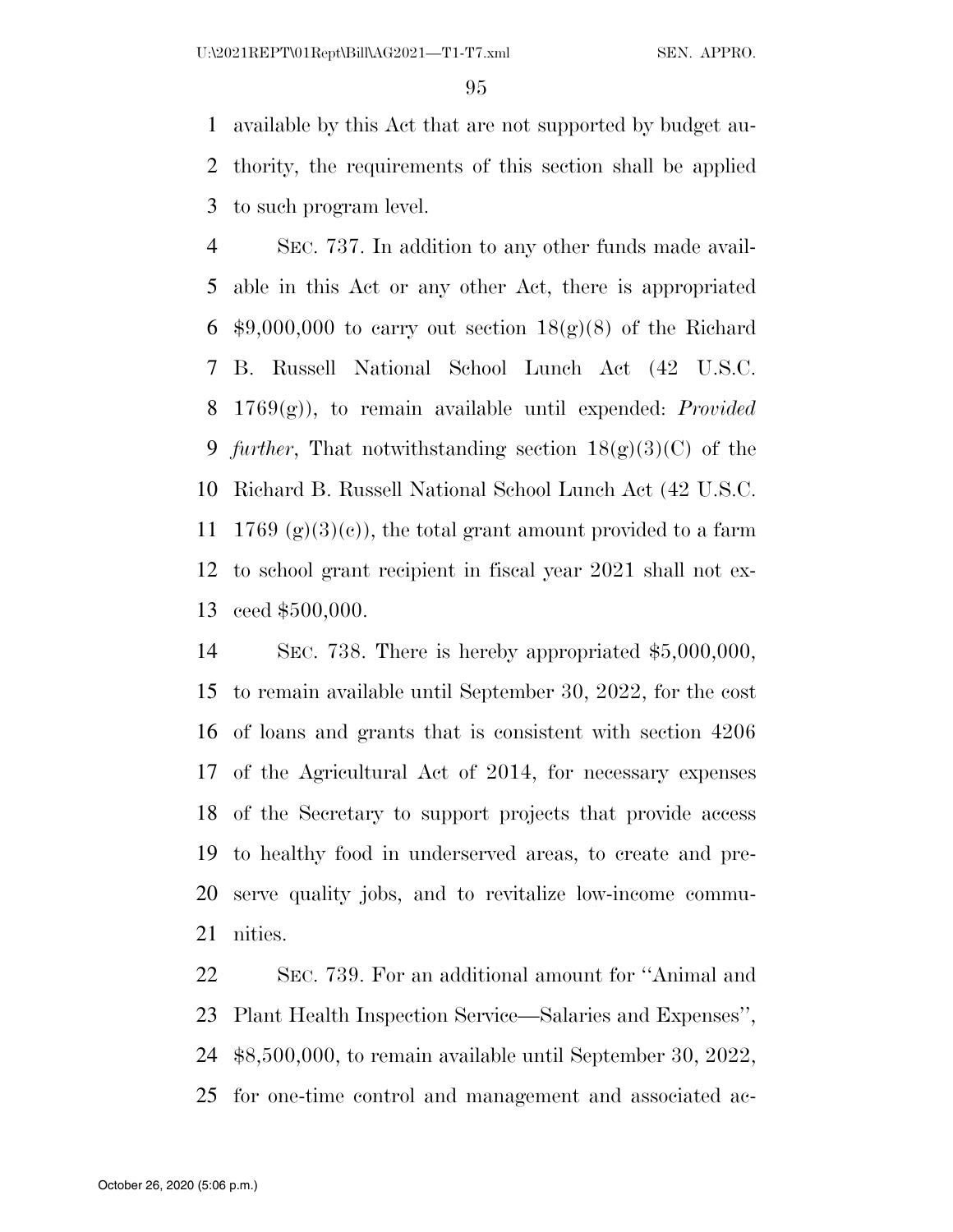tivities directly related to the multiple-agency response to citrus greening.

 SEC. 740. None of the funds made available by this Act may be used to notify a sponsor or otherwise acknowl- edge receipt of a submission for an exemption for inves- tigational use of a drug or biological product under section 505(i) of the Federal Food, Drug, and Cosmetic Act (21 8 U.S.C.  $355(i)$  or section  $351(a)(3)$  of the Public Health Service Act (42 U.S.C. 262(a)(3)) in research in which a human embryo is intentionally created or modified to include a heritable genetic modification. Any such submis- sion shall be deemed to have not been received by the Sec-retary, and the exemption may not go into effect.

 SEC. 741. None of the funds made available by this or any other Act may be used to enforce the final rule promulgated by the Food and Drug Administration enti- tled ''Standards for the Growing, Harvesting, Packing, and Holding of Produce for Human Consumption,'' and published on November 27, 2015, with respect to the regu- lation of entities that grow, harvest, pack, or hold wine grapes, hops, pulse crops, or almonds.

 SEC. 742. There is hereby appropriated \$5,000,000, to remain available until September 30, 2022, for a pilot program for the National Institute of Food and Agri-culture to provide grants to nonprofit organizations for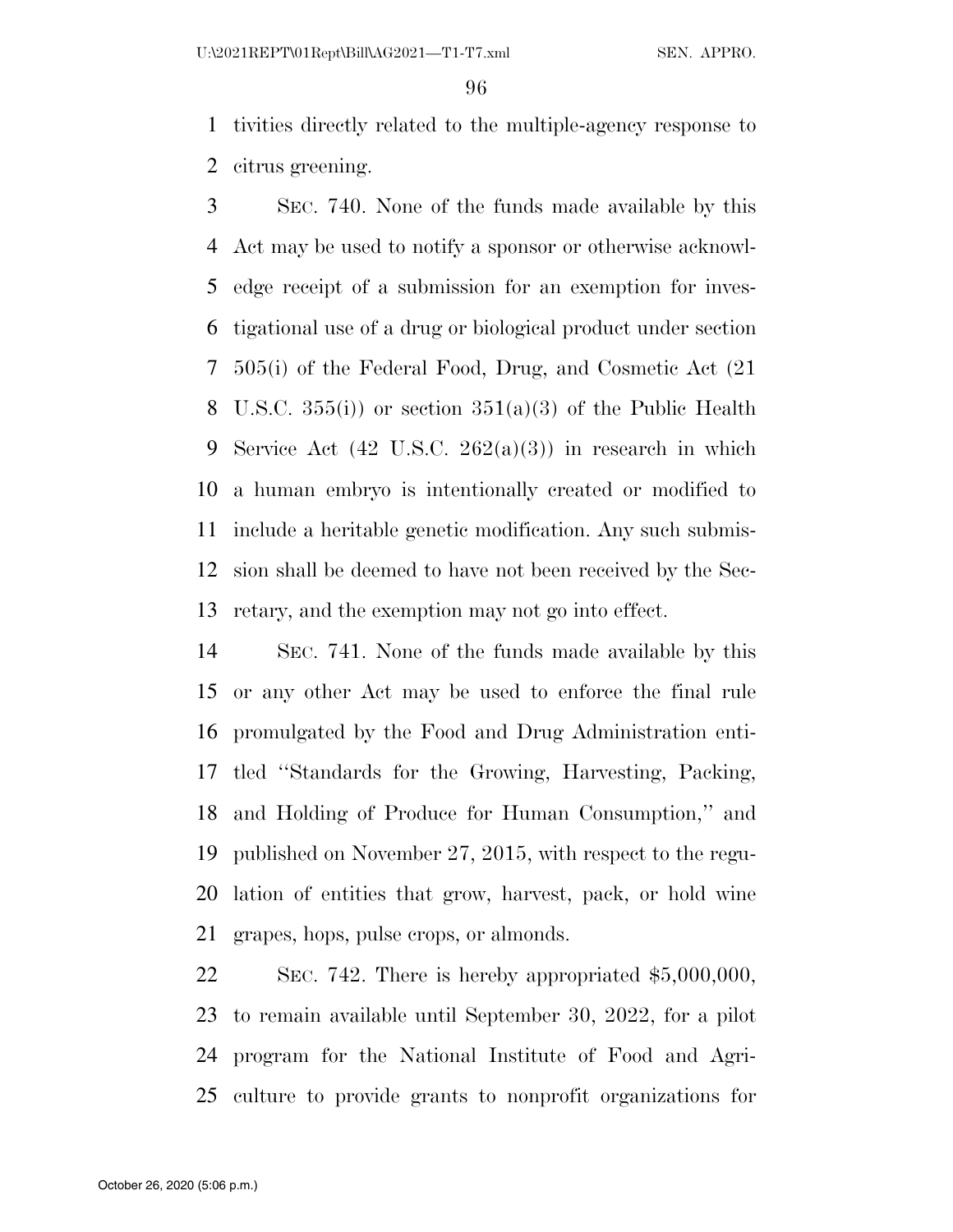programs and services to establish and enhance farming and ranching opportunities for military veterans.

 SEC. 743. For school years 2020–2021 and 2021– 2022, none of the funds made available by this Act may be used to implement or enforce the matter following the first comma in the second sentence of footnote (c) of sec- tion 220.8(c) of title 7, Code of Federal Regulations, with respect to the substitution of vegetables for fruits under the school breakfast program established under section 4 of the Child Nutrition Act of 1966 (42 U.S.C. 1773).

 SEC. 744. None of the funds made available by this Act or any other Act may be used—

 (1) in contravention of section 7606 of the Ag- ricultural Act of 2014 (7 U.S.C. 5940), subtitle G of the Agricultural Marketing Act of 1946, or sec- tion 10114 of the Agriculture Improvement Act of 2018; or

 (2) to prohibit the transportation, processing, sale, or use of hemp, or seeds of such plant, that is grown or cultivated in accordance with subsection section 7606 of the Agricultural Act of 2014 or Sub- title G of the Agricultural Marketing Act of 1946, within or outside the State in which the hemp is grown or cultivated.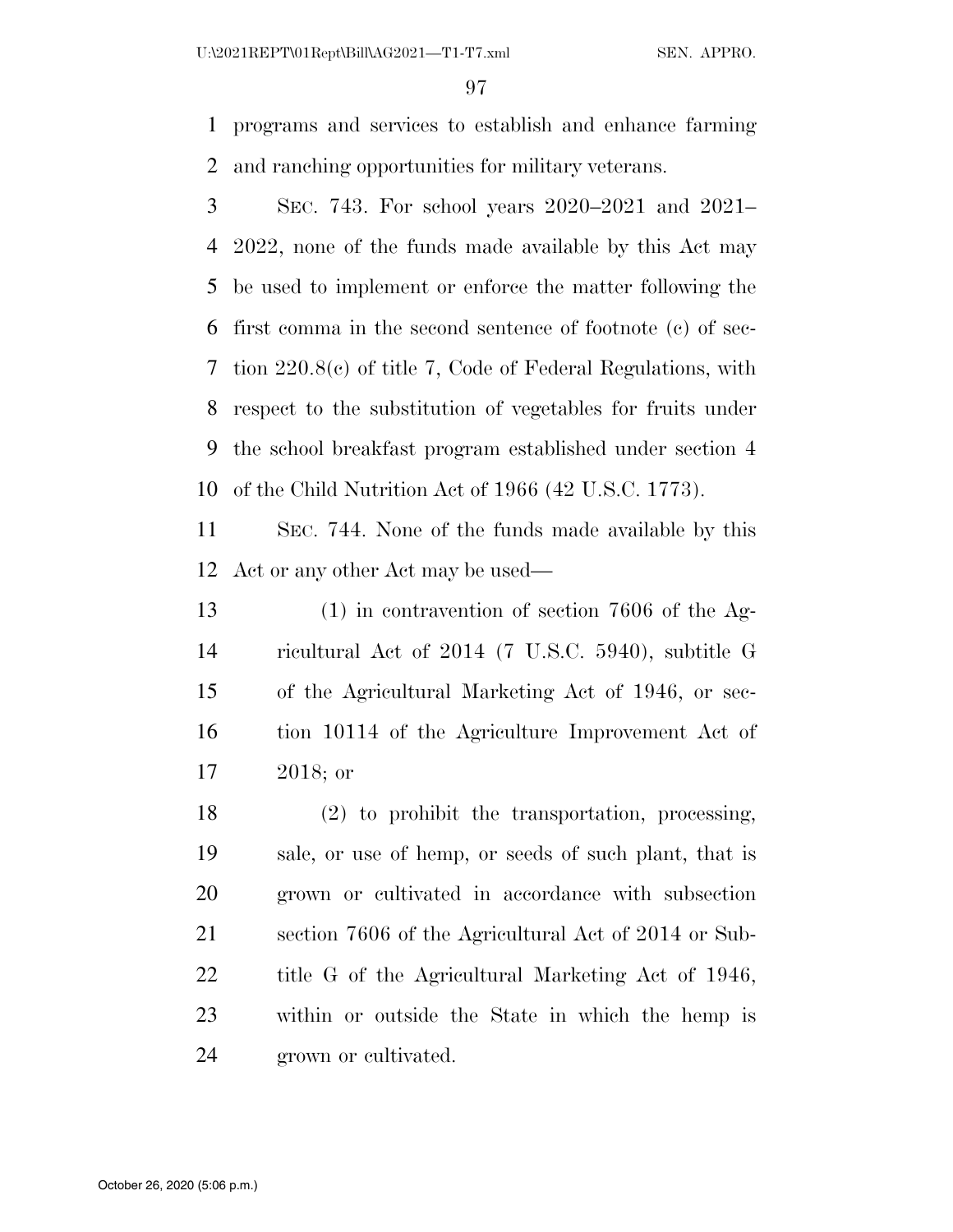SEC. 745. Out of amounts appropriated to the Food and Drug Administration under title VI, the Secretary of Health and Human Services, acting through the Commis- sioner of Food and Drugs, shall, not later than December 31, 2020, and following the review required under Execu- tive Order No. 12866 (5 U.S.C. 601 note; relating to regu- latory planning and review), issue advice revising the ad- vice provided in the notice of availability entitled ''Advice About Eating Fish, From the Environmental Protection Agency and Food and Drug Administration; Revised Fish Advice; Availability'' (82 Fed. Reg. 6571 (January 19, 2017)), in a manner that is consistent with nutrition science recognized by the Food and Drug Administration on the net effects of seafood consumption.

 SEC. 746. There is hereby appropriated \$2,000,000, to remain available until expended, for grants under sec-tion 12502 of Public Law 115–334.

 SEC. 747. There is hereby appropriated \$2,000,000 to carry out section 1621 of Public Law 110–246.

 SEC. 748. There is hereby appropriated \$3,000,000, to remain available until September 30, 2022, to carry out section 4003(b) of Public Law 115–334 relating to dem-onstration projects for Tribal Organizations.

 SEC. 749. In addition to amounts otherwise made available by this Act and notwithstanding the last sentence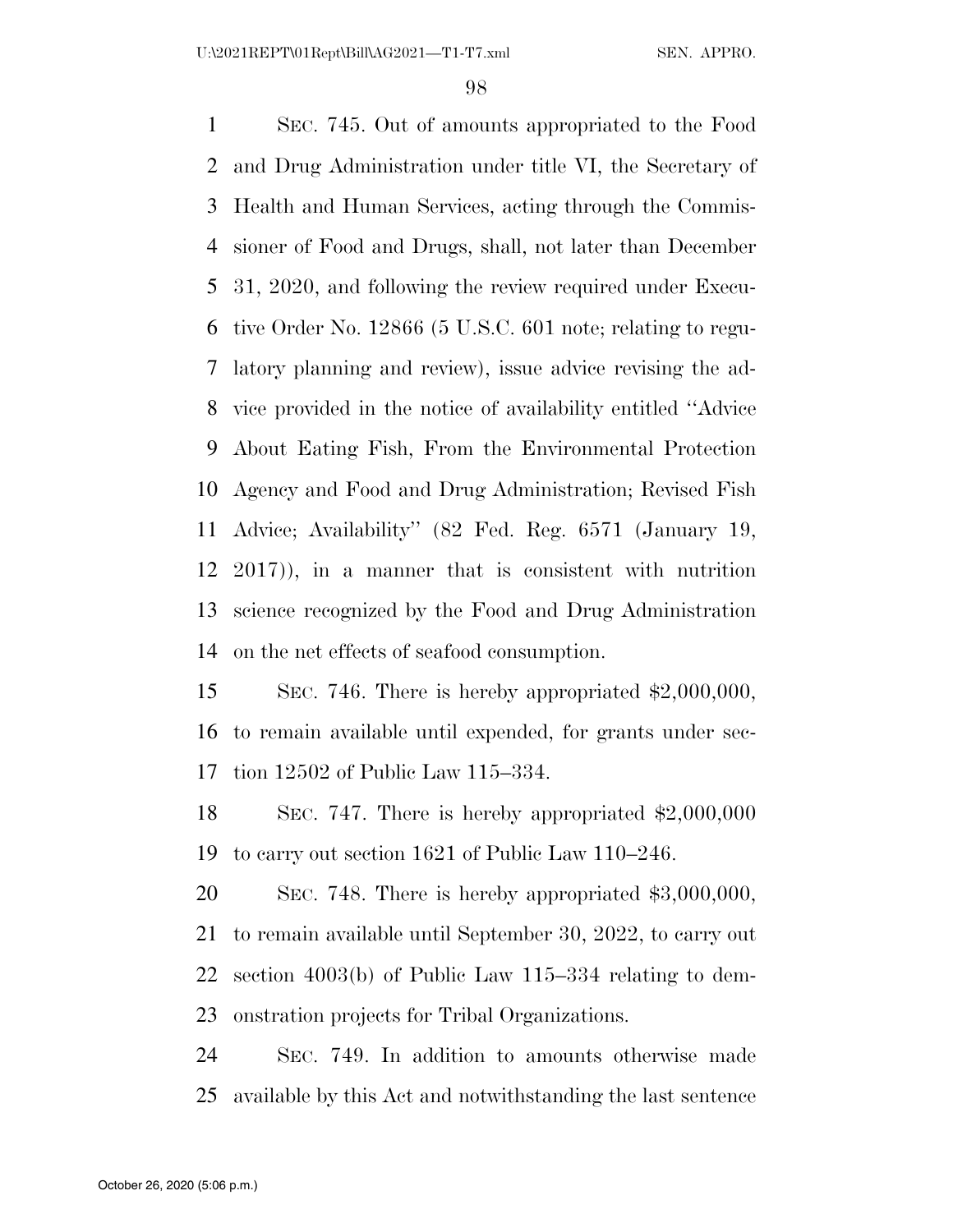of 16 U.S.C. 1310, there is appropriated \$4,000,000, to remain available until expended, to implement non-renew- able agreements on eligible lands, including flooded agri- cultural lands, as determined by the Secretary, under the Water Bank Act (16 U.S.C. 1301–1311).

 SEC. 750. The Secretary shall set aside for Rural Economic Area Partnership (REAP) Zones, until August 15, 2021, an amount of funds made available in title III under the headings of Rural Housing Insurance Fund Program Account, Mutual and Self-Help Housing Grants, Rural Housing Assistance Grants, Rural Community Fa- cilities Program Account, Rural Business Program Ac- count, Rural Development Loan Fund Program Account, and Rural Water and Waste Disposal Program Account, equal to the amount obligated in REAP Zones with re- spect to funds provided under such headings in the most recent fiscal year any such funds were obligated under such headings for REAP Zones.

 SEC. 751. There is hereby appropriated \$1,000,000 to carry out section 3307 of Public Law 115–334.

 SEC. 752. The Secretary of Agriculture may waive 22 the matching funds requirement under Section  $412(g)$  of the Agricultural Research, Extension, and Education Re-form Act of 1998 (7 U.S.C. 7632(g)).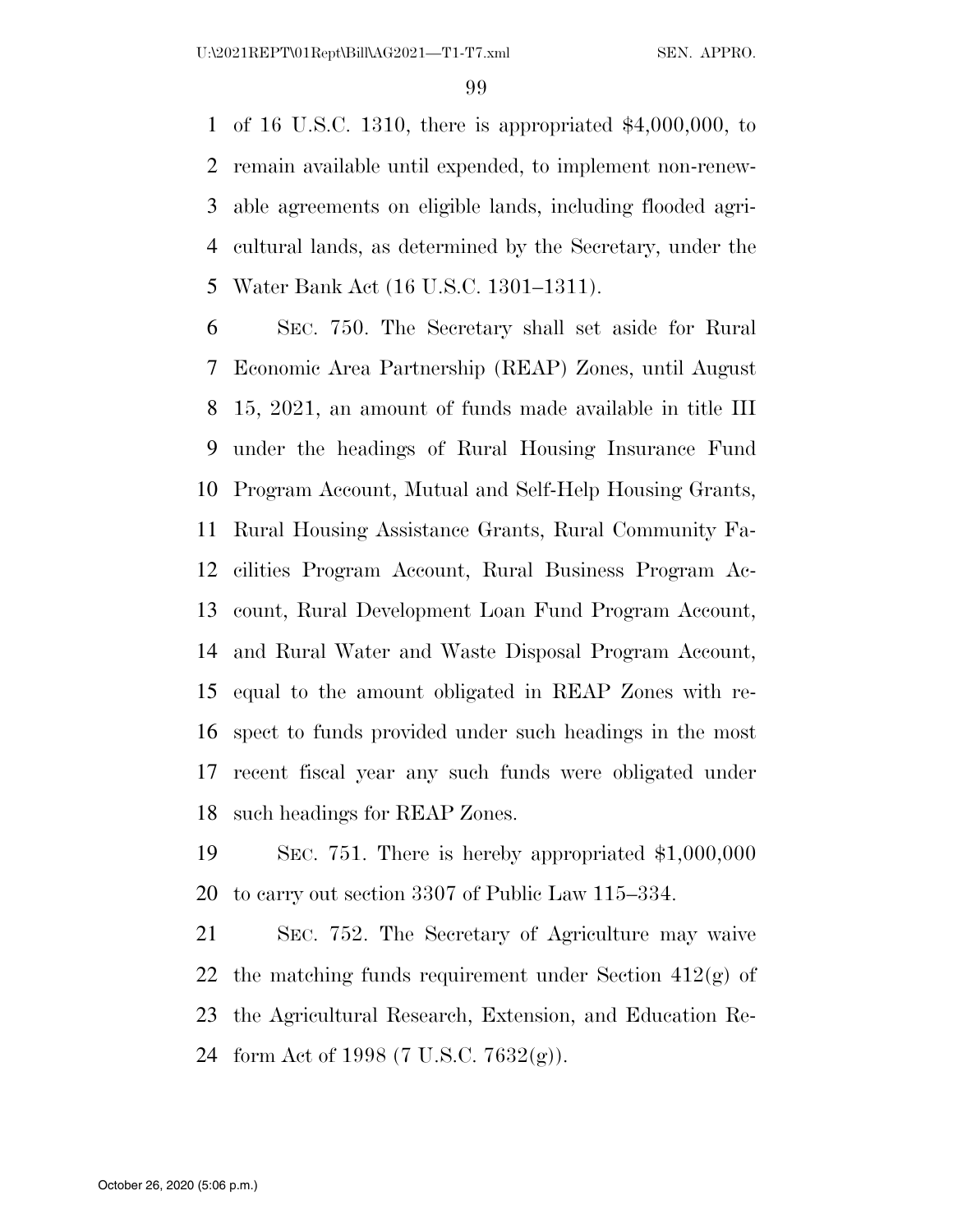SEC. 753. There is hereby appropriated \$2,000,000, to remain available until expended, for a pilot program for the Secretary to provide grants to qualified non-profit organizations and public housing authorities to provide technical assistance, including financial and legal services, to RHS multi-family housing borrowers to facilitate the acquisition of RHS multi-family housing properties in areas where the Secretary determines a risk of loss of af- fordable housing, by non-profit housing organizations and public housing authorities as authorized by law that com- mit to keep such properties in the RHS multi-family hous- ing program for a period of time as determined by the Secretary.

 SEC. 754. There is hereby appropriated \$2,000,000 to carry out section 222 of Subtitle A of the Department of Agriculture Reorganization Act of 1994 (7 U.S.C. 6923) as amended by section 12302 of Public Law 115– 334.

 SEC. 755. There is hereby appropriated \$1,000,000, to remain available until September 30, 2022, to carry out section 4208 of Public Law 115–334.

 SEC. 756. There is hereby appropriated \$5,000,000 to carry out section 12301 of Public Law 115–334.

 SEC. 757. There is hereby appropriated \$5,000,000 to carry out section 1450 of the National Agricultural Re-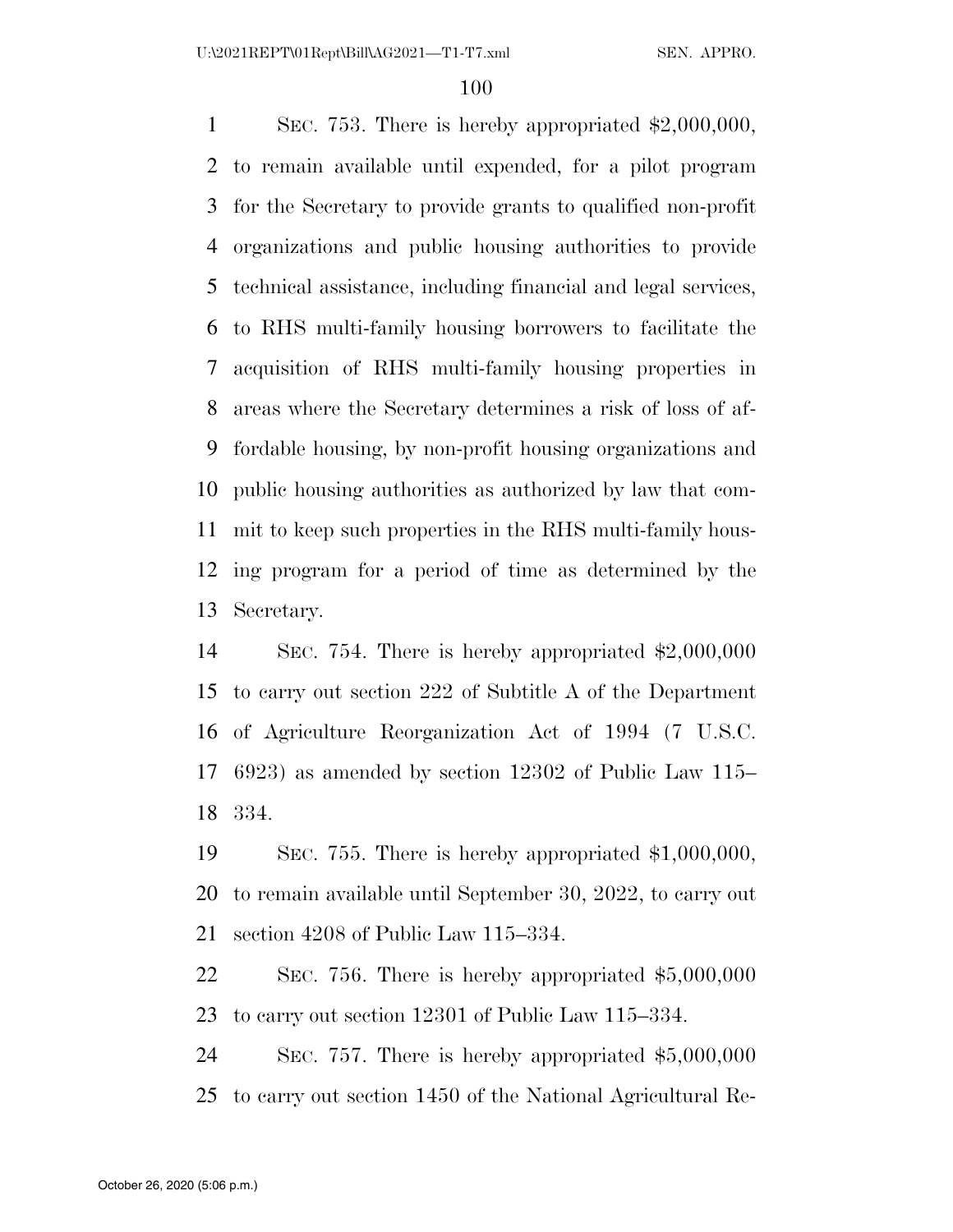search, Extension, and Teaching Policy Act of 1977 (7 U.S.C. 3222e) as amended by section 7120 of Public Law 115–334.

 SEC. 758. There is hereby appropriated \$1,000,000 to carry out section 1671 of the Food, Agriculture, Con- servation, and Trade Act of 1990 (7 U.S.C. 5924) as amended by section 7208 of Public Law 115–334.

 SEC. 759. In response to an eligible community where the drinking water supplies are inadequate due to a nat- ural disaster, as determined by the Secretary, including drought or severe weather, the Secretary may provide po- table water through the Emergency Community Water As- sistance Grant Program for an additional period of time not to exceed 120 days beyond the established period pro- vided under the Program in order to protect public health. SEC. 760. There is hereby appropriated \$5,000,000 to remain available until September 30, 2022, to carry out section 4206 of Public Law 115–334.

 SEC. 761. There is hereby appropriated \$20,000,000, to remain available until expended, to carry out section 12513 of Public Law 115–334: *Provided*, That the Sec- retary shall take measures to ensure an equal distribution of funds between the three regional innovation initiatives. SEC. 762. There is hereby appropriated \$5,000,000, to remain available until expended, to carry out section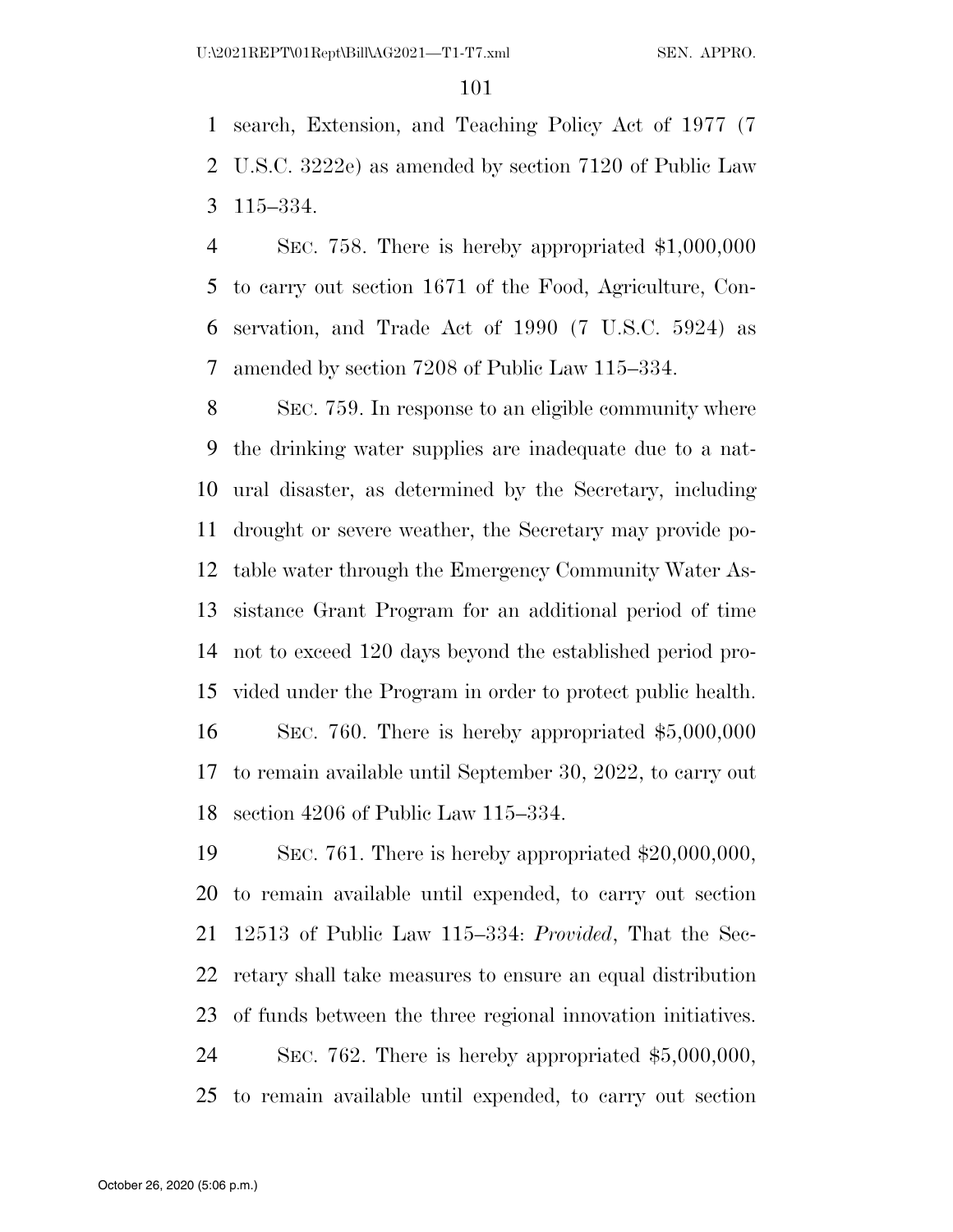2103 of Public Law 115–334: *Provided*, That the Sec- retary shall prioritize the wetland compliance needs of areas with significant numbers of individual wetlands, wet-land acres, and conservation compliance requests.

 SEC. 763. There is hereby appropriated \$1,000,000, for an additional amount for ''Department of Health and Human Services—Food and Drug Administration—Sala- ries and Expenses'' to remain available until expended and in addition to amounts otherwise made available for such purposes, for the development of research, education, and outreach partnerships with academic institutions to study and promote seafood safety.

 SEC. 764. There is hereby appropriated \$5,000,000 to remain available until September 30, 2022, to carry out section 6424 of Public Law 115–334.

 SEC. 765. In addition to amounts otherwise made available by this or any other Act, there is hereby appro- priated \$5,000,000, to remain available until expended, to the Secretary for a pilot program to provide grants to a regional consortium to fund technical assistance and con- struction of regional wastewater systems for historically impoverished communities that have had difficulty in in- stalling traditional wastewater treatment systems due to soil conditions.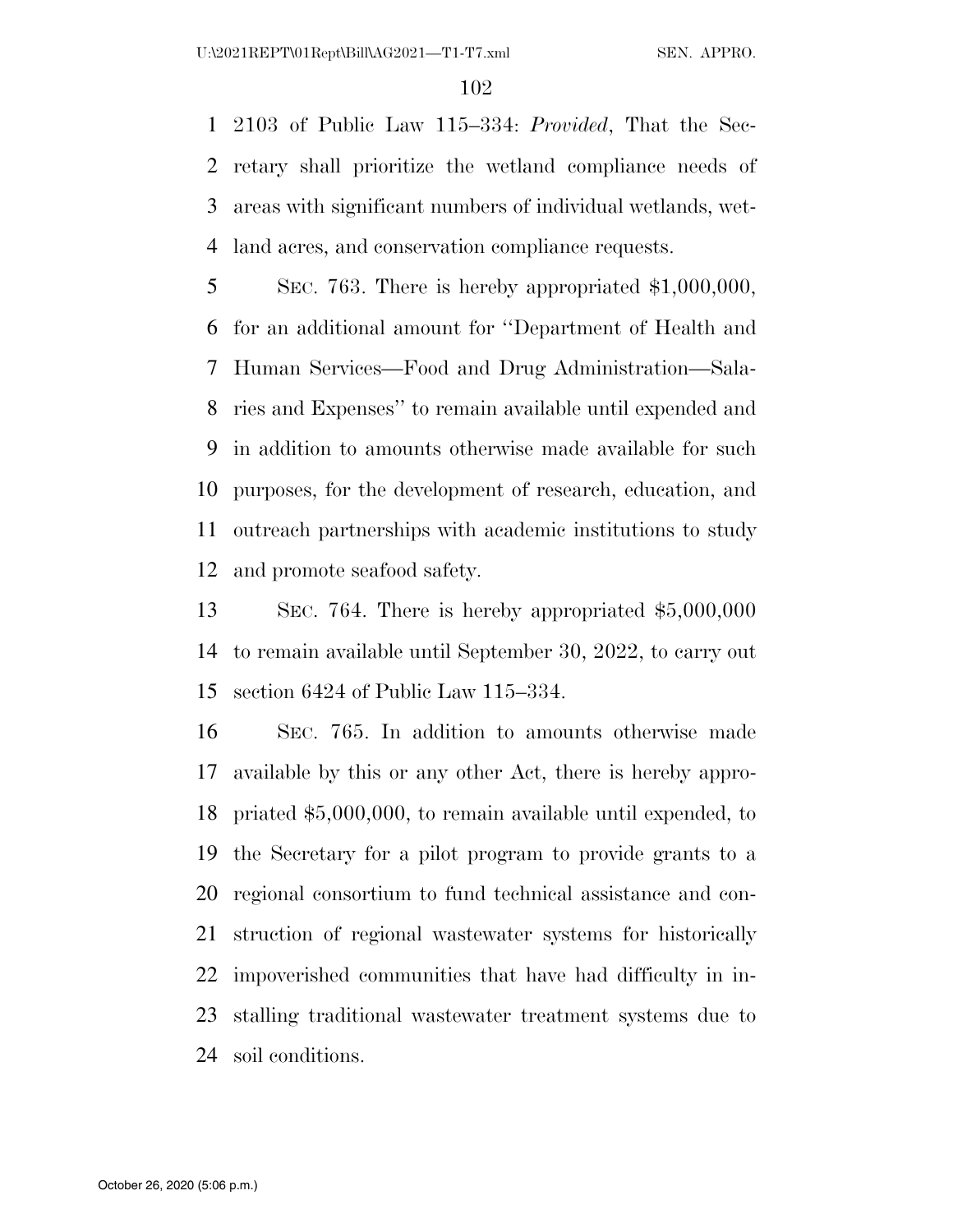SEC. 766. (a) There is hereby appropriated \$325,000,000, to remain available until expended, for an additional amount for section 779 of Public Law 115–141. (b) Section 313(b) of the Rural Electrification Act of 1936, as amended (7 U.S.C. 940c(b)), shall be applied for fiscal year 2021 and each fiscal year thereafter until the specified funding has been expended as if the following 8 were inserted after the final period in subsection  $(b)(2)$ : ''In addition, the Secretary shall use \$425,000,000 of funds available in this subaccount in fiscal year 2019 for an additional amount for the same purpose and under the same terms and conditions as funds appropriated by sec- tion 779 of Public Law 115–141, shall use \$255,000,000 of funds available in this subaccount in fiscal year 2020 for an additional amount for the same purpose and under the same terms and conditions as funds appropriated by section 779 of Public Law 115–141, and shall use \$75,000,000 of funds available in this subaccount in fiscal year 2021 for an additional amount for the same purpose and under the same terms and conditions as funds appro- priated by section 779 of Public Law 115–141.'': *Pro- vided*, That any use of such funds shall be treated as a reprogramming of funds under section 716 of this Act. (c) Section 787(b) of division B of Public Law 116– 94 shall no longer apply.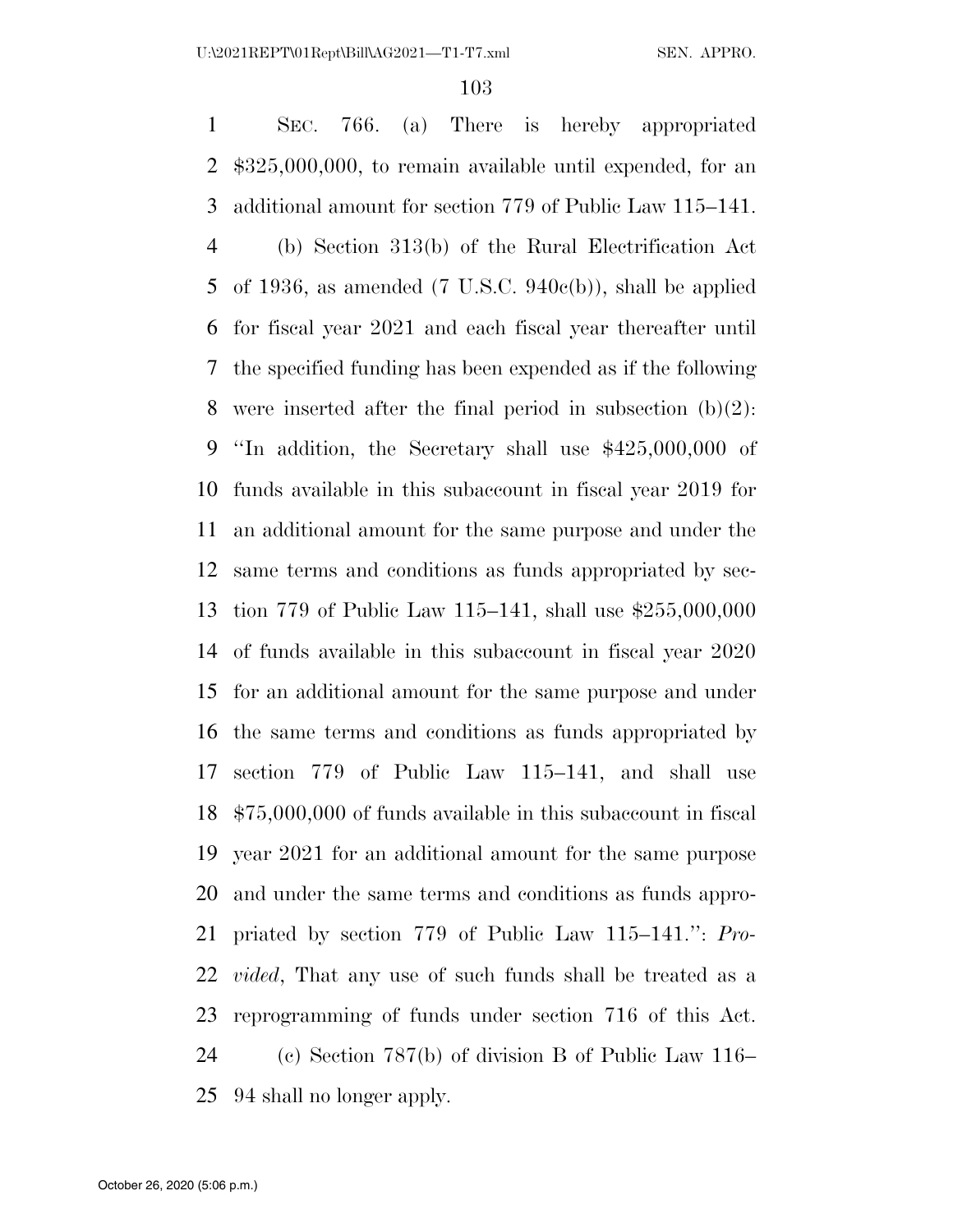SEC. 767. Notwithstanding any other provision of law, the acceptable market name of any engineered animal approved prior to the effective date of the National Bio- engineered Food Disclosure Standard (February 19, 2019) shall include the words ''genetically engineered'' prior to the existing acceptable market name.

 SEC. 768. Section 7605(b) of the Agriculture Im- provement Act of 2018 (7 U.S.C. 5940 note; Public Law 115–334) shall be applied by substituting ''January 1, 2022'' for ''the date that is 1 year after the date on which the Secretary establishes a plan under section 297C of the Agricultural Marketing Act of 1946''.

 SEC. 769. In addition to amounts otherwise provided, there is hereby appropriated \$1,000,000, to remain avail- able until expended, to carry out activities authorized under subsections (a)(2) and (e)(2) of Section 21 of the Richard B. Russell National School Lunch Act (42 U.S.C. 18 1769b–1(a)(2) and (e)(2)).

 SEC. 770. There is hereby appropriated \$1,000,000 to carry out the duties of the working group established under section 770 of the Agriculture, Rural Development, Food and Drug Administration, and Related Agencies Ap- propriations Act, 2019 (Public Law 116–6; 133 Stat. 89). SEC. 771. There is hereby appropriated \$58,361,000 for the Goodfellow Federal facility, to remain available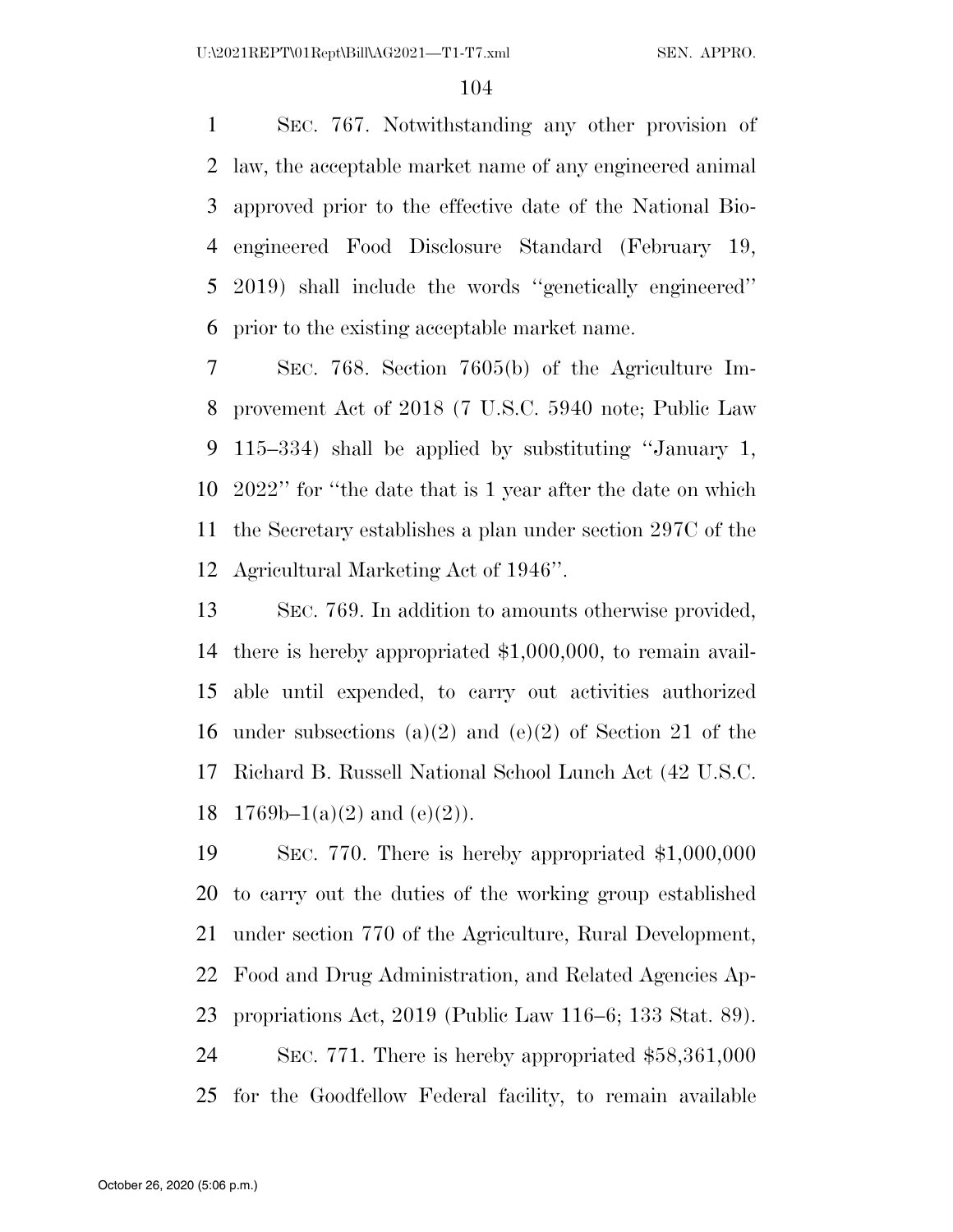until expended, of which \$20,000,000 shall be transferred to and merged with the appropriation for ''Office of the Chief Information Officer'', \$16,046,000 shall be trans- ferred to and merged with the appropriation for ''Food Safety and Inspection Service'', and of which \$22,315,000 shall be transferred to and merged with the appropriation for ''Rural Development, Salaries and Expenses''.

 SEC. 772. There is hereby appropriated \$1,000,000 to conduct a comprehensive feasibility analysis of the con- struction and operation of invasive pest biocontrol re- search and development facilities, including appropriate containment and rearing facilities in the Pacific Region. SEC. 773. Of the unobligated balances from prior year appropriations made available under the heading ''Distance Learning, Telemedicine, and Broadband Pro- gram'' for the cost of broadband loans, as authorized by section 601 of the Rural Electrification Act, \$9,000,000 are hereby rescinded.

 SEC. 774. Funds made available in the Consolidated Appropriations Act, 2016 (Public Law 114–113) for the ''Rural Community Facilities Program Account'' under section 306 of the Consolidated Farm and Rural Develop- ment Act, 7 U.S.C. 1926, for the principal amount of di-rect loans to eligible approved re-lenders are to remain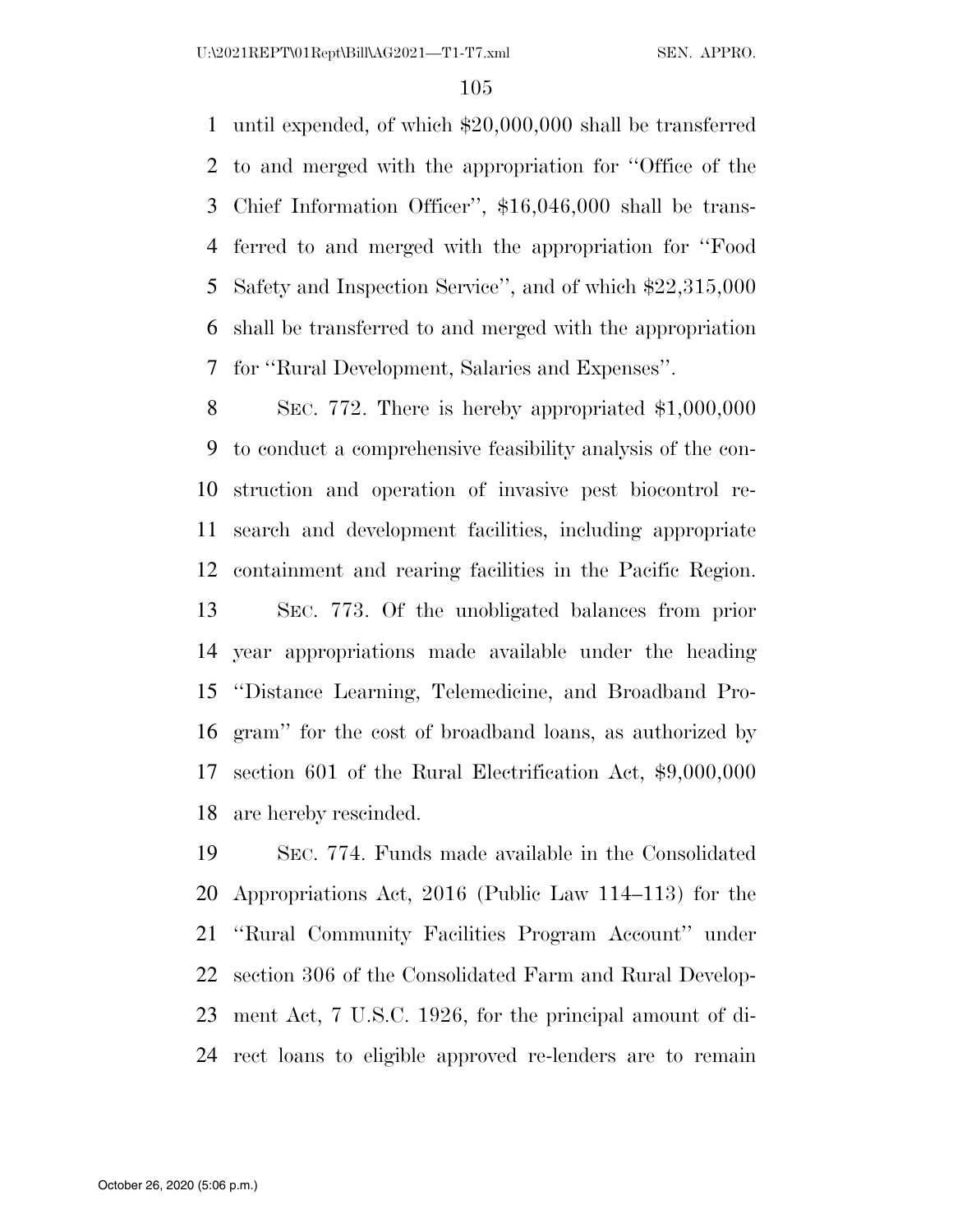- available until expended for the liquidation of valid obliga-
- tions incurred in fiscal year 2016.
- This Act may be cited as the ''Agriculture, Rural De-
- velopment, Food and Drug Administration, and Related
- Agencies Appropriations Act, 2021''.